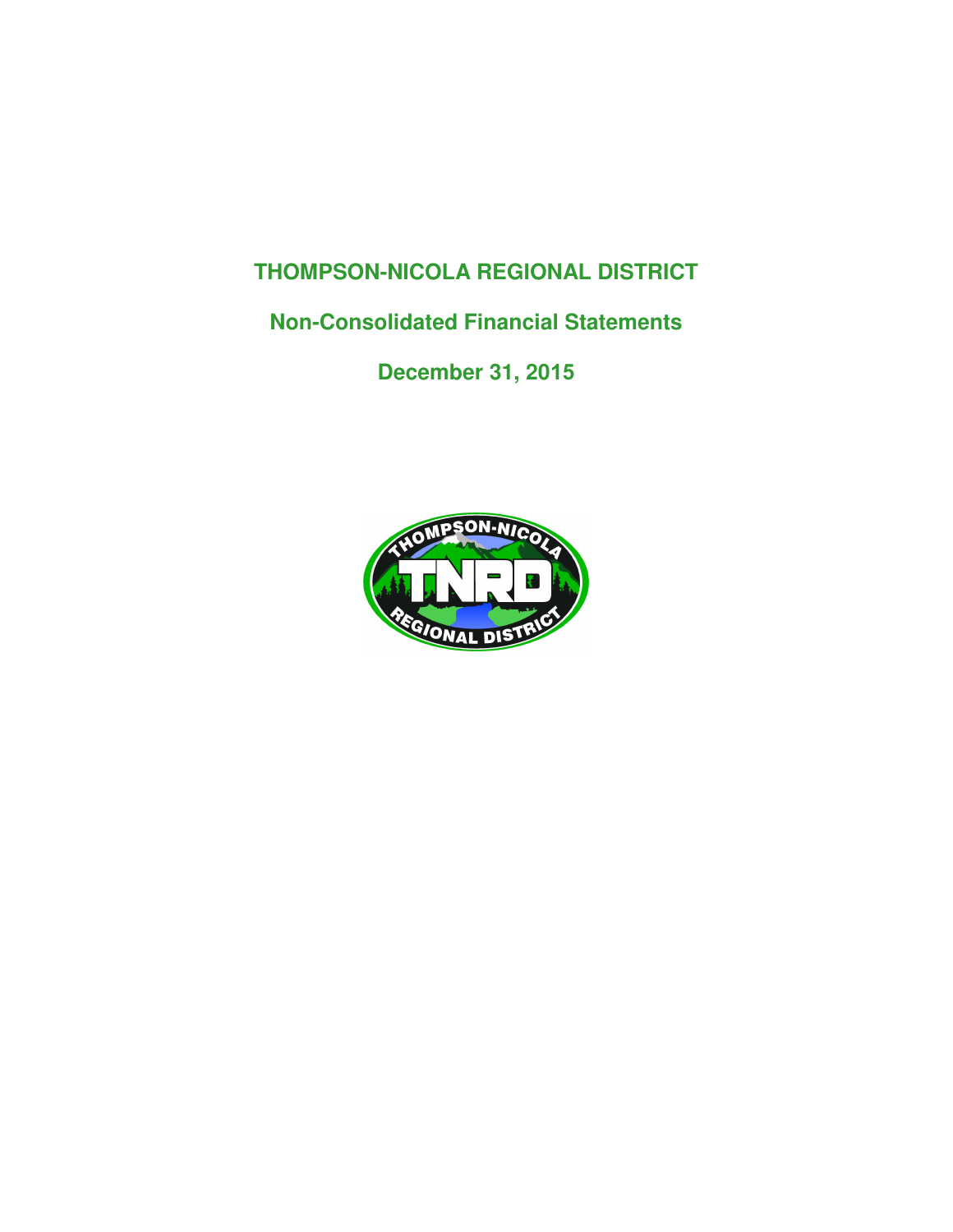Non-Consolidated Financial Statements of

# **THOMPSON-NICOLA REGIONAL DISTRICT**

Year ended December 31, 2015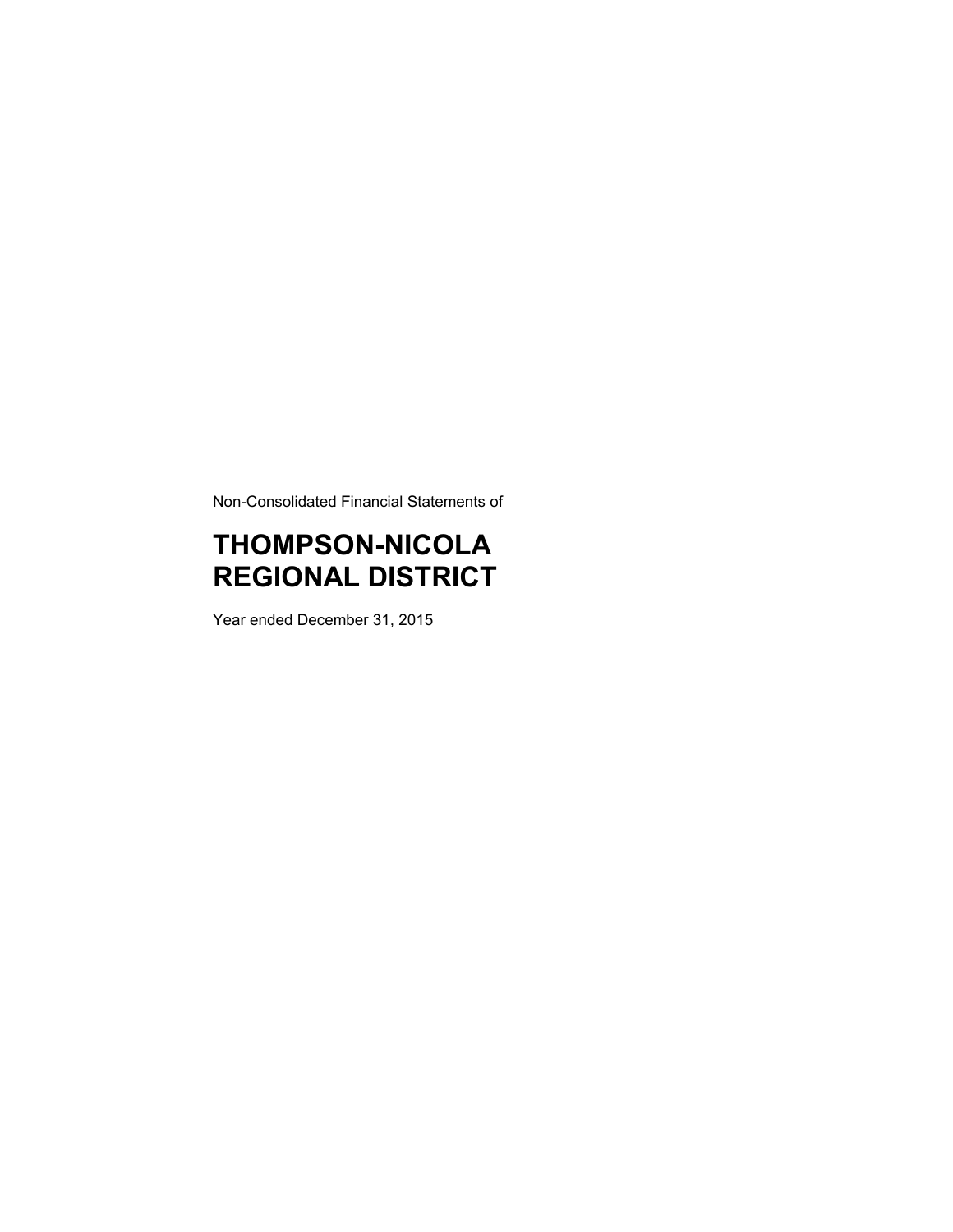Index to **Non-Consolidated** Financial Statements Year ended December 31, 2015, with comparative figures for 2014

| Blue River Cemetery Perpetual Care Fund                           | Page 1   |
|-------------------------------------------------------------------|----------|
| Avola Cemetery Perpetual Care Fund                                | Page 2   |
| Proposed Functions Reserve Fund                                   | Page 3   |
| <b>Waterworks Capital Fund</b>                                    | Page 4   |
| <b>Waterworks Operating Fund</b>                                  | Page 6   |
| Sewerage Capital Fund                                             | Page 8   |
| Sewerage Operating Fund                                           | Page 10  |
| <b>Utilities Capital Fund</b>                                     | Page 12  |
| <b>Utilities Operating Fund</b>                                   | Page 14  |
| <b>General Capital Fund</b>                                       | Page 16  |
| <b>General Operating Fund</b>                                     | Page 18  |
| General Operating Fund - Schedules of Revenue and Expenditures    | Page 21  |
| Waterworks Operating Fund - Schedules of Revenue and Expenditures | Page 144 |
| Sewerage Operating Fund - Schedules of Revenue and Expenditures   | Page 156 |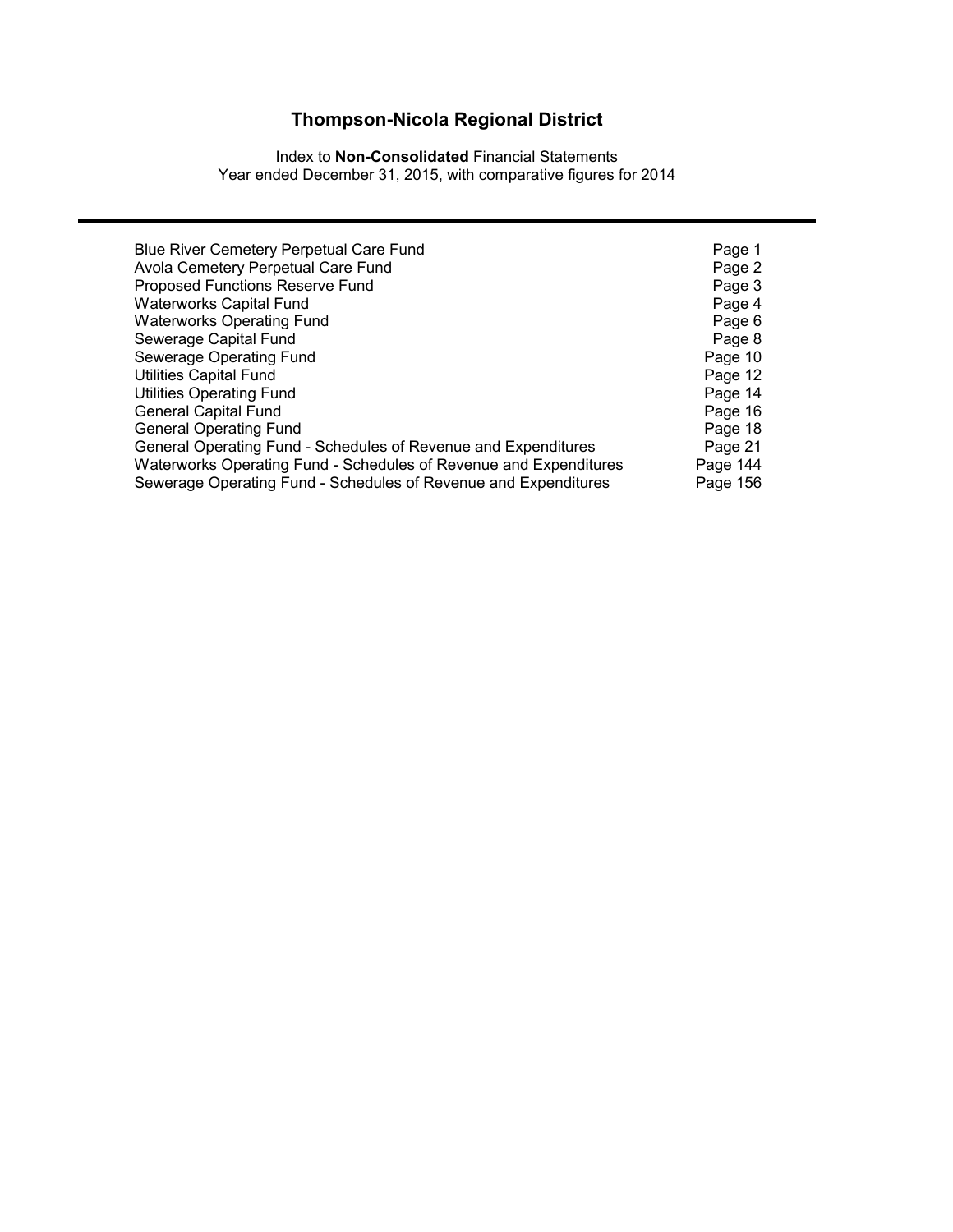#### **Blue River Cemetery Perpetual Care Fund**

Statement of Financial Position

|                                                                          | 2015              | 2014                         |
|--------------------------------------------------------------------------|-------------------|------------------------------|
|                                                                          |                   |                              |
| <b>Assets</b>                                                            |                   |                              |
| Cash and cash equivalents                                                | 2,325             | $\qquad \qquad \blacksquare$ |
| Due from other funds                                                     | \$                | 2,225                        |
|                                                                          | \$<br>2,325<br>\$ | 2,225                        |
| <b>Reserve</b>                                                           |                   |                              |
| Blue River opening trust fund balance<br><b>Blue River contributions</b> | 2,225<br>88       | 2,187                        |
| <b>Blue River interest</b>                                               | 12                | 38                           |
| Balance at end of year                                                   | \$<br>2,325<br>\$ | 2,225                        |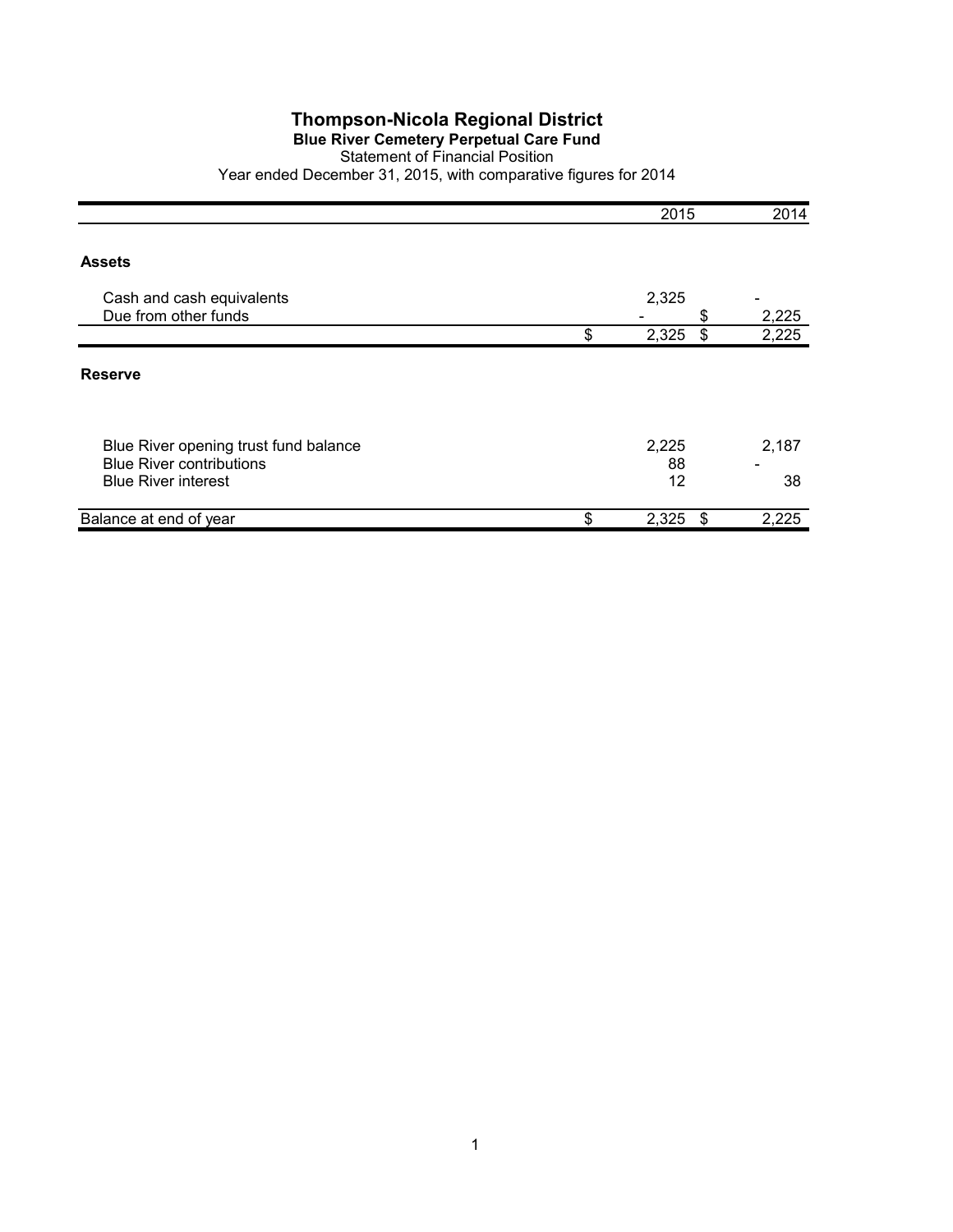## **Avola Cemetery Perpetual Care Fund**

#### Statement of Financial Position

|                                       | 2015            | 2014                     |
|---------------------------------------|-----------------|--------------------------|
|                                       |                 |                          |
| Cash and cash equivalents             | 297             | $\overline{\phantom{0}}$ |
|                                       | \$<br>297 \$    |                          |
| <b>Reserve</b>                        |                 |                          |
| Avola opening trust fund balance      | 166             |                          |
| Avola contributions<br>Avola interest | 130<br>◢        |                          |
| Balance at end of year                | \$<br>297<br>\$ |                          |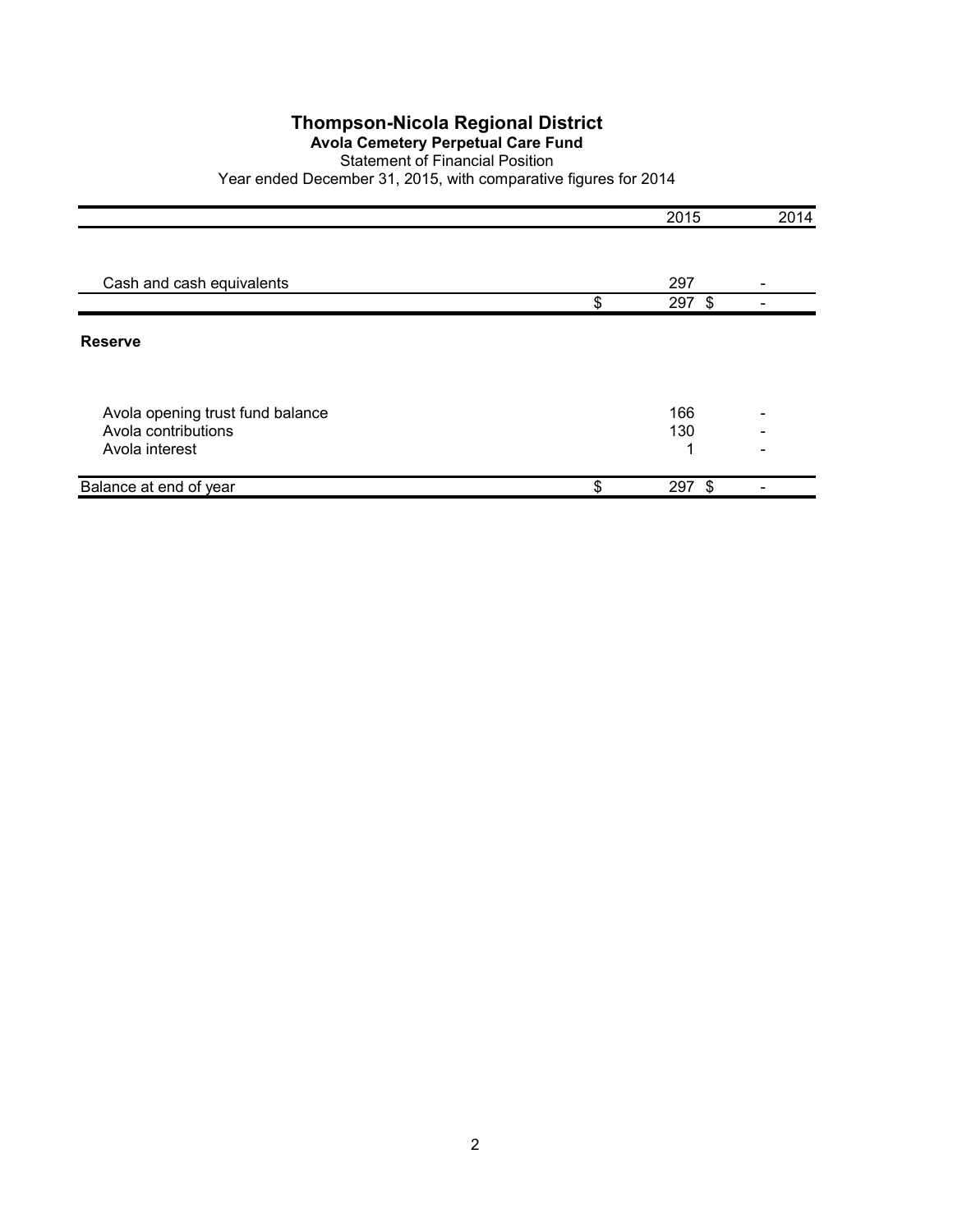#### **Proposed Functions Reserve Fund**

#### Statement of Financial Position

|                                                                                                                                                                                                                          | 2015                      | 2014                              |
|--------------------------------------------------------------------------------------------------------------------------------------------------------------------------------------------------------------------------|---------------------------|-----------------------------------|
|                                                                                                                                                                                                                          |                           |                                   |
| <b>Assets</b>                                                                                                                                                                                                            |                           |                                   |
| Due from other funds                                                                                                                                                                                                     | \$<br>138,955 \$          | 128,911                           |
|                                                                                                                                                                                                                          | \$<br>138,955 \$          | 128,911                           |
| <b>Reserve</b>                                                                                                                                                                                                           |                           |                                   |
| Balance at beginning of year                                                                                                                                                                                             | \$<br>128,911 \$          | 114,056                           |
| Add Revenue:<br>Interest<br>Transfer from reserve                                                                                                                                                                        | 1,097<br>15,757<br>16,854 | 1,237<br>17,971<br>19,208         |
| <b>Deduct Expenditures:</b><br>Spences Bridge Parks Service<br>Paul Lake Fire Protection<br>Pinantan Lake Fire Protection<br><b>Birch Island Fire Protection</b><br>70 Mile Fire Protection<br>Mosquito Control-Area M&N | 1,053<br>5,277<br>480     | 3,457<br>353<br>200<br>226<br>117 |
|                                                                                                                                                                                                                          | 6,810                     | 4,353                             |
| Balance at end of year                                                                                                                                                                                                   | \$<br>138,955 \$          | 128,911                           |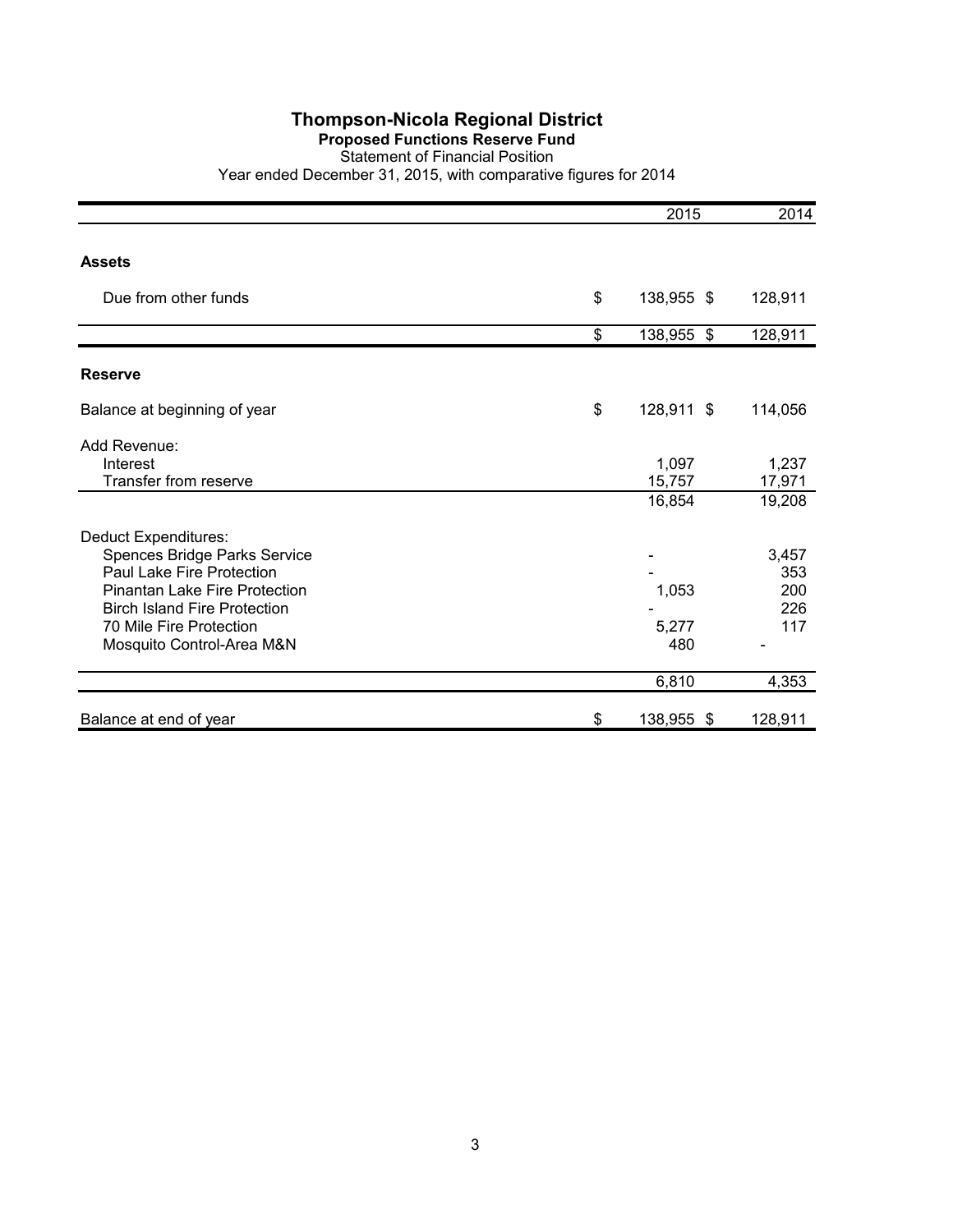#### **Waterworks Capital Fund**

## Statement of Financial Position

|                         | 2015                  | 2014      |
|-------------------------|-----------------------|-----------|
| <b>Assets</b>           |                       |           |
|                         |                       |           |
| Due from other funds    | \$<br>703,133 \$      | 378,453   |
| Tangible capital assets | 9,295,503             | 9,407,469 |
|                         | \$<br>9,998,636<br>\$ | 9,785,922 |
| <b>Liabilities</b>      |                       |           |
| Deferred revenue        | \$<br>310,881 \$      | 5,570     |
| Short-term debt         | 1,561,187             | 1,858,277 |
| Long-term debt          | 567,232               | 357,060   |
|                         | 2,439,300             | 2,220,907 |
| Reserves                | 392,371               | 377,162   |
| Surplus at end of year  | 7,166,965             | 7,187,853 |
|                         | \$<br>9,998,636<br>\$ | 9,785,922 |
|                         |                       |           |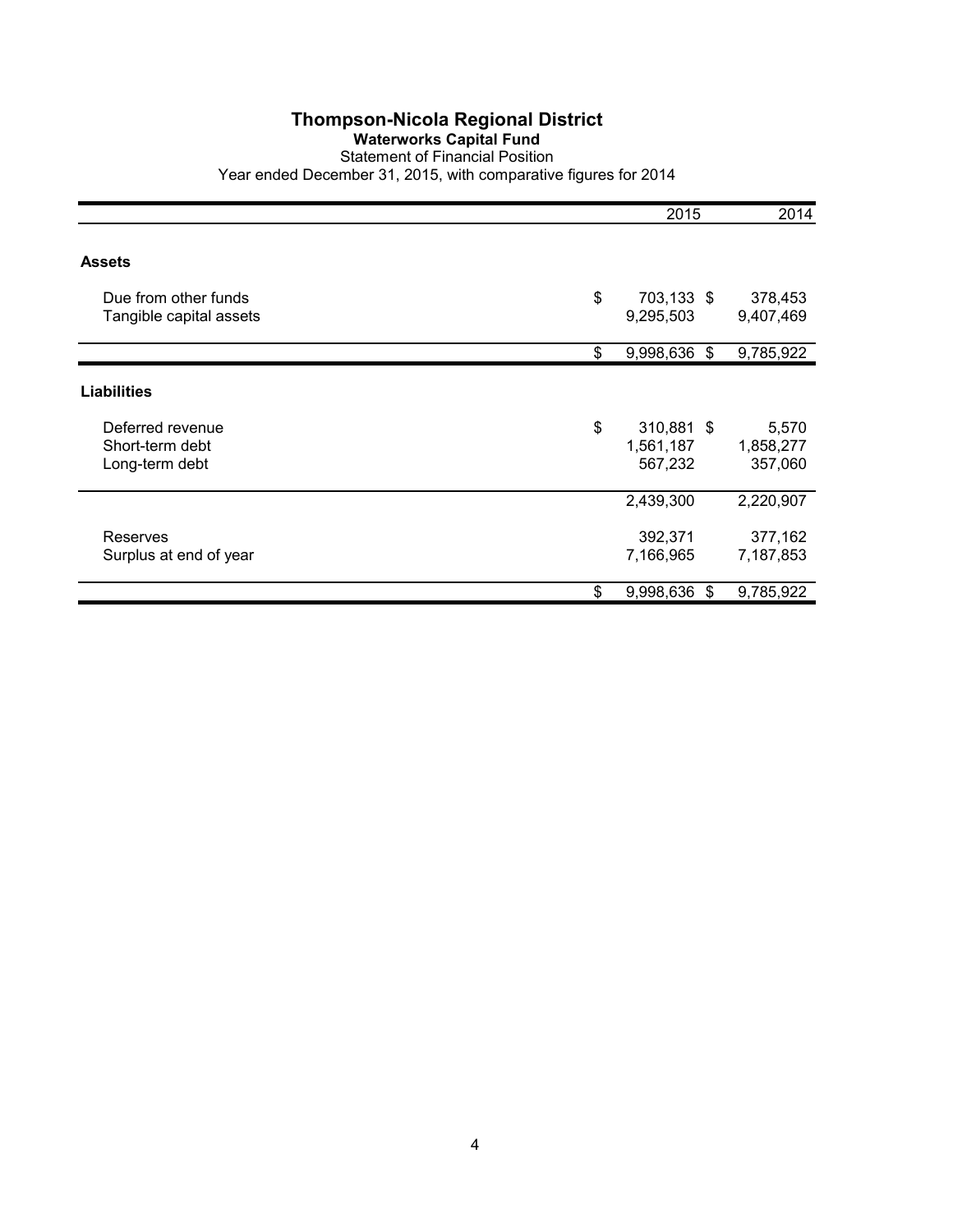### **Thompson-Nicola Regional District Waterworks Capital Fund**

## Statement of Changes in Equity

|                                      |    | Operations<br>2015 | Operations<br>2014 |
|--------------------------------------|----|--------------------|--------------------|
|                                      |    |                    |                    |
| <b>Balance at beginning of year</b>  | \$ | 7,187,853 \$       | 7,377,409          |
| Change in Tangible Capital Assets:   |    |                    |                    |
| Acquisitions of capital assets       |    | 232.353            | 439.528            |
| Amortization of capital assets       |    | (344,319)          | (320, 574)         |
| Debt in excess of assets capitalized |    |                    | (356, 146)         |
| Commutations                         |    | 41,250             |                    |
|                                      |    | 7,117,137          | 7,140,217          |
| Redemption of long term debt:        |    |                    |                    |
| TNRD debt: principal payments        |    | 27,489             | 27,489             |
| TNRD debt: actuarial adjustment      |    | 22,339             | 20,147             |
| Balance at end of year               | S  | 7,166,965 \$       | 7.187.853          |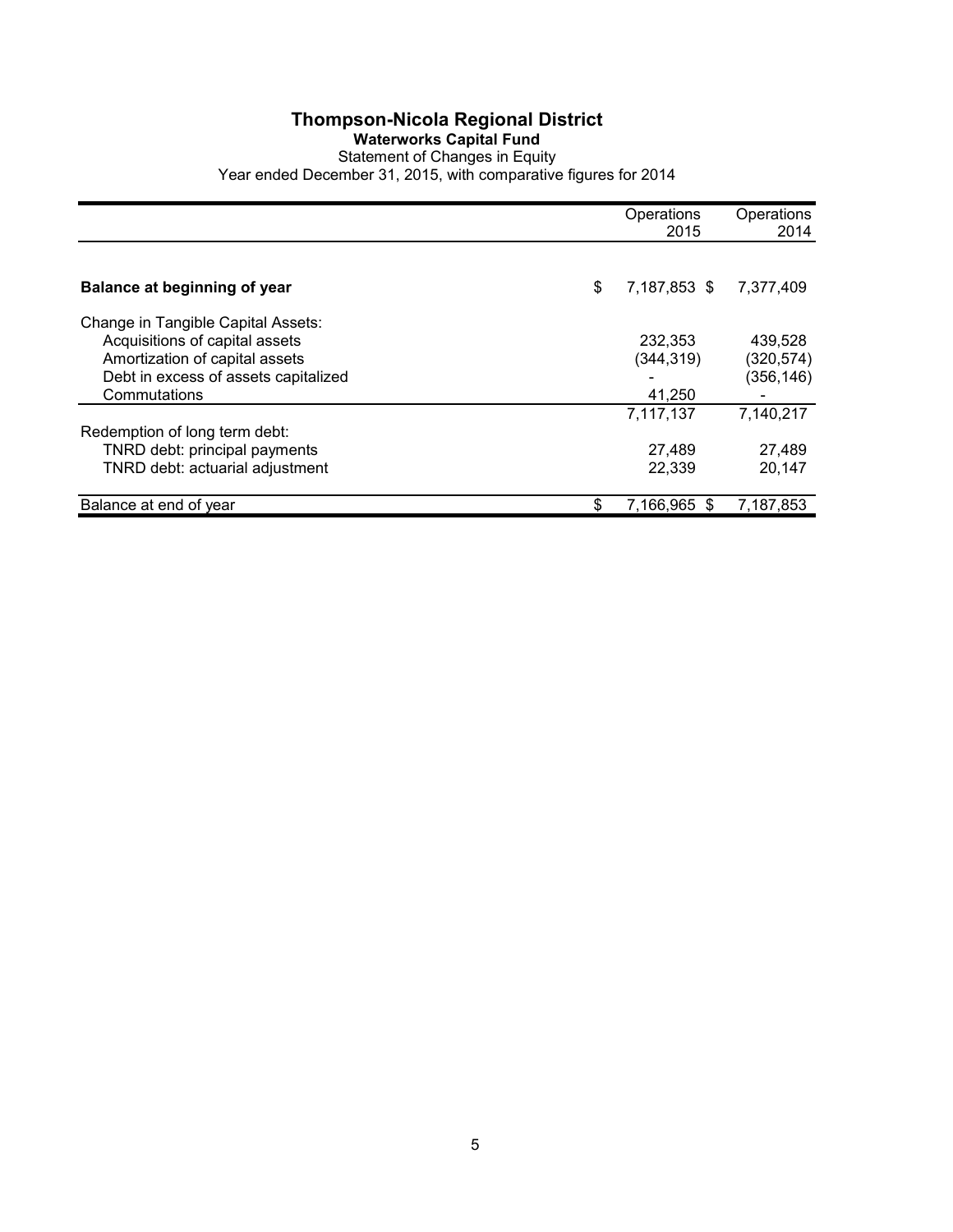### **Waterworks Operating Fund**

Statement of Financial Position Year ended December 31, 2015, with comparative figures for 2014

|                                                                                                                | 2015                                  | 2014                        |
|----------------------------------------------------------------------------------------------------------------|---------------------------------------|-----------------------------|
|                                                                                                                |                                       |                             |
| <b>Assets</b>                                                                                                  |                                       |                             |
| Cash and cash equivalents<br>Accounts receivable<br>Debt reserve funds - Municipal Finance Authority           | \$<br>170,109 \$<br>307,616<br>54,252 | 34,704<br>232,875<br>46,345 |
|                                                                                                                | \$<br>531,977 \$                      | 313,924                     |
| <b>Liabilities</b>                                                                                             |                                       |                             |
| Accounts payable and accrued liabilities<br>Due to other funds<br>Debenture debt - Municipal Finance Authority | \$<br>22,943 \$<br>469,546<br>54,252  | 4,337<br>300,062<br>46,345  |
|                                                                                                                | 546,741                               | 350,744                     |
| Deficit at end of year                                                                                         | (14, 764)                             | (36, 820)                   |
|                                                                                                                | \$<br>531,977<br>\$                   | 313,924                     |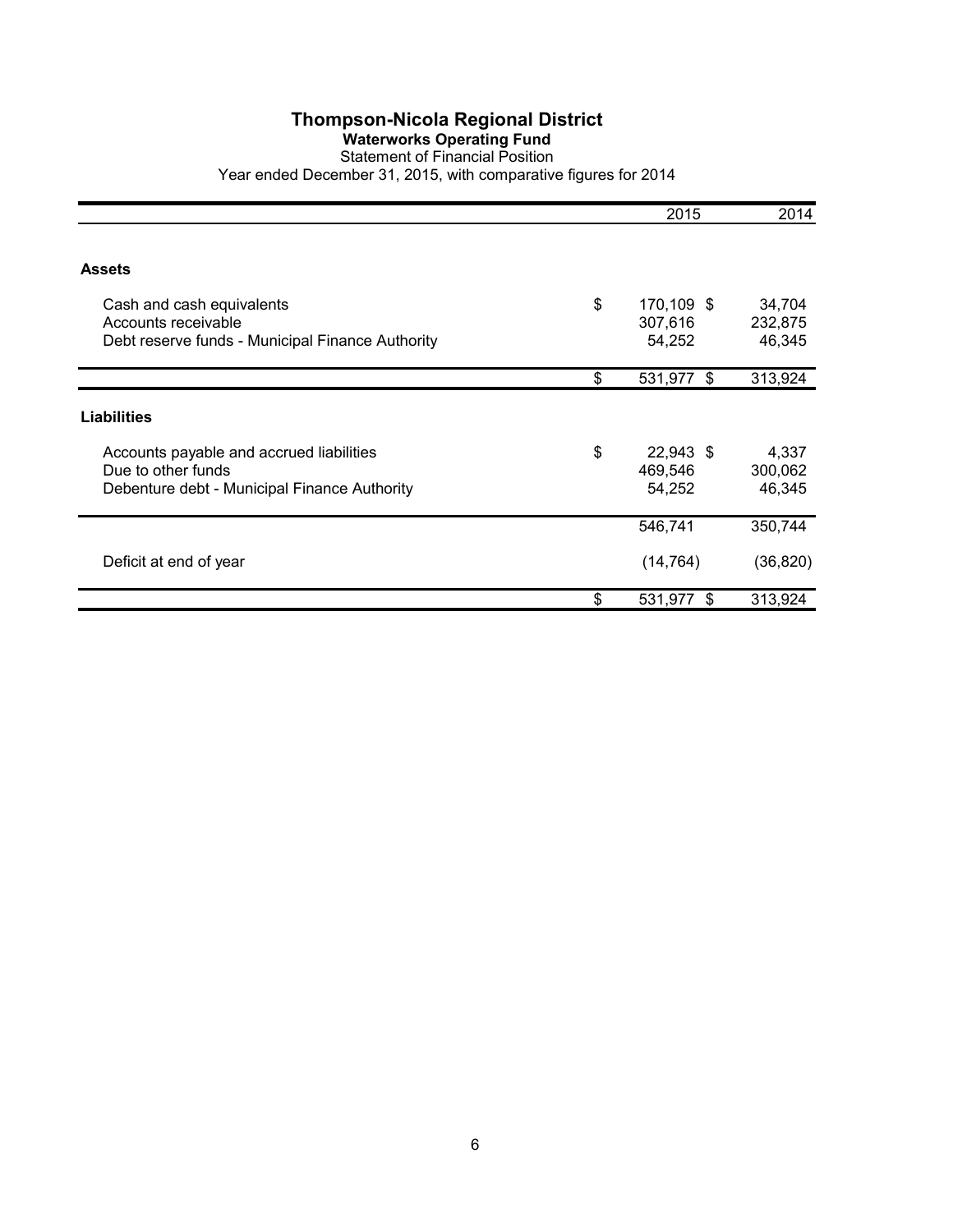#### **Waterworks Operating Fund**

Schedule of Revenue and Expenditures

|                                       |        | Operations     | <b>Budget</b>                  | Operations |
|---------------------------------------|--------|----------------|--------------------------------|------------|
|                                       |        | 2015           | 2015                           | 2014       |
| Revenue:                              |        |                |                                |            |
| Parcel taxes                          | \$     | 222,919 \$     | 219,702 \$                     | 194,995    |
| Grants in lieu of taxes               |        |                |                                | 804        |
| Government transfers and other grants |        | 254,819        | 417,991                        | 152,422    |
| Water and sewer tolls                 |        | 637,215        | 587,610                        | 618,374    |
| Interest                              |        | 3,256          | 3,925                          | 5,104      |
| Other revenue                         |        | 11,516         | 1,047,165                      | 57,083     |
| <b>Transfer from TCA Surplus</b>      |        | 344,319        |                                | 320,574    |
|                                       |        | 1,474,044      | 2,276,393                      | 1,349,356  |
| Previous year's surplus               |        | (36, 820)      | (36, 824)                      | 312,894    |
| <b>Total revenue</b>                  | \$     | 1,437,224 \$   | 2,239,569 \$                   | 1,662,250  |
| <b>Expenditures:</b>                  | Page   |                |                                |            |
| <b>Black Pines Water Service</b>      | 145 \$ | 88,174 \$      | 123,159 \$                     | 83,355     |
| <b>Blue River Water Service</b>       | 146    | 171,075        | 151,879                        | 504,879    |
| Del Oro Water Service                 | 147    | 69,335         | 75,293                         | 111,214    |
| Evergreen Water Service               | 148    | 39,436         | 55,272                         | 29,561     |
| Loon Lake Water Service               | 149    | 54,296         | 193,970                        | 51,202     |
| Maple Mission Water Service           | 150    | 46,250         | 40,575                         | 50,870     |
| <b>Pritchard Water Service</b>        | 151    | 247,060        | 243,215                        | 144,887    |
| Savona Water Service                  | 152    | 310,982        | 1,008,029                      | 306,639    |
| Spences Bridge Water Service          | 153    | 191,216        | 146,128                        | 177,164    |
| Vavenby Water Service                 | 154    | 130,094        | 123,495                        | 150,780    |
| <b>Walhachin Water Service</b>        | 155    | 104,070        | 78,554                         | 88,519     |
| <b>Total expenditures</b>             |        | 1,451,988      | 2,239,569                      | 1,699,070  |
| Surplus - end of year                 | \$     | $(14, 764)$ \$ | \$<br>$\overline{\phantom{0}}$ | (36, 820)  |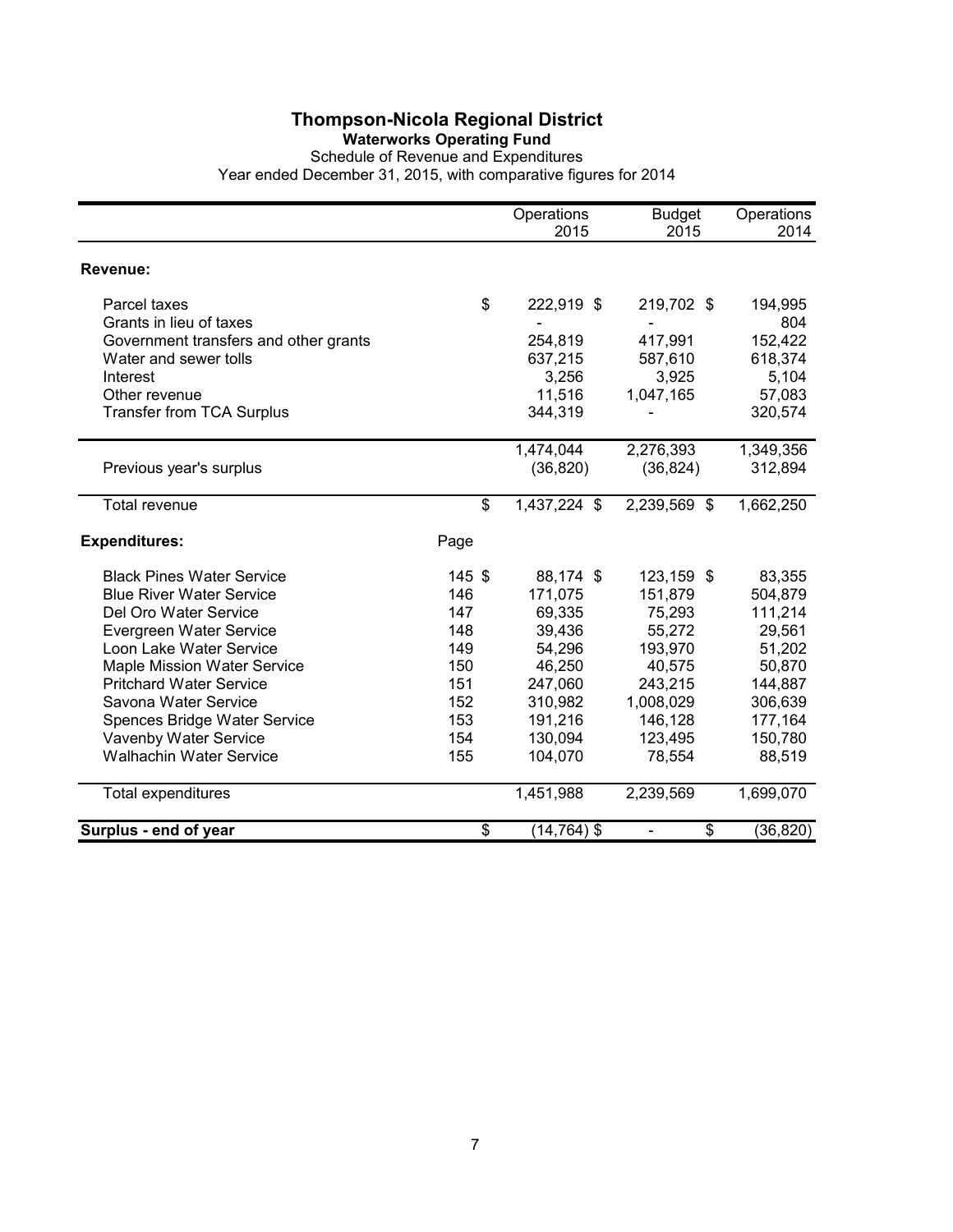### **Sewerage Capital Fund**

Statement of Financial Position Year ended December 31, 2015, with comparative figures for 2014

|                                                 | 2015                          | 2014                 |
|-------------------------------------------------|-------------------------------|----------------------|
|                                                 |                               |                      |
| <b>Assets</b>                                   |                               |                      |
| Due from other funds<br>Tangible capital assets | \$<br>261,026 \$<br>1,937,049 | 248,909<br>1,917,041 |
|                                                 | \$<br>2,198,075 \$            | 2,165,950            |
| <b>Liabilities</b>                              |                               |                      |
| Long-term debt                                  | \$<br>173,223 \$              | 210,393              |
| Reserves<br>Surplus at end of year              | 261,026<br>1,763,826          | 248,909<br>1,706,648 |
|                                                 | \$<br>2,198,075<br>S          | 2,165,950            |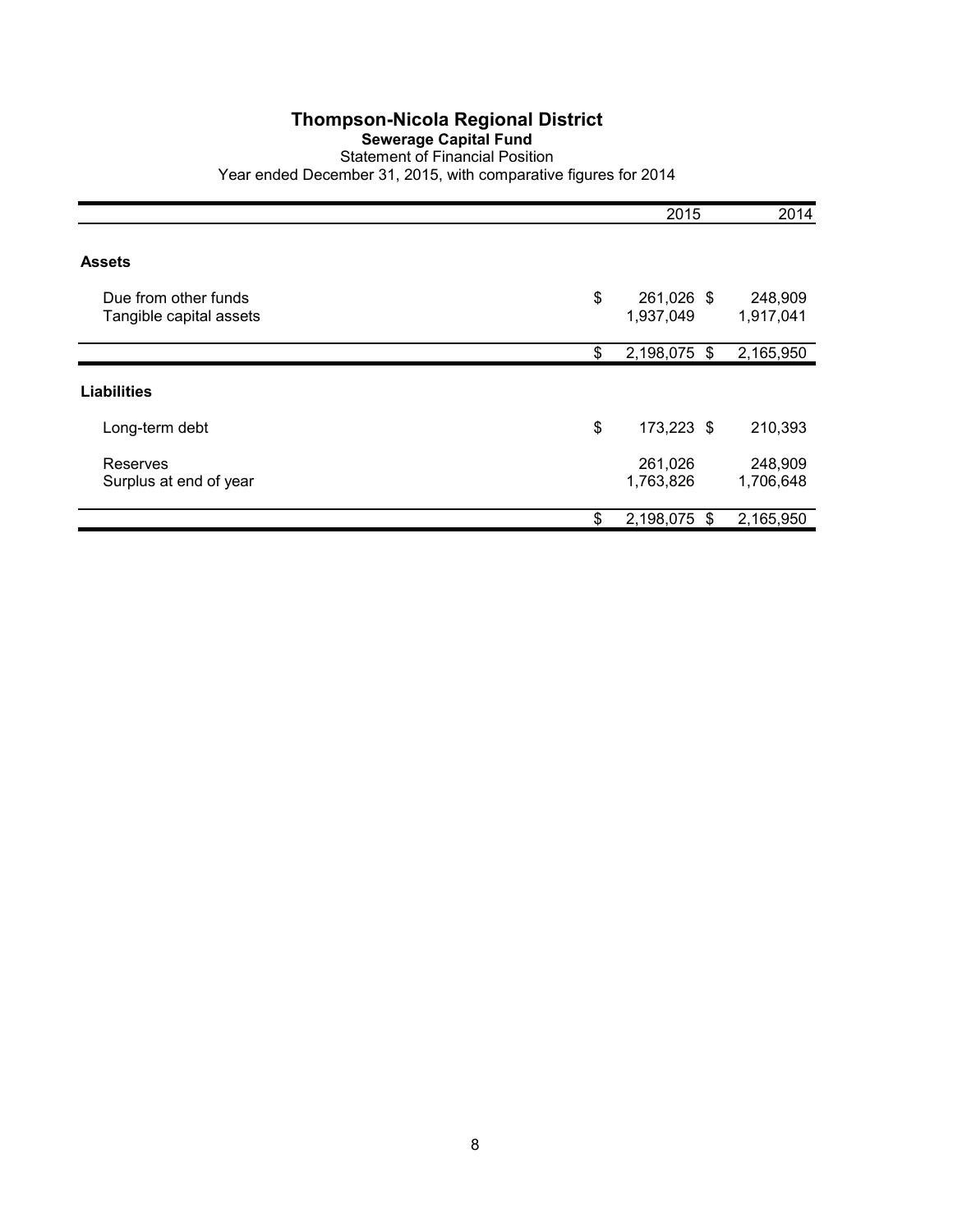#### **Thompson-Nicola Regional District Sewerage Capital Fund** Statement of Changes in Equity Year ended December 31, 2015, with comparative figures for 2014

|                                                                  | Operations<br>2015 | Operations<br>2014 |
|------------------------------------------------------------------|--------------------|--------------------|
|                                                                  |                    |                    |
| <b>Balance at beginning of year</b>                              | \$<br>1,706,648 \$ | 1,774,312          |
| Change in Tangible Capital Assets:                               |                    |                    |
| Acquisitions of capital assets<br>Amortization of capital assets | 128.341            | 4,912              |
|                                                                  | (108,333)          | (108, 105)         |
| Redemption of long term debt:                                    | 1.726.656          | 1,671,119          |
| TNRD debt: principal payments                                    | 19,363             | 19,363             |
| TNRD debt: actuarial adjustment                                  | 17.807             | 16.166             |
| Balance at end of year                                           | \$<br>1,763,826 \$ | 1.706.648          |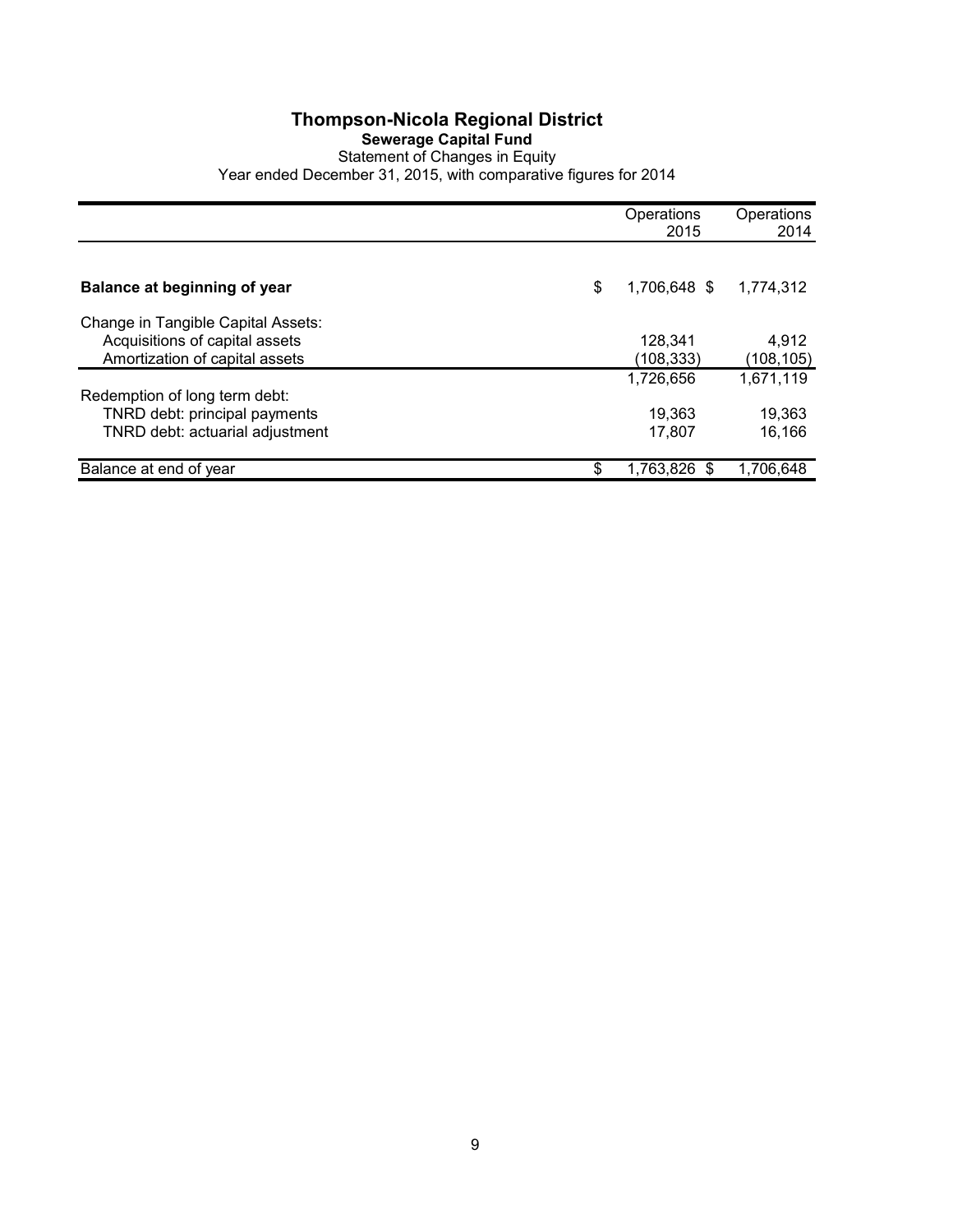#### **Sewerage Operating Fund**

#### Statement of Financial Position Year ended December 31, 2015, with comparative figures for 2014

|                                                                                                 | 2015                                 | 2014                        |
|-------------------------------------------------------------------------------------------------|--------------------------------------|-----------------------------|
| <b>Assets</b>                                                                                   |                                      |                             |
| Accounts receivable<br>Debt reserve funds - Municipal Finance Authority<br>Due from other funds | \$<br>20,539 \$<br>35,099<br>232,963 | 24,658<br>34,798<br>151,762 |
|                                                                                                 | \$<br>288,601<br>\$                  | 211,218                     |
| Liabilities                                                                                     |                                      |                             |
| Accounts payable and accrued liabilities<br>Debenture debt - Municipal Finance Authority        | \$<br>$1,246$ \$<br>35,099           | 1,246<br>34,798             |
|                                                                                                 | 36,345                               | 36,044                      |
| Surplus at end of year                                                                          | 252,256                              | 175,174                     |
|                                                                                                 | \$<br>288,601<br>\$                  | 211,218                     |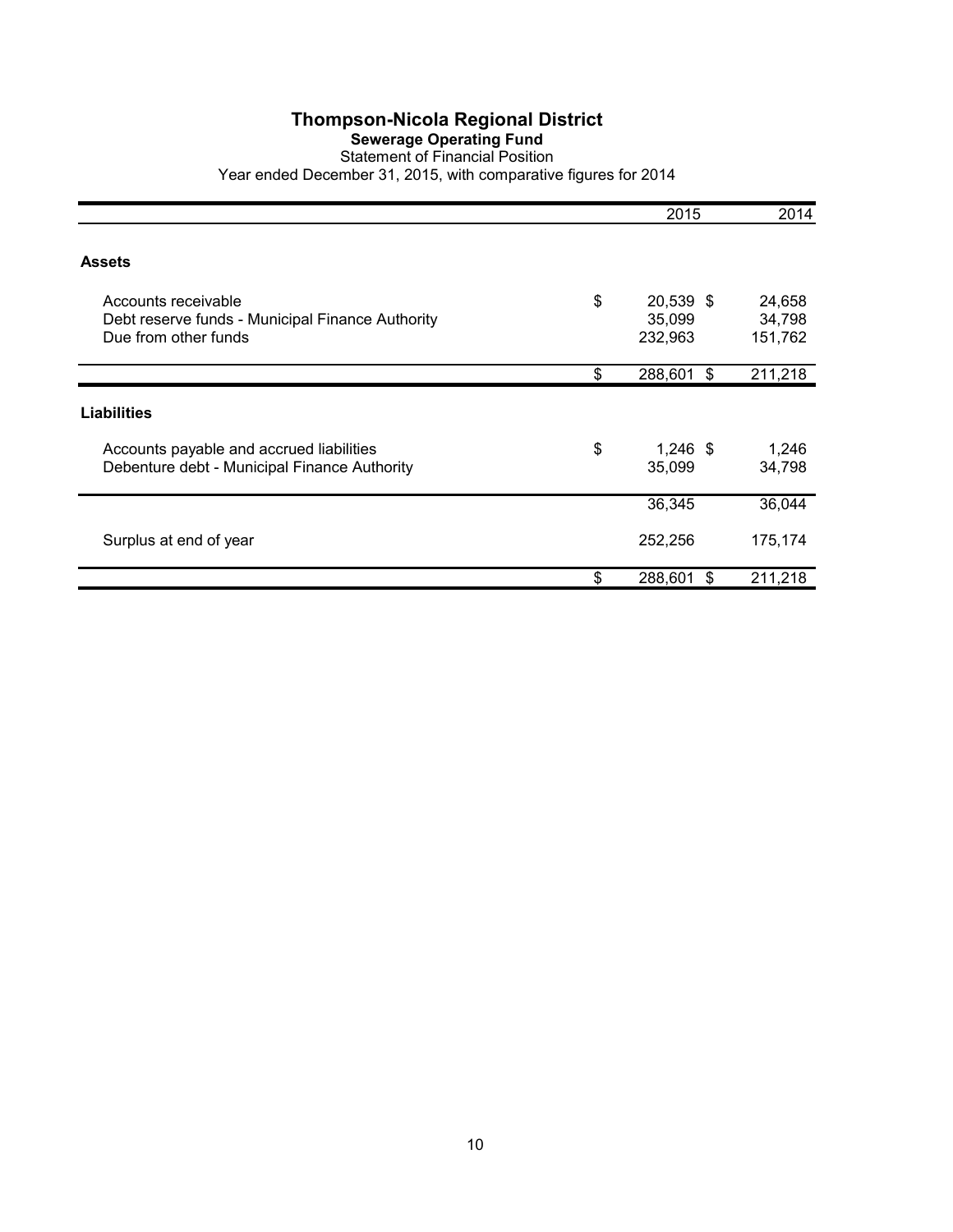#### **Sewerage Operating Fund**

Schedule of Revenue and Expenditures Year ended December 31, 2015, with comparative figures for 2014

|                                                                                                                                                                  |                                      | Operations<br>2015                                                  | <b>Budget</b><br>2015                                        | Operations<br>2014                                               |
|------------------------------------------------------------------------------------------------------------------------------------------------------------------|--------------------------------------|---------------------------------------------------------------------|--------------------------------------------------------------|------------------------------------------------------------------|
| Revenue:                                                                                                                                                         |                                      |                                                                     |                                                              |                                                                  |
| Tax requisition<br>Parcel taxes<br>Grants in lieu of taxes<br>Government transfers and other grants<br>Water and sewer tolls<br>Disposal fees<br>Interest        | \$                                   | 10,000 \$<br>130,311<br>16<br>427,713<br>149,118<br>30,180<br>3,258 | 10,000 \$<br>129,188<br>499,536<br>146,700<br>7,000<br>1,900 | 48,059<br>127,016<br>35<br>965,671<br>151,611<br>34,080<br>3,441 |
| Other revenue<br>Transfer from reserve<br><b>Transfer from TCA Surplus</b>                                                                                       |                                      | 100,000<br>108,333                                                  | 8,000                                                        | 108,105                                                          |
| Previous year's surplus                                                                                                                                          |                                      | 958,929<br>175,174                                                  | 802,324<br>175,173                                           | 1,438,018<br>185,004                                             |
| <b>Total revenue</b>                                                                                                                                             | \$                                   | 1,134,103 \$                                                        | 977,497 \$                                                   | 1,623,022                                                        |
| <b>Expenditures:</b>                                                                                                                                             | Page                                 |                                                                     |                                                              |                                                                  |
| Paul Lake Sewer System<br><b>Pritchard Sewer System</b><br>Septage Disposal Service Area A<br>Septage Disposal Service Area B<br>Septage Disposal Service Area O | $157$ \$<br>158<br>159<br>160<br>161 | 122,607 \$<br>381,812<br>339,389<br>1,840<br>36,199                 | 144,771 \$<br>423,023<br>328,569<br>27,279<br>53,855         | 157,243<br>295,454<br>824,221<br>1,344<br>169,586                |
| Total expenditures                                                                                                                                               |                                      | 881,847                                                             | 977,497                                                      | 1,447,848                                                        |
| Surplus - end of year                                                                                                                                            | \$                                   | 252,256 \$                                                          | \$                                                           | 175,174                                                          |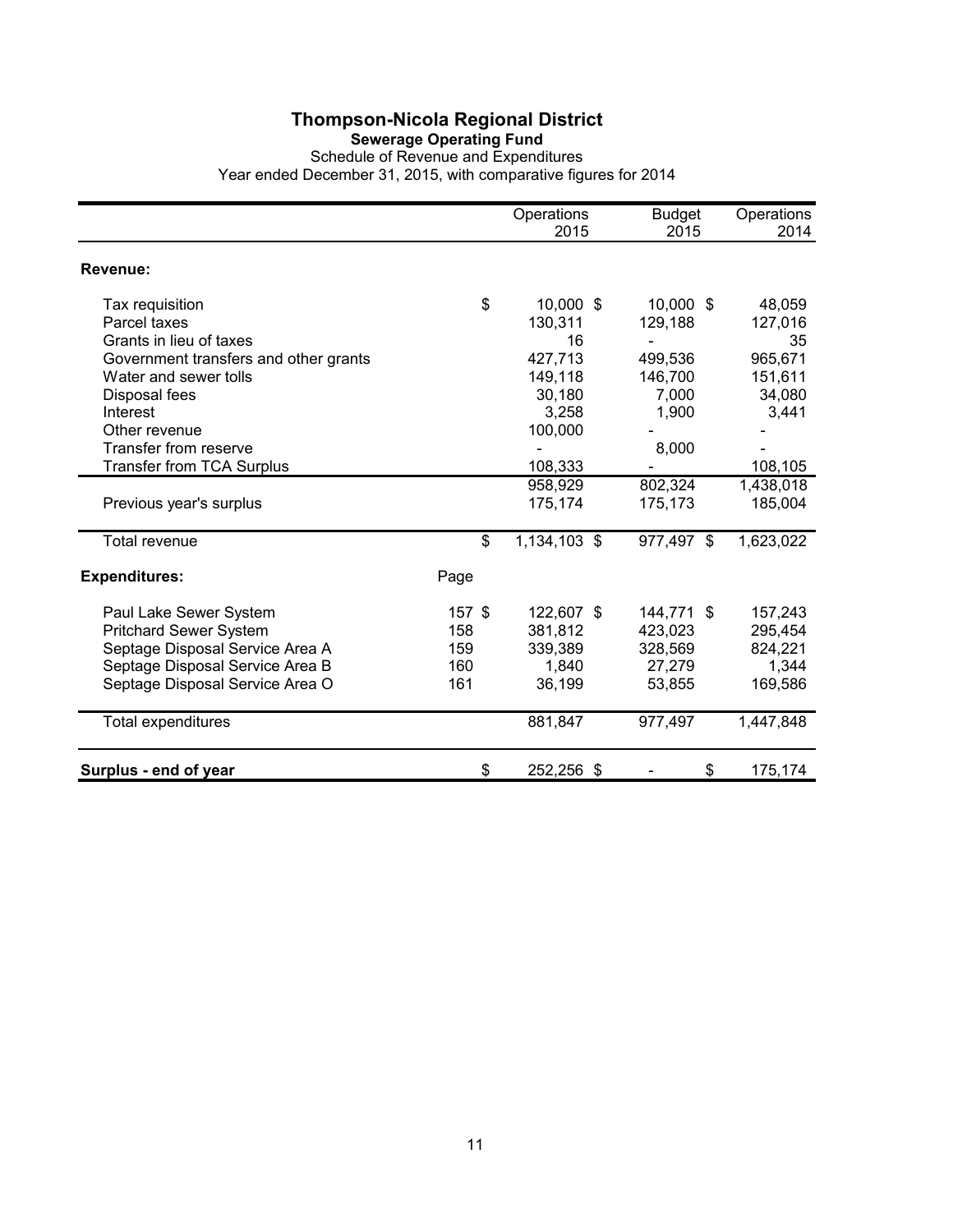#### **Thompson-Nicola Regional District Utilities Capital Fund** Statement of Financial Position Year ended December 31, 2015, with comparative figures for 2014

|                        | 2015            |           |
|------------------------|-----------------|-----------|
|                        |                 |           |
| <b>Assets</b>          | \$<br>\$        |           |
| <b>Liabilities</b>     |                 |           |
| Long-term debt         | \$<br>15,397 \$ | 20,139    |
| Deficit at end of year | (15, 397)       | (20, 139) |
|                        | \$<br>\$        |           |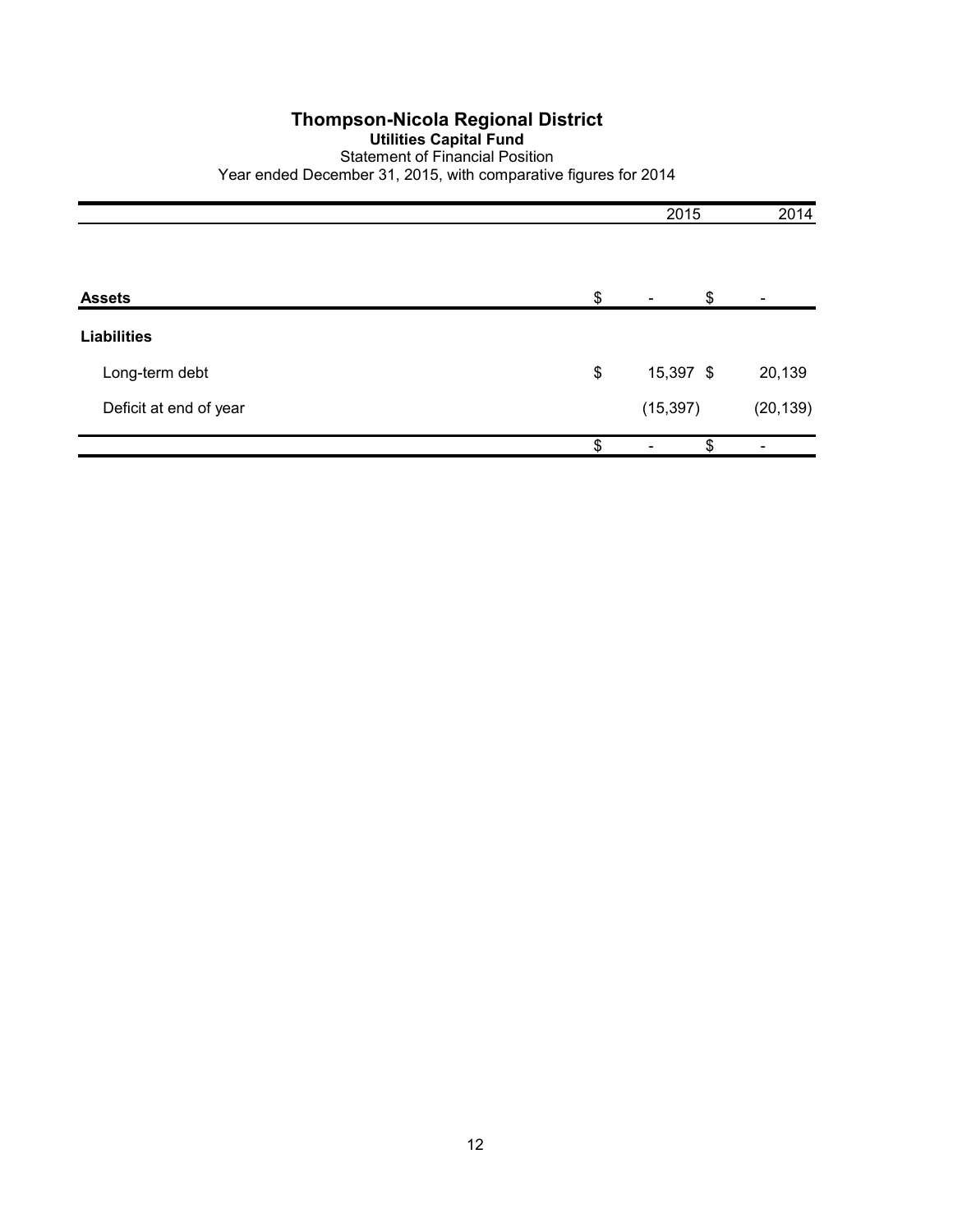#### **Thompson-Nicola Regional District Utilities Capital Fund** Statement of Changes in Equity Year ended December 31, 2015, with comparative figures for 2014

|                                     | Operations<br>2015   | Operations<br>2014 |
|-------------------------------------|----------------------|--------------------|
|                                     |                      |                    |
| <b>Balance at beginning of year</b> | \$<br>$(20, 139)$ \$ | (24, 699)          |
| Change in Tangible Capital Assets:  |                      |                    |
|                                     | (20, 139)            | (24, 699)          |
| Redemption of long term debt:       |                      |                    |
| TNRD debt: principal payments       | 3,748                | 3,748              |
| TNRD debt: actuarial adjustment     | 994                  | 812                |
| Balance at end of year              | \$<br>(15,397) \$    | (20,139)           |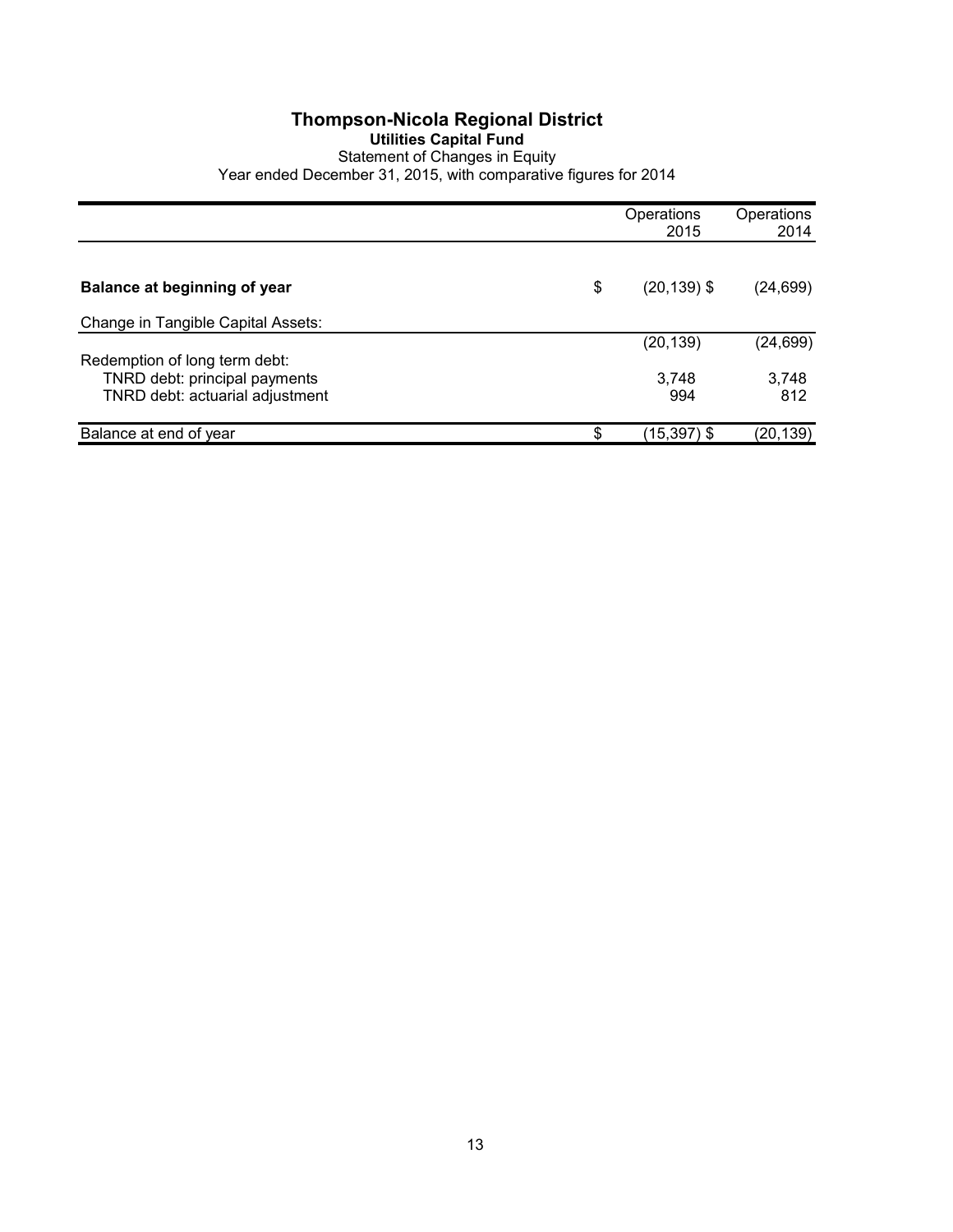## **Utilities Operating Fund**

#### Statement of Financial Position Year ended December 31, 2015, with comparative figures for 2014

|                                                                                          | 2015                    | 2014         |
|------------------------------------------------------------------------------------------|-------------------------|--------------|
| <b>Assets</b>                                                                            |                         |              |
| Debt reserve funds - Municipal Finance Authority<br>Due from other funds                 | \$<br>$3,151$ \$<br>262 | 3,137<br>261 |
|                                                                                          | \$<br>$3,413$ \$        | 3,398        |
| <b>Liabilities</b>                                                                       |                         |              |
| Accounts payable and accrued liabilities<br>Debenture debt - Municipal Finance Authority | \$<br>261S<br>3,151     | 260<br>3,137 |
|                                                                                          | 3,412                   | 3,397        |
| Surplus at end of year                                                                   | 1                       |              |
|                                                                                          | \$<br>$3,413$ \$        | 3,398        |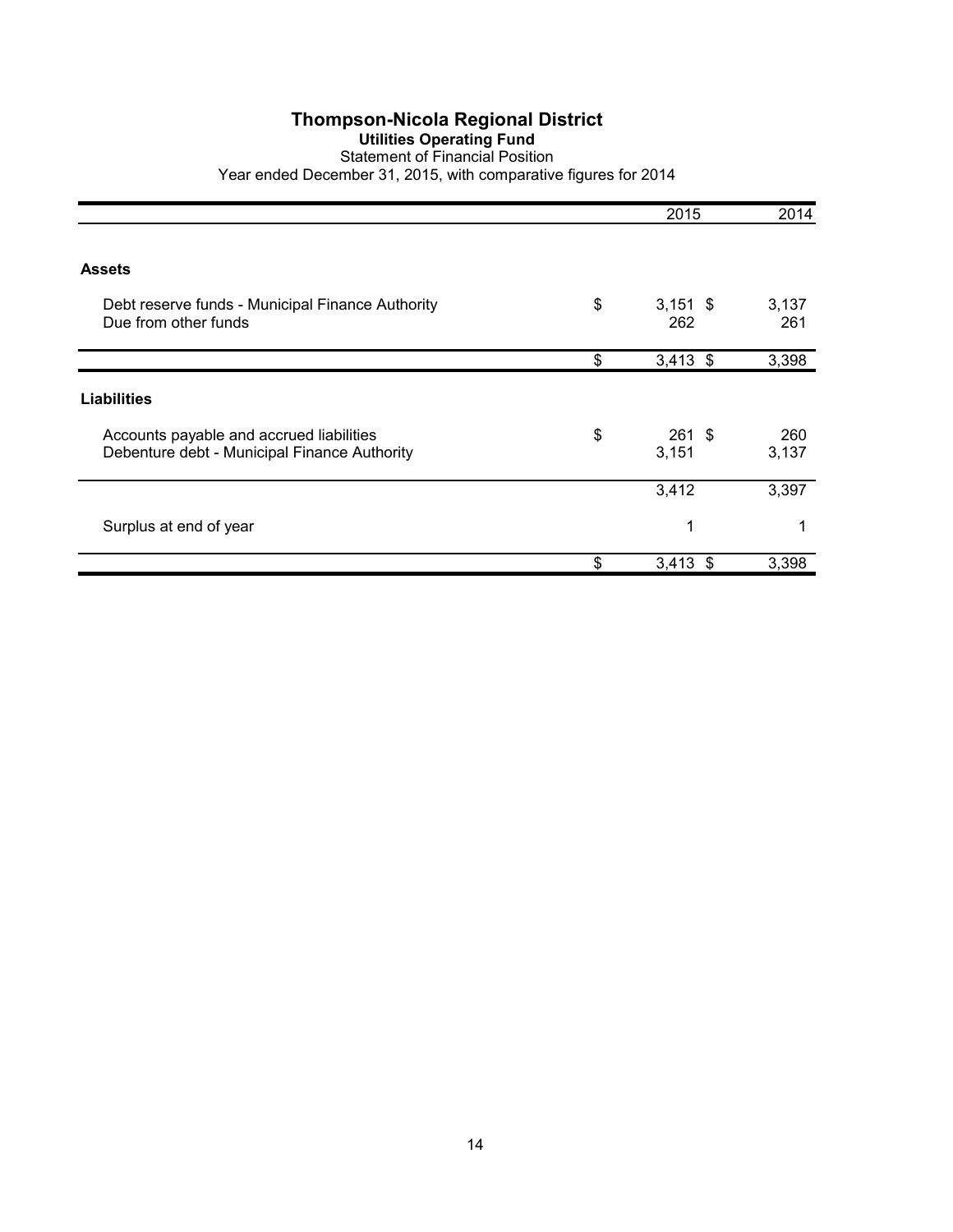#### **Thompson-Nicola Regional District Utilities Operating Fund Telephone and Hydro Utility Service Within a Portion of "J"** Schedule of Revenue and Expenditures Year ended December 31, 2015, with comparative figures for 2014

|                                             | Operations<br>2015                   | <b>Budget</b><br>2015 | Operations<br>2014 |
|---------------------------------------------|--------------------------------------|-----------------------|--------------------|
| Revenue:                                    |                                      |                       |                    |
| Tax requisition<br>Previous year's surplus  | \$<br>$6,248$ \$                     | $6,248$ \$            | 6,248              |
| <b>Total revenue</b>                        | 6,249                                | 6,248                 | 6,249              |
| <b>Expenditures:</b>                        |                                      |                       |                    |
| Administration charge<br>Debenture payments | 182<br>6,066                         | 182<br>6,066          | 182<br>6,066       |
| <b>Total expenditures</b>                   | 6,248                                | 6,248                 | 6,248              |
| Surplus - end of year                       | \$<br>$\boldsymbol{\mathsf{S}}$<br>1 | \$                    |                    |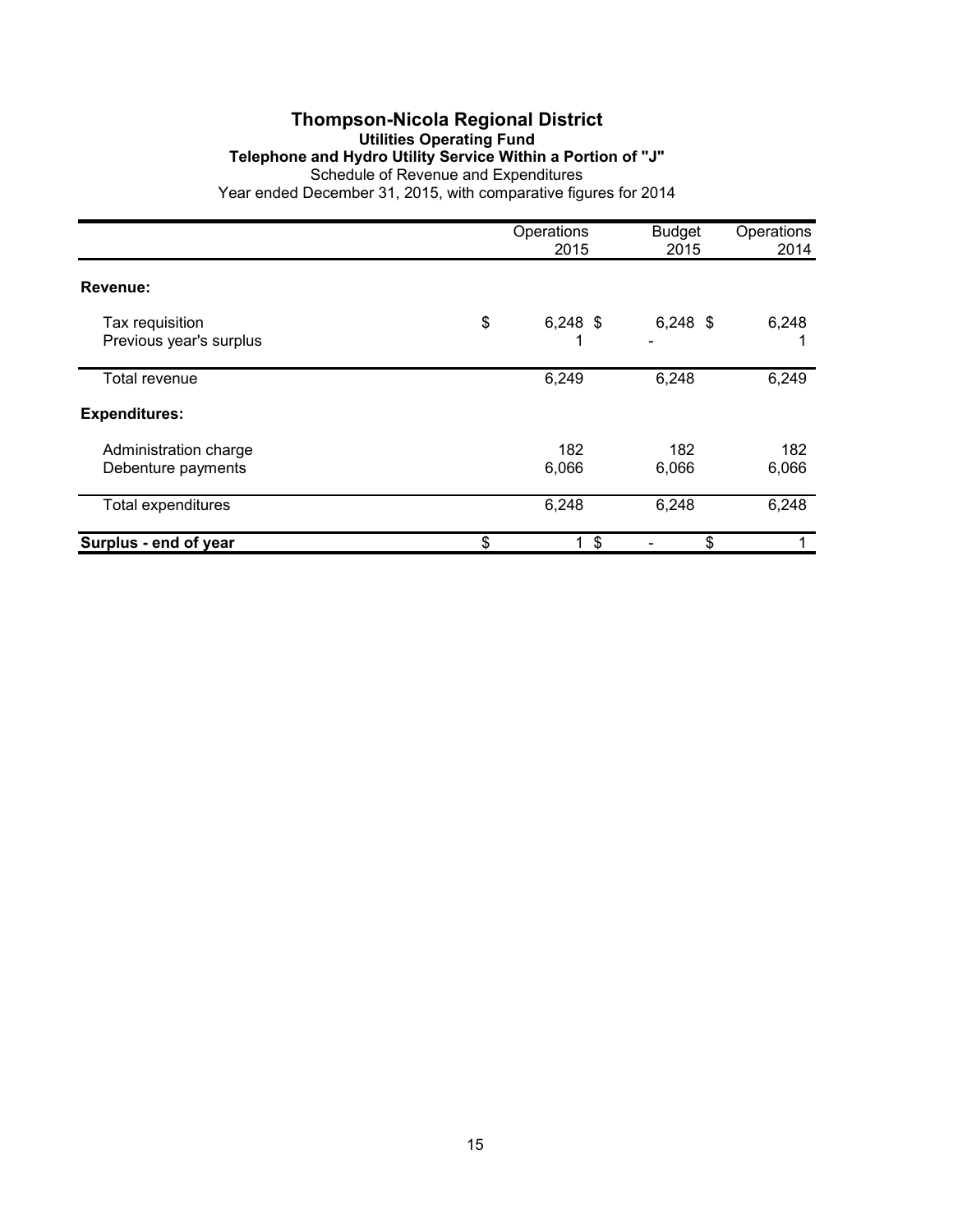#### **Thompson-Nicola Regional District General Capital Fund** Statement of Financial Position Year ended December 31, 2015, with comparative figures for 2014

|                                                                                 | 2015                                                      | 2014                   |
|---------------------------------------------------------------------------------|-----------------------------------------------------------|------------------------|
| Assets                                                                          |                                                           |                        |
| Due from local governments<br>Due from other funds<br>Tangible capital assets   | 108,441,253 \$ 102,061,942<br>\$.<br>18,189<br>36,808,641 | 18,189<br>38,210,202   |
|                                                                                 | \$145,268,083 \$140,290,333                               |                        |
| Liabilities                                                                     |                                                           |                        |
| Obligations under capital lease<br>Debenture debt - Municipal Finance Authority | \$<br>173,622 \$<br>108,441,253                           | 207,691<br>102,061,942 |
|                                                                                 | 108,614,875                                               | 102,269,633            |
| Equity in fixed assets                                                          | 36,653,208                                                | 38,020,700             |
|                                                                                 | \$145,268,083 \$140,290,333                               |                        |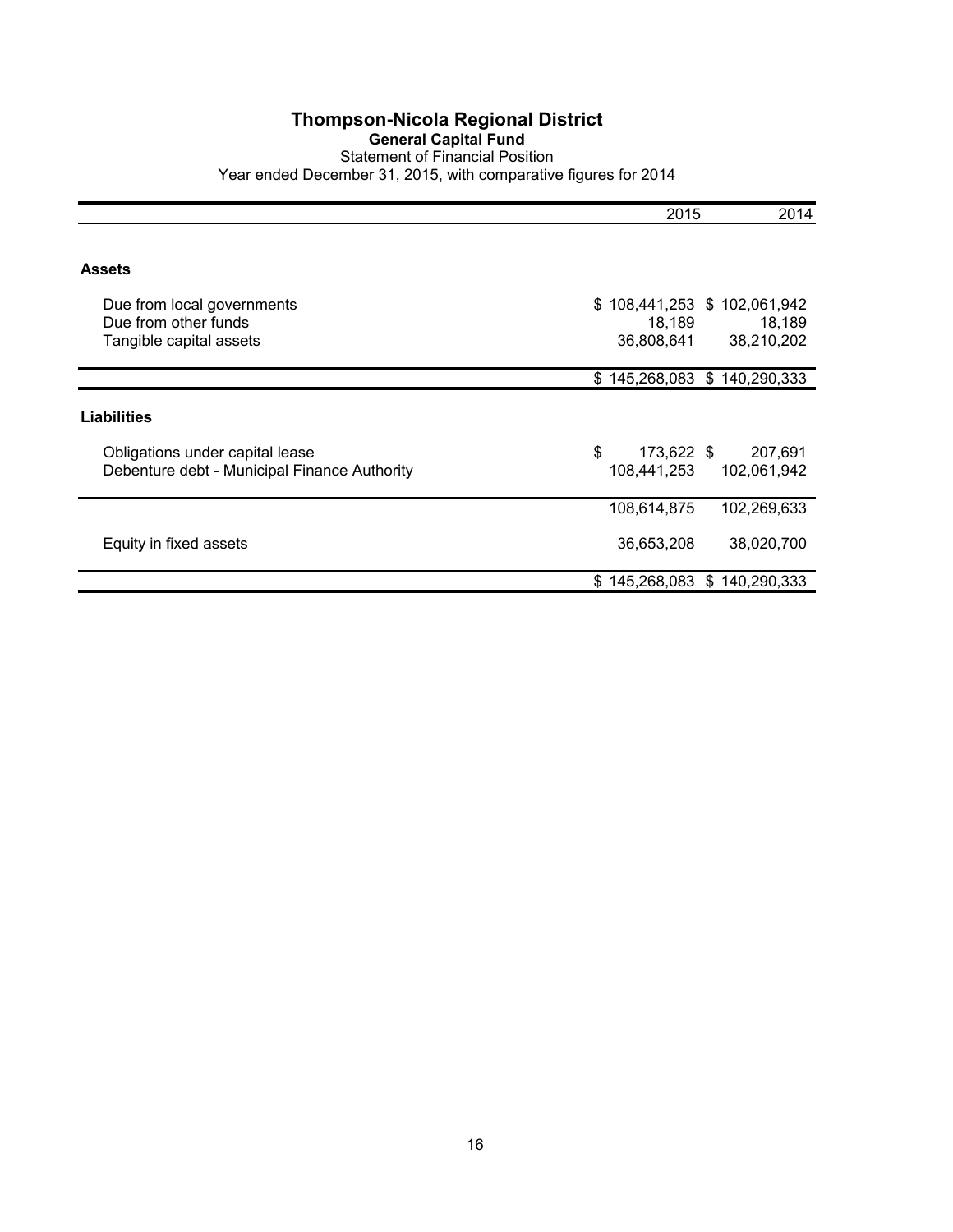#### **Thompson-Nicola Regional District General Capital Fund** Statement of Changes in Equity Year ended December 31, 2015, with comparative figures for 2014

|                                    | Operations<br>2015             | Operations<br>2014 |
|------------------------------------|--------------------------------|--------------------|
|                                    |                                |                    |
| Balance at beginning of year       | \$<br>38,020,700 \$ 37,686,186 |                    |
| Change in Tangible Capital Assets: |                                |                    |
| Acquisitions of capital assets     | 1,163,291                      | 2,948,564          |
| Disposal of capital assets         | (15,000)                       | (24, 492)          |
| Amortization of capital assets     | (2,549,852)                    | (2,622,573)        |
|                                    | 36,619,139                     | 37,987,685         |
| Redemption of long term debt:      |                                |                    |
| Change in other liabilities:       |                                |                    |
| Obligations under capital lease    | 34.069                         | 33,015             |
| Balance at end of year             | \$<br>36,653,208 \$            | 38,020,700         |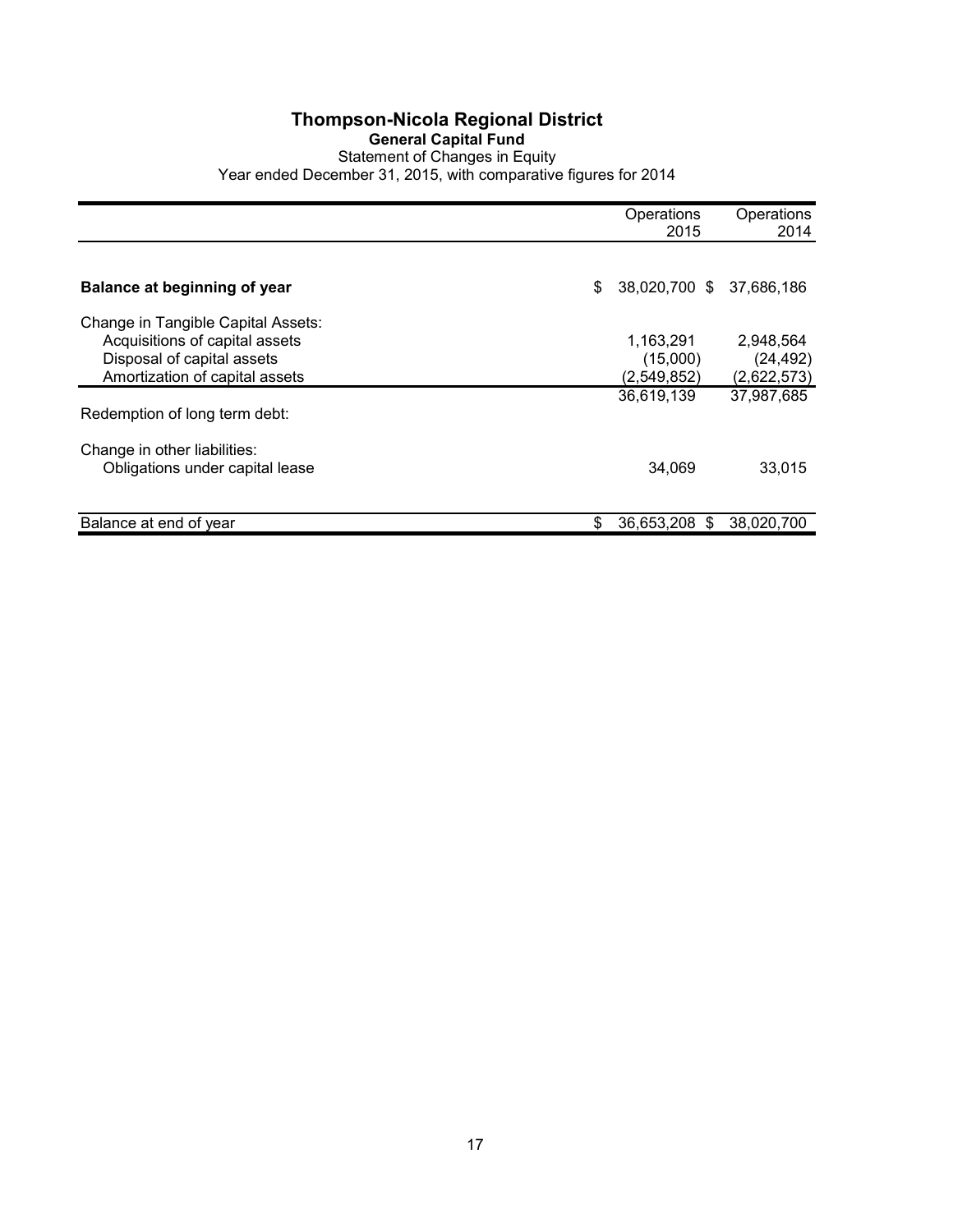#### **General Operating Fund** Statement of Financial Position

|                                          | 2015                   | 2014       |
|------------------------------------------|------------------------|------------|
|                                          |                        |            |
| <b>Assets</b>                            |                        |            |
| Cash and cash equivalents                | \$<br>30,622,713 \$    | 26,406,433 |
| Accounts receivable                      | 1,047,855              | 2,389,336  |
| Prepaid expenses                         | 201,294                | 100,967    |
| Due from other funds                     | 469,546                | 300,062    |
| MFA debt reserve funds                   | 7,545,254              | 7,654,038  |
|                                          | \$<br>39,886,662 \$    | 36,850,836 |
| <b>Liabilities</b>                       |                        |            |
|                                          |                        |            |
| Accounts payable and accrued liabilities | \$<br>2,055,845 \$     | 3,049,854  |
| Accrued employee liabilities             | 475,330                | 517,671    |
| Deferred revenue                         | 4,176,091              | 4,464,378  |
| Due to other funds                       | 1,354,528              | 928,711    |
| Landfill remediation liability           | 3,870,880              | 3,939,938  |
| Member municipalities - debt reserves    | 7,545,254              | 7,654,038  |
|                                          | 19,477,928             | 20,554,590 |
| Surplus at end of year                   | 8,009,663              | 6,044,950  |
| Capital reserves                         | 4,034,978              | 3,608,779  |
| Insurance deductible reserves            | 11,359                 | 11,263     |
| Operating reserves                       | 8,352,734              | 6,631,254  |
|                                          | \$<br>39,886,662<br>\$ | 36,850,836 |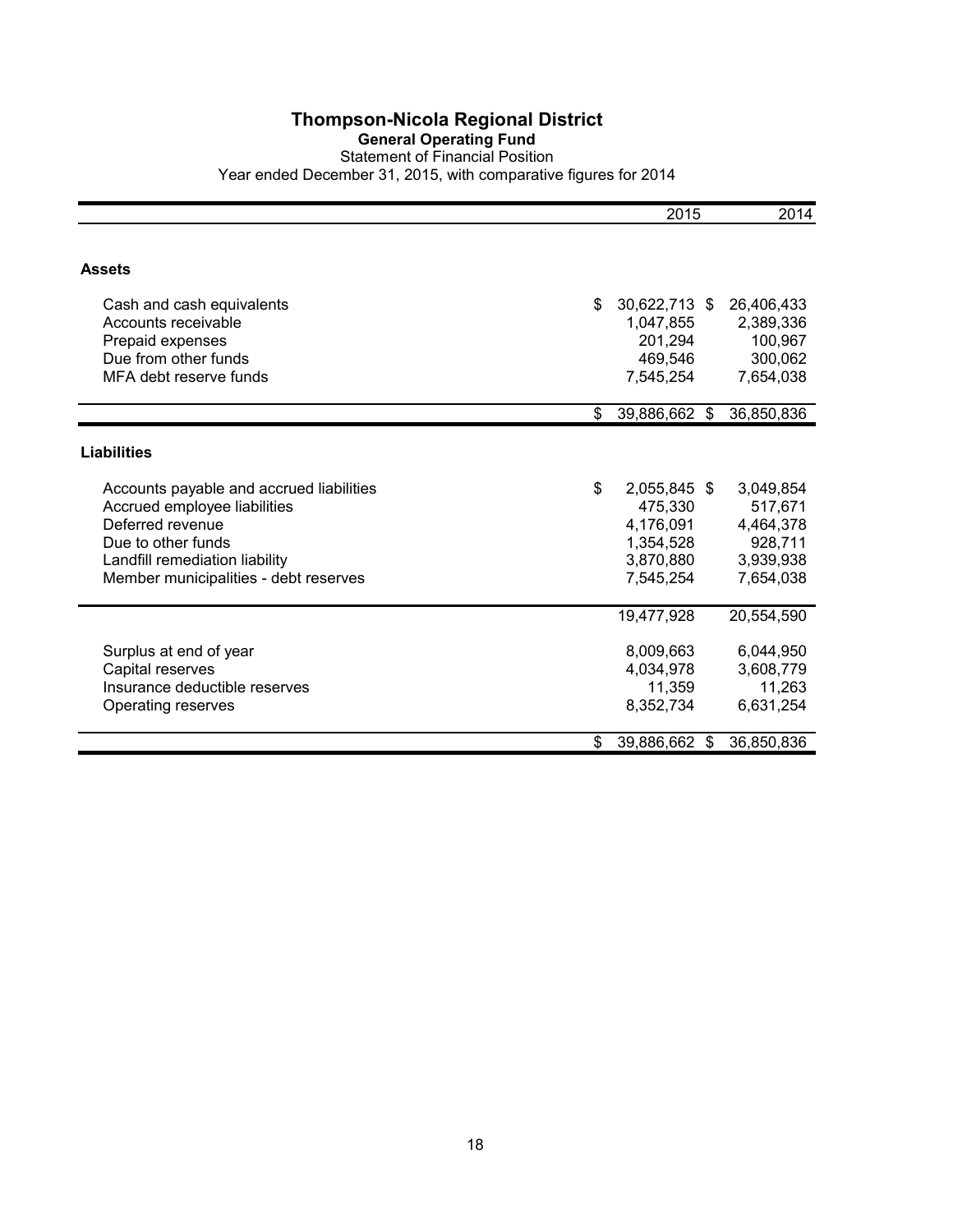#### **General Operating Fund**

Schedule of Revenue and Expenditures Year ended December 31, 2015, with comparative figures for 2014

|                                                                                                                                                                                                                                   | Operations<br>2015                                                                                                  | <b>Budget</b><br>2015                                                                            | Operations<br>2014                                                                                         |
|-----------------------------------------------------------------------------------------------------------------------------------------------------------------------------------------------------------------------------------|---------------------------------------------------------------------------------------------------------------------|--------------------------------------------------------------------------------------------------|------------------------------------------------------------------------------------------------------------|
| Revenue:                                                                                                                                                                                                                          |                                                                                                                     |                                                                                                  |                                                                                                            |
| Tax requisition<br>Grants in lieu of taxes<br>Government transfers and other grants<br>Sale of services<br>Administration charges to functions<br>Interest<br>Other revenue<br>Transfer from reserve<br>Transfer from TCA Surplus | \$<br>24,001,627 \$<br>176,793<br>2,297,144<br>2,598,332<br>642,953<br>310.075<br>1,662,848<br>412,583<br>2,549,852 | 24,001,627 \$<br>110,225<br>2,347,409<br>2,680,468<br>583,221<br>115,600<br>1,744,632<br>273,214 | 23,844,470<br>169,637<br>1,341,919<br>2,383,117<br>631,128<br>313,549<br>1,844,902<br>334,631<br>2,622,573 |
|                                                                                                                                                                                                                                   | 34,652,207                                                                                                          | 31,856,396                                                                                       | 33,485,926                                                                                                 |
| Member municipalities MFA debt repayments<br>Previous year's surplus                                                                                                                                                              | 13,085,515<br>47,737,722<br>6,044,950                                                                               | 31,856,396<br>6,044,935                                                                          | 12,291,720<br>45,777,646<br>4,802,840                                                                      |
| Total revenue                                                                                                                                                                                                                     | \$<br>53,782,672<br>- \$                                                                                            | 37.901.331<br>S                                                                                  | 50.580.486                                                                                                 |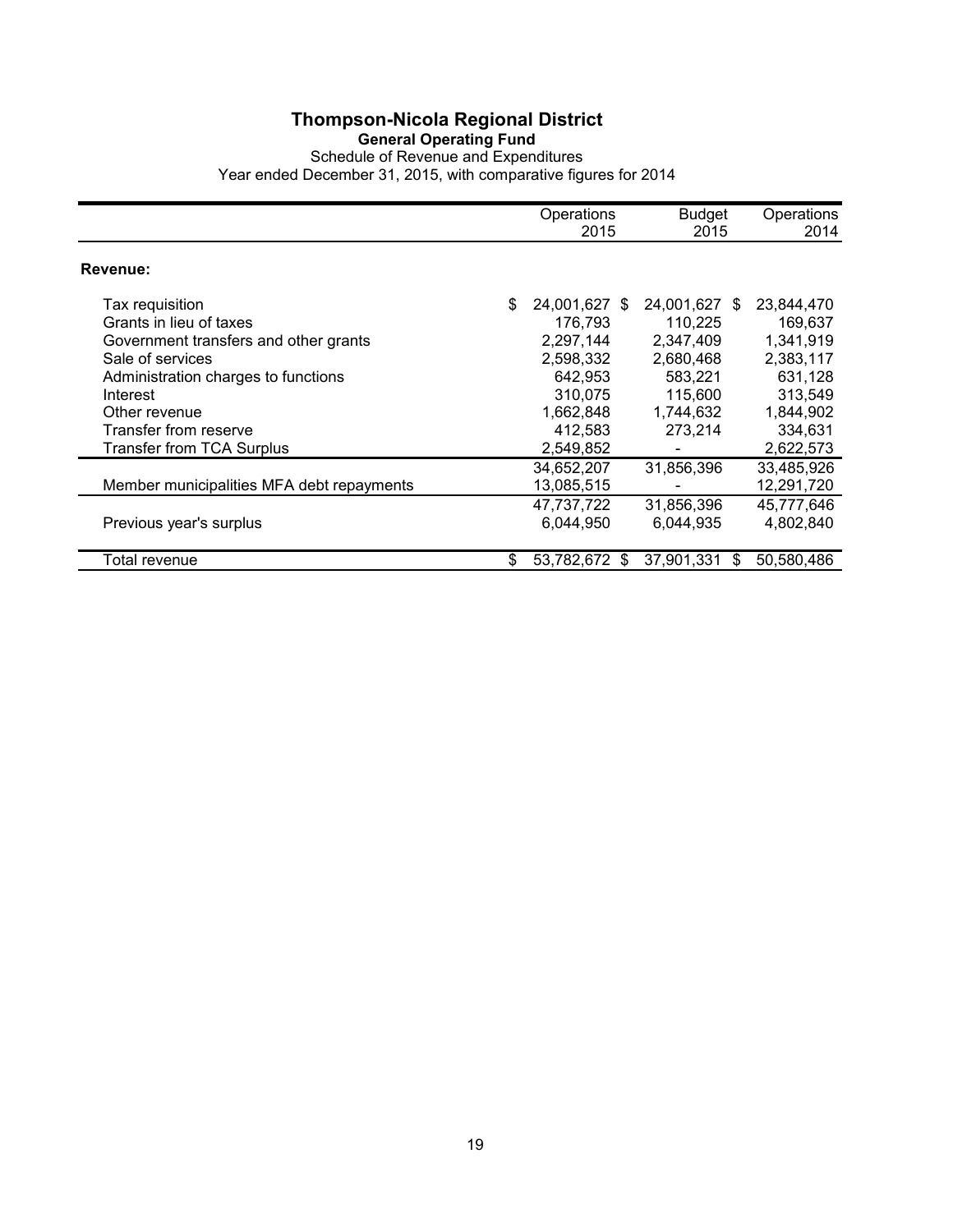**General Operating Fund**

Schedule of Revenue and Expenditures Year ended December 31, 2015, with comparative figures for 2014

|                                              |                 | Operations   | <b>Budget</b> | Operations |
|----------------------------------------------|-----------------|--------------|---------------|------------|
|                                              |                 | 2015         | 2015          | 2014       |
|                                              |                 |              |               |            |
| <b>Expenditures:</b>                         | Page            |              |               |            |
| <b>General Government Services</b>           |                 |              |               |            |
| Legislative and Administration               | $24 \text{ } $$ | 6,064,266 \$ | 6,087,197 \$  | 4,800,524  |
| Electoral Area Administration                | 26              | 743,287      | 766,000       | 747,722    |
| <b>Protective Services</b>                   |                 |              |               |            |
| <b>Fire Protection</b>                       | 27              | 1,101,561    | 1,722,479     | 1,412,435  |
| <b>Rescue Services</b>                       | 44              | 1,176,063    | 1,299,597     | 1,636,189  |
| Dangerous Dog Control                        | 50              | 10,925       | 89,118        | 13,957     |
| <b>Emergency Preparedness Program</b>        | 51              | 219,370      | 686,356       | 372,511    |
| <b>Building Standards</b>                    | 52              | 1,087,684    | 1,289,849     | 909,347    |
| <b>Transportation Services</b>               |                 |              |               |            |
| <b>Street Lighting</b>                       | 53              | 35,416       | 54,953        | 36,912     |
| Yellowhead Highway Association               | 62              | 6,963        | 5,050         | 3,614      |
| <b>Transit Services</b>                      | 63              | 67,163       | 67,163        | 60,544     |
| <b>Environmental Health Services</b>         |                 |              |               |            |
| Solid Waste Management                       | 67              | 10,302,979   | 12,444,871    | 10,402,005 |
| Solid Waste Management Plan Review           | 68              |              | 65,000        |            |
| <b>Noxious Weed Control</b>                  | 69              | 232,560      | 296,340       | 237,626    |
| <b>Mosquito Control</b>                      | 70              | 376,262      | 460,239       | 326,458    |
| <b>Alternative Waste Collection Services</b> | 74              | 401,838      | 406,672       | 363,721    |
| <b>Public Health and Welfare</b>             | 79              | 95,987       | 97,032        | 98,680     |
| <b>Environmental Development</b>             |                 |              |               |            |
| <b>Environmental Planning and Zoning</b>     | 86              | 978,255      | 1,232,061     | 1,071,929  |
| Regional Development Commission              | 87              | 311,402      | 326,061       | 298,115    |
| <b>Economic Development and Tourism</b>      | 90              | 223,143      | 459,899       | 187,208    |
| Promotion                                    |                 |              |               |            |
| <b>Gold Country Communities</b>              | 101             | 73,130       | 73,130        | 70,000     |
| <b>Recreational And Cultural Services</b>    |                 |              |               |            |
| Nicola Valley Aquatic Centre                 | 102             | 145,696      | 236,684       | 142,839    |
| North Thompson Sportsplex                    | 103             | 197,976      | 197,976       | 188,808    |
| <b>Regional Parks</b>                        | 104             | 28,328       | 229,753       | 41,405     |
| <b>Community Parks</b>                       | 105             | 445,873      | 949,386       | 351,075    |
| <b>Community Halls</b>                       | 111             | 189,799      | 154,667       | 221,901    |
| Recreation                                   | 119             | 239,154      | 222,290       | 197,661    |
| <b>Crime Prevention Programs</b>             | 132             | 20,600       | 20,600        | 20,600     |
| <b>Television</b>                            | 133             | 38,521       | 37,661        | 64,457     |
| Thompson-Nicola Regional District Library    | 142             | 7,863,293    | 7,913,247     | 7,955,573  |
| System                                       |                 |              |               |            |
| Nicola Valley Archives                       | 143             | 10,000       | 10,000        | 10,000     |
| Total expenditures                           |                 | 32,687,494   | 37,901,331    | 32,243,816 |
| Member municipalities MFA debt repayments    |                 | 13,085,515   |               | 12,291,720 |
| Surplus - end of year                        | \$              | 8,009,663 \$ | \$            | 6,044,950  |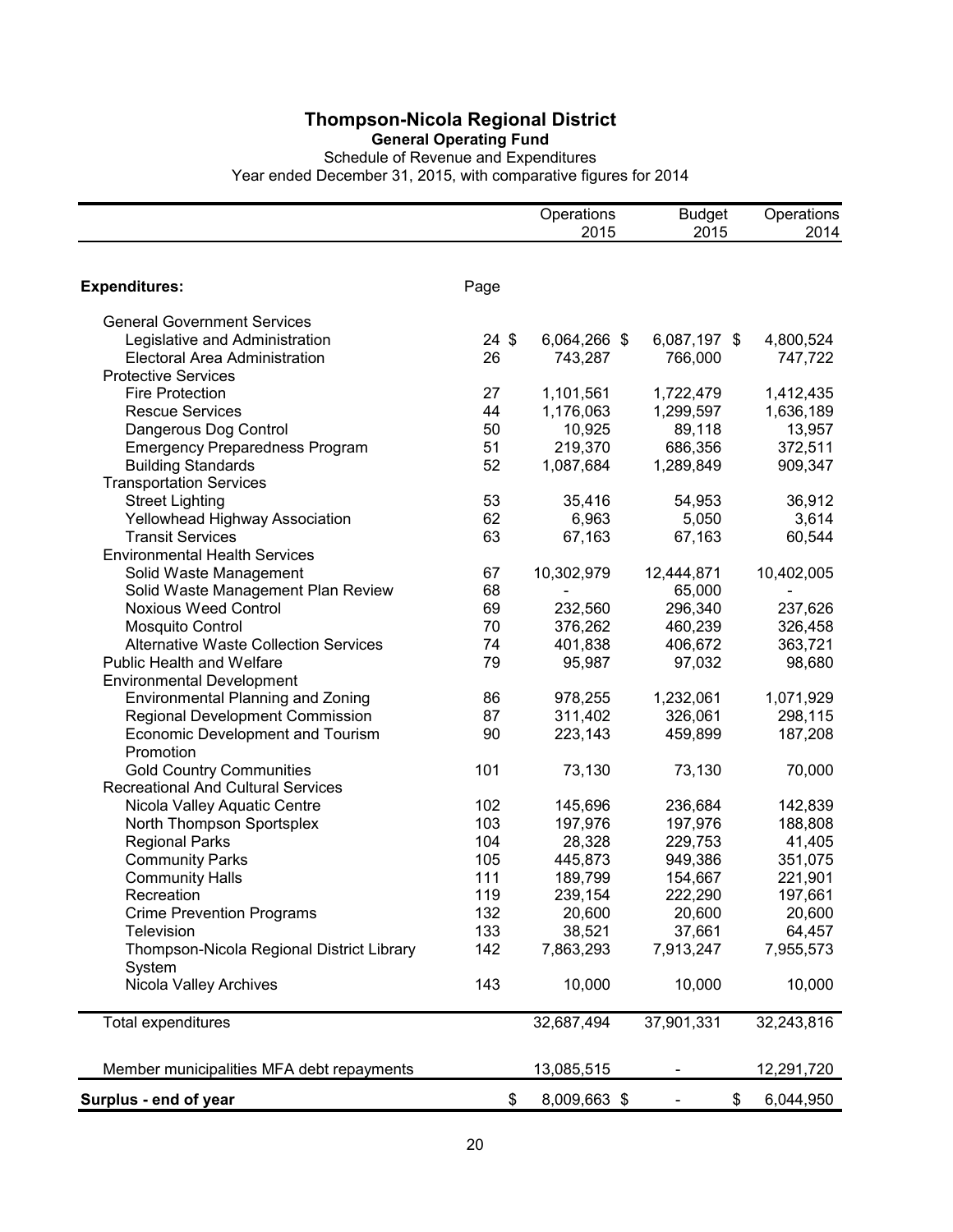**General Operating Fund** Schedules of Revenue and Expenditures Index Year ended December 31, 2015, with comparative figures for 2014

| Executive and Legislative, Administrative and Administration Building | Page 24 |
|-----------------------------------------------------------------------|---------|
| Electoral Area Administration - Utilities                             | Page 26 |
| Fire Protection: (Summary)                                            | Page 27 |
| Local Service Area of E (Clinton)                                     | Page 28 |
| Local Service Area of E (Loon Lake)                                   | Page 29 |
| Specified Area P (Paul Lake)                                          | Page 30 |
| Specified Area P (Whitecroft)                                         | Page 31 |
| Local Service Area of L (VLA Flats)                                   | Page 32 |
| Local Service Area of L and P (Pritchard)                             | Page 33 |
| Local Service Area of O (Little Fort)                                 | Page 34 |
| Local Service Area of P (McLure)                                      | Page 35 |
| Specified Area of A (Blackpool)                                       | Page 36 |
| Specified Area of A and B (Vavenby)                                   | Page 37 |
| Specified Area of I (Ashcroft)                                        | Page 38 |
| Specified Area of J and M (Mamit Lake)                                | Page 39 |
| Specified Area of M and N (Merritt)                                   | Page 40 |
| Specified Area of O (Barriere)                                        | Page 41 |
| Specified Area of E (South Green Lake)                                | Page 42 |
| Specified Area of J (Tobiano)                                         | Page 43 |
| Rescue Services: (Summary)                                            | Page 44 |
| E - 911 Service                                                       | Page 45 |
| Search and Rescue                                                     | Page 46 |
| Highway Rescue: Areas A and B                                         | Page 47 |
| Search and Rescue: Areas A, B, O, Clearwater and Barriere             | Page 48 |
| <b>Westwold First Responders</b>                                      | Page 49 |
| Dangerous Dog Control                                                 | Page 50 |
| <b>Emergency Preparedness Program</b>                                 | Page 51 |
| <b>Building Standards</b>                                             | Page 52 |
| Street Lighting: (Summary)                                            | Page 53 |
| Critical Intersections (except Areas B and E)                         | Page 54 |
| Specified Area of A (Blackpool)                                       | Page 55 |
| Specified Area of A (Vavenby)                                         | Page 56 |
| Specified Area of B (Avola)                                           | Page 57 |
| Specified Area of J (Tobiano)                                         | Page 58 |
| Specified Area of N (Coldwater Road)                                  | Page 59 |
| Specified Area of P (Pritchard)                                       | Page 60 |
| Specified Area of P (Whitecroft Village)                              | Page 61 |
| Yellowhead Highway Association                                        | Page 62 |
| Transit Services: (Summary)                                           | Page 63 |
| Electoral Area A                                                      | Page 64 |
| Specified Area of M (Lower Nicola)                                    | Page 65 |
| Specified Areas of A, B and O (Valley Connector)                      | Page 66 |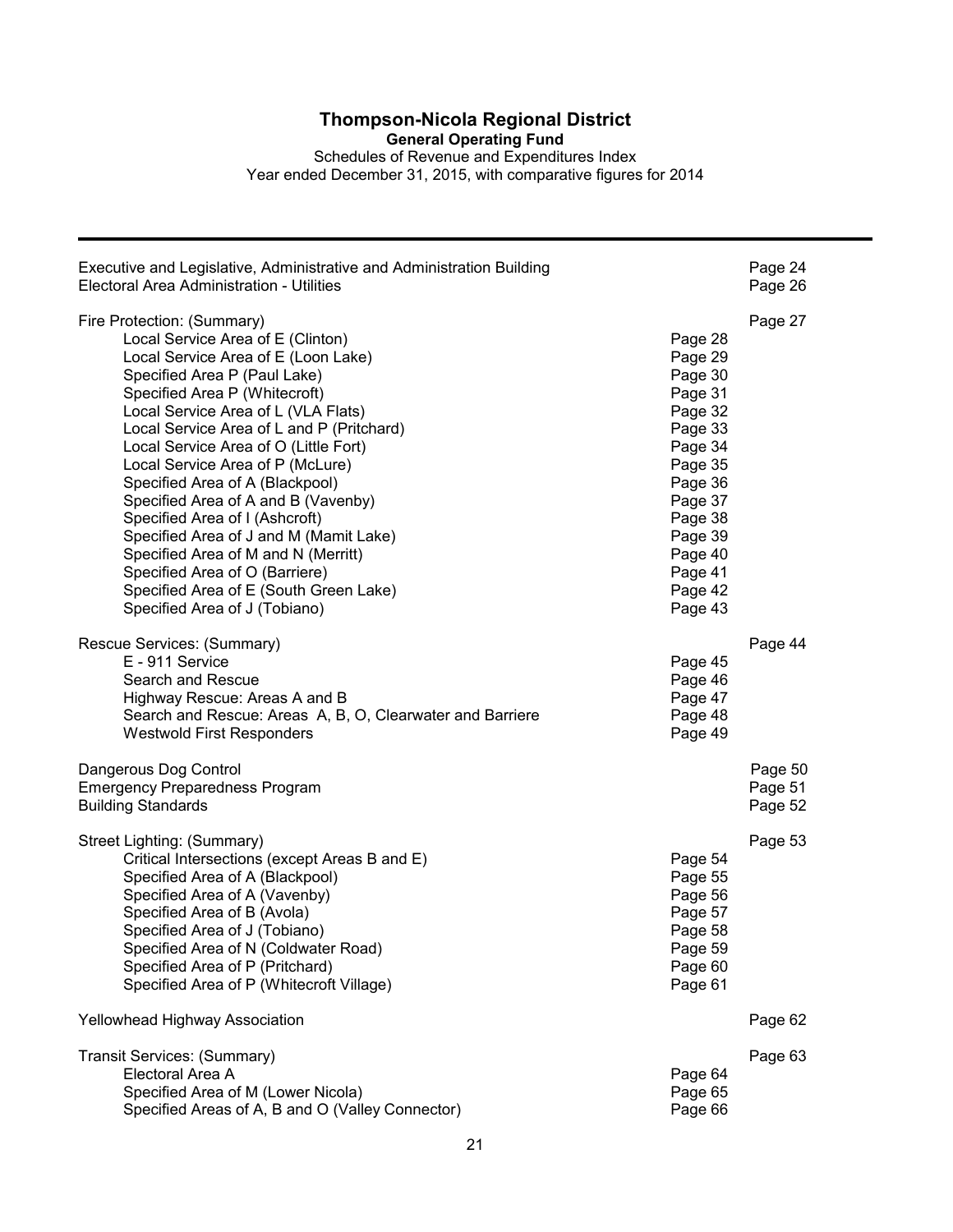**General Operating Fund**

Schedules of Revenue and Expenditures Index

| Solid Waste Management                                                                                                                                                                                                                                                     |                                                                                                             | Page 67  |
|----------------------------------------------------------------------------------------------------------------------------------------------------------------------------------------------------------------------------------------------------------------------------|-------------------------------------------------------------------------------------------------------------|----------|
| Solid Waste Management Plan Review                                                                                                                                                                                                                                         |                                                                                                             | Page 68  |
| <b>Noxious Weed Control</b>                                                                                                                                                                                                                                                |                                                                                                             | Page 69  |
| Mosquito Control: (Summary)<br>Electoral Area O and a Specified Area of P<br>Extended Service of Area A<br>Kamloops, Chase, Logan Lake and Areas J and L and a Specified Area of P                                                                                         | Page 71<br>Page 72<br>Page 73                                                                               | Page 70  |
| Alternative Waste Collection Services: (Summary)<br>Electoral Area B<br>Electoral Area J<br>Electoral Area P<br>Electoral Area N                                                                                                                                           | Page 75<br>Page 76<br>Page 77<br>Page 78                                                                    | Page 74  |
| Public Health and Welfare: (Summary)<br>Electoral Area A<br>Electoral Area B<br>Electoral Area O and a Specified Area of P<br>Chase and Area L and a Specified Area of P<br>Clinton and a Specified Area of E<br>Thompson River Watershed                                  | Page 80<br>Page 81<br>Page 82<br>Page 83<br>Page 84<br>Page 85                                              | Page 79  |
| Environmental Planning and Zoning                                                                                                                                                                                                                                          |                                                                                                             | Page 86  |
| Regional Development Commission: (Summary)<br>Film Commission<br>Tourism                                                                                                                                                                                                   | Page 88<br>Page 89                                                                                          | Page 87  |
| Economic Development and Tourism Promotion Grant-in-Aid: (Summary)<br>Electoral Area A<br>Electoral Area B<br>Electoral Area E<br>Electoral Area I<br>Electoral Area J<br>Electoral Area L<br>Electoral Area M<br>Electoral Area N<br>Electoral Area O<br>Electoral Area P | Page 91<br>Page 92<br>Page 93<br>Page 94<br>Page 95<br>Page 96<br>Page 97<br>Page 98<br>Page 99<br>Page 100 | Page 90  |
| Gold Country Communities Grant-in-Aid                                                                                                                                                                                                                                      |                                                                                                             | Page 101 |
| Nicola Valley Aquatic Centre Grant-in-Aid                                                                                                                                                                                                                                  |                                                                                                             | Page 102 |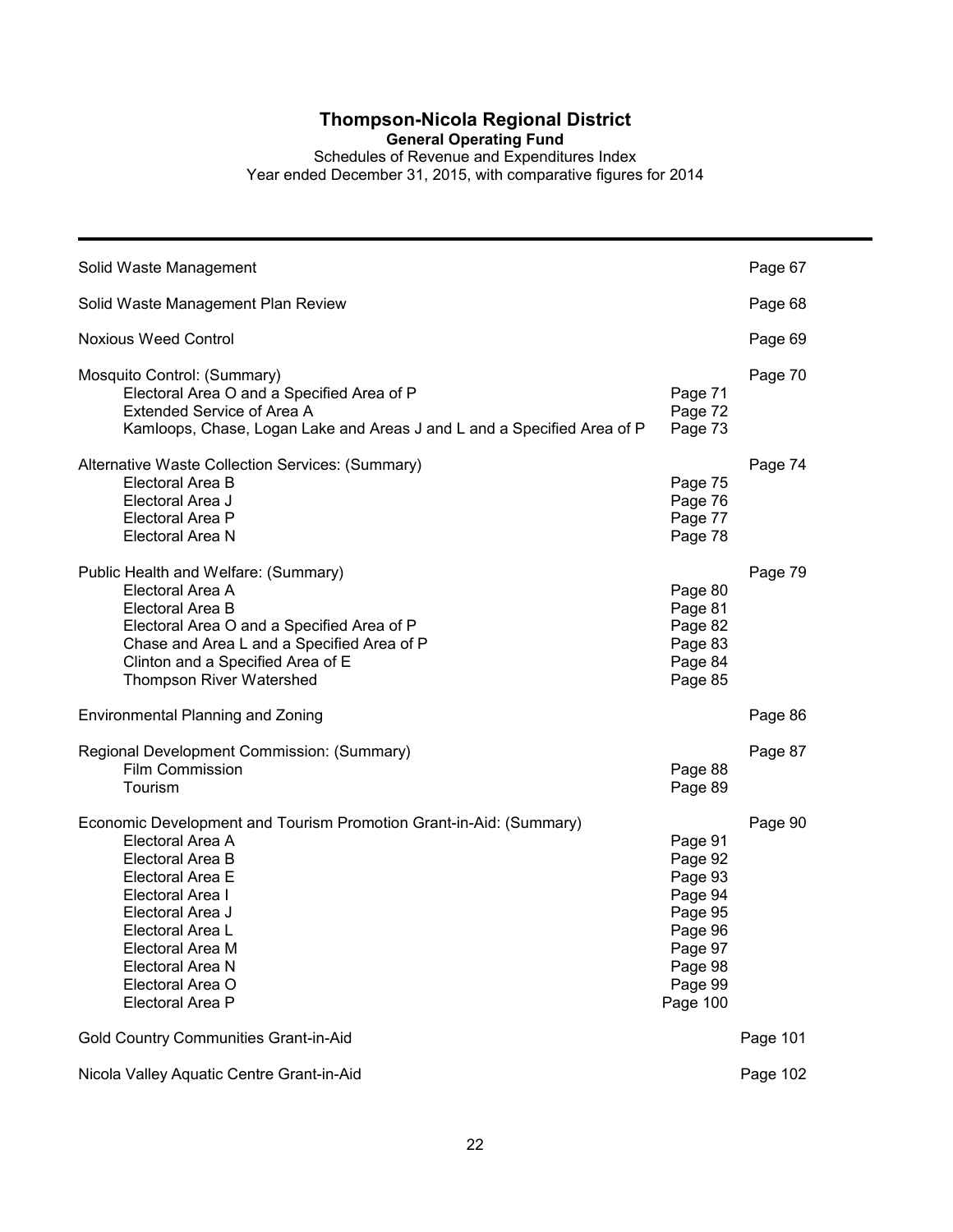**General Operating Fund**

Schedules of Revenue and Expenditures Index Year ended December 31, 2015, with comparative figures for 2014

| North Thompson Sportsplex<br><b>Regional Parks</b>                                                                                                                                                                                                                                                          |                                                                                                                                              | Page 103<br>Page 104 |
|-------------------------------------------------------------------------------------------------------------------------------------------------------------------------------------------------------------------------------------------------------------------------------------------------------------|----------------------------------------------------------------------------------------------------------------------------------------------|----------------------|
| Community Parks: (Summary)<br>Electoral Area A<br>Electoral Area B<br>Electoral Area J<br>Specified Area of J (Tobiano)<br>Electoral Area O and a Specified Area of P                                                                                                                                       | Page 106<br>Page 107<br>Page 108<br>Page 109<br>Page 110                                                                                     | Page 105             |
| Community Halls: (Summary)<br>Electoral Area B<br>Local Service Within a Portion of Areas L and P (Pritchard)<br>Specified Areas A and B (Vavenby)<br>Specified Area of O (Little Fort)<br>Specified Area of A (Upper Clearwater)<br>Specified Area of J (Savona)<br>Specified Area of A (Blackpool)        | Page 112<br>Page 113<br>Page 114<br>Page 115<br>Page 116<br>Page 117<br>Page 118                                                             | Page 111             |
| Recreation: (Summary)<br>Electoral Area A<br>Electoral Area B<br>Electoral Area E<br>Electoral Area I<br>Electoral Area J<br>Electoral Area L<br>Electoral Area M<br>Electoral Area N<br>Electoral Area O<br>Electoral Area P<br>Specified Area of M (Lower Nicola)<br>Specified Areas of M and N (Merritt) | Page 120<br>Page 121<br>Page 122<br>Page 123<br>Page 124<br>Page 125<br>Page 126<br>Page 127<br>Page 128<br>Page 129<br>Page 130<br>Page 131 | Page 119             |
| Crime Stoppers Program                                                                                                                                                                                                                                                                                      |                                                                                                                                              | Page 132             |
| Television: (Summary)<br>Electoral Area A<br>Electoral Area B<br>Electoral Area O and a Specified Area of P<br>Clinton and a Specified Area of E<br>Lytton and a Specified Area of I<br>Specified Area of I (Spences Bridge)<br>Specified Area of J (Savona)<br>Specified Area of M and J (Mamit Lake)      | Page 134<br>Page 135<br>Page 136<br>Page 137<br>Page 138<br>Page 139<br>Page 140<br>Page 141                                                 | Page 133             |
| Thompson-Nicola Regional District Library System                                                                                                                                                                                                                                                            |                                                                                                                                              | Page 142             |
| Nicola Valley Archives                                                                                                                                                                                                                                                                                      |                                                                                                                                              | Page 143             |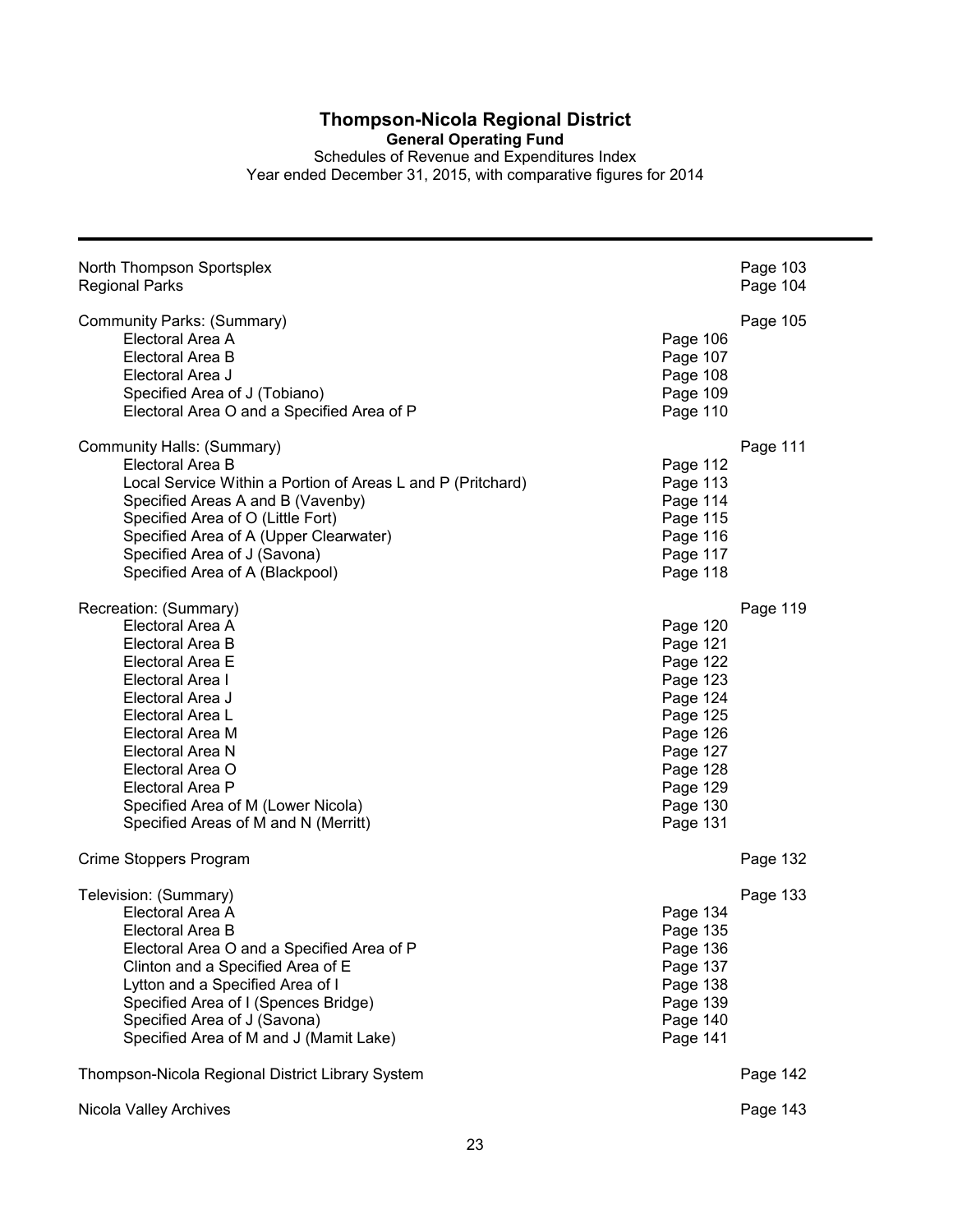#### **Thompson-Nicola Regional District General Operating Fund Executive and Legislative, Administrative and Administration Building All Member Municipalities** Schedule of Revenue and Expenditures

|                                       | Operations<br>2015 | <b>Budget</b><br>2015 | Operations<br>2014 |
|---------------------------------------|--------------------|-----------------------|--------------------|
|                                       |                    |                       |                    |
| Revenue:                              |                    |                       |                    |
| Tax requisition                       | \$<br>3,095,292 \$ | 3,095,292 \$          | 2,929,089          |
| Grants in lieu of taxes               | 53,696             | 30,000                | 53,317             |
| Government transfers and other grants | 1,511,103          | 1,067,650             | 475,185            |
| Administration charges to functions   | 642,953            | 583,221               | 631,128            |
| Interest                              | 251,227            | 100,000               | 252,952            |
| Other revenue                         | 580,386            | 523,295               | 513,908            |
| <b>Transfer from TCA Surplus</b>      | 381,345            | $\blacksquare$        | 362,561            |
| Previous year's surplus               | 687,740            | 687,739               | 270,124            |
| <b>Total revenue</b>                  | 7,203,742          | 6,087,197             | 5,488,264          |
| <b>Expenditures:</b>                  |                    |                       |                    |
| Executive and legislative             |                    |                       |                    |
| Advertising                           | 1,691              | 20,000                | 847                |
| Administration charge                 | 73,106             | 73,106                | 71,024             |
| Amortization                          | 23,397             |                       | 17,586             |
| Dues, licences and fees               | 50,805             | 53,000                | 50,212             |
| <b>Election costs</b>                 | (318)              | 10,000                | 58,195             |
| Furniture and equipment               | 170                |                       | 15,989             |
| General                               | 764,304            | 824,000               | 789,387            |
| Information systems                   | 1,284              | 50,000                | 22,982             |
| Insurance                             | 3,594              | 11,000                | 4,692              |
| Office supplies                       | 96                 | 750                   | 104                |
| Programs                              | 1,349,122          | 975,000               | 382,534            |
| Salaries and benefits                 | 150,510            | 254,000               | 190,944            |
| Directors' indemnities and benefits   | 513,224            | 574,800               | 515,108            |
| Staff development                     |                    | 1,500                 | 1,463              |
| Telephone                             | 18,797             | 19,350                | 10,959             |
| Conventions                           | 71,868             | 109,500               | 85,196             |
| Travel, meals and accommodations      | 91,952             | 113,500               | 92,454             |
| Transfer to reserve                   | 10,000             | 10,000                | ÷,                 |
| Total executive and legislative       | 3,123,602          | 3,099,506             | 2,309,676          |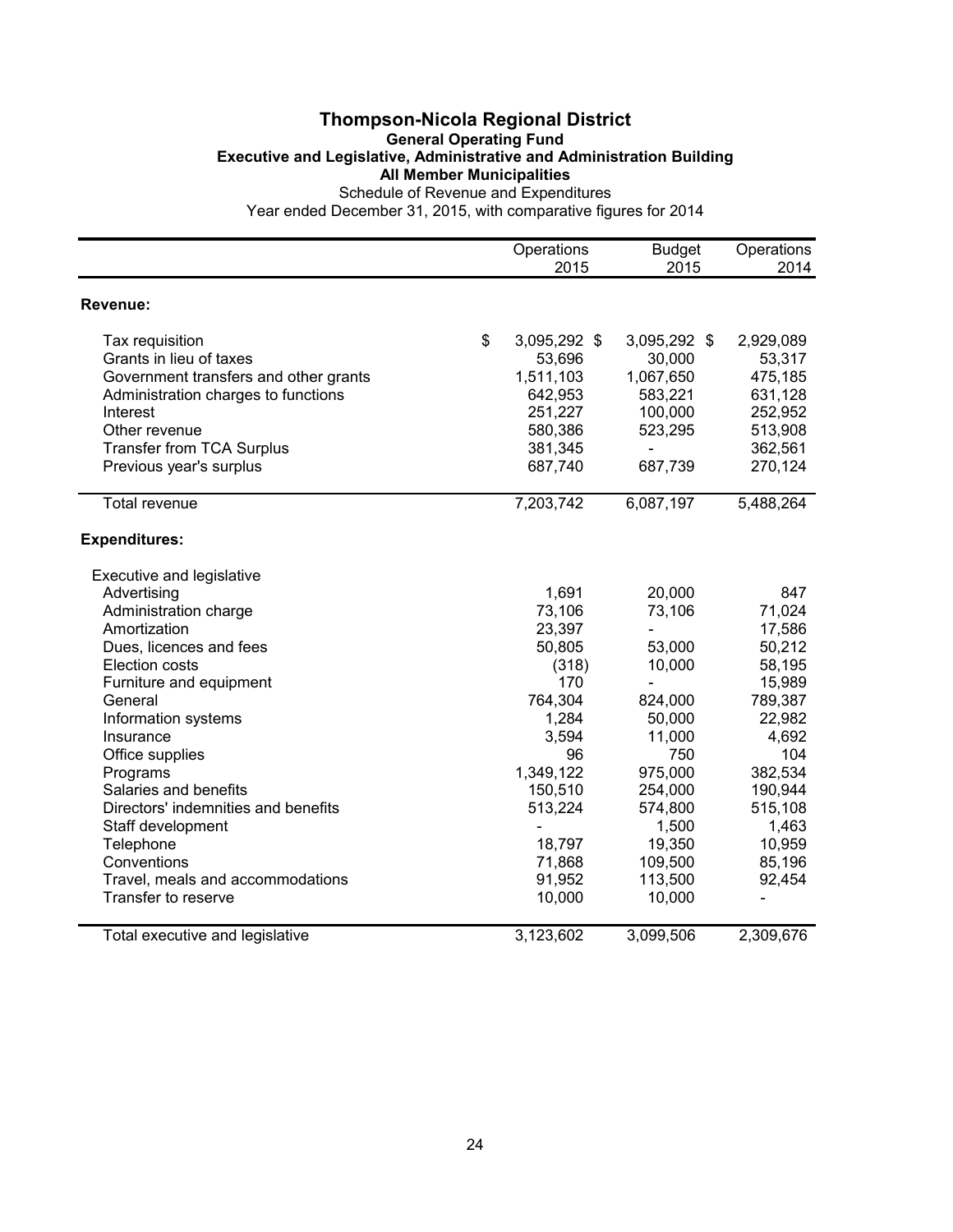#### **Thompson-Nicola Regional District General Operating Fund Executive and Legislative, Administrative and Administration Building All Member Municipalities** Schedule of Revenue and Expenditures

|                                  | Operations<br>2015 | <b>Budget</b><br>2015          | Operations<br>2014 |
|----------------------------------|--------------------|--------------------------------|--------------------|
| <b>Expenditures: (continued)</b> |                    |                                |                    |
| Administration                   |                    |                                |                    |
| Advertising                      | \$<br>6,856 \$     | $6,500$ \$                     | 5,264              |
| Amortization                     | 357,948            |                                | 344,975            |
| Audit and legal                  | 53,577             | 65,000                         | 29,892             |
| Bank charges                     | 4,246              | 10,000                         | 3,612              |
| Dues, licences and fees          | 9,102              | 9,000                          | 6,433              |
| Furniture and equipment          | 20,643             | 85,000                         | 36,164             |
| General                          | 97,989             | 80,000                         | 48,233             |
| Interest on reserves             | 196,859            | 70,000                         | 228,332            |
| Insurance                        | 11,371             | 13,000                         | 10,397             |
| Office overhead                  | 102,383            | 105,191                        | 91,506             |
| Office supplies                  | 28,751             | 44,000                         | 27,266             |
| Programs                         | 10,819             | 75,000                         | 7,828              |
| Public hearings                  | 9,432              | 25,000                         | 13,174             |
| Referendums                      |                    | 25,000                         |                    |
| Salaries and benefits            | 1,656,845          | 1,770,000                      | 1,552,867          |
| Staff development                | 17,917             | 40,000                         | 12,850             |
| Telephone                        | 4,260              | 9,000                          | 4,397              |
| Travel, meals and accommodations | 56,666             | 61,000                         | 57,661             |
| Capital purchases                |                    | 200,000                        |                    |
| Transfer to reserve              | 295,000            | 295,000                        | 10,000             |
| <b>Total administration</b>      | 2,940,664          | 2,987,691                      | 2,490,851          |
| <b>Total expenditures</b>        | 6,064,266          | 6,087,197                      | 4,800,527          |
| Surplus - end of year            | \$<br>1,139,476 \$ | \$<br>$\overline{\phantom{0}}$ | 687,737            |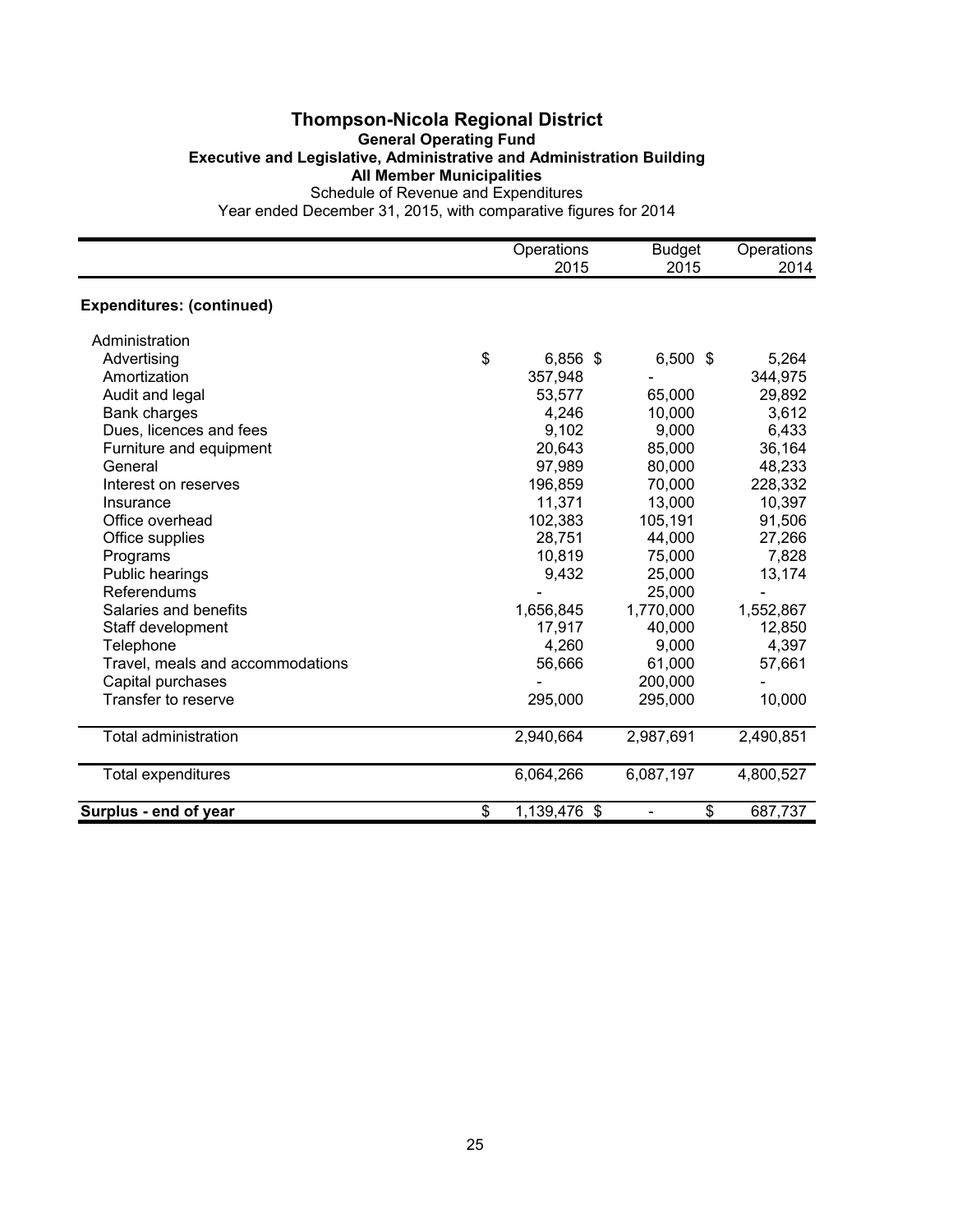#### **Thompson-Nicola Regional District General Operating Fund Executive and Legislative, Administrative and Administration Building Electoral Area Administration - Utilities** Schedule of Revenue and Expenditures

|                                                   | Operations<br>2015         | <b>Budget</b><br>2015 | Operations<br>2014 |
|---------------------------------------------------|----------------------------|-----------------------|--------------------|
|                                                   |                            |                       |                    |
| Revenue:                                          |                            |                       |                    |
| Other revenue<br><b>Transfer from TCA Surplus</b> | \$<br>729,029 \$<br>14,258 | 766,000 \$            | 734,672<br>13,050  |
| <b>Total revenue</b>                              | 743,287                    | 766,000               | 747,722            |
| <b>Expenditures:</b>                              |                            |                       |                    |
| Advertising                                       |                            | 1,500                 |                    |
| Amortization                                      | 14,258                     |                       | 13,050             |
| Audit and legal                                   | 230                        | 3,000                 | 225                |
| Dues, licences and fees                           | 1,757                      | 2,000                 | 1,345              |
| Furniture and equipment                           | 12,115                     | 11,000                | 12,127             |
| General                                           | 1,684                      | 725                   | 2,749              |
| Insurance                                         | 1,163                      | 1,175                 | 1,153              |
| Office supplies                                   | 3,713                      | 2,500                 | 1,814              |
| Operating costs                                   |                            |                       | 466                |
| Programs                                          | 21,189                     | 12,500                | 11,521             |
| Salaries and benefits                             | 596,308                    | 633,000               | 595,130            |
| Staff development                                 | 8,820                      | 10,000                | 11,757             |
| Telephone                                         | 7,973                      | 7,100                 | 7,099              |
| Travel, meals and accommodations                  | 46,142                     | 48,000                | 52,001             |
| Capital purchases                                 | 27,935                     | 33,500                | 37,285             |
| Total expenditures                                | 743,287                    | 766,000               | 747,722            |
| Surplus - end of year                             | \$<br>\$                   | \$<br>$\overline{a}$  | $\blacksquare$     |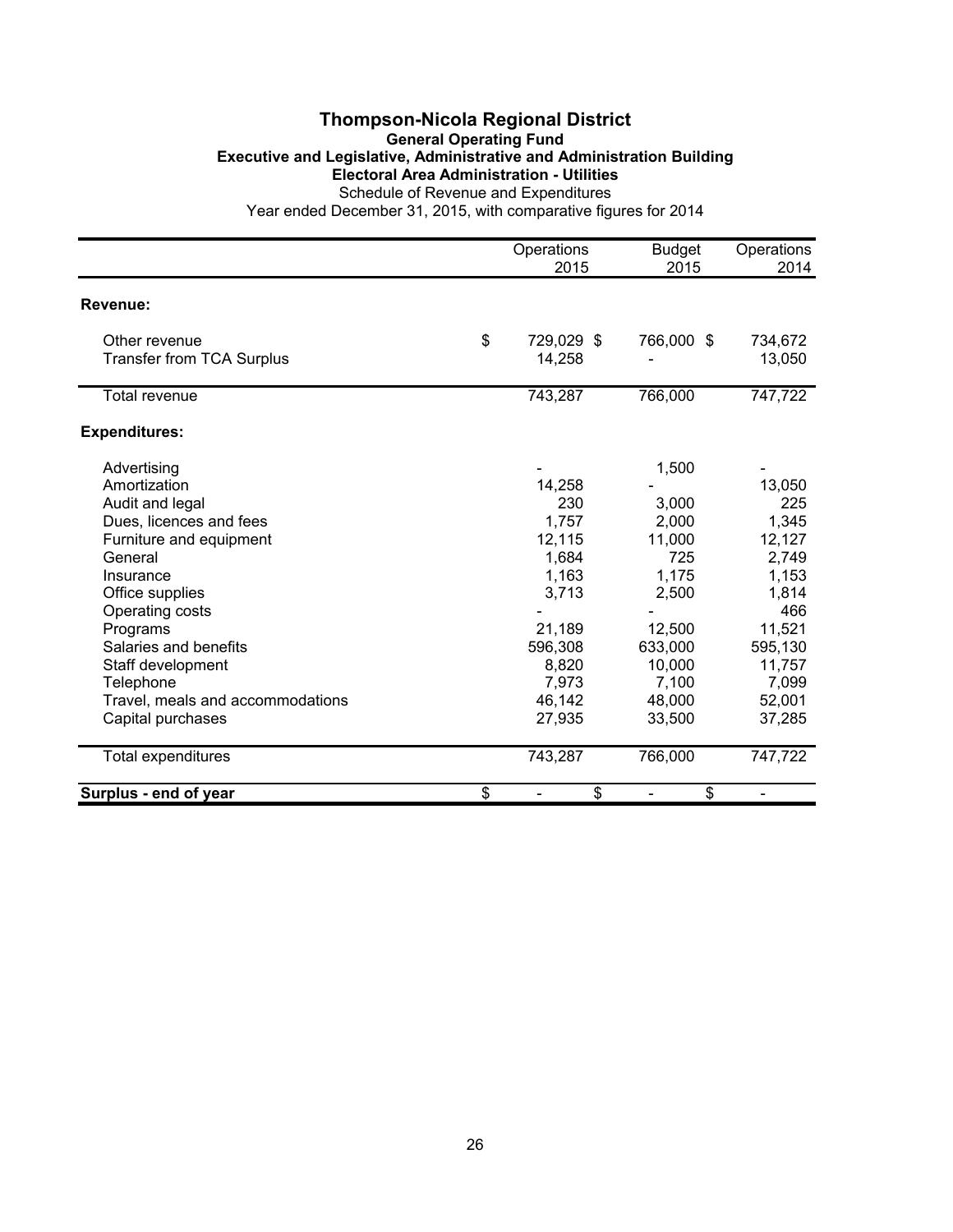#### **Thompson-Nicola Regional District General Operating Fund Fire Protection**

Summary of Revenue and Expenditures Year ended December 31, 2015, with comparative figures for 2014

|                                       | Operations<br>2015 | <b>Budget</b><br>2015 | Operations<br>2014 |
|---------------------------------------|--------------------|-----------------------|--------------------|
| Revenue:                              |                    |                       |                    |
| Tax requisition                       | \$<br>1,061,013 \$ | 1,061,013 \$          | 1,133,893          |
| Grants in lieu of taxes               | 725                |                       | 1,630              |
| Government transfers and other grants | (1,550)            | 125,000               | 56,676             |
| Interest                              | 5,413              | 500                   | 5,523              |
| Other revenue                         | 7,010              | 260,000               | 249,277            |
| <b>Transfer from TCA Surplus</b>      | 62,096             |                       | 57,520             |
| Transfer from reserve                 |                    | 85,000                | 77,000             |
| Previous year's surplus               | 190,966            | 190,966               | 21,882             |
| <b>Total revenue</b>                  | 1,325,673          | 1,722,479             | 1,603,401          |
| <b>Expenditures:</b>                  |                    |                       |                    |
| Administration charge                 | 28,587             | 31,787                | 39,433             |
| Amortization                          | 62,096             |                       | 57,520             |
| Debenture payments                    |                    | 8,000                 |                    |
| Grant-in-aid                          | 635,033            | 783,960               | 778,456            |
| Insurance                             | 14,941             | 15,150                | 8,493              |
| Interest on advances                  |                    | 850                   |                    |
| Operating costs                       | 228,235            | 243,921               | 244,397            |
| Salaries and benefits                 | 4,500              | 4,829                 | 5,211              |
| Travel, meals and accommodations      | 6                  | 250                   | 114                |
| Capital purchases                     | 63,268             | 573,072               | 233,089            |
| Transfer to reserve                   | 64,895             | 60,660                | 65,722             |
| Total expenditures                    | 1,101,561          | 1,722,479             | 1,432,435          |
| Surplus - end of year                 | \$<br>224,112 \$   | \$                    | 170,966            |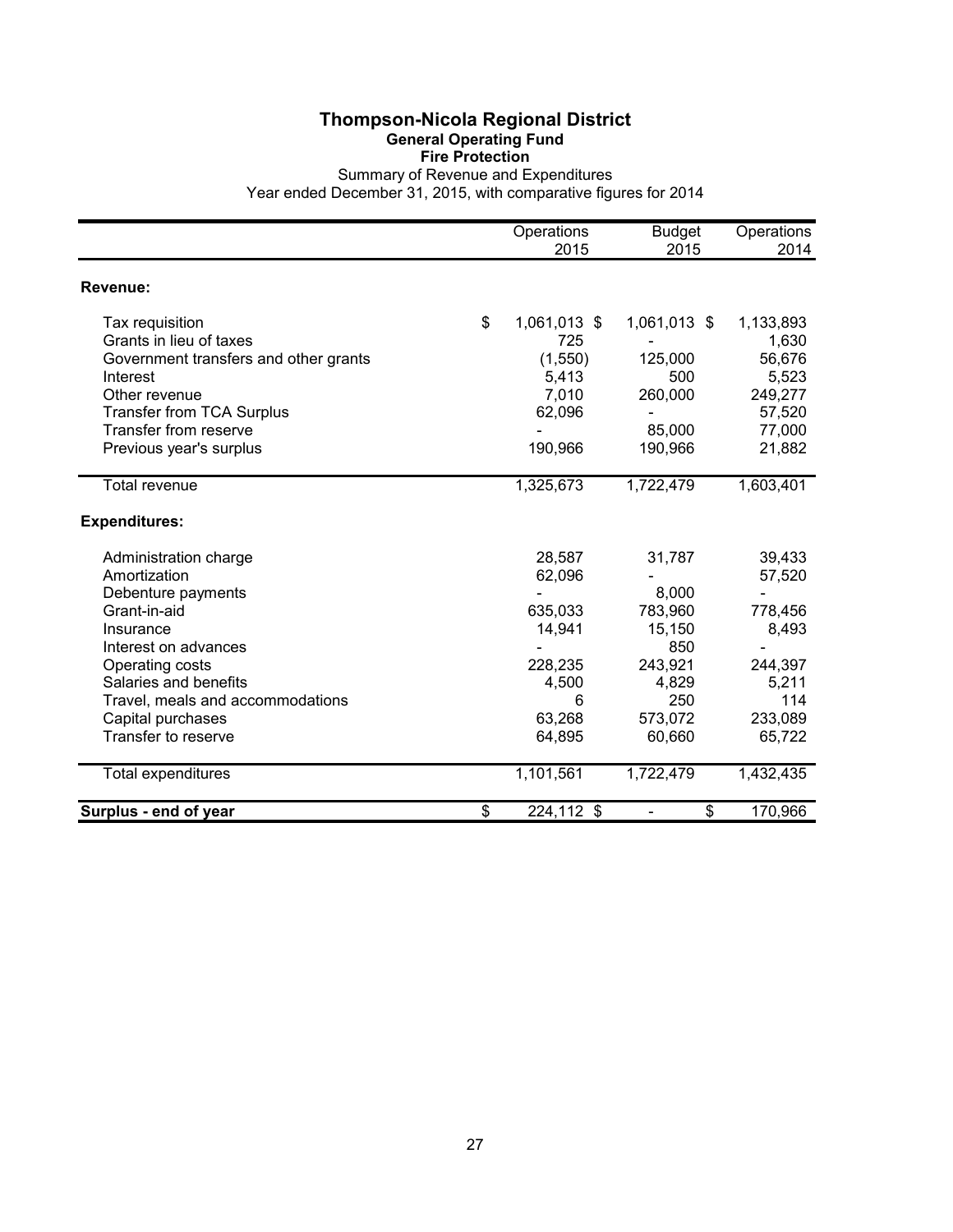#### **Thompson-Nicola Regional District General Operating Fund Fire Protection Local Service Area of E (Clinton)**

Schedule of Revenue and Expenditures

|                                                          | Operations<br>2015   | <b>Budget</b><br>2015 | Operations<br>2014 |
|----------------------------------------------------------|----------------------|-----------------------|--------------------|
| Revenue:                                                 |                      |                       |                    |
| Tax requisition<br>Government transfers and other grants | \$<br>26,265 \$<br>۰ | 26,265 \$             | 25,750<br>15,000   |
| Total revenue                                            | 26,265               | 26,265                | 40,750             |
| <b>Expenditures:</b>                                     |                      |                       |                    |
| Administration charge<br>Grant-in-aid                    | 765<br>25,500        | 765<br>25,500         | 750<br>40,000      |
| <b>Total expenditures</b>                                | 26,265               | 26,265                | 40,750             |
| Surplus - end of year                                    | \$<br>\$             | \$                    |                    |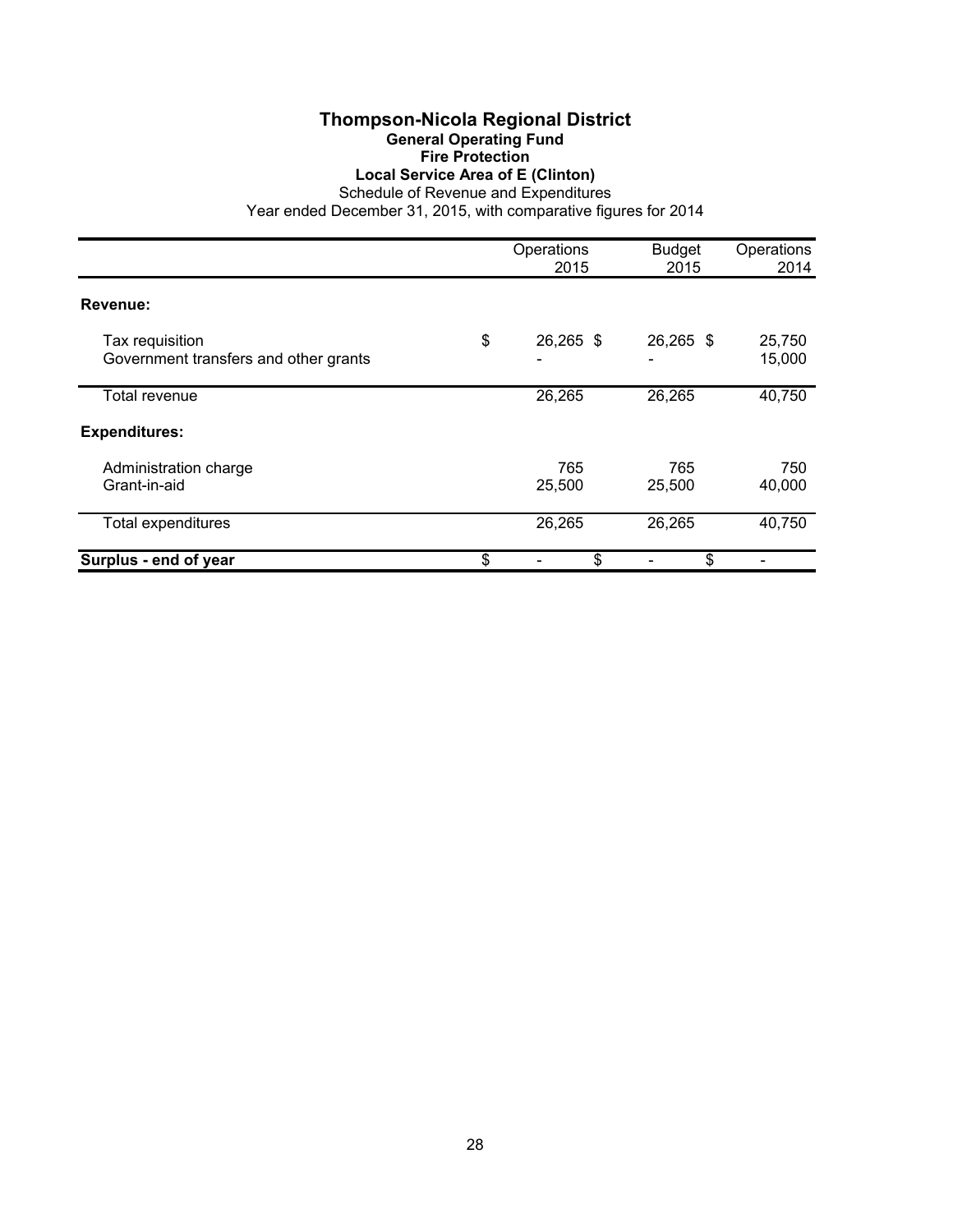#### **Thompson-Nicola Regional District General Operating Fund Fire Protection Local Service Area of E (Loon Lake)**

Schedule of Revenue and Expenditures

|                                       | Operations<br>2015 | <b>Budget</b><br>2015 | Operations<br>2014 |
|---------------------------------------|--------------------|-----------------------|--------------------|
| Revenue:                              |                    |                       |                    |
| Tax requisition                       | \$<br>22,660 \$    | 22,660 \$             | 22,660             |
| Total revenue                         | 22,660             | 22,660                | 22,660             |
| <b>Expenditures:</b>                  |                    |                       |                    |
| Administration charge<br>Grant-in-aid | 660<br>22,000      | 660<br>22,000         | 660<br>22,000      |
| Total expenditures                    | 22,660             | 22,660                | 22,660             |
| Surplus - end of year                 | \$<br>\$           | \$                    |                    |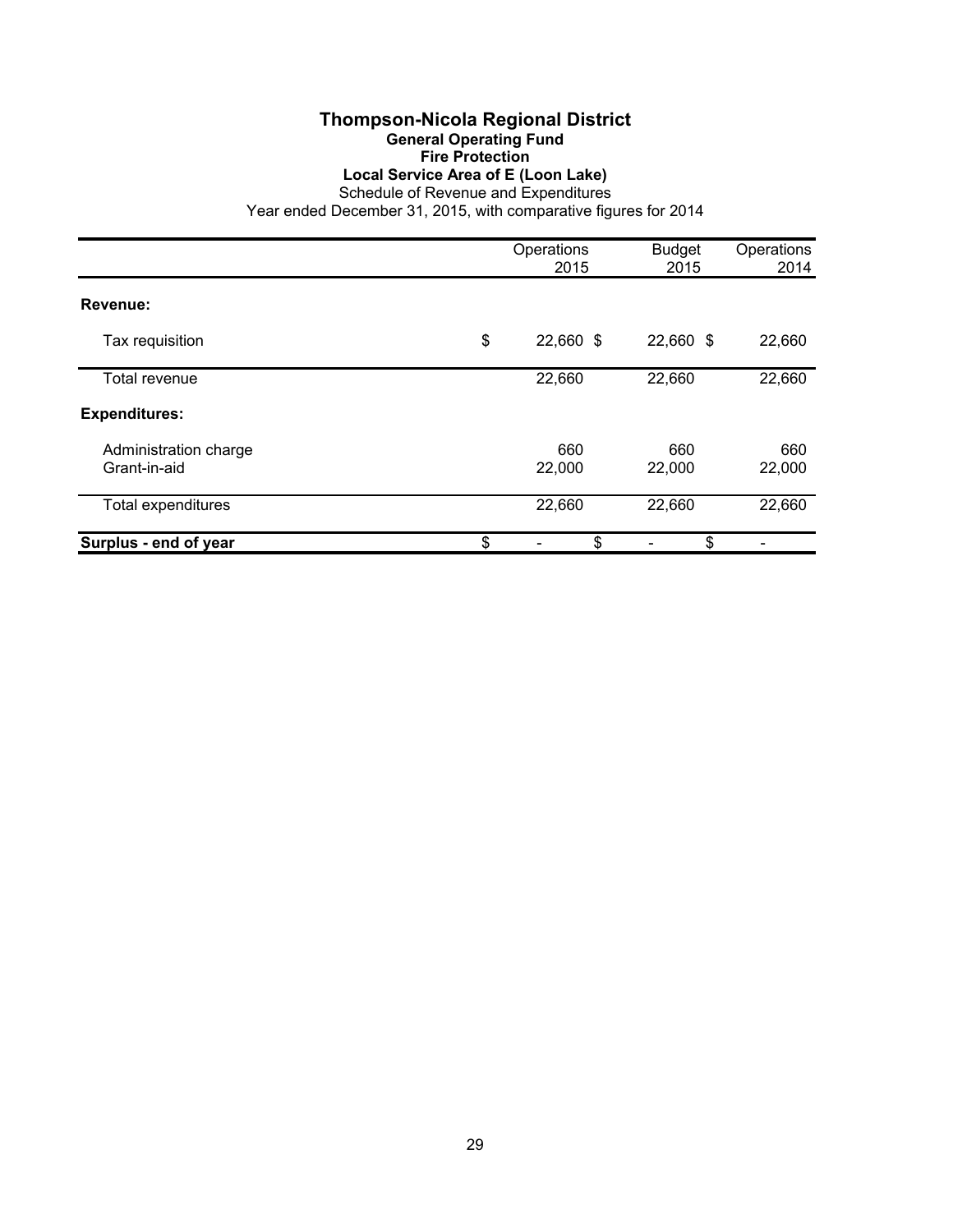#### **Thompson-Nicola Regional District General Operating Fund Fire Protection Specified Area P (Paul Lake)**

Schedule of Revenue and Expenditures

|                                                                                  | Operations<br>2015 | <b>Budget</b><br>2015               | Operations<br>2014 |
|----------------------------------------------------------------------------------|--------------------|-------------------------------------|--------------------|
| Revenue:                                                                         |                    |                                     |                    |
| Tax requisition<br>Other revenue                                                 | \$<br>36,350 \$    | 36,350 \$<br>260,000                |                    |
| Total revenue                                                                    | 36,350             | 296,350                             |                    |
| <b>Expenditures:</b>                                                             |                    |                                     |                    |
| Administration charge<br>Debenture payments<br>Grant-in-aid<br>Capital purchases | 150<br>353         | 3,350<br>8,000<br>25,000<br>260,000 |                    |
| Total expenditures                                                               | 503                | 296,350                             |                    |
| Surplus - end of year                                                            | \$<br>35,847 \$    | \$                                  |                    |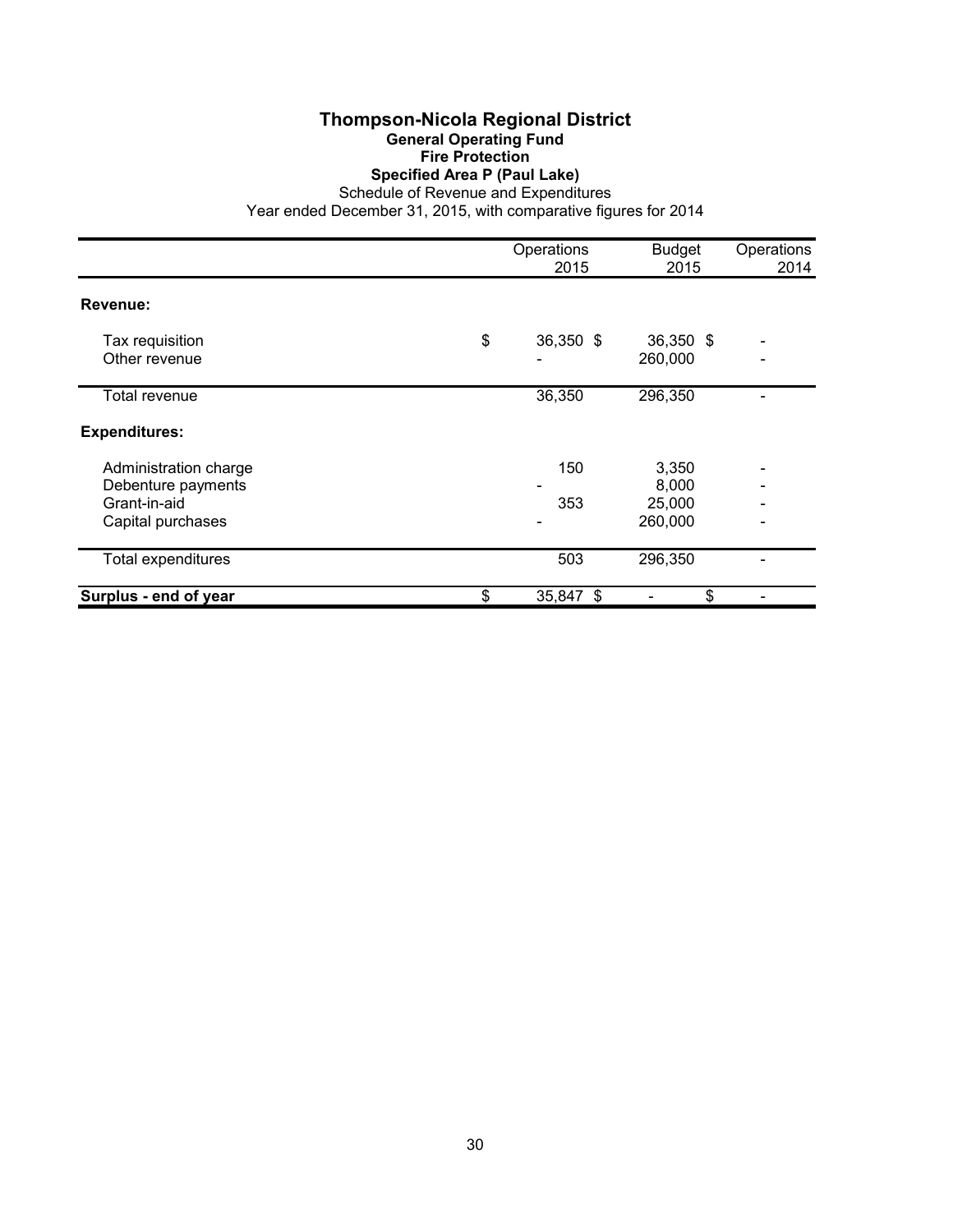#### **Thompson-Nicola Regional District General Operating Fund Fire Protection Specified Area P (Whitecroft)**

Schedule of Revenue and Expenditures

|                                       | Operations<br>2015 | <b>Budget</b><br>2015 | Operations<br>2014 |
|---------------------------------------|--------------------|-----------------------|--------------------|
| Revenue:                              |                    |                       |                    |
| Tax requisition                       | \$<br>25,750 \$    | 25,750 \$             |                    |
| Total revenue                         | 25,750             | 25,750                |                    |
| <b>Expenditures:</b>                  |                    |                       |                    |
| Administration charge<br>Grant-in-aid | 750<br>25,000      | 750<br>25,000         |                    |
| Total expenditures                    | 25,750             | 25,750                |                    |
| Surplus - end of year                 | \$<br>\$           | \$                    |                    |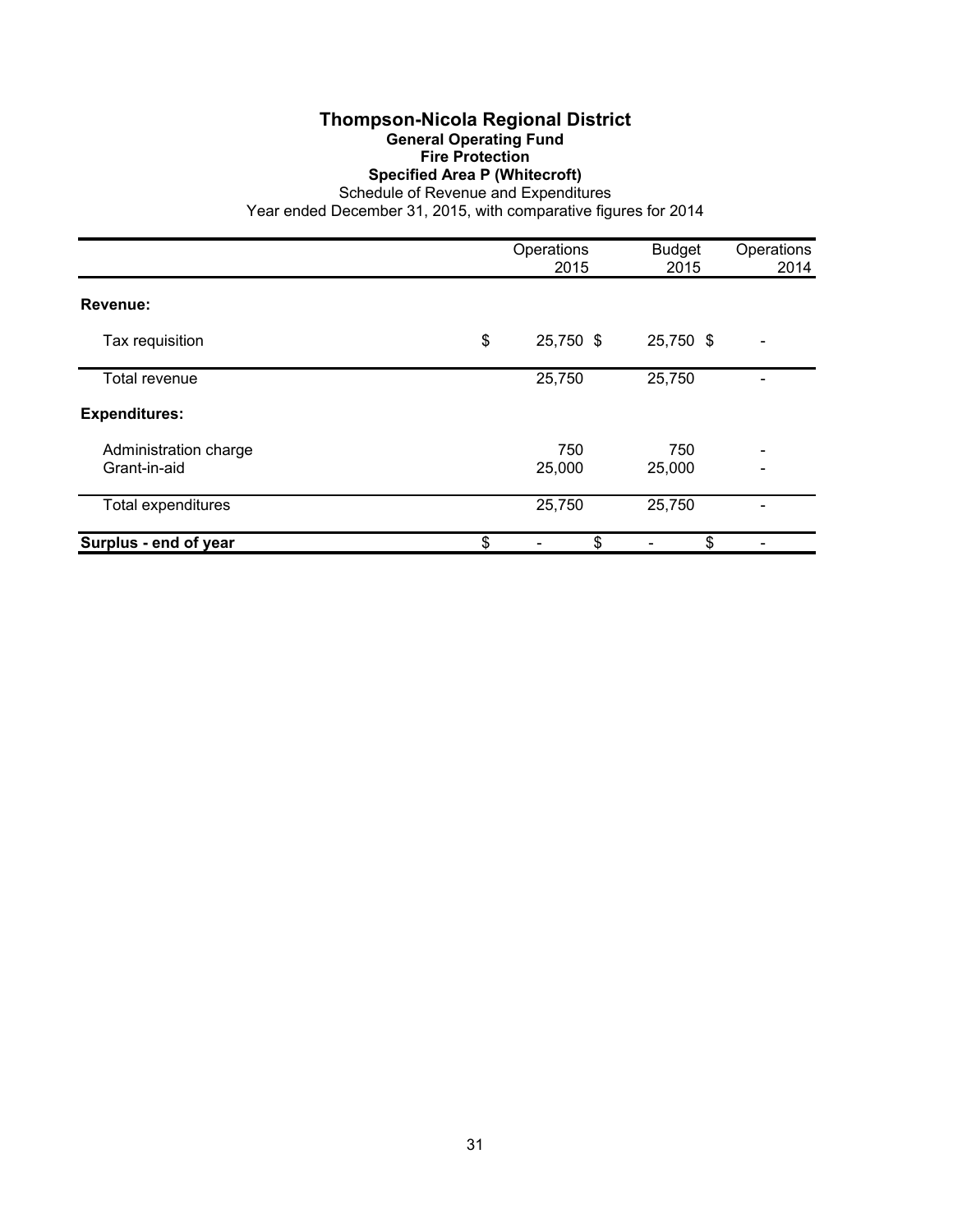#### **Thompson-Nicola Regional District General Operating Fund Fire Protection Local Service Area of L (VLA Flats)**

Schedule of Revenue and Expenditures

|                                       | Operations<br>2015 | <b>Budget</b><br>2015 | Operations<br>2014 |
|---------------------------------------|--------------------|-----------------------|--------------------|
| Revenue:                              |                    |                       |                    |
| Tax requisition                       | \$<br>14,935 \$    | 14,935 \$             | 14,420             |
| Total revenue                         | 14,935             | 14,935                | 14,420             |
| <b>Expenditures:</b>                  |                    |                       |                    |
| Administration charge<br>Grant-in-aid | 435<br>14,500      | 435<br>14,500         | 420<br>14,000      |
| Total expenditures                    | 14,935             | 14,935                | 14,420             |
| Surplus - end of year                 | \$<br>\$           | \$                    |                    |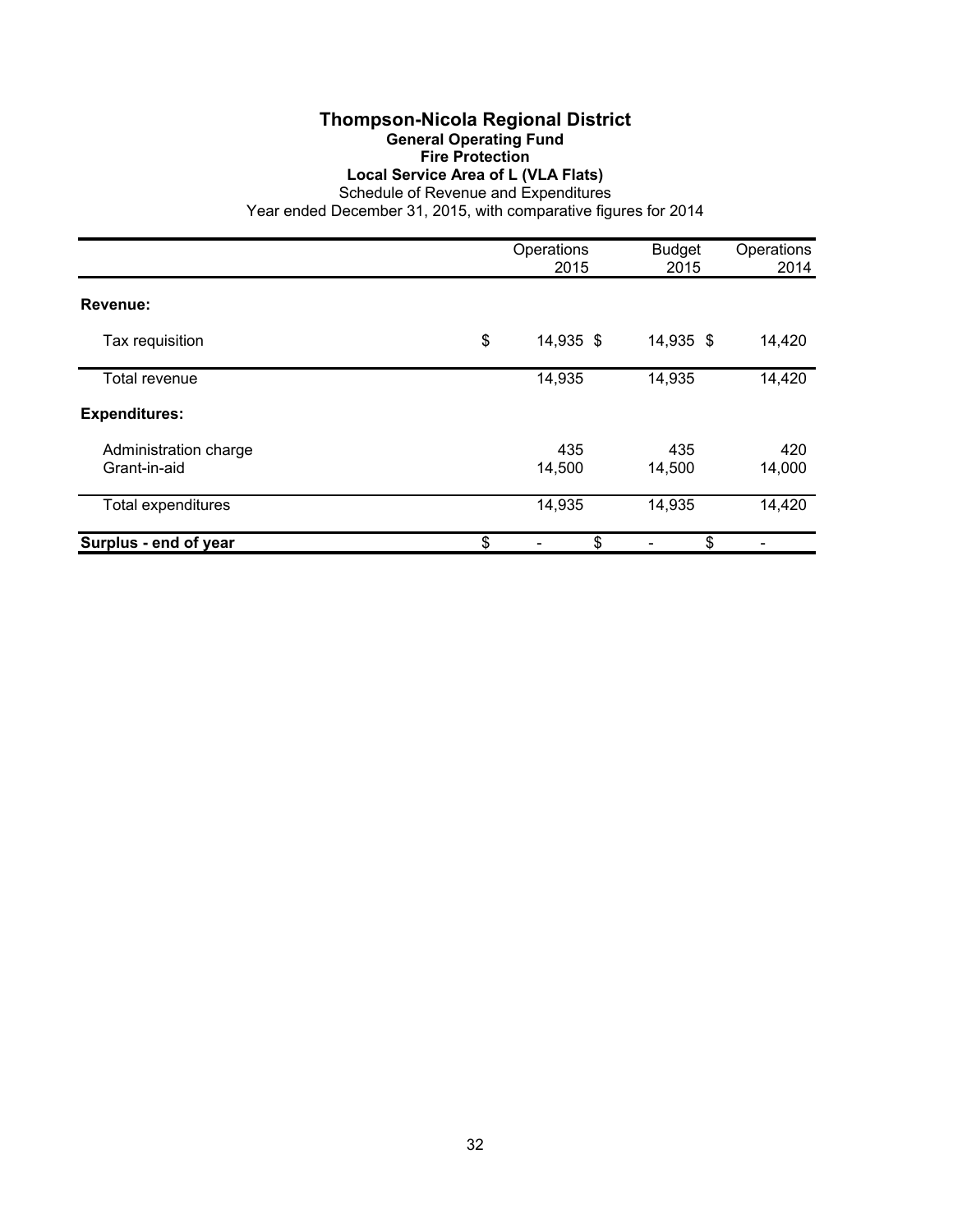#### **Thompson-Nicola Regional District General Operating Fund Fire Protection**

**Local Service Area of L and P (Pritchard)**

Schedule of Revenue and Expenditures

|                                       | Operations<br>2015 | <b>Budget</b><br>2015 | Operations<br>2014 |
|---------------------------------------|--------------------|-----------------------|--------------------|
|                                       |                    |                       |                    |
| Revenue:                              |                    |                       |                    |
| Tax requisition                       | \$<br>115,840 \$   | 115,840 \$            | 117,199            |
| Grants in lieu of taxes               |                    |                       | 49                 |
| Government transfers and other grants | (1,550)            |                       | 20,000             |
| Interest                              | 839                | 100                   | 1,886              |
| Other revenue                         |                    |                       | 6,853              |
| Transfer from TCA Surplus             | 24,282             |                       | 19,965             |
| Transfer from reserve                 |                    |                       | 77,000             |
| Previous year's surplus               | 14,160             | 14,160                | 19,260             |
| Total revenue                         | 153,571            | 130,100               | 262,212            |
| <b>Expenditures:</b>                  |                    |                       |                    |
| Administration charge                 | 2,190              | 2,190                 | 8,159              |
| Amortization                          | 24,282             |                       | 19,965             |
| Insurance                             | 5,847              | 6.150                 | 2,776              |
| Operating costs                       | 64,444             | 78,500                | 83,413             |
| Capital purchases                     | 3,090              | 15,000                | 131,853            |
| Transfer to reserve                   | 29,099             | 28,260                | 1,886              |
| Total expenditures                    | 128,952            | 130,100               | 248,052            |
| Surplus - end of year                 | \$<br>24,619 \$    | \$                    | 14,160             |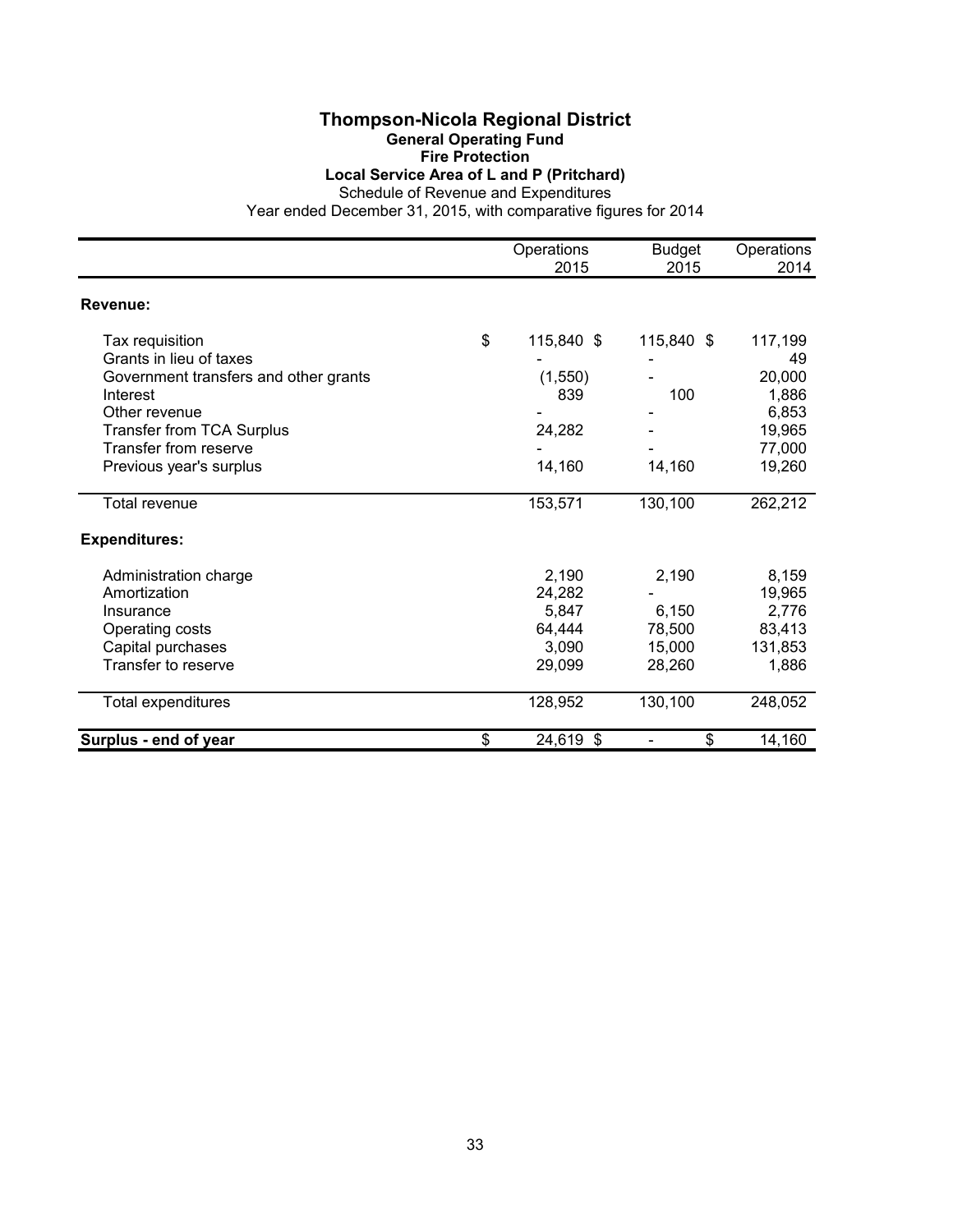### **Thompson-Nicola Regional District General Operating Fund Fire Protection Local Service Area of O (Little Fort)**

Schedule of Revenue and Expenditures

|                                                                                                           | Operations<br>2015                  | <b>Budget</b><br>2015 | Operations<br>2014 |
|-----------------------------------------------------------------------------------------------------------|-------------------------------------|-----------------------|--------------------|
| Revenue:                                                                                                  |                                     |                       |                    |
| Tax requisition<br>Grants in lieu of taxes<br><b>Transfer from TCA Surplus</b><br>Previous year's surplus | \$<br>19,967 \$<br>4<br>5,981<br>33 | 19,967 \$<br>33       | 20,000<br>33<br>-  |
| <b>Total revenue</b>                                                                                      | 25,985                              | 20,000                | 20,033             |
| <b>Expenditures:</b>                                                                                      |                                     |                       |                    |
| Administration charge<br>Amortization<br>Grant-in-aid                                                     | 583<br>5,981<br>19,417              | 583<br>19,417         | 583<br>19,417      |
| Total expenditures                                                                                        | 25,981                              | 20,000                | 20,000             |
| Surplus - end of year                                                                                     | \$<br>$4 \text{ } $$                | \$                    | 33                 |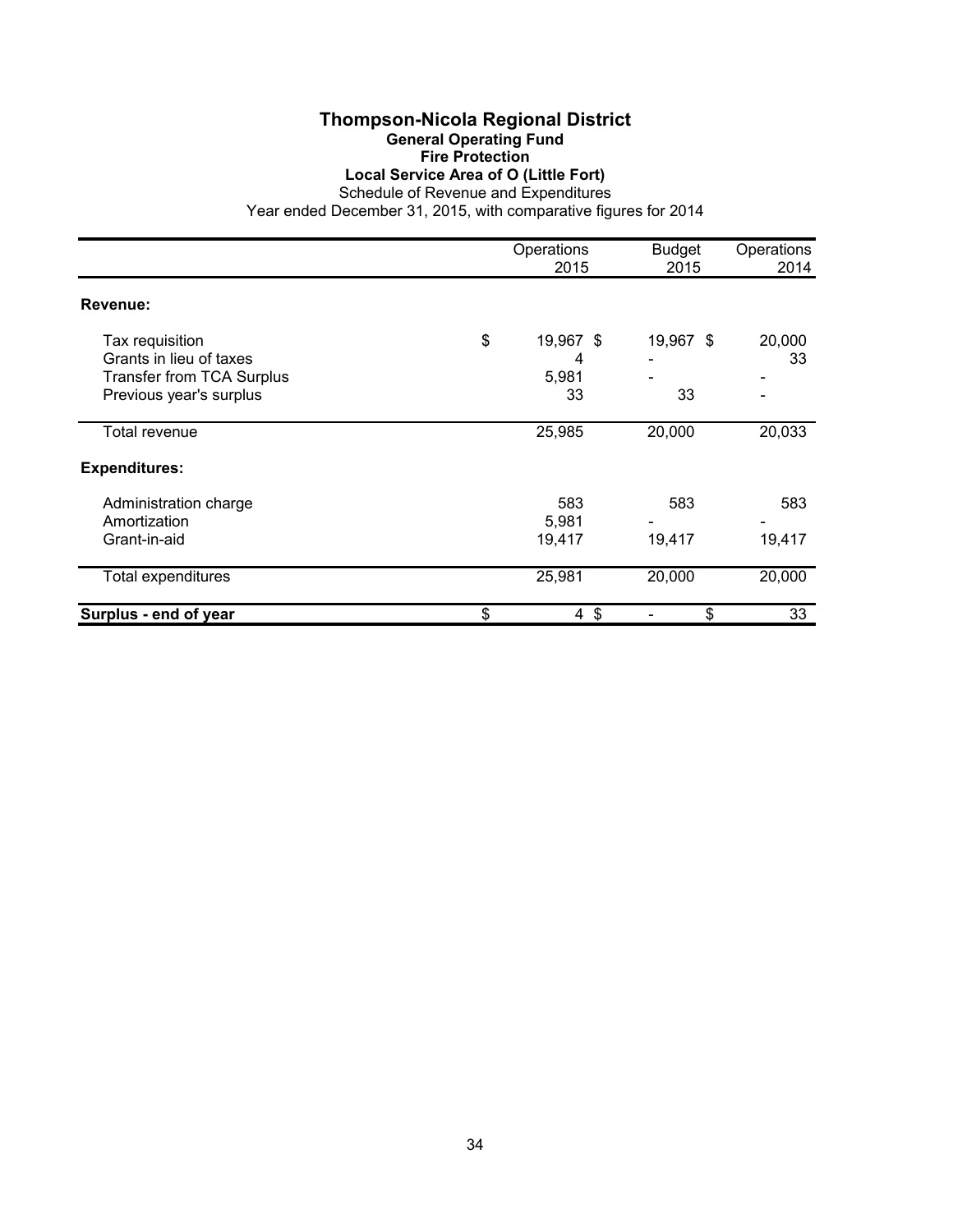## **Thompson-Nicola Regional District General Operating Fund Fire Protection Local Service Area of P (McLure)**

Schedule of Revenue and Expenditures

|                                                          | Operations<br>2015   | <b>Budget</b><br>2015 | Operations<br>2014 |
|----------------------------------------------------------|----------------------|-----------------------|--------------------|
| Revenue:                                                 |                      |                       |                    |
| Tax requisition<br>Government transfers and other grants | \$<br>32,000 \$<br>٠ | 32,000 \$             | 32,000<br>12,705   |
| Total revenue                                            | 32,000               | 32,000                | 44,705             |
| <b>Expenditures:</b>                                     |                      |                       |                    |
| Administration charge<br>Grant-in-aid                    | 932<br>31,068        | 932<br>31,068         | 932<br>43,773      |
| <b>Total expenditures</b>                                | 32,000               | 32,000                | 44,705             |
| Surplus - end of year                                    | \$<br>\$             | \$                    |                    |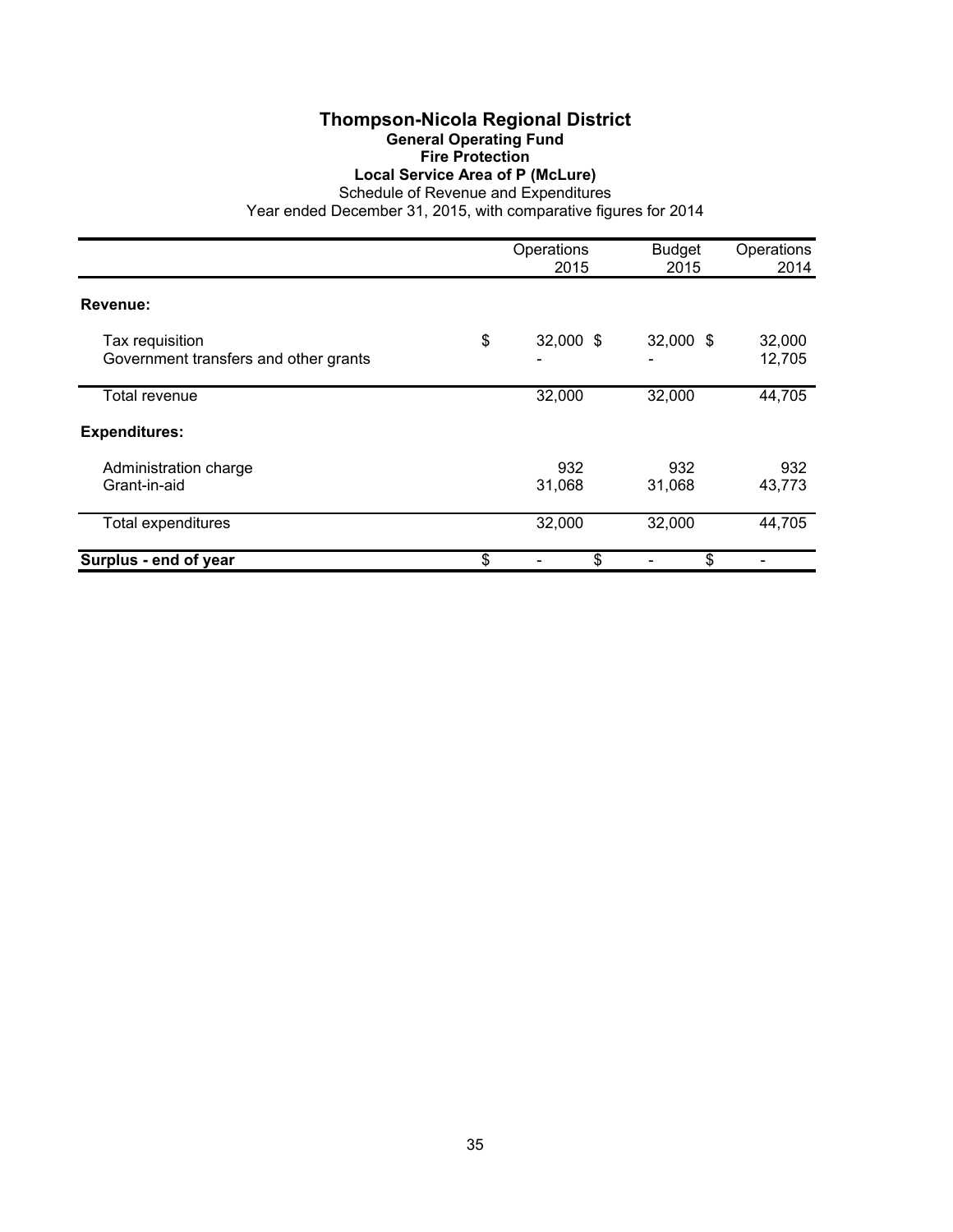### **Thompson-Nicola Regional District General Operating Fund Fire Protection Specified Area of A (Blackpool)**

Schedule of Revenue and Expenditures

|                                       | Operations        | <b>Budget</b> | Operations |
|---------------------------------------|-------------------|---------------|------------|
|                                       | 2015              | 2015          | 2014       |
| Revenue:                              |                   |               |            |
| Tax requisition                       | \$<br>128,243 \$  | 128,243 \$    | 122,551    |
| Government transfers and other grants |                   |               | 8,971      |
| Interest                              | 1,160             | 150           | 1,165      |
| Other revenue                         | 7,010             |               | 102,424    |
| <b>Transfer from TCA Surplus</b>      | 20,044            |               | 25,490     |
| Previous year's surplus               | 37,856            | 37,856        | 1,649      |
| Total revenue                         | 194,313           | 166,249       | 262,250    |
| <b>Expenditures:</b>                  |                   |               |            |
| Administration charge                 | 3,812             | 3,812         | 2,438      |
| Amortization                          | 20,044            |               | 25,490     |
| Grant-in-aid                          |                   |               | 8,971      |
| Insurance                             | 4,336             | 4,500         | 2,914      |
| Interest on advances                  |                   | 500           |            |
| Operating costs                       | 75,088            | 75,921        | 72,387     |
| Salaries and benefits                 | 4,500             | 4,829         | 5,211      |
| Travel, meals and accommodations      | 6                 | 250           | 114        |
| Capital purchases                     | 60,178            | 76,437        | 77,904     |
| Transfer to reserve                   | 1,160             |               | 28,965     |
| Total expenditures                    | 169,124           | 166,249       | 224,394    |
| Surplus - end of year                 | \$<br>$25,189$ \$ | \$            | 37,856     |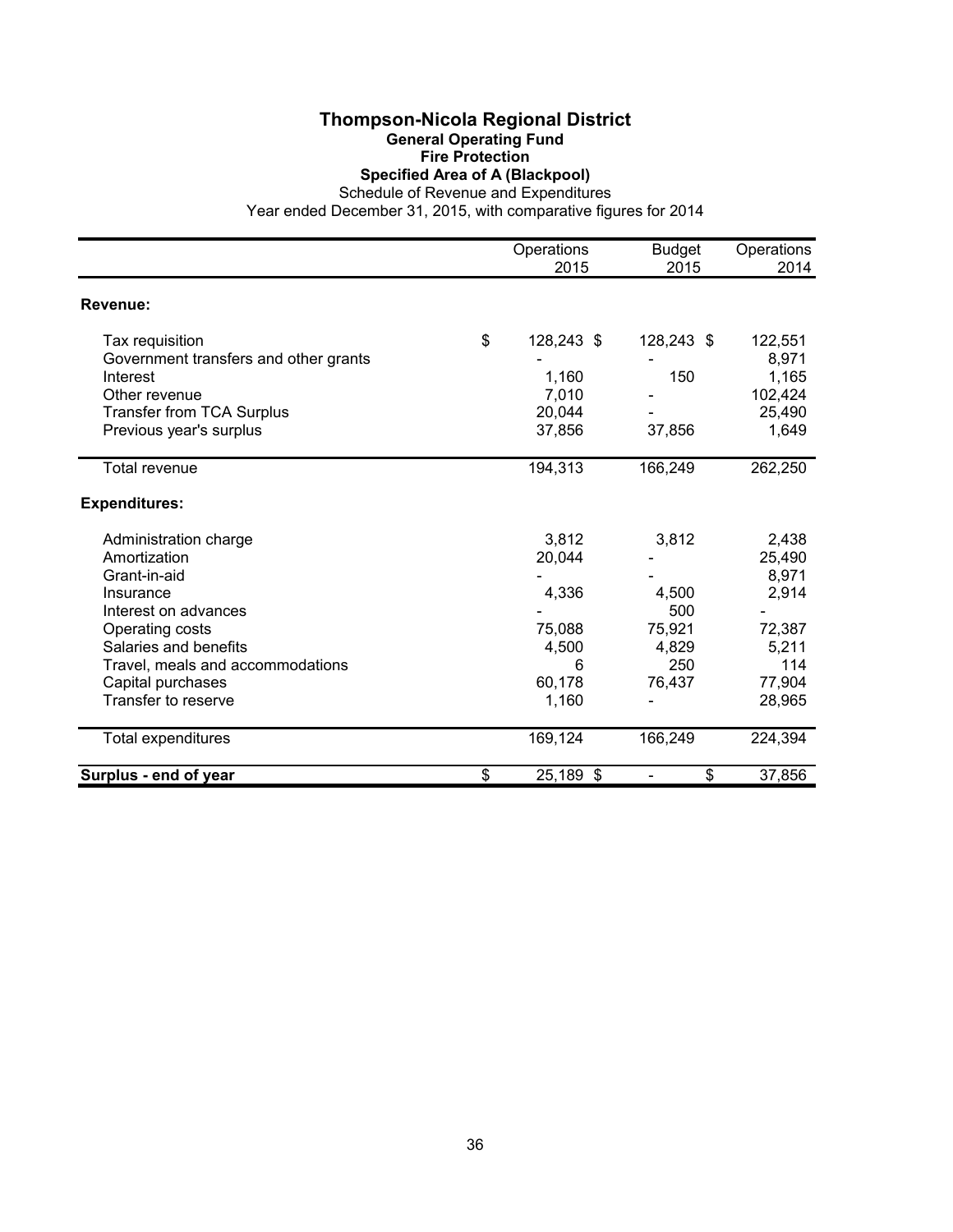# **Thompson-Nicola Regional District General Operating Fund Fire Protection Specified Area of A and B (Vavenby)**

Schedule of Revenue and Expenditures Year ended December 31, 2015, with comparative figures for 2014

|                                  | Operations       | <b>Budget</b> | Operations |
|----------------------------------|------------------|---------------|------------|
|                                  | 2015             | 2015          | 2014       |
| Revenue:                         |                  |               |            |
| Tax requisition                  | \$<br>115,144 \$ | 115,144 \$    | 114,030    |
| Grants in lieu of taxes          | 507              |               | 1,209      |
| Interest                         | 2,143            | 250           | 997        |
| Other revenue                    |                  |               | 140,000    |
| <b>Transfer from TCA Surplus</b> | 11,790           |               | 12,065     |
| Previous year's surplus          | 138,328          | 138,328       | 723        |
| Total revenue                    | 267,912          | 253,722       | 269,024    |
| <b>Expenditures:</b>             |                  |               |            |
| Administration charge            | 2,837            | 2,837         | 2,753      |
| Amortization                     | 11,790           |               | 12,065     |
| Insurance                        | 3,907            | 4,000         | 2,453      |
| Interest on advances             |                  | 250           |            |
| Operating costs                  | 88,703           | 89,500        | 88,596     |
| Capital purchases                |                  | 136,635       | 3,332      |
| Transfer to reserve              | 21,465           | 20,500        | 21,497     |
| Total expenditures               | 128,702          | 253,722       | 130,696    |
| Surplus - end of year            | \$<br>139,210 \$ | \$            | 138,328    |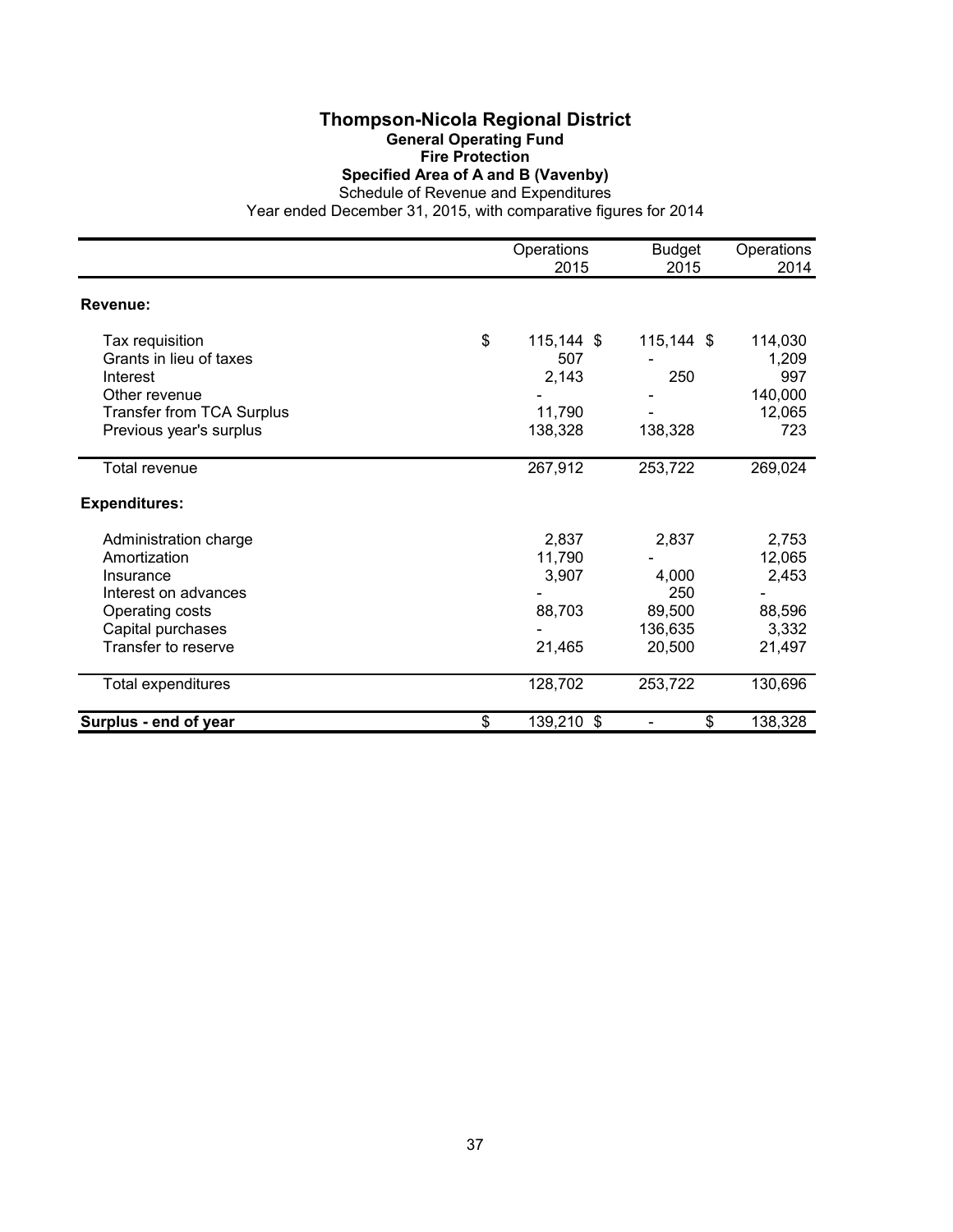### **Thompson-Nicola Regional District General Operating Fund Fire Protection Specified Area of I (Ashcroft)**

Schedule of Revenue and Expenditures

|                                 | Operations<br>2015 | <b>Budget</b><br>2015 | Operations<br>2014 |
|---------------------------------|--------------------|-----------------------|--------------------|
| Revenue:                        |                    |                       |                    |
| Tax requisition                 | \$<br>19,965 \$    | 19,965 \$             | 22,618             |
| Interest                        | 667                |                       | 747                |
| Transfer from reserve           |                    | 85,000                |                    |
| Previous year's surplus         | 150                | 150                   | 150                |
| Total revenue                   | 20,782             | 105,115               | 23,515             |
| <b>Expenditures:</b>            |                    |                       |                    |
| Administration charge           | 815                | 815                   | 4,048              |
| Grant-in-aid                    | 10,720             | 10,000                | 9,420              |
| Insurance                       | 350                | 500                   | 350                |
| Capital purchases               |                    | 85,000                |                    |
| Transfer to reserve             | 9,467              | 8,800                 | 9,547              |
| Total expenditures              | 21,352             | 105,115               | 23,365             |
| Surplus (deficit) - end of year | \$<br>$(570)$ \$   | \$                    | 150                |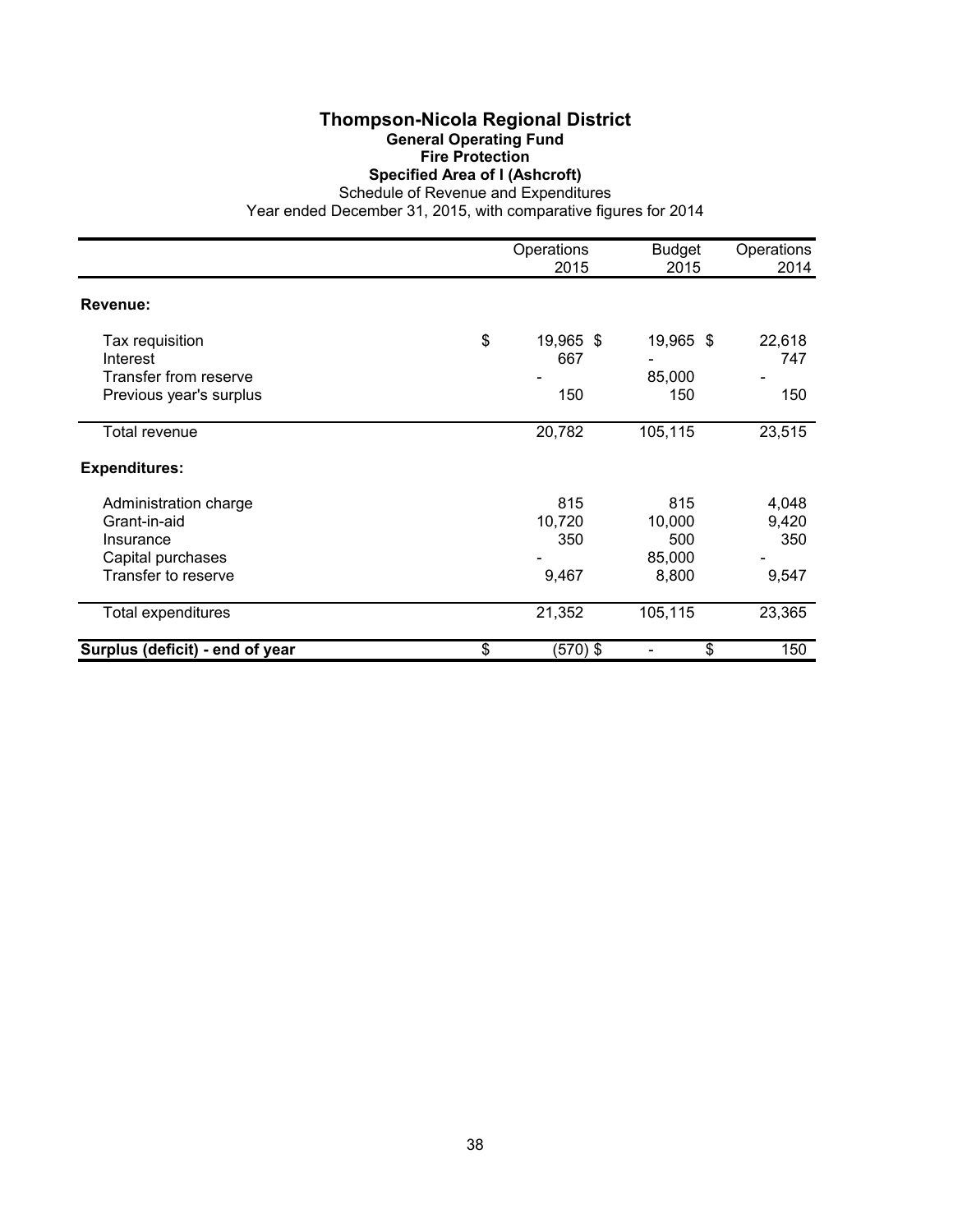### **Thompson-Nicola Regional District General Operating Fund Fire Protection Specified Area of J and M (Mamit Lake)** Schedule of Revenue and Expenditures

|                                       | Operations<br>2015 | <b>Budget</b><br>2015 | Operations<br>2014 |
|---------------------------------------|--------------------|-----------------------|--------------------|
| Revenue:                              |                    |                       |                    |
| Tax requisition                       | \$<br>$3,125$ \$   | $3,125$ \$            | 3,125              |
| Total revenue                         | 3,125              | 3,125                 | 3,125              |
| <b>Expenditures:</b>                  |                    |                       |                    |
| Administration charge<br>Grant-in-aid | 150<br>2,975       | 150<br>2,975          | 150<br>2,975       |
| Total expenditures                    | 3,125              | 3,125                 | 3,125              |
| Surplus - end of year                 | \$<br>\$           | \$                    |                    |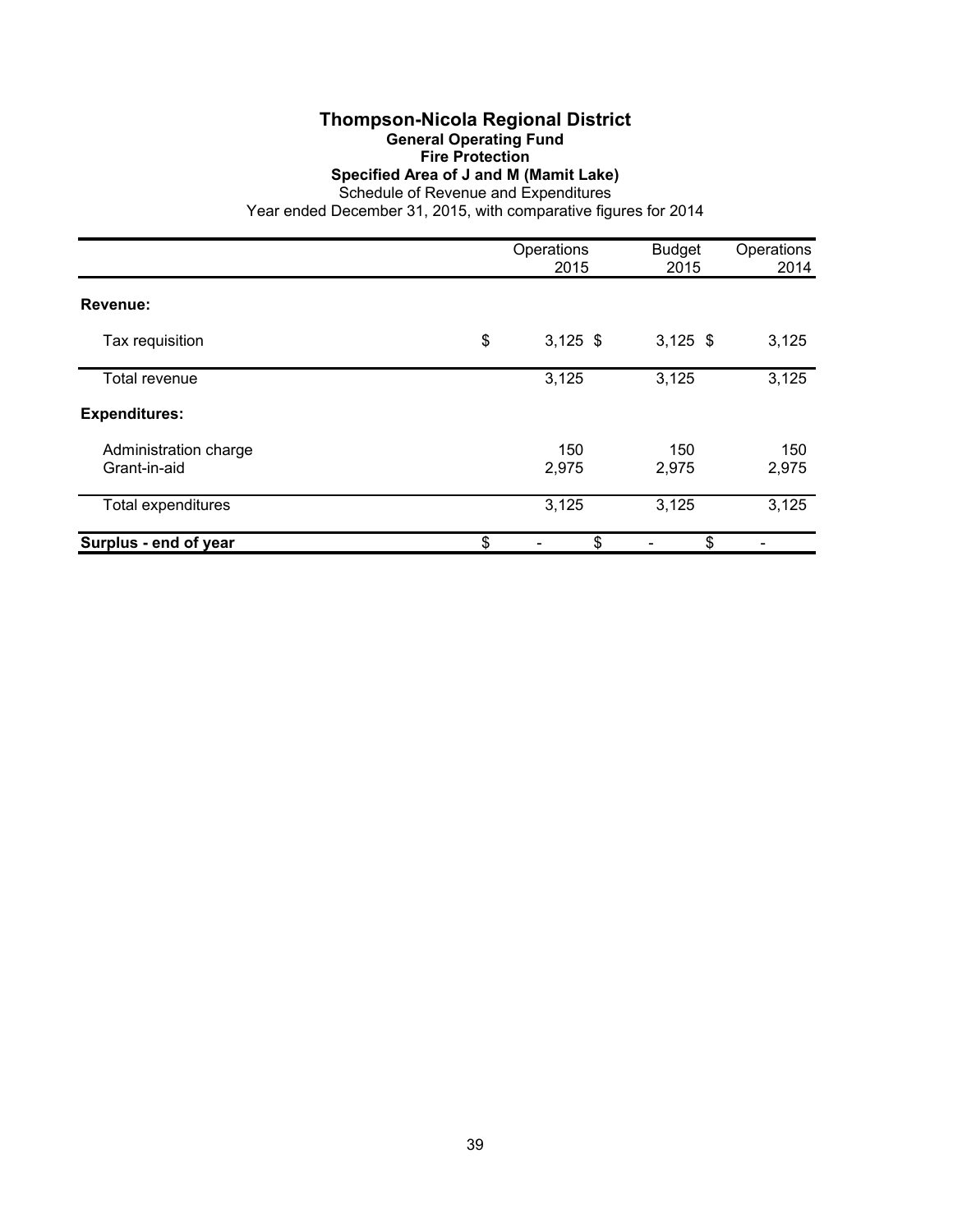### **Thompson-Nicola Regional District General Operating Fund Fire Protection Specified Area of M and N (Merritt)**

Schedule of Revenue and Expenditures

|                                                                                                                | Operations<br>2015             | <b>Budget</b><br>2015        | Operations<br>2014 |
|----------------------------------------------------------------------------------------------------------------|--------------------------------|------------------------------|--------------------|
| Revenue:                                                                                                       |                                |                              |                    |
| Tax requisition<br>Grants in lieu of taxes<br>Government transfers and other grants<br>Previous year's surplus | \$<br>127,896 \$<br>215<br>339 | 127,896 \$<br>125,000<br>339 | 125,557<br>339     |
| Total revenue                                                                                                  | 128,450                        | 253,235                      | 125,896            |
| <b>Expenditures:</b>                                                                                           |                                |                              |                    |
| Administration charge<br>Grant-in-aid                                                                          | 3,735<br>124,500               | 3,735<br>249,500             | 3,657<br>121,900   |
| <b>Total expenditures</b>                                                                                      | 128,235                        | 253,235                      | 125,557            |
| Surplus - end of year                                                                                          | \$<br>$215$ \$                 | \$                           | 339                |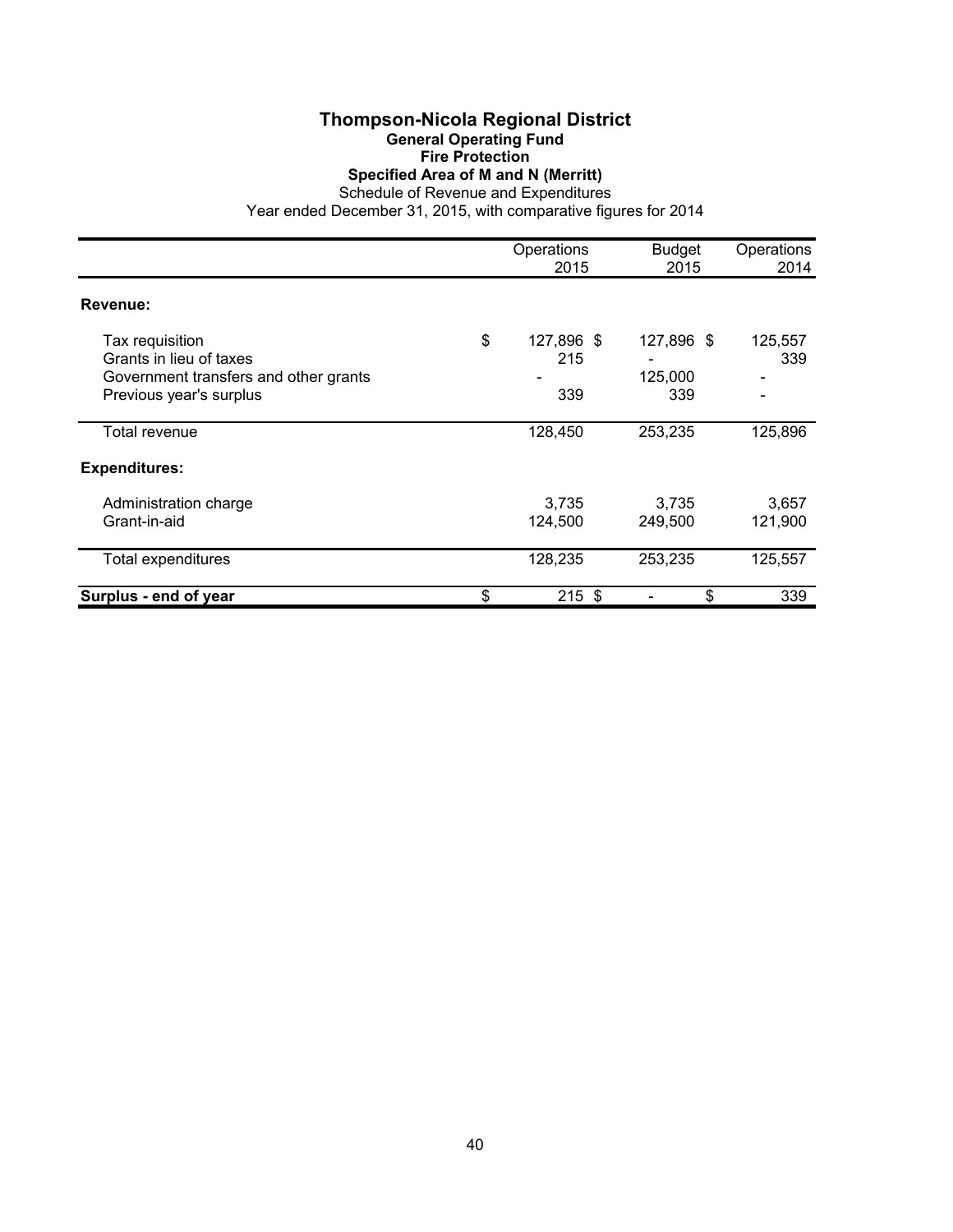# **Thompson-Nicola Regional District General Operating Fund Fire Protection Specified Area of O (Barriere)**

Schedule of Revenue and Expenditures

|                                                              | Operations<br>2015       | <b>Budget</b><br>2015    | Operations<br>2014       |
|--------------------------------------------------------------|--------------------------|--------------------------|--------------------------|
| Revenue:                                                     |                          |                          |                          |
| Tax requisition<br>Interest                                  | \$<br>48,420 \$<br>604   | 48,420 \$                | 47,390<br>728            |
| Total revenue                                                | 49,024                   | 48,420                   | 48,118                   |
| <b>Expenditures:</b>                                         |                          |                          |                          |
| Administration charge<br>Grant-in-aid<br>Transfer to reserve | 1,320<br>44,000<br>3,704 | 1,320<br>44,000<br>3,100 | 1,290<br>43,000<br>3,828 |
| <b>Total expenditures</b>                                    | 49,024                   | 48,420                   | 48,118                   |
| Surplus - end of year                                        | \$<br>\$                 | \$                       |                          |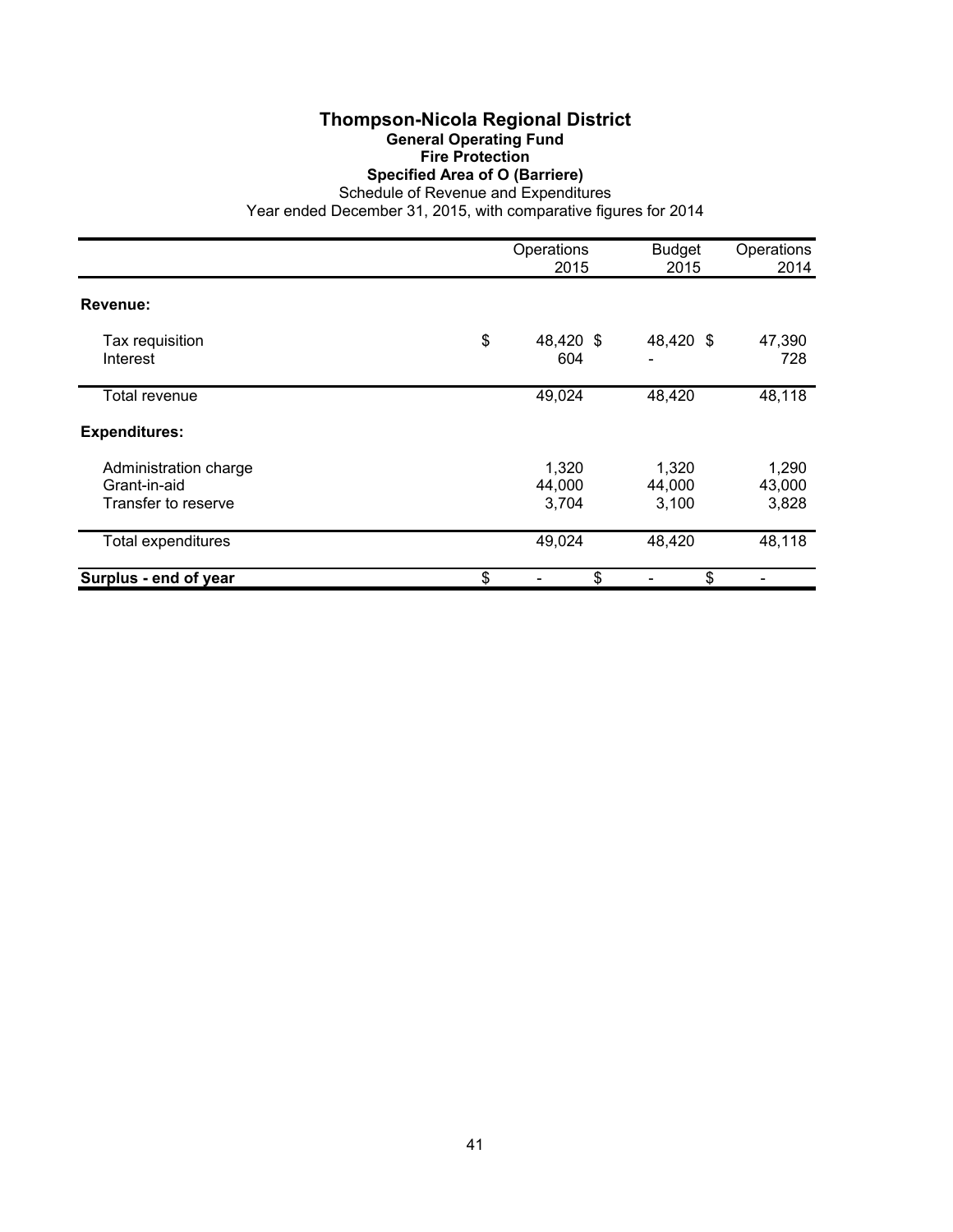### **Thompson-Nicola Regional District General Operating Fund Fire Protection Specified Area of E (South Green Lake)** Schedule of Revenue and Expenditures

|                                 | Operations<br>2015 | <b>Budget</b><br>2015 | Operations<br>2014 |
|---------------------------------|--------------------|-----------------------|--------------------|
| Revenue:                        |                    |                       |                    |
|                                 |                    |                       |                    |
| Tax requisition                 | \$<br>66,953 \$    | 66,953 \$             | 66,953             |
| Previous year's surplus         | 100                | 100                   | 100                |
| <b>Total revenue</b>            | 67,053             | 67,053                | 67,053             |
| <b>Expenditures:</b>            |                    |                       |                    |
| Administration charge           | 1,953              | 1,953                 | 1,953              |
| Grant-in-aid                    | 65,000             | 65,000                | 65,000             |
| Insurance                       | 502                |                       |                    |
| Interest on advances            |                    | 100                   |                    |
| Total expenditures              | 67,455             | 67,053                | 66,953             |
| Surplus (deficit) - end of year | \$<br>$(402)$ \$   | \$                    | 100                |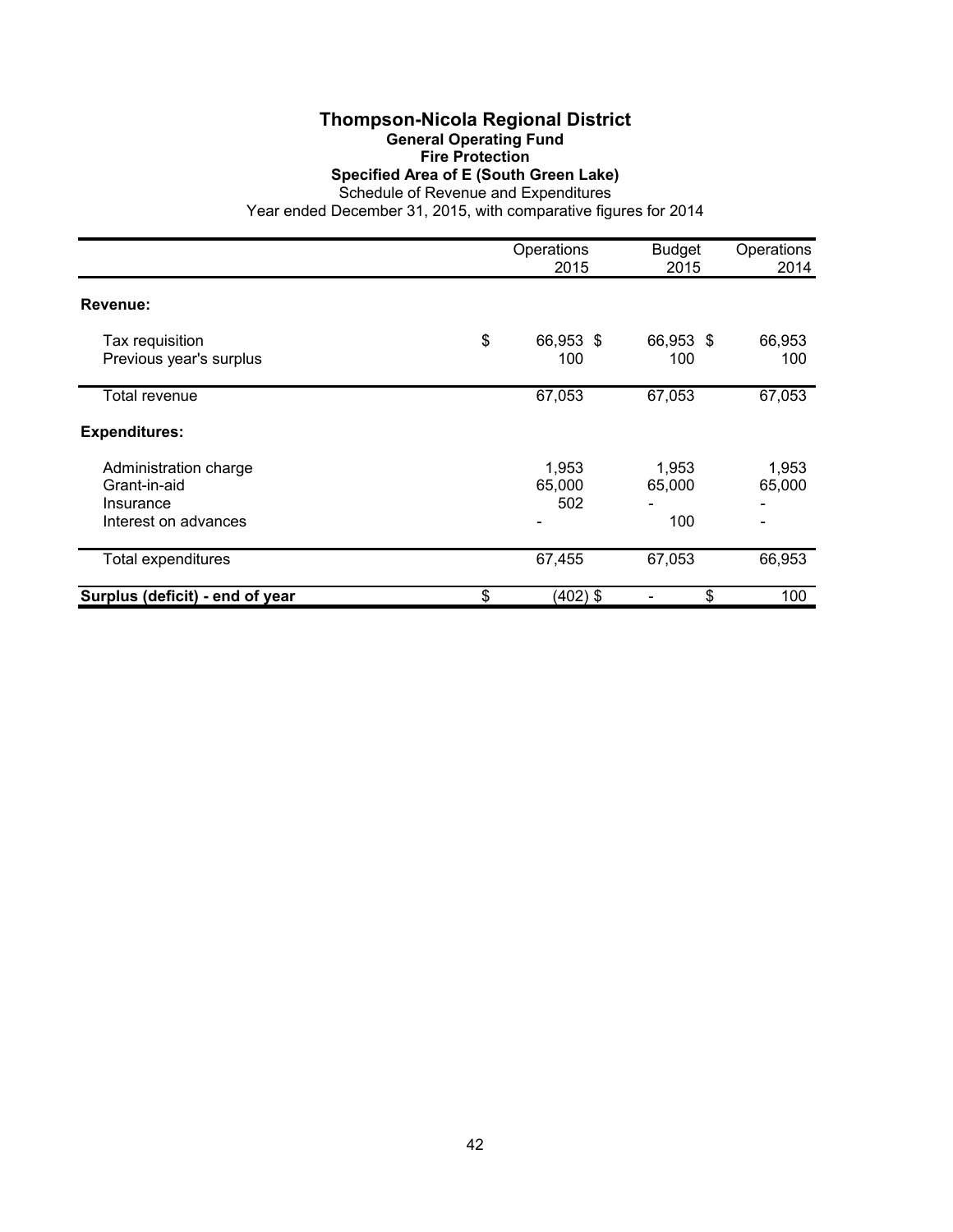## **Thompson-Nicola Regional District General Operating Fund Fire Protection Specified Area of J (Tobiano)**

Schedule of Revenue and Expenditures

|                                       | Operations<br>2015 | <b>Budget</b><br>2015 | Operations<br>2014 |
|---------------------------------------|--------------------|-----------------------|--------------------|
| Revenue:                              |                    |                       |                    |
| Tax requisition                       | \$<br>257,500 \$   | 257,500 \$            | 399,640            |
| Total revenue                         | 257,500            | 257,500               | 399,640            |
| <b>Expenditures:</b>                  |                    |                       |                    |
| Administration charge<br>Grant-in-aid | 7,500<br>250,000   | 7,500<br>250,000      | 11,640<br>388,000  |
| Total expenditures                    | 257,500            | 257,500               | 399,640            |
| Surplus - end of year                 | \$<br>\$           | \$                    |                    |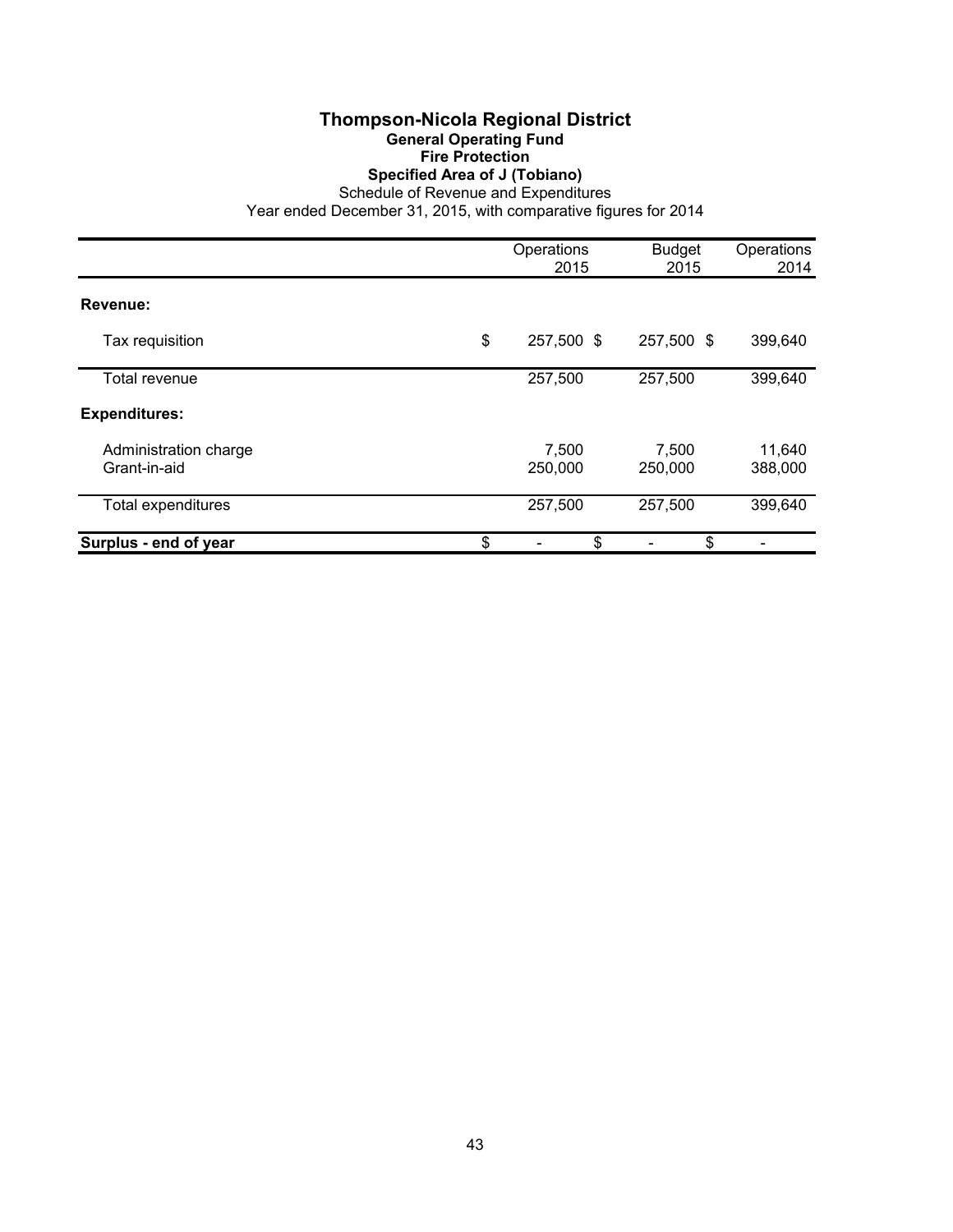#### **Thompson-Nicola Regional District General Operating Fund Rescue Services**

Summary of Revenue and Expenditures

|                                  | Operations<br>2015 | <b>Budget</b><br>2015 | Operations<br>2014 |
|----------------------------------|--------------------|-----------------------|--------------------|
| Revenue:                         |                    |                       |                    |
| Tax requisition                  | \$<br>1,064,557 \$ | 1,064,557 \$          | 1,342,240          |
| Sale of services                 | 140,788            | 140,000               | 193,378            |
| Interest                         | 11,888             | 7,500                 | 8,789              |
| Other revenue                    |                    |                       | 30                 |
| <b>Transfer from TCA Surplus</b> | 26,555             |                       | 20,543             |
| Previous year's surplus          | 87,541             | 87,540                | 158,750            |
| Total revenue                    | 1,331,329          | 1,299,597             | 1,723,730          |
| <b>Expenditures:</b>             |                    |                       |                    |
| Administration charge            | 37,089             | 37,089                | 37,660             |
| Amortization                     | 26,555             |                       | 20,543             |
| General                          | 7,010              | 10,000                | 8,085              |
| Grant-in-aid                     | 109,834            | 197,508               | 155,286            |
| Insurance                        | 2,548              | 4,000                 | 1,576              |
| Programs                         | 547,714            | 527,000               | 557,289            |
| Telephone                        | 58,425             | 68,000                | 57,883             |
| Capital purchases                |                    | 81,000                | 90,384             |
| Transfer to reserve              | 386,888            | 375,000               | 707,483            |
| Total expenditures               | 1,176,063          | 1,299,597             | 1,636,189          |
| Surplus - end of year            | \$<br>155,266 \$   | \$                    | 87,541             |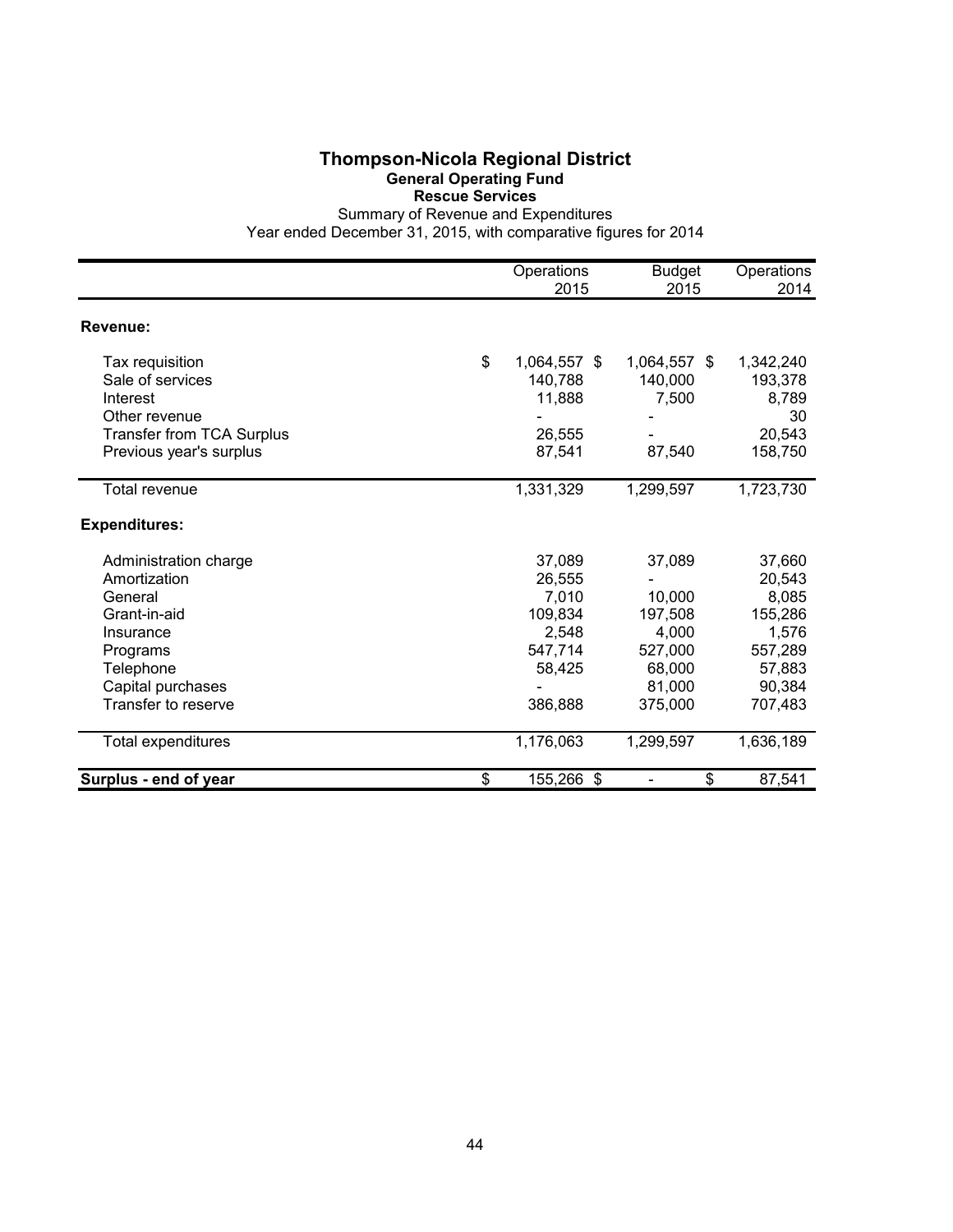### **Thompson-Nicola Regional District General Operating Fund E - 911 Service**

**All Member Municipalities (except Kamloops)**

Schedule of Revenue and Expenditures

|                                  | Operations<br>2015 | <b>Budget</b><br>2015 | Operations<br>2014 |
|----------------------------------|--------------------|-----------------------|--------------------|
| Revenue:                         |                    |                       |                    |
| Tax requisition                  | \$<br>903,829 \$   | 903,829 \$            | 1,178,678          |
| Sale of services                 | 140,788            | 140,000               | 193,378            |
| Interest                         | 11,887             | 7,500                 | 8,789              |
| Other revenue                    |                    |                       | 30                 |
| <b>Transfer from TCA Surplus</b> | 26,555             |                       | 20,543             |
| Previous year's surplus          | 45,997             | 45,996                | 120,616            |
| <b>Total revenue</b>             | 1,129,056          | 1,097,325             | 1,522,034          |
| <b>Expenditures:</b>             |                    |                       |                    |
| Administration charge            | 32,325             | 32,325                | 32,794             |
| Amortization                     | 26,555             |                       | 20,543             |
| General                          | 7,010              | 10,000                | 8,085              |
| Insurance                        | 2,198              | 4,000                 | 1,576              |
| Programs                         | 547,714            | 527,000               | 557,289            |
| Telephone                        | 58,425             | 68,000                | 57,883             |
| Capital purchases                |                    | 81,000                | 90,384             |
| Transfer to reserve              | 386,888            | 375,000               | 707,483            |
| Total expenditures               | 1,061,115          | 1,097,325             | 1,476,037          |
| Surplus - end of year            | \$<br>67,941 \$    | \$                    | 45,997             |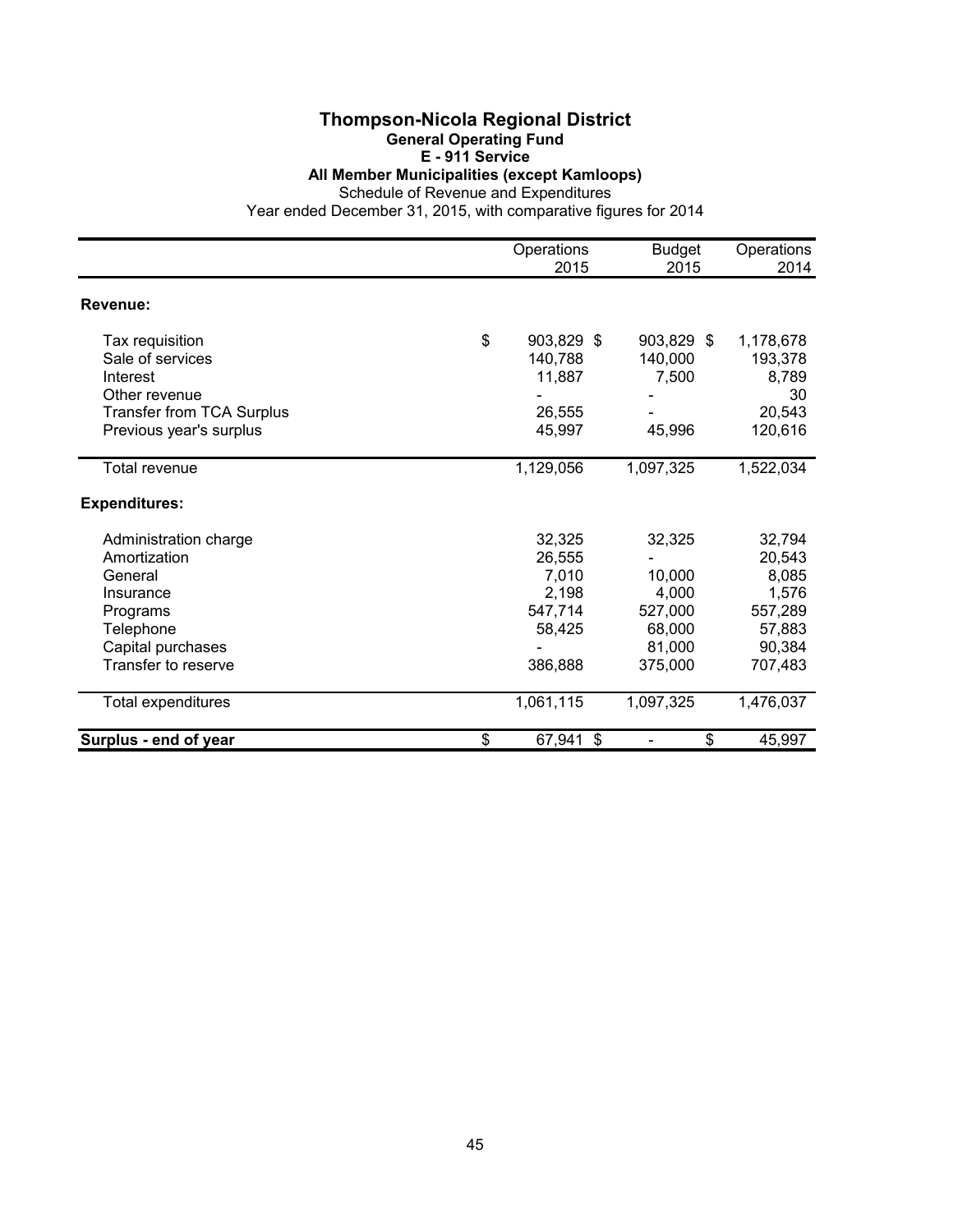# **Thompson-Nicola Regional District General Operating Fund Search and Rescue**

Schedule of Revenue and Expenditures Year ended December 31, 2015, with comparative figures for 2014

|                                                    | Operations<br>2015         | <b>Budget</b><br>2015 | Operations<br>2014 |
|----------------------------------------------------|----------------------------|-----------------------|--------------------|
| Revenue:                                           |                            |                       |                    |
| Tax requisition<br>Previous year's surplus         | \$<br>116,935 \$<br>41,544 | 116,935 \$<br>41,544  | 120,447<br>38,134  |
| Total revenue                                      | 158,479                    | 158,479               | 158,581            |
| <b>Expenditures:</b>                               |                            |                       |                    |
| Administration charge<br>Grant-in-aid<br>Insurance | 3,479<br>67,326<br>350     | 3,479<br>155,000      | 3,581<br>113,456   |
| Total expenditures                                 | 71,155                     | 158,479               | 117,037            |
| Surplus - end of year                              | \$<br>87,324 \$            | \$                    | 41,544             |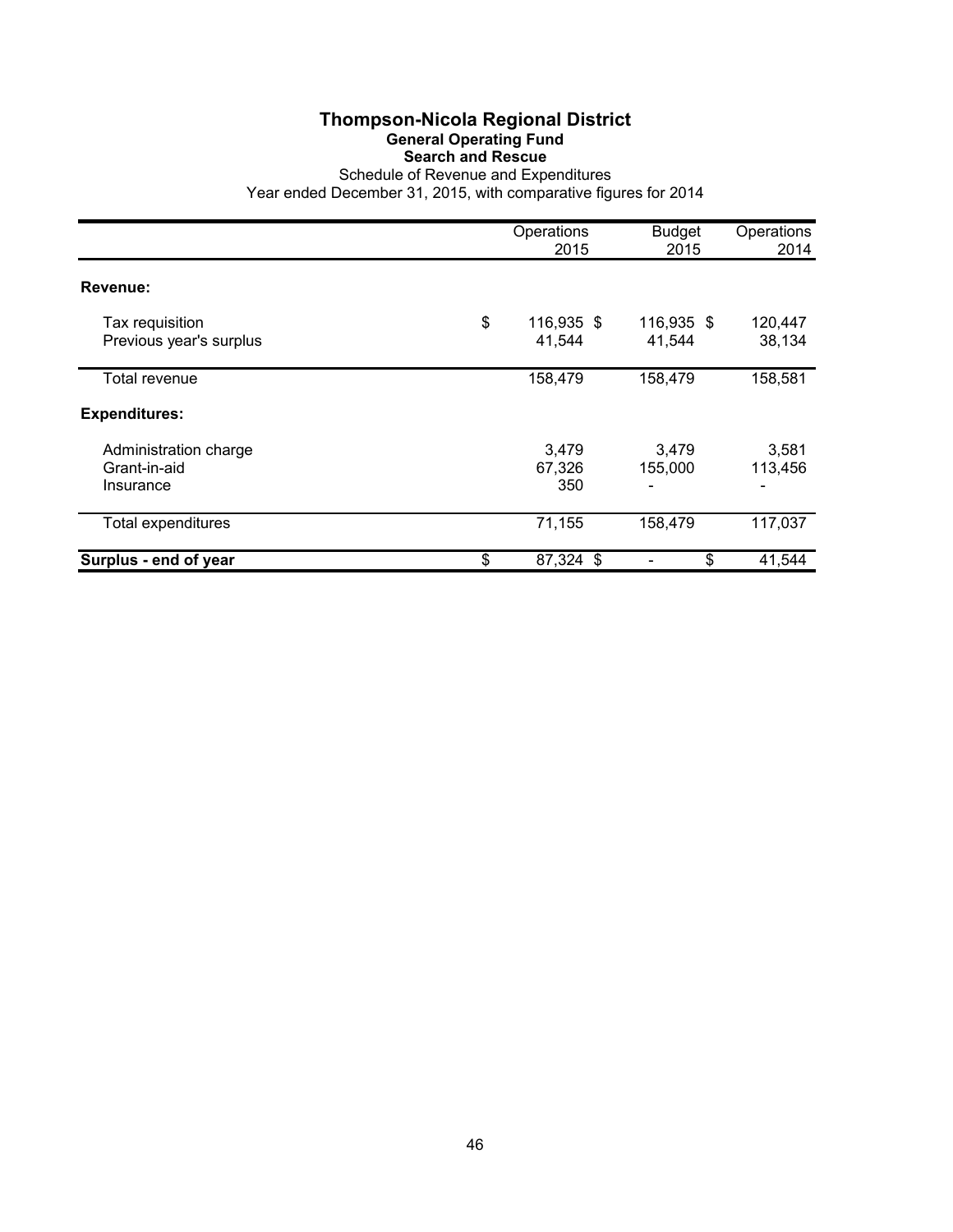### **Thompson-Nicola Regional District General Operating Fund Highway Rescue: Areas A and B**

Schedule of Revenue and Expenditures

|                                       | Operations<br>2015 | <b>Budget</b><br>2015 | Operations<br>2014 |
|---------------------------------------|--------------------|-----------------------|--------------------|
| Revenue:                              |                    |                       |                    |
| Tax requisition                       | \$<br>19,395 \$    | 19,395 \$             | 19,395             |
| Total revenue                         | 19,395             | 19,395                | 19,395             |
| <b>Expenditures:</b>                  |                    |                       |                    |
| Administration charge<br>Grant-in-aid | 565<br>18,830      | 565<br>18,830         | 565<br>18,830      |
| Total expenditures                    | 19,395             | 19,395                | 19,395             |
| Surplus - end of year                 | \$<br>\$           | \$                    |                    |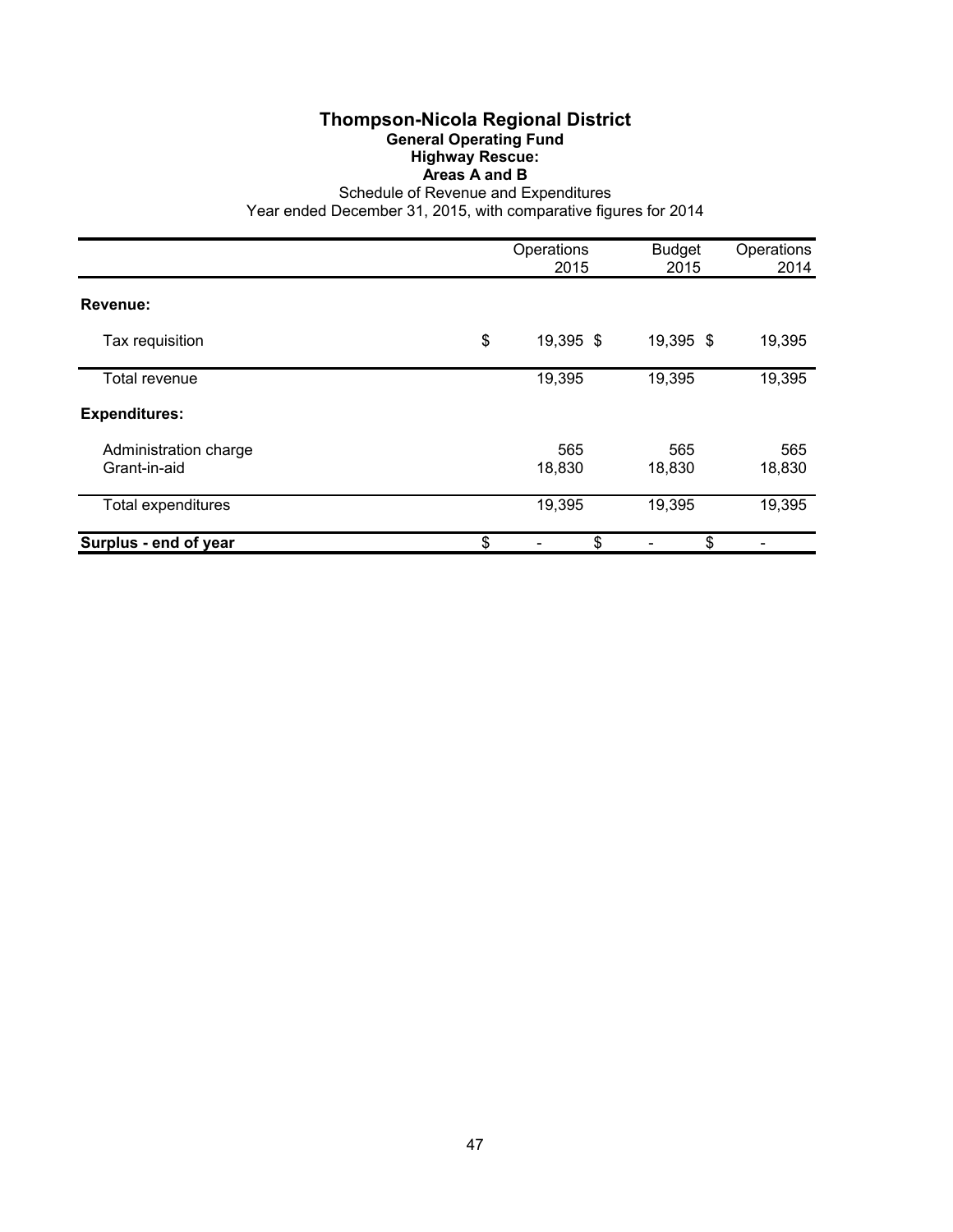## **Thompson-Nicola Regional District General Operating Fund**

# **Search and Rescue:**

**Areas A, B, O, Clearwater and Barriere**

Schedule of Revenue and Expenditures

|                                       | Operations<br>2015 | <b>Budget</b><br>2015 | Operations<br>2014 |
|---------------------------------------|--------------------|-----------------------|--------------------|
| Revenue:                              |                    |                       |                    |
| Tax requisition                       | \$<br>19,570 \$    | 19,570 \$             | 19,570             |
| Total revenue                         | 19,570             | 19,570                | 19,570             |
| <b>Expenditures:</b>                  |                    |                       |                    |
| Administration charge<br>Grant-in-aid | 570<br>19,000      | 570<br>19,000         | 570<br>19,000      |
| Total expenditures                    | 19,570             | 19,570                | 19,570             |
| Surplus - end of year                 | \$<br>\$           | \$                    |                    |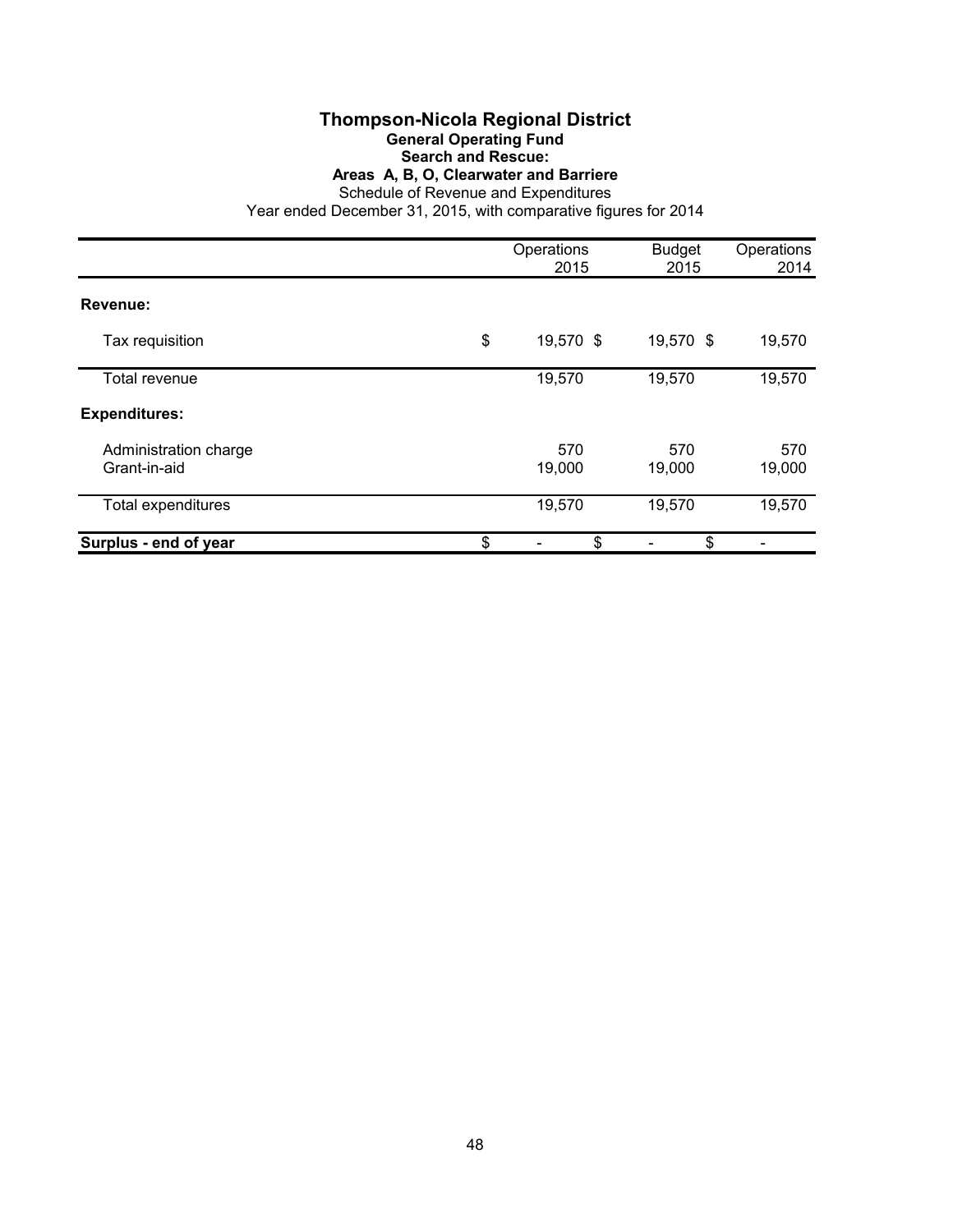# **Thompson-Nicola Regional District General Operating Fund Westwold First Responders Local Service of Area L**

Schedule of Revenue and Expenditures Year ended December 31, 2015, with comparative figures for 2014

|                                       | Operations<br>2015 | <b>Budget</b><br>2015 | Operations<br>2014 |
|---------------------------------------|--------------------|-----------------------|--------------------|
| Revenue:                              |                    |                       |                    |
| Tax requisition                       | \$<br>4,828 \$     | 4,828 \$              | 4,150              |
| Total revenue                         | 4,828              | 4,828                 | 4,150              |
| <b>Expenditures:</b>                  |                    |                       |                    |
| Administration charge<br>Grant-in-aid | 150<br>4,678       | 150<br>4,678          | 150<br>4,000       |
| Total expenditures                    | 4,828              | 4,828                 | 4,150              |
| Surplus - end of year                 | \$<br>\$           | \$                    |                    |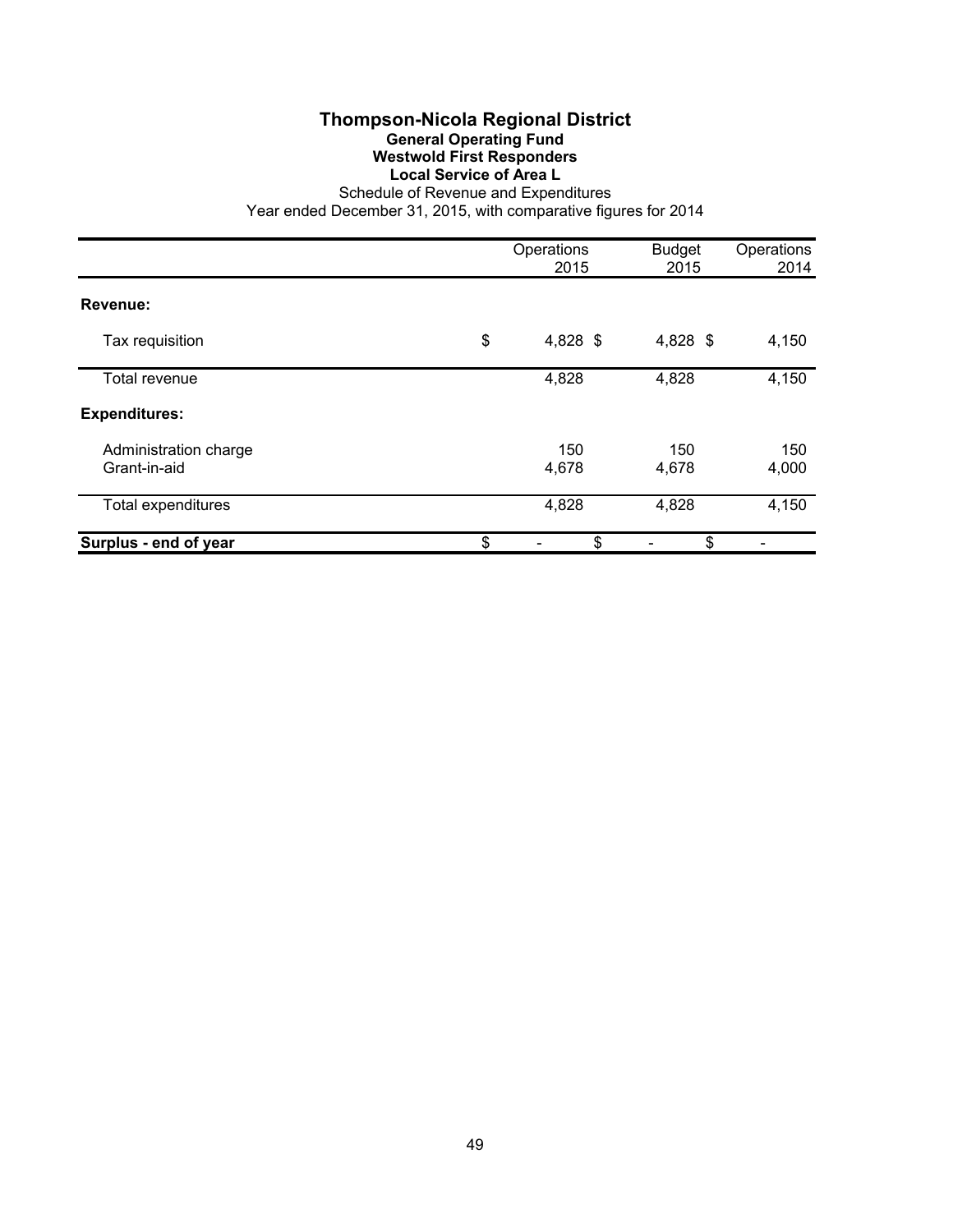### **Thompson-Nicola Regional District General Operating Fund Dangerous Dog Control Electoral Areas I, M, N and P** Schedule of Revenue and Expenditures

|                                                           | Operations<br>2015        | <b>Budget</b><br>2015     | Operations<br>2014     |
|-----------------------------------------------------------|---------------------------|---------------------------|------------------------|
| Revenue:                                                  |                           |                           |                        |
| Tax requisition<br>Previous year's surplus                | \$<br>51,575 \$<br>37,543 | 51,575 \$<br>37,543       | 51,500                 |
| Total revenue                                             | 89,118                    | 89,118                    | 51,500                 |
| <b>Expenditures:</b>                                      |                           |                           |                        |
| Administration charge<br>General<br>Insurance<br>Programs | 1,575<br>350<br>9,000     | 1,575<br>37,543<br>50,000 | 1,500<br>350<br>12,107 |
| Total expenditures                                        | 10,925                    | 89,118                    | 13,957                 |
| Surplus - end of year                                     | \$<br>78,193 \$           | \$                        | 37,543                 |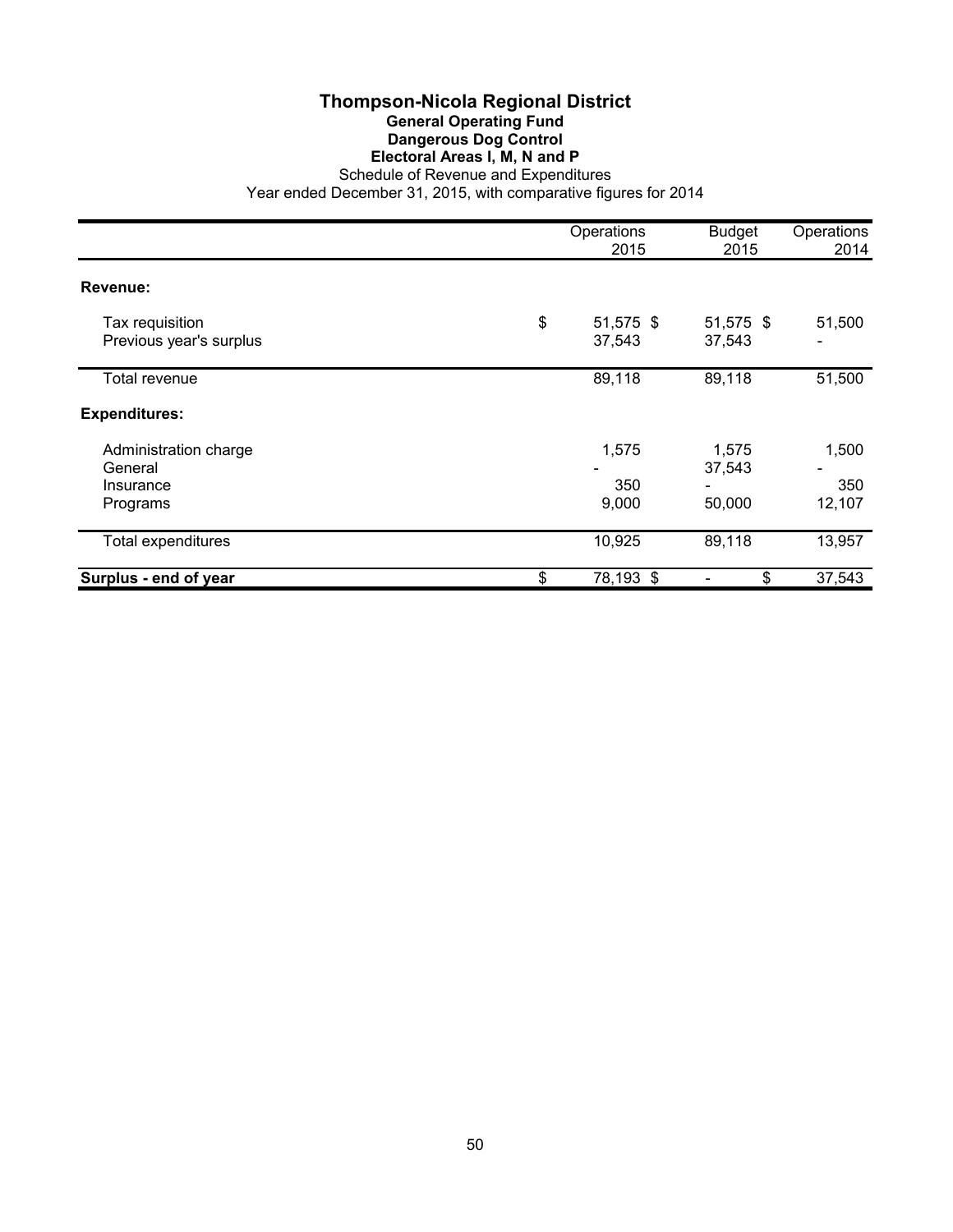### **Thompson-Nicola Regional District General Operating Fund Emergency Preparedness Program All Electoral Areas and Ashcroft, Barriere, Cache Creek, Chase. Clearwater, Clinton and Lytton .**

Schedule of Revenue and Expenditures Year ended December 31, 2015, with comparative figures for 2014

|                                       | Operations<br>2015 | <b>Budget</b><br>2015          | Operations<br>2014 |
|---------------------------------------|--------------------|--------------------------------|--------------------|
| Revenue:                              |                    |                                |                    |
| Tax requisition                       | \$<br>185,576 \$   | 185,576 \$                     | 68,634             |
| Government transfers and other grants | 43,277             | 500,000                        | 207,463            |
| Interest                              |                    |                                | 1,041              |
| Other revenue                         | 25,993             |                                |                    |
| <b>Transfer from TCA Surplus</b>      | 77                 |                                |                    |
| Previous year's surplus               | 780                | 780                            | 96,153             |
| <b>Total revenue</b>                  | 255,703            | 686,356                        | 373,291            |
| <b>Expenditures:</b>                  |                    |                                |                    |
| Advertising                           |                    | 750                            |                    |
| Administration charge                 | 8,956              | 8,956                          | 3,387              |
| Amortization                          | 77                 |                                |                    |
| Furniture and equipment               |                    |                                | 87                 |
| General                               | 6,732              | 16,000                         | 4,273              |
| Insurance                             | 1,076              | 1,000                          | 1,020              |
| Office supplies                       | 351                | 1,150                          | 343                |
| Programs                              | 74,937             | 524,000                        | 244,949            |
| Salaries and benefits                 | 123,042            | 126,000                        | 114,890            |
| Staff development                     | 1,855              | 2,500                          | 293                |
| Telephone                             | 812                | 3,500                          | 1,531              |
| Travel, meals and accommodations      | 1,532              | 2,500                          | 1,738              |
| Total expenditures                    | 219,370            | 686,356                        | 372,511            |
| Surplus - end of year                 | \$<br>36,333 \$    | \$<br>$\overline{\phantom{a}}$ | 780                |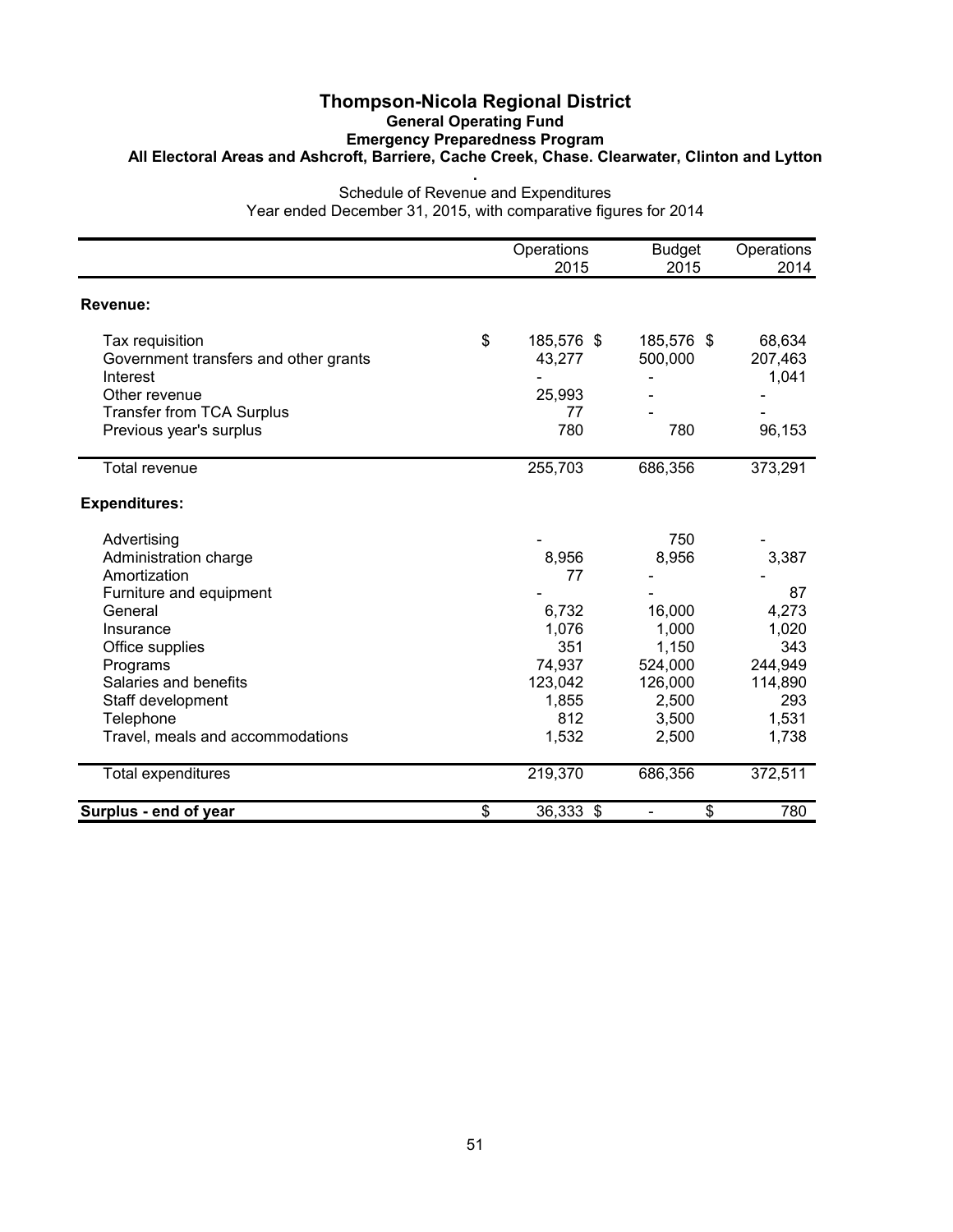## **Thompson-Nicola Regional District General Operating Fund Building Standards All Electoral Areas**

Schedule of Revenue and Expenditures

|                                  | Operations<br>2015 | <b>Budget</b><br>2015          | Operations<br>2014 |
|----------------------------------|--------------------|--------------------------------|--------------------|
| Revenue:                         |                    |                                |                    |
|                                  |                    |                                |                    |
| Tax requisition                  | \$<br>667,511 \$   | 667,511 \$                     | 710,586            |
| Sale of services                 | 299,398            | 335,000                        | 394,346            |
| Interest                         | 2,448              |                                | 616                |
| Other revenue                    | 28,930             |                                | 12,097             |
| <b>Transfer from TCA Surplus</b> | 25,844             |                                | 22,147             |
| Previous year's surplus          | 287,338            | 287,338                        | 56,893             |
| Total revenue                    | 1,311,469          | 1,289,849                      | 1,196,685          |
| <b>Expenditures:</b>             |                    |                                |                    |
| Advertising                      | 558                | 3,000                          | 1,000              |
| Amortization                     | 25,844             |                                | 22,147             |
| Audit and legal                  | 5,005              | 20,000                         | 4,427              |
| Dues, licences and fees          | 3,879              | 4,500                          | 3,709              |
| Furniture and equipment          | 3,233              | 10,000                         | 1,978              |
| General                          | 801                | 27,500                         | 2,881              |
| Insurance                        | 2,977              | 6,000                          | 2,589              |
| Office supplies                  | 15,900             | 23,200                         | 17,998             |
| Office overhead                  | 43,937             | 45,149                         | 37,162             |
| Salaries and benefits            | 624,714            | 766,500                        | 620,884            |
| Staff development                | 5,928              | 14,000                         | 8,447              |
| Telephone                        | 3,682              | 6,000                          | 3,170              |
| Travel, meals and accommodations | 43,433             | 54,000                         | 54,098             |
| Capital purchases                | 57,793             | 60,000                         | 28,857             |
| Transfer to reserve              | 250,000            | 250,000                        | 100,000            |
| Total expenditures               | 1,087,684          | 1,289,849                      | 909,347            |
| Surplus - end of year            | \$<br>223,785 \$   | \$<br>$\overline{\phantom{a}}$ | 287,338            |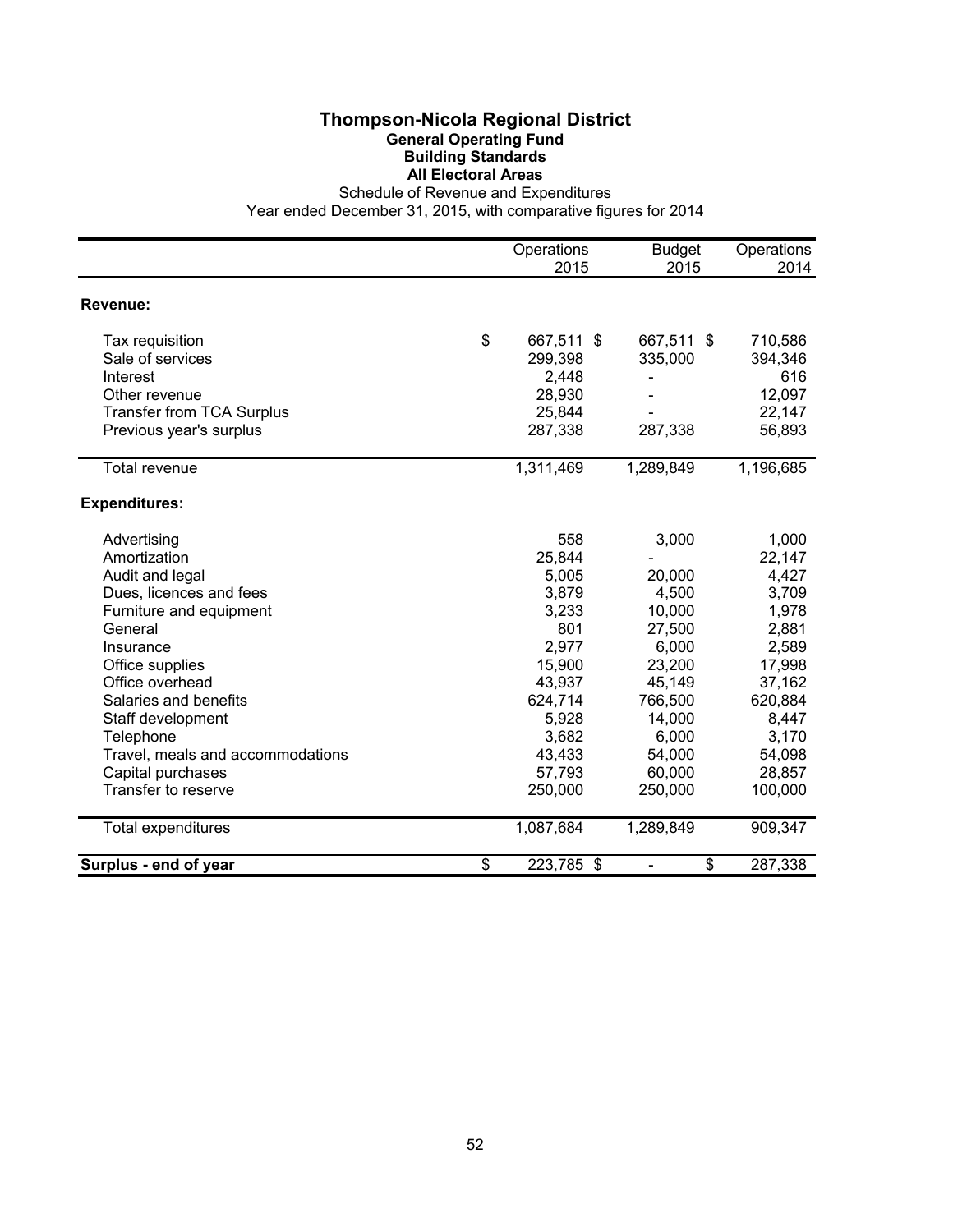# **Thompson-Nicola Regional District General Operating Fund Street Lighting**

Summary of Revenue and Expenditures Year ended December 31, 2015, with comparative figures for 2014

|                                                                                     | Operations<br>2015            | <b>Budget</b><br>2015 | Operations<br>2014   |
|-------------------------------------------------------------------------------------|-------------------------------|-----------------------|----------------------|
| Revenue:                                                                            |                               |                       |                      |
| Tax requisition<br>Grants in lieu of taxes<br>Government transfers and other grants | \$<br>42,143 \$<br>157<br>153 | 42,143 \$             | 34,967<br>240<br>185 |
| Previous year's surplus                                                             | 12,811                        | 12,810                | 14,332               |
| Total revenue                                                                       | 55,264                        | 54,953                | 49,724               |
| <b>Expenditures:</b>                                                                |                               |                       |                      |
| Administration charge<br>General                                                    | 1,417                         | 1,417                 | 1,314<br>(1)         |
| Grant-in-aid                                                                        | 2,747                         | 5,000                 | 2,574                |
| Insurance                                                                           | 300                           | 300                   | 300                  |
| Operating costs<br><b>Utilities</b>                                                 | 30,952                        | 10,986<br>37,250      | 32,725               |
| Total expenditures                                                                  | 35,416                        | 54,953                | 36,912               |
| Surplus - end of year                                                               | \$<br>19,848 \$               | \$                    | 12,812               |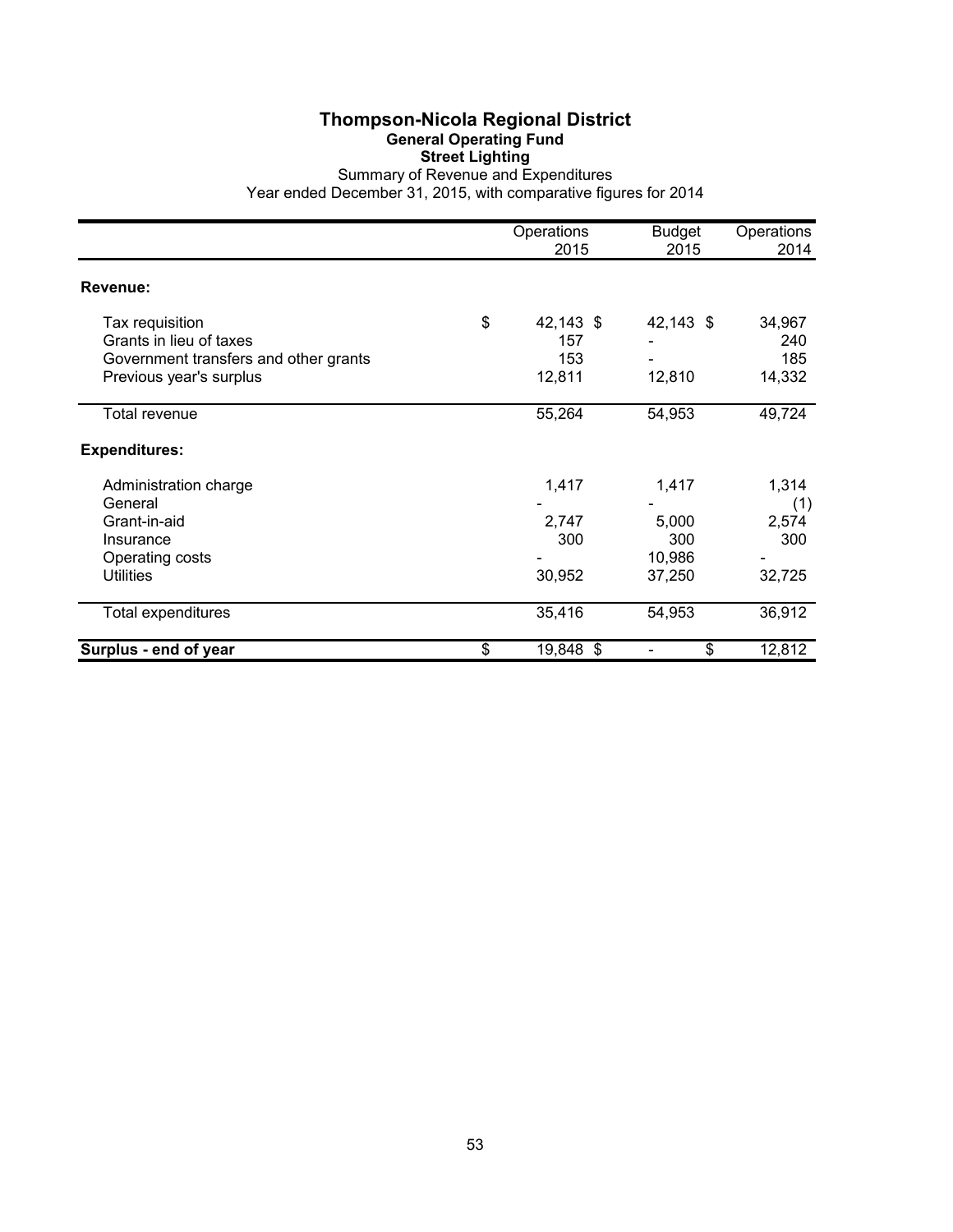### **Thompson-Nicola Regional District General Operating Fund Street Lighting Critical Intersections (except Areas B and E)**

Schedule of Revenue and Expenditures

|                         | Operations<br>2015       | <b>Budget</b><br>2015 | Operations<br>2014 |
|-------------------------|--------------------------|-----------------------|--------------------|
| Revenue:                |                          |                       |                    |
| Previous year's surplus | \$<br>10,986 \$          | 10,986 \$             | 10,986             |
| Total revenue           | 10,986                   | 10,986                | 10,986             |
| <b>Expenditures:</b>    |                          |                       |                    |
| Operating costs         | $\overline{\phantom{0}}$ | 10,986                |                    |
| Total expenditures      |                          | 10,986                |                    |
| Surplus - end of year   | \$<br>10,986 \$          | \$                    | 10,986             |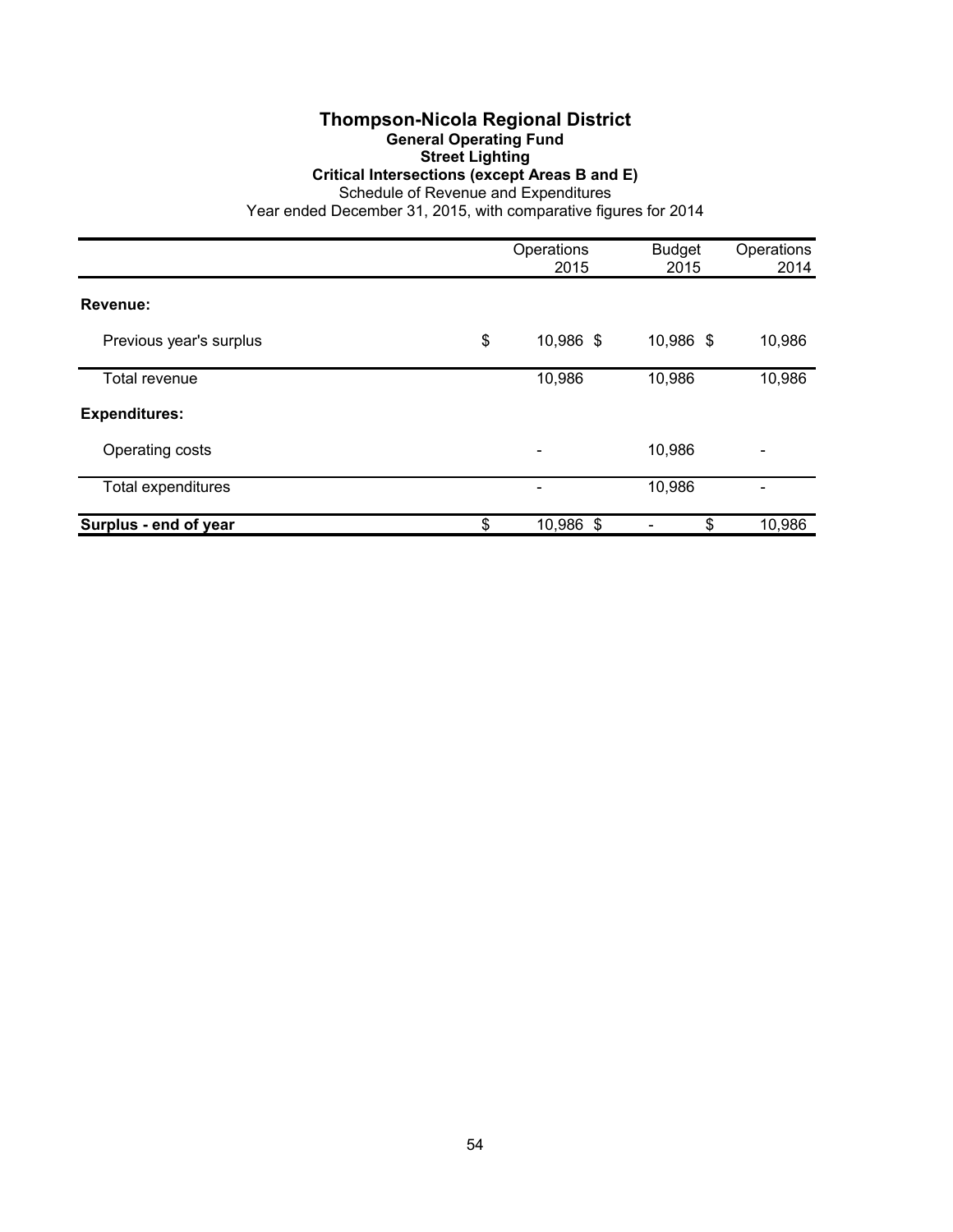# **Thompson-Nicola Regional District General Operating Fund Street Lighting Specified Area of A (Blackpool)**

Schedule of Revenue and Expenditures

|                                                        | Operations<br>2015        | <b>Budget</b><br>2015 | Operations<br>2014 |
|--------------------------------------------------------|---------------------------|-----------------------|--------------------|
| Revenue:                                               |                           |                       |                    |
| Tax requisition<br>Previous year's surplus             | \$<br>$6,101$ \$<br>(401) | $6,101$ \$<br>(401)   | 5,224<br>(924)     |
| Total revenue                                          | 5,700                     | 5,700                 | 4,300              |
| <b>Expenditures:</b>                                   |                           |                       |                    |
| Administration charge<br>Insurance<br><b>Utilities</b> | 150<br>50<br>4,289        | 150<br>50<br>5,500    | 150<br>50<br>4,501 |
| <b>Total expenditures</b>                              | 4,489                     | 5,700                 | 4,701              |
| Surplus (deficit) - end of year                        | \$<br>$1,211$ \$          | \$                    | (401)              |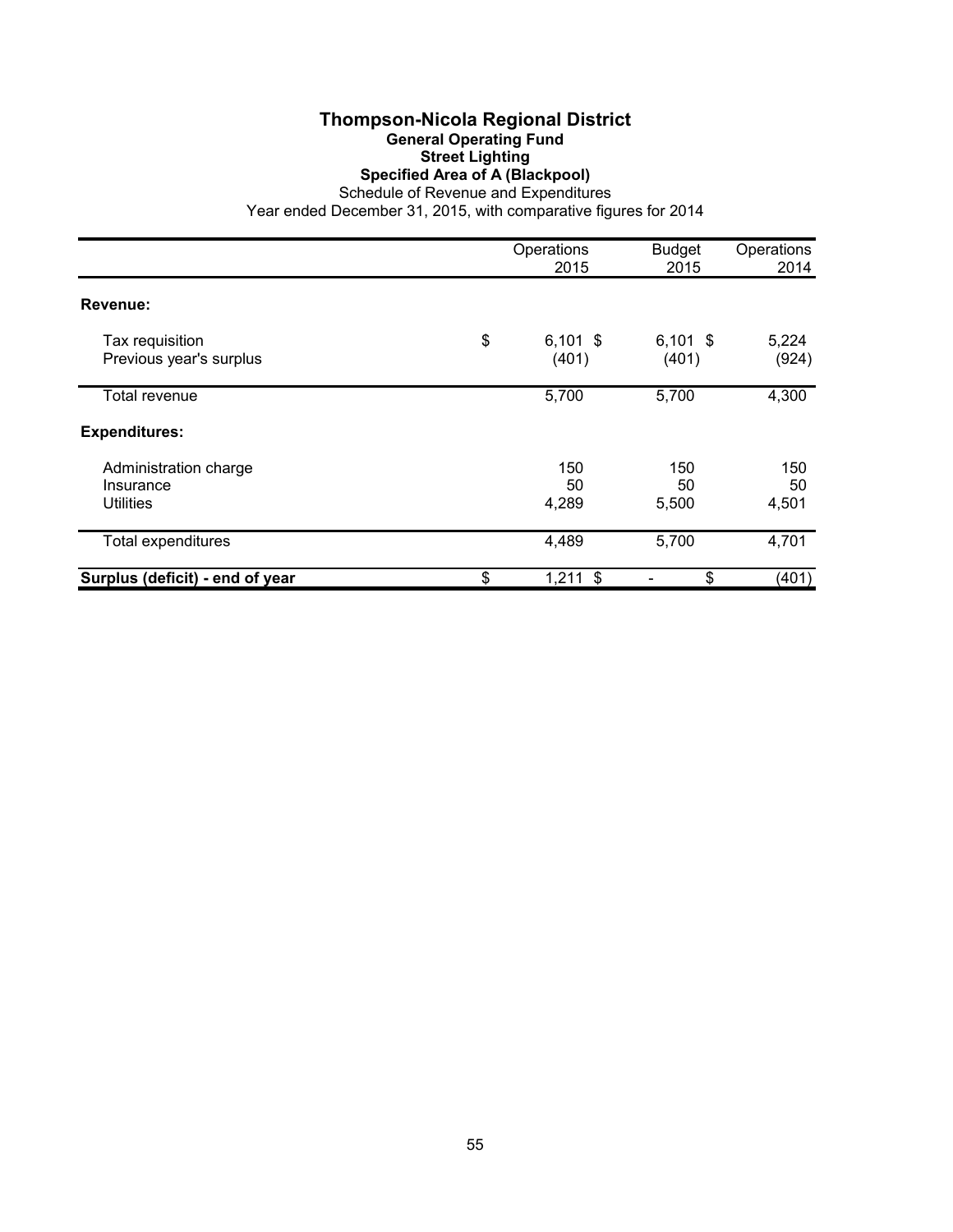# **Thompson-Nicola Regional District General Operating Fund Street Lighting Specified Area of A (Vavenby)**

Schedule of Revenue and Expenditures

|                                                                       | Operations<br>2015          | <b>Budget</b><br>2015 | Operations<br>2014  |
|-----------------------------------------------------------------------|-----------------------------|-----------------------|---------------------|
| Revenue:                                                              |                             |                       |                     |
| Tax requisition<br>Grants in lieu of taxes<br>Previous year's deficit | \$<br>10,864 \$<br>116<br>3 | 10,864 \$<br>3        | 8,933<br>240<br>492 |
| Total revenue                                                         | 10,983                      | 10,867                | 9,665               |
| <b>Expenditures:</b>                                                  |                             |                       |                     |
| Administration charge<br>Insurance<br><b>Utilities</b>                | 317<br>50<br>8,839          | 317<br>50<br>10,500   | 275<br>50<br>9,337  |
| <b>Total expenditures</b>                                             | 9,206                       | 10,867                | 9,662               |
| Surplus - end of year                                                 | \$<br>$1,777$ \$            | \$                    | 3                   |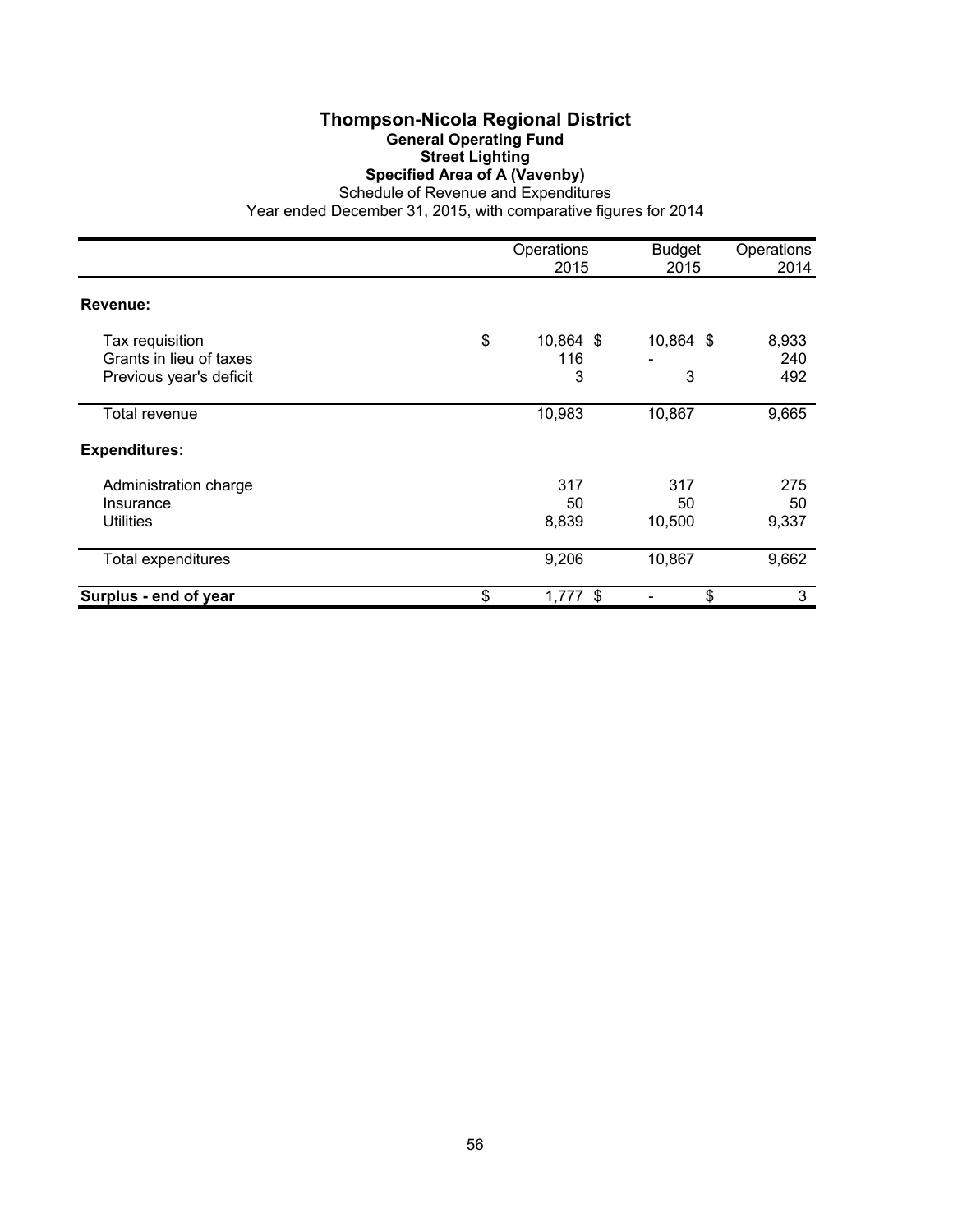# **Thompson-Nicola Regional District General Operating Fund Street Lighting Specified Area of B (Avola)**

Schedule of Revenue and Expenditures

|                                                        | Operations<br>2015      | <b>Budget</b><br>2015 | Operations<br>2014 |
|--------------------------------------------------------|-------------------------|-----------------------|--------------------|
| Revenue:                                               |                         |                       |                    |
| Tax requisition<br>Previous year's surplus (deficit)   | \$<br>9,479 \$<br>(106) | 9,479 \$<br>(106)     | 7,803<br>489       |
| Total revenue                                          | 9,373                   | 9,373                 | 8,292              |
| <b>Expenditures:</b>                                   |                         |                       |                    |
| Administration charge<br>Insurance<br><b>Utilities</b> | 273<br>50<br>7,695      | 273<br>50<br>9,050    | 242<br>50<br>8,106 |
| <b>Total expenditures</b>                              | 8,018                   | 9,373                 | 8,398              |
| Surplus (deficit) - end of year                        | \$<br>1,355 \$          | \$                    | (106)              |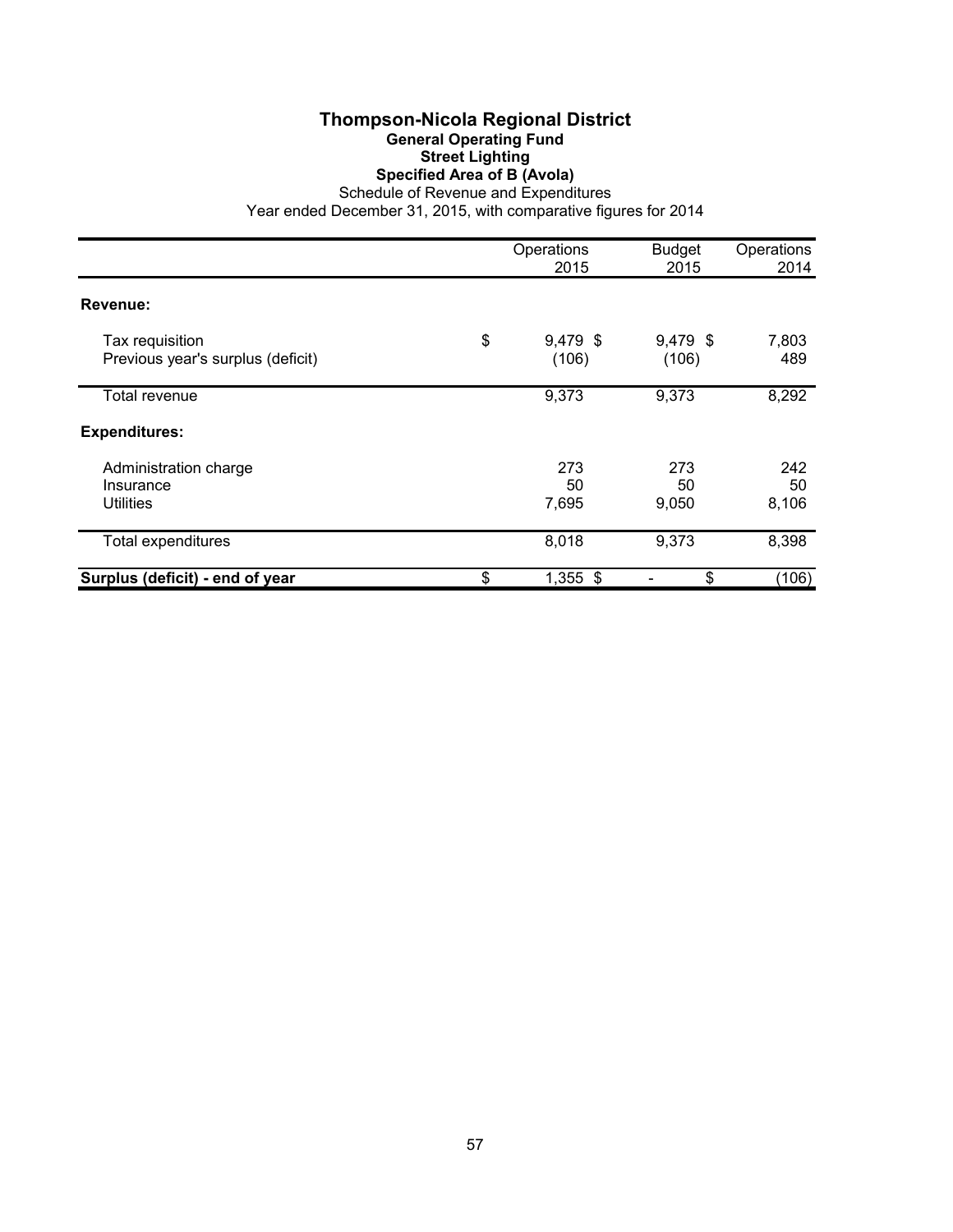# **Thompson-Nicola Regional District General Operating Fund Street Lighting Specified Area of J (Tobiano)**

Schedule of Revenue and Expenditures

|                                            | Operations<br>2015        | <b>Budget</b><br>2015 | Operations<br>2014 |
|--------------------------------------------|---------------------------|-----------------------|--------------------|
| Revenue:                                   |                           |                       |                    |
| Tax requisition<br>Previous year's surplus | \$<br>$2,725$ \$<br>2,426 | $2,725$ \$<br>2,425   | 2,522<br>2,628     |
| Total revenue                              | 5,151                     | 5,150                 | 5,150              |
| <b>Expenditures:</b>                       |                           |                       |                    |
| Administration charge<br>Grant-in-aid      | 150<br>2,747              | 150<br>5,000          | 150<br>2,574       |
| Total expenditures                         | 2,897                     | 5,150                 | 2,724              |
| Surplus - end of year                      | \$<br>$2,254$ \$          | \$                    | 2,426              |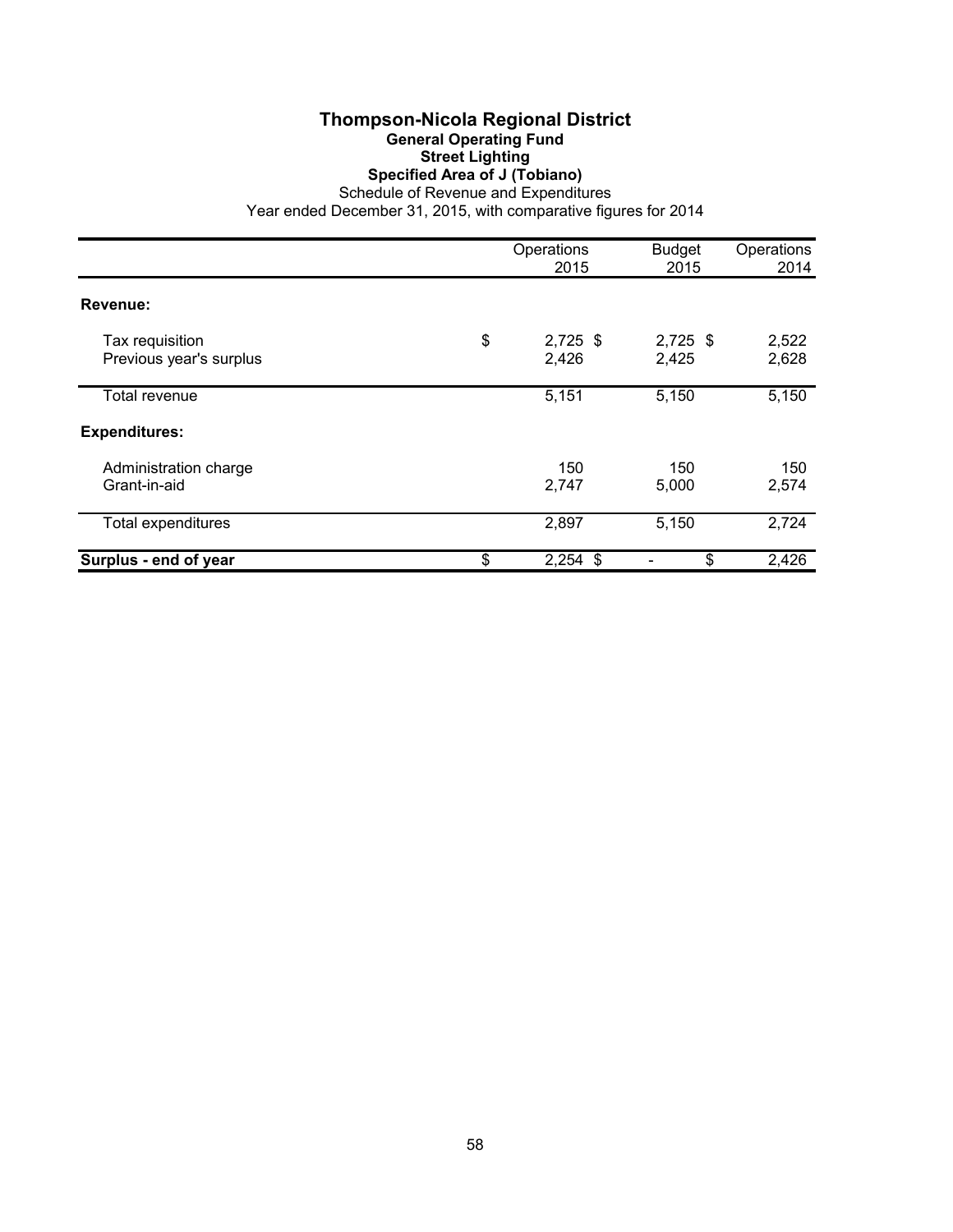### **Thompson-Nicola Regional District General Operating Fund Street Lighting Specified Area of N (Coldwater Road)** Schedule of Revenue and Expenditures

|                                                        | Operations<br>2015        | <b>Budget</b><br>2015 | Operations<br>2014 |
|--------------------------------------------------------|---------------------------|-----------------------|--------------------|
| Revenue:                                               |                           |                       |                    |
| Tax requisition<br>Previous year's surplus             | \$<br>$3,403$ \$<br>(103) | $3,403$ \$<br>(103)   | 2,692<br>108       |
| Total revenue                                          | 3,300                     | 3,300                 | 2,800              |
| <b>Expenditures:</b>                                   |                           |                       |                    |
| Administration charge<br>Insurance<br><b>Utilities</b> | 150<br>50<br>2,559        | 150<br>50<br>3,100    | 150<br>50<br>2,703 |
| Total expenditures                                     | 2,759                     | 3,300                 | 2,903              |
| Surplus (deficit) - end of year                        | \$<br>541 \$              | \$                    | (103)              |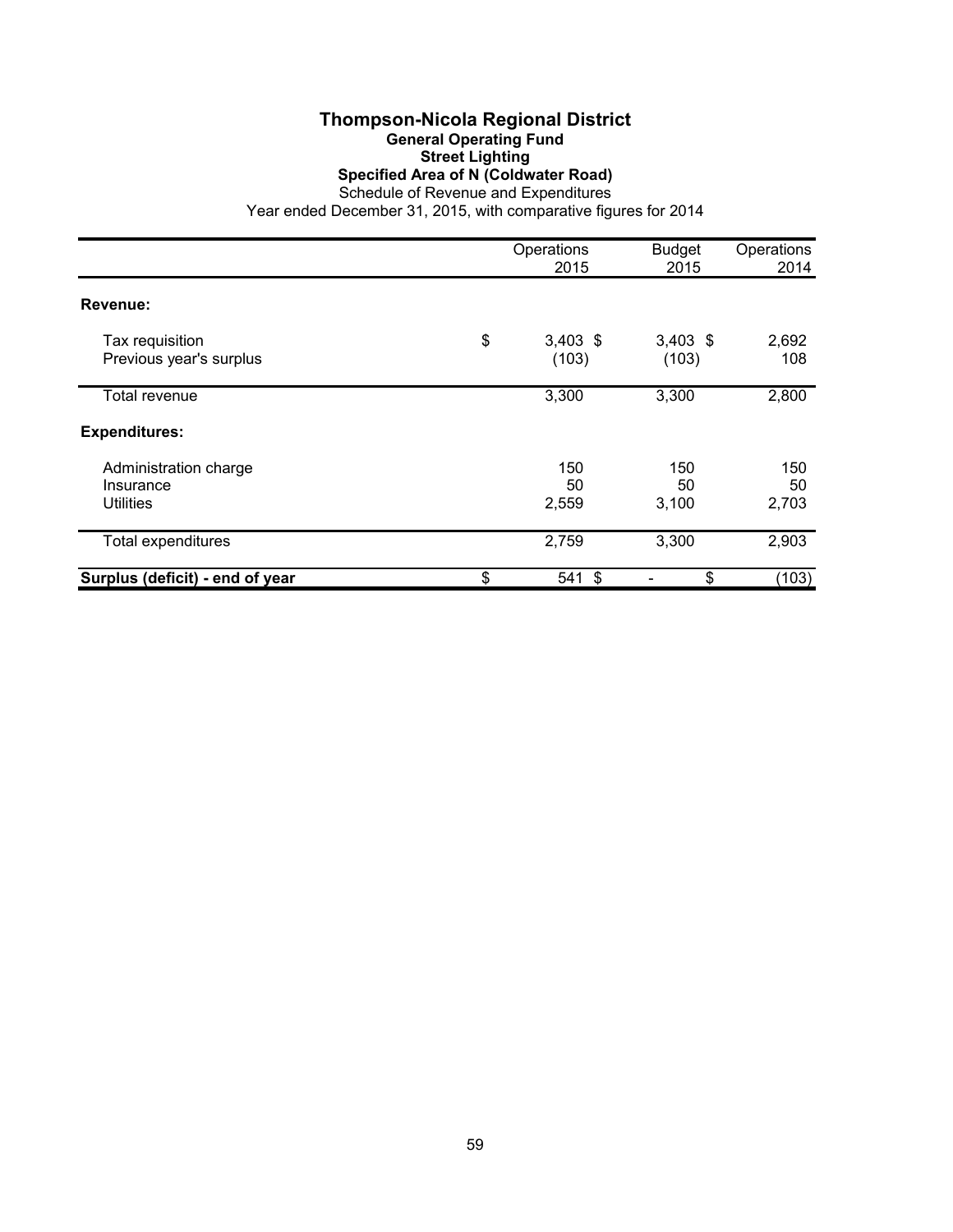## **Thompson-Nicola Regional District General Operating Fund Street Lighting Specified Area of P (Pritchard)**

Schedule of Revenue and Expenditures

|                                                                                                                          | Operations<br>2015                 | <b>Budget</b><br>2015 | Operations<br>2014  |
|--------------------------------------------------------------------------------------------------------------------------|------------------------------------|-----------------------|---------------------|
| Revenue:                                                                                                                 |                                    |                       |                     |
| Tax requisition<br>Grants in lieu of taxes<br>Government transfers and other grants<br>Previous year's surplus (deficit) | \$<br>7,781 \$<br>41<br>153<br>(4) | 7,781 \$<br>(4)       | 6,312<br>185<br>434 |
| Total revenue                                                                                                            | 7,971                              | 7,777                 | 6,931               |
| <b>Expenditures:</b>                                                                                                     |                                    |                       |                     |
| Administration charge<br>Insurance<br>Utilities                                                                          | 227<br>50<br>6,203                 | 227<br>50<br>7,500    | 197<br>50<br>6,688  |
| <b>Total expenditures</b>                                                                                                | 6,480                              | 7,777                 | 6,935               |
| Surplus (deficit) - end of year                                                                                          | \$<br>1,491 \$                     | \$                    | (4)                 |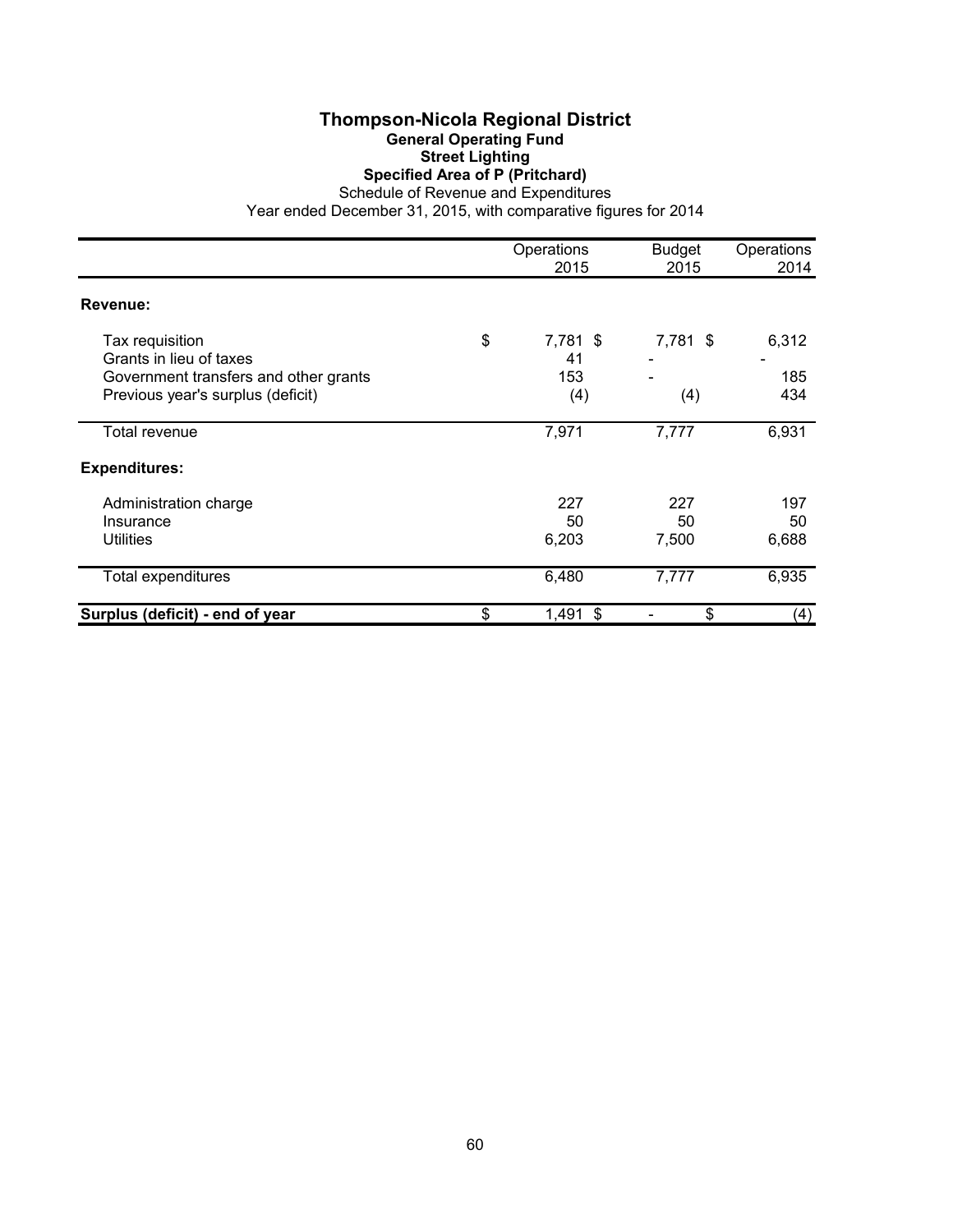### **Thompson-Nicola Regional District General Operating Fund Street Lighting Specified Area of P (Whitecroft Village)** Schedule of Revenue and Expenditures

|                                                        | Operations<br>2015   | <b>Budget</b><br>2015 | Operations<br>2014 |
|--------------------------------------------------------|----------------------|-----------------------|--------------------|
| Revenue:                                               |                      |                       |                    |
| Tax requisition<br>Previous year's surplus             | \$<br>1,790 \$<br>10 | 1,790 \$<br>10        | 1,481<br>119       |
| Total revenue                                          | 1,800                | 1,800                 | 1,600              |
| <b>Expenditures:</b>                                   |                      |                       |                    |
| Administration charge<br>Insurance<br><b>Utilities</b> | 150<br>50<br>1,367   | 150<br>50<br>1,600    | 150<br>50<br>1,389 |
| <b>Total expenditures</b>                              | 1,567                | 1,800                 | 1,589              |
| Surplus - end of year                                  | \$<br>$233$ \$       | \$                    | 11                 |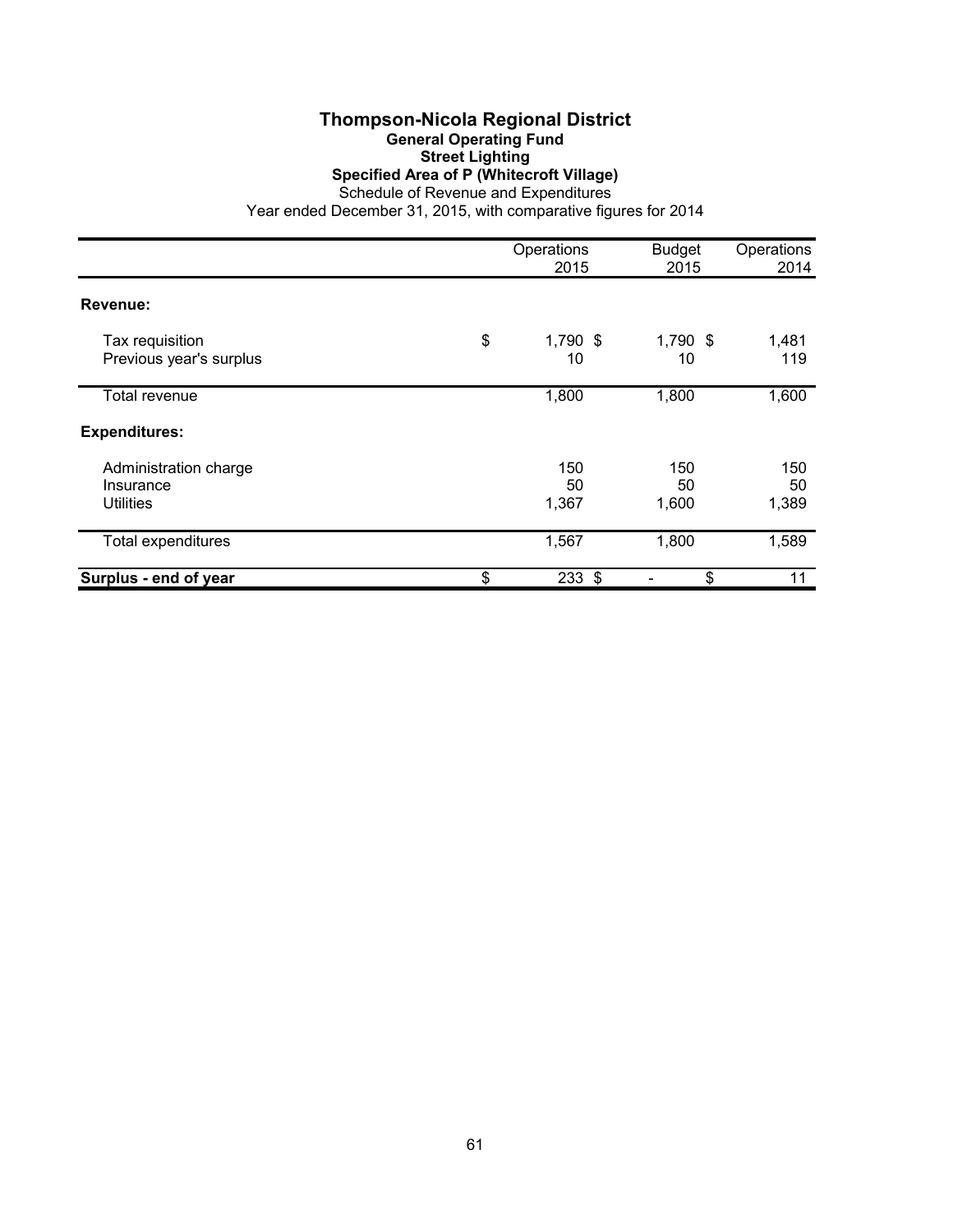### **Thompson-Nicola Regional District General Operating Fund Yellowhead Highway Association Areas A, B, M, N, O and P**

Schedule of Revenue and Expenditures Year ended December 31, 2015, with comparative figures for 2014

|                                     | Operations<br>2015 | <b>Budget</b><br>2015 | Operations<br>2014 |
|-------------------------------------|--------------------|-----------------------|--------------------|
| Revenue:                            |                    |                       |                    |
| Tax requisition                     | \$<br>$3,614$ \$   | $3,614$ \$            | 6,357              |
| Previous year's surplus             | 1,436              | 1,436                 | (1,307)            |
| Total revenue                       | 5,050              | 5,050                 | 5,050              |
| <b>Expenditures:</b>                |                    |                       |                    |
| Administration charge               | 150                | 150                   | 150                |
| Conventions                         | 2,574              |                       | 751                |
| Directors' indemnities and benefits | 1,620              |                       | 420                |
| Dues, licences and fees             | 2,443              | 2,300                 | 2,280              |
| General                             | 176                | 2,600                 |                    |
| Salaries and benefits               |                    |                       | 13                 |
| <b>Total expenditures</b>           | 6,963              | 5,050                 | 3,614              |
| Surplus (deficit) - end of year     | \$<br>$(1,913)$ \$ | \$                    | 1,436              |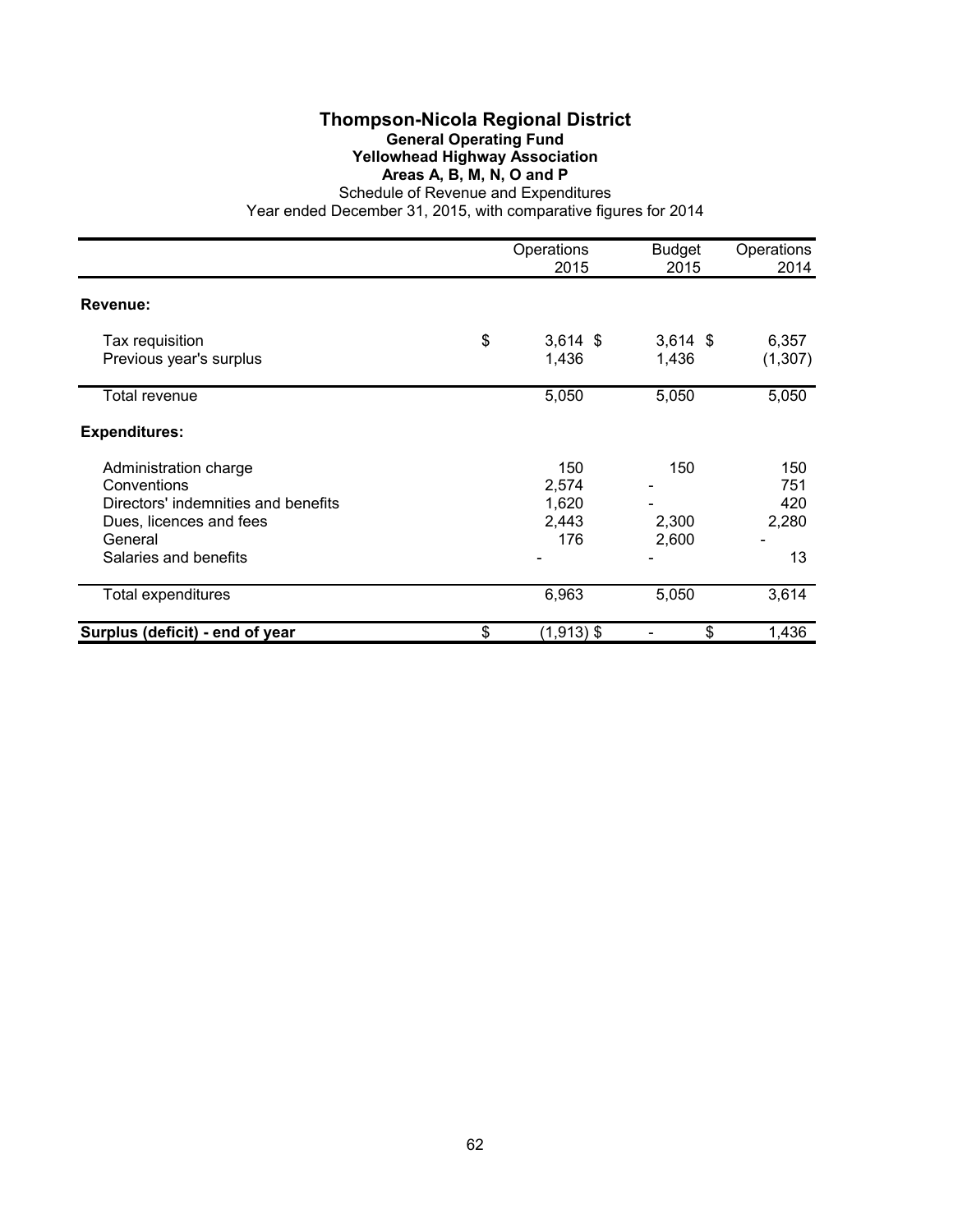# **Thompson-Nicola Regional District General Operating Fund Transit Services**

Summary of Revenue and Expenditures Year ended December 31, 2015, with comparative figures for 2014

|                                                                       | Operations<br>2015            | <b>Budget</b><br>2015 | Operations<br>2014     |
|-----------------------------------------------------------------------|-------------------------------|-----------------------|------------------------|
| Revenue:                                                              |                               |                       |                        |
| Tax requisition<br>Grants in lieu of taxes<br>Previous year's surplus | \$<br>67,058 \$<br>597<br>105 | 67,058 \$<br>105      | 54,594<br>104<br>5,951 |
| Total revenue                                                         | 67,760                        | 67,163                | 60,649                 |
| <b>Expenditures:</b>                                                  |                               |                       |                        |
| Administration charge<br>Operating costs                              | 1,997<br>65,166               | 1,997<br>65,166       | 1,760<br>58,784        |
| Total expenditures                                                    | 67,163                        | 67,163                | 60,544                 |
| Surplus - end of year                                                 | \$<br>597 \$                  | \$                    | 105                    |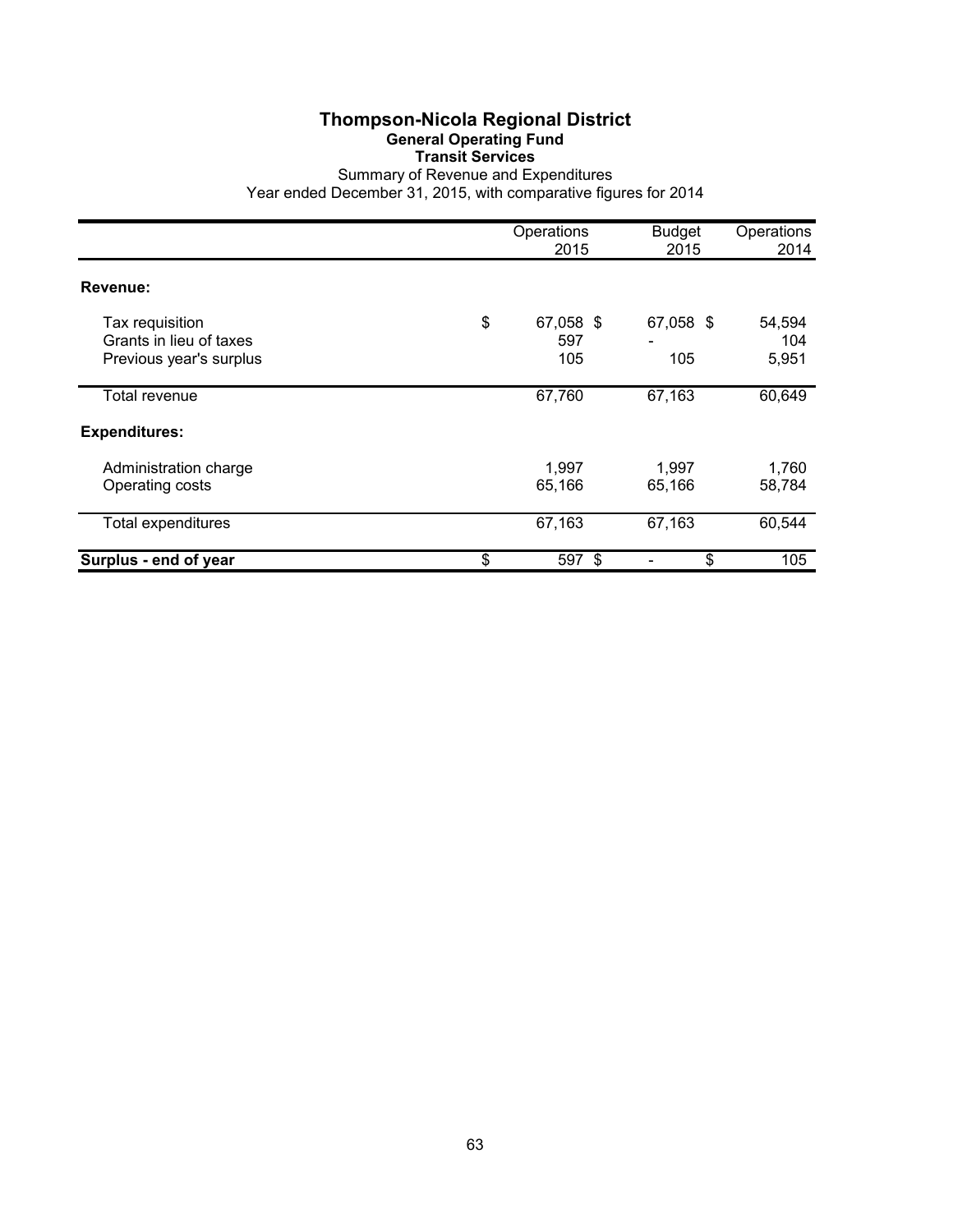# **Thompson-Nicola Regional District General Operating Fund Transit Service Electoral Area A**

Schedule of Revenue and Expenditures

|                                                                       | Operations<br>2015          | <b>Budget</b><br>2015 | Operations<br>2014    |
|-----------------------------------------------------------------------|-----------------------------|-----------------------|-----------------------|
| Revenue:                                                              |                             |                       |                       |
| Tax requisition<br>Grants in lieu of taxes<br>Previous year's surplus | \$<br>27,444 \$<br>27<br>84 | 27,444 \$<br>84       | 16,899<br>84<br>5,950 |
| Total revenue                                                         | 27,555                      | 27,528                | 22,933                |
| <b>Expenditures:</b>                                                  |                             |                       |                       |
| Administration charge<br>Operating costs                              | 802<br>26,726               | 802<br>26,726         | 565<br>22,284         |
| <b>Total expenditures</b>                                             | 27,528                      | 27,528                | 22,849                |
| Surplus - end of year                                                 | \$<br>$27$ \$               | \$                    | 84                    |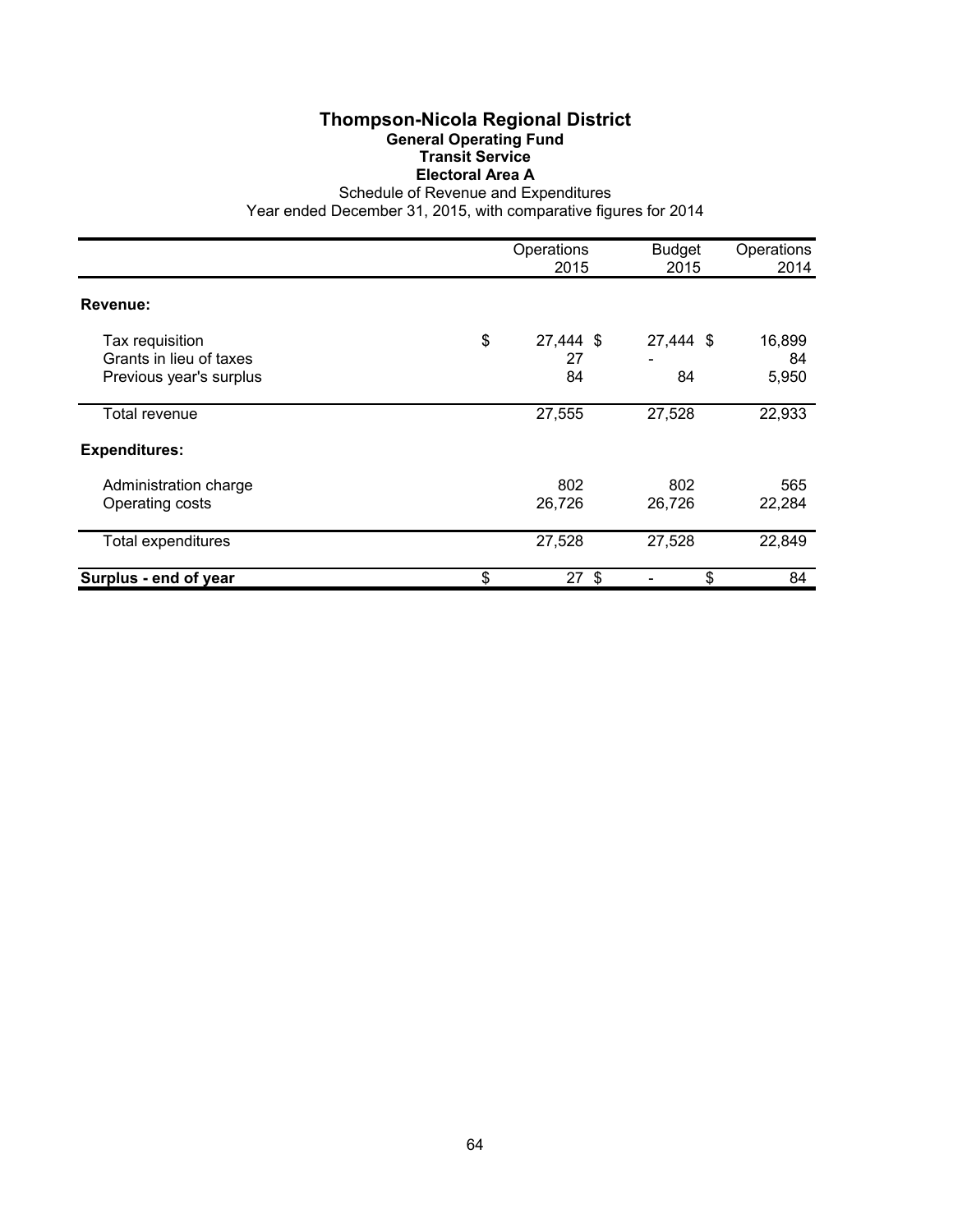# **Thompson-Nicola Regional District General Operating Fund Transit Service Specified Area of M (Lower Nicola)**

Schedule of Revenue and Expenditures

|                                            | Operations<br>2015 | <b>Budget</b><br>2015 | Operations<br>2014 |
|--------------------------------------------|--------------------|-----------------------|--------------------|
| Revenue:                                   |                    |                       |                    |
| Tax requisition<br>Grants in lieu of taxes | \$<br>$5,229$ \$   | $5,229$ \$            | 5,250<br>20        |
| Previous year's surplus                    | 21                 | 21                    |                    |
| Total revenue                              | 5,250              | 5,250                 | 5,271              |
| <b>Expenditures:</b>                       |                    |                       |                    |
| Administration charge<br>Operating costs   | 250<br>5,000       | 250<br>5,000          | 250<br>5,000       |
| <b>Total expenditures</b>                  | 5,250              | 5,250                 | 5,250              |
| Surplus - end of year                      | \$<br>\$           | \$                    | 21                 |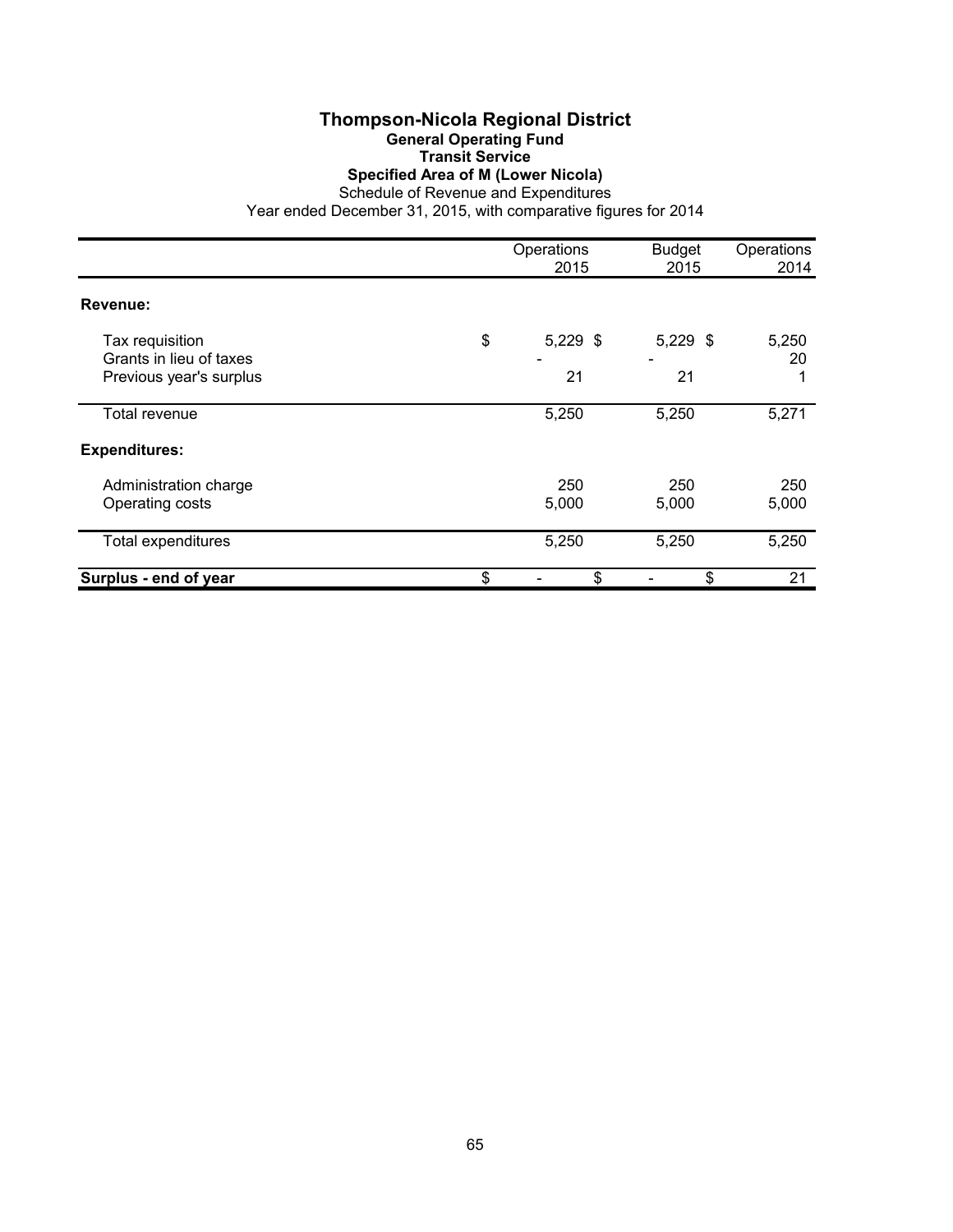### **Thompson-Nicola Regional District General Operating Fund Transit Service Specified Areas of A, B and O (Valley Connector)** Schedule of Revenue and Expenditures Year ended December 31, 2015, with comparative figures for 2014

|                                            | Operations<br>2015     | <b>Budget</b><br>2015 | Operations<br>2014                 |
|--------------------------------------------|------------------------|-----------------------|------------------------------------|
| Revenue:                                   |                        |                       |                                    |
| Tax requisition<br>Grants in lieu of taxes | \$<br>34,385 \$<br>571 | 34,385 \$             | 32,445<br>$\overline{\phantom{a}}$ |
| <b>Total revenue</b>                       | 34,956                 | 34,385                | 32,445                             |
| <b>Expenditures:</b>                       |                        |                       |                                    |
| Administration charge<br>Operating costs   | 945<br>33,440          | 945<br>33,440         | 945<br>31,500                      |
| <b>Total expenditures</b>                  | 34,385                 | 34,385                | 32,445                             |
| Surplus - end of year                      | \$<br>571 \$           | \$                    |                                    |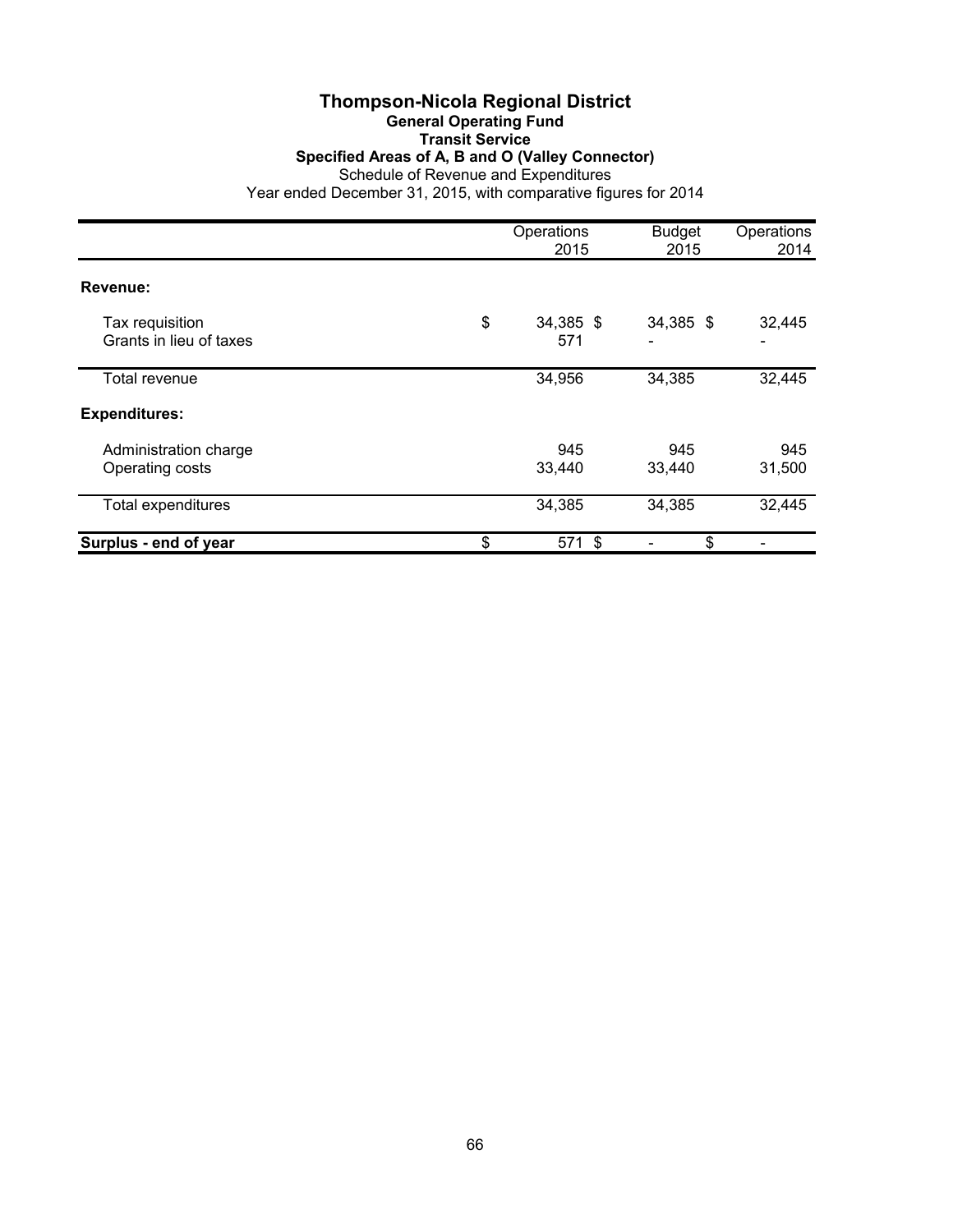## **Thompson-Nicola Regional District General Operating Fund Solid Waste Management A Local Service of All Members except Kamloops**

Schedule of Revenue and Expenditures Year ended December 31, 2015, with comparative figures for 2014

|                                       | Operations<br>2015 | <b>Budget</b><br>2015 | Operations<br>2014 |
|---------------------------------------|--------------------|-----------------------|--------------------|
|                                       |                    |                       |                    |
| Revenue:                              |                    |                       |                    |
| Tax requisition                       | \$<br>7,815,000 \$ | 7,815,000 \$          | 7,785,000          |
| Government transfers and other grants | 35,002             | 35,000                | 64,995             |
| Sale of services                      | 2,074,958          | 2,125,468             | 1,742,139          |
| Interest                              | 20,975             | 7,500                 | 22,429             |
| Other revenue                         | 115,172            |                       | 173,169            |
| <b>Transfer from TCA Surplus</b>      | 929,367            |                       | 880,785            |
| Transfer from reserve                 | 322,583            |                       | 257,631            |
| Previous year's surplus               | 2,461,903          | 2,461,903             | 1,937,760          |
| <b>Total revenue</b>                  | 13,774,960         | 12,444,871            | 12,863,908         |
| <b>Expenditures:</b>                  |                    |                       |                    |
| Diversion                             |                    |                       |                    |
| Advertising                           |                    |                       | 134                |
| Administration charge                 |                    |                       | 113,571            |
| Amortization                          |                    |                       | 132,003            |
| <b>Building costs</b>                 |                    |                       | 2,695              |
| General                               |                    |                       | 16,995             |
| Programs                              |                    |                       | 1,084,842          |
| Salaries and benefits                 |                    |                       | 238,191            |
| Travel, meals and accommodations      |                    |                       | 12,877             |
| <b>Total Diversion</b>                |                    |                       | 1,601,308          |
| <b>Residual Management</b>            |                    |                       |                    |
| Advertising                           | 682                | 7,790                 | 401                |
| Administration charge                 | 295,990            | 295,990               | 225,233            |

| <b>OUICLICVEIIUS</b><br>Transfer from TCA Surplus | 113, 112<br>929,367 |                | 179,109<br>880,785 |
|---------------------------------------------------|---------------------|----------------|--------------------|
| Transfer from reserve                             | 322,583             |                | 257,631            |
| Previous year's surplus                           | 2,461,903           | 2,461,903      | 1,937,760          |
| Total revenue                                     | 13,774,960          | 12,444,871     | 12,863,908         |
| <b>Expenditures:</b>                              |                     |                |                    |
| <b>Diversion</b>                                  |                     |                |                    |
| Advertising                                       |                     |                | 134                |
| Administration charge                             |                     |                | 113,571            |
| Amortization                                      |                     |                | 132,003            |
| <b>Building costs</b>                             |                     |                | 2,695              |
| General                                           |                     |                | 16,995             |
| Programs                                          |                     |                | 1,084,842          |
| Salaries and benefits                             |                     |                | 238,191            |
| Travel, meals and accommodations                  |                     |                | 12,877             |
| <b>Total Diversion</b>                            | $\blacksquare$      |                | 1,601,308          |
| <b>Residual Management</b>                        |                     |                |                    |
| Advertising                                       | 682                 | 7,790          | 401                |
| Administration charge                             | 295,990             | 295,990        | 225,233            |
| Amortization                                      | 929,367             | $\blacksquare$ | 748,782            |
| <b>Building costs</b>                             | 993                 | 26,650         | 8,108              |
| Furniture and equipment                           | 4,333               | 33,128         | 2,711              |
| General                                           | 64,232              | 72,160         | 51,021             |
| Insurance                                         | 24,630              | 40,000         | 29,774             |
| Programs                                          | 7,047,152           | 9,829,534      | 7,071,244          |
| Salaries and benefits                             | 731,535             | 921,000        | 566,987            |
| Travel, meals and accommodations                  | 37,405              | 73,964         | 30,439             |
| Capital purchases                                 | 46,605              | 24,600         | 65,997             |
| Transfer to reserve                               | 1,120,055           | 1,120,055      |                    |
| <b>Total Residual Management</b>                  | 10,302,979          | 12,444,871     | 8,800,697          |
| <b>Total expenditures</b>                         | 10,302,979          | 12,444,871     | 10,402,005         |
| Surplus - end of year                             | \$<br>3,471,981 \$  | \$             | 2,461,903          |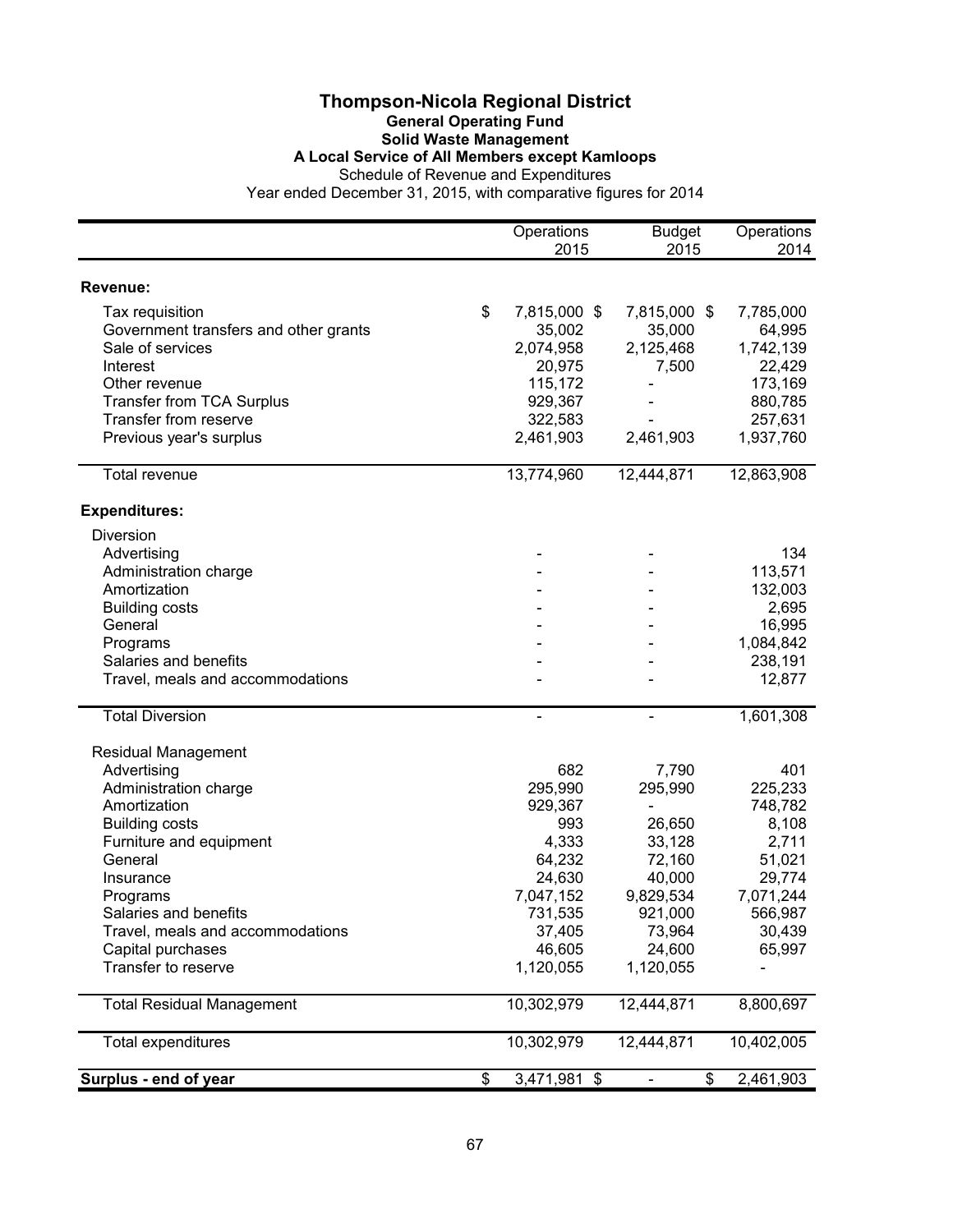## **Thompson-Nicola Regional District General Operating Fund Solid Waste Management Plan Review**

Schedule of Revenue and Expenditures Year ended December 31, 2015, with comparative figures for 2014

|                           | Operations<br>2015 | <b>Budget</b><br>2015 | Operations<br>2014 |
|---------------------------|--------------------|-----------------------|--------------------|
| Revenue:                  |                    |                       |                    |
|                           |                    |                       |                    |
| Previous year's surplus   | \$<br>65,000 \$    | 65,000 \$             | 65,000             |
| Total revenue             | 65,000             | 65,000                | 65,000             |
| <b>Expenditures:</b>      |                    |                       |                    |
| Programs                  |                    | 65,000                |                    |
| <b>Total expenditures</b> |                    | 65,000                |                    |
| Surplus - end of year     | \$<br>65,000 \$    | \$                    | 65,000             |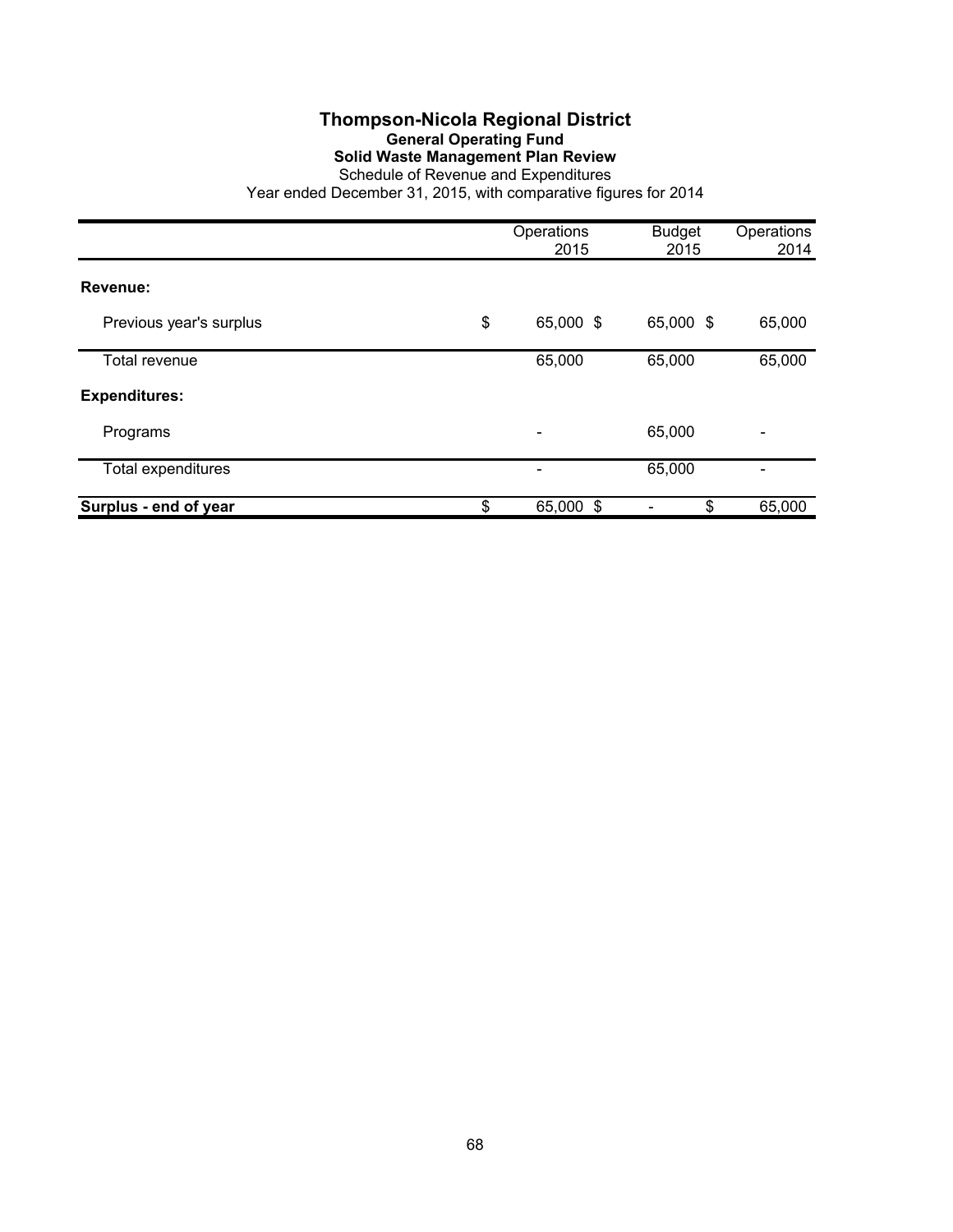## **Thompson-Nicola Regional District General Operating Fund Noxious Weed Control All Electoral Areas**

Schedule of Revenue and Expenditures

|                                       | Operations<br>2015 | <b>Budget</b><br>2015          | Operations<br>2014 |
|---------------------------------------|--------------------|--------------------------------|--------------------|
| Revenue:                              |                    |                                |                    |
| Tax requisition                       | \$<br>214,692 \$   | 214,692 \$                     | 159,063            |
| Government transfers and other grants | 22,000             | 20,000                         | 24,000             |
| Interest                              | 525                |                                | 1,231              |
| Other revenue                         | 5                  |                                |                    |
| <b>Transfer from TCA Surplus</b>      | 1,267              |                                | 1,267              |
| Previous year's surplus               | 61,648             | 61,648                         | 113,713            |
| Total revenue                         | 300,137            | 296,340                        | 299,274            |
| <b>Expenditures:</b>                  |                    |                                |                    |
| Advertising                           | 80                 | 475                            | 54                 |
| Administration charge                 | 11,295             | 11,295                         | 8,646              |
| Amortization                          | 1,267              |                                | 1,267              |
| <b>Building costs</b>                 | 129                | 2,875                          | 1,078              |
| Furniture and equipment               | 2,784              | 11,995                         | 228                |
| General                               | 3,735              | 1,675                          | 3,512              |
| Insurance                             | 1,037              | 1,500                          | 1,002              |
| Meetings                              | 1,431              | 325                            | 202                |
| Office supplies                       | 756                | 1,325                          | 444                |
| Programs                              | 167,999            | 223,000                        | 189,018            |
| Salaries and benefits                 | 32,243             | 34,615                         | 29,509             |
| Staff development                     | 177                | 2,000                          | 859                |
| Telephone                             | 356                | 750                            | 232                |
| Travel, meals and accommodations      | 1,541              | 4,510                          | 1,575              |
| Capital purchases                     | 7,730              |                                |                    |
| <b>Total expenditures</b>             | 232,560            | 296,340                        | 237,626            |
| Surplus - end of year                 | \$<br>67,577 \$    | \$<br>$\overline{\phantom{a}}$ | 61,648             |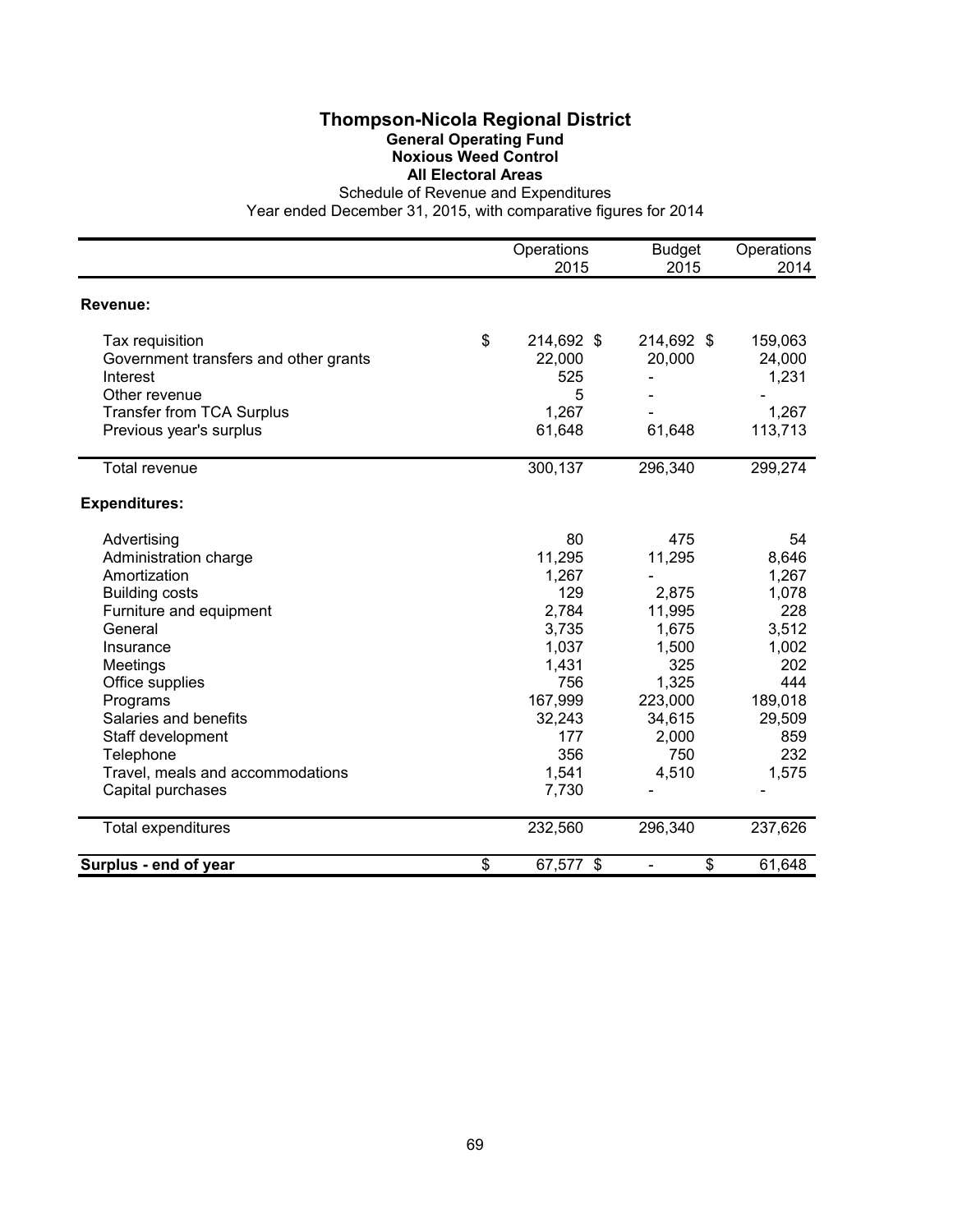# **Thompson-Nicola Regional District General Operating Fund Mosquito Control**

|                                  | Operations<br>2015 | <b>Budget</b><br>2015          | Operations<br>2014 |
|----------------------------------|--------------------|--------------------------------|--------------------|
| Revenue:                         |                    |                                |                    |
| Tax requisition                  | \$<br>320,750 \$   | 320,750 \$                     | 300,994            |
| Grants in lieu of taxes          |                    |                                |                    |
| Interest                         | 636                |                                | 857                |
| <b>Transfer from TCA Surplus</b> | 1,107              |                                | 5,943              |
| Previous year's surplus          | 139,491            | 139,489                        | 158,147            |
| Total revenue                    | 461,985            | 460,239                        | 465,948            |
| <b>Expenditures:</b>             |                    |                                |                    |
| Advertising                      | 66                 | 1,140                          | 80                 |
| Administration charge            | 14,422             | 14,422                         | 14,690             |
| Amortization                     | 1,107              |                                | 5,943              |
| <b>Building costs</b>            | 120                | 7,500                          | 1,617              |
| Furniture and equipment          | 3,656              | 8,088                          | 342                |
| General                          | 6,004              | 3,570                          | 5,013              |
| Insurance                        | 1,719              | 4,000                          | 1,695              |
| Office supplies                  | 470                | 3,180                          | 664                |
| Programs                         | 290,205            | 340,000                        | 247,863            |
| Salaries and benefits            | 44,384             | 48,915                         | 43,034             |
| Staff development                | 912                | 4,800                          | 1,399              |
| Telephone                        | 1,362              | 1,800                          | 1,331              |
| Travel, meals and accommodations | 2,223              | 10,824                         | 2,787              |
| Capital purchases                | 9,612              | 12,000                         |                    |
| Total expenditures               | 376,262            | 460,239                        | 326,458            |
| Surplus - end of year            | \$<br>85,723 \$    | \$<br>$\overline{\phantom{0}}$ | 139,490            |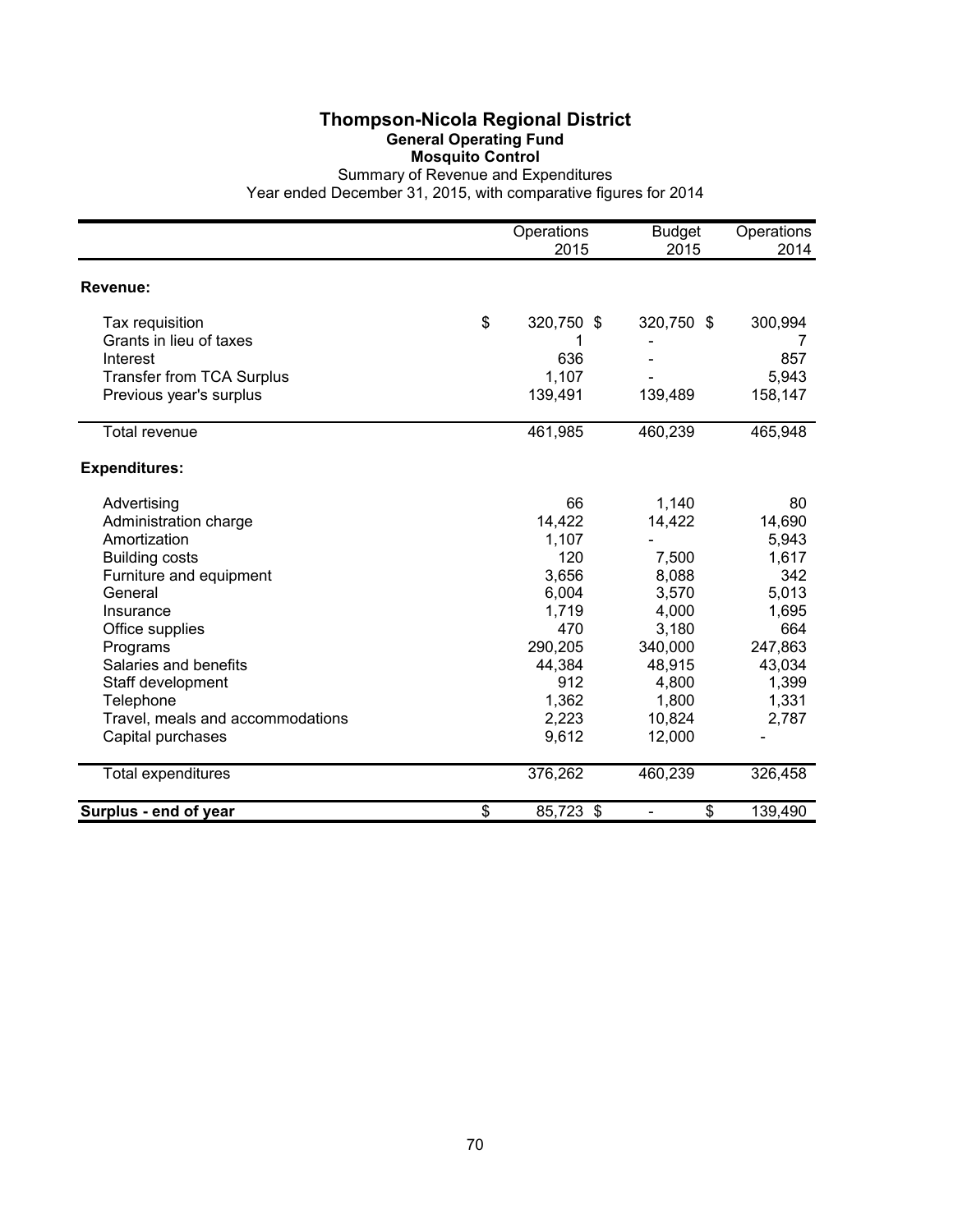### **Thompson-Nicola Regional District General Operating Fund Mosquito Control Electoral Area O and a Specified Area of P**

Schedule of Revenue and Expenditures

|                                  | Operations<br>2015 | <b>Budget</b><br>2015 | Operations<br>2014 |
|----------------------------------|--------------------|-----------------------|--------------------|
|                                  |                    |                       |                    |
| Revenue:                         |                    |                       |                    |
| Tax requisition                  | \$<br>114,648 \$   | 114,648 \$            | 103,702            |
| Previous year's surplus          | 25,891             | 25,890                | 35,839             |
| Total revenue                    | 140,539            | 140,538               | 139,541            |
| <b>Expenditures:</b>             |                    |                       |                    |
| Advertising                      | 22                 | 380                   | 27                 |
| Administration charge            | 5,579              | 5,579                 | 5,057              |
| <b>Building costs</b>            | 40                 | 2,500                 | 539                |
| Furniture and equipment          | 1,219              | 2,696                 | 114                |
| General                          | 1,833              | 1,190                 | 1,504              |
| Insurance                        | 446                | 1,000                 | 442                |
| Office supplies                  | 157                | 1,060                 | 221                |
| Programs                         | 88,699             | 100,000               | 89,562             |
| Salaries and benefits            | 14,795             | 16,325                | 14,345             |
| Staff development                | 304                | 1,600                 | 466                |
| Telephone                        | 454                | 600                   | 444                |
| Travel, meals and accommodations | 741                | 3,608                 | 929                |
| Capital purchases                | 3,204              | 4,000                 |                    |
| <b>Total expenditures</b>        | 117,493            | 140,538               | 113,650            |
| Surplus - end of year            | \$<br>23,046 \$    | \$                    | 25,891             |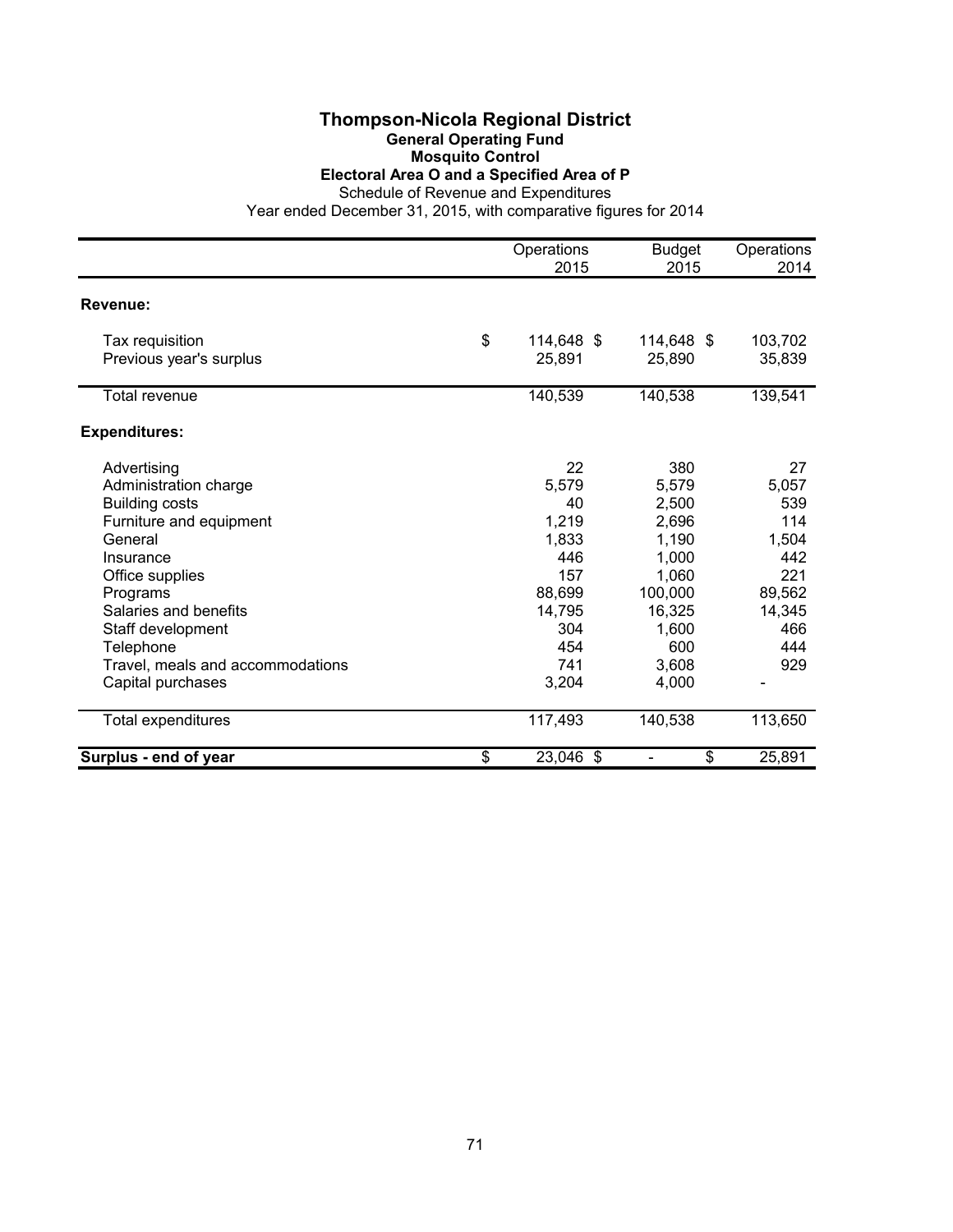### **Thompson-Nicola Regional District General Operating Fund Mosquito Control Extended Service of Area A**

Schedule of Revenue and Expenditures

|                                  | Operations       | <b>Budget</b> | Operations |
|----------------------------------|------------------|---------------|------------|
|                                  | 2015             | 2015          | 2014       |
| Revenue:                         |                  |               |            |
| Tax requisition                  | \$<br>100,887 \$ | 100,887 \$    | 96,033     |
| Previous year's surplus          | 38,996           | 38,995        | 43,143     |
| <b>Total revenue</b>             | 139,883          | 139,882       | 139,176    |
| <b>Expenditures:</b>             |                  |               |            |
| Advertising                      | 22               | 380           | 27         |
| Administration charge            | 4,923            | 4,923         | 4,692      |
| <b>Building costs</b>            | 40               | 2,500         | 539        |
| Furniture and equipment          | 1,219            | 2,696         | 114        |
| General                          | 1,833            | 1,190         | 1,504      |
| Insurance                        | 446              | 1,000         | 442        |
| Office supplies                  | 157              | 1,060         | 221        |
| Programs                         | 91,410           | 100,000       | 76,457     |
| Salaries and benefits            | 14,795           | 16,325        | 14,345     |
| Staff development                | 304              | 1,600         | 466        |
| Telephone                        | 454              | 600           | 444        |
| Travel, meals and accommodations | 741              | 3,608         | 929        |
| Capital purchases                | 3,204            | 4,000         |            |
| Total expenditures               | 119,548          | 139,882       | 100,180    |
| Surplus - end of year            | \$<br>20,335 \$  | \$            | 38,996     |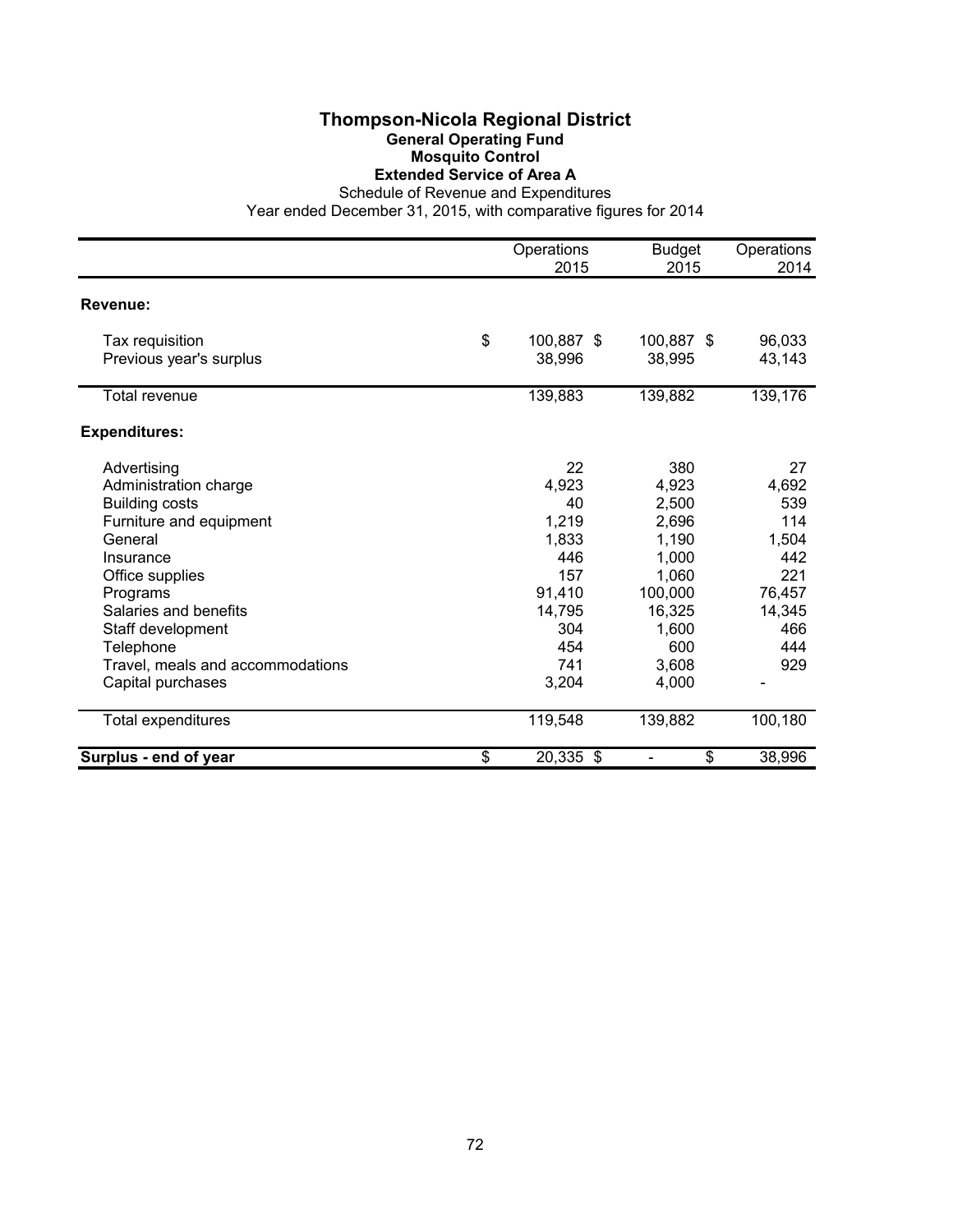### **Thompson-Nicola Regional District General Operating Fund Mosquito Control Kamloops, Chase, Logan Lake and Areas J and L and a Specified Area of P** Schedule of Revenue and Expenditures

|                                  | Operations<br>2015 | <b>Budget</b><br>2015 | Operations<br>2014 |
|----------------------------------|--------------------|-----------------------|--------------------|
| Revenue:                         |                    |                       |                    |
| Tax requisition                  | \$<br>105,215 \$   | 105,215 \$            | 101,259            |
| Grants in lieu of taxes          |                    |                       | 7                  |
| Interest                         | 636                |                       | 857                |
| <b>Transfer from TCA Surplus</b> | 1,107              |                       | 5,943              |
| Previous year's surplus          | 74,604             | 74,604                | 79,166             |
| <b>Total revenue</b>             | 181,563            | 179,819               | 187,232            |
| <b>Expenditures:</b>             |                    |                       |                    |
| Advertising                      | 22                 | 380                   | 27                 |
| Administration charge            | 3,920              | 3,920                 | 4,941              |
| Amortization                     | 1,107              |                       | 5,943              |
| <b>Building costs</b>            | 40                 | 2,500                 | 539                |
| Furniture and equipment          | 1,219              | 2,696                 | 114                |
| General                          | 2,335              | 1,190                 | 2,004              |
| Insurance                        | 828                | 2,000                 | 811                |
| Office supplies                  | 157                | 1,060                 | 221                |
| Programs                         | 110,096            | 140,000               | 81,844             |
| Salaries and benefits            | 14,794             | 16,265                | 14,345             |
| Staff development                | 304                | 1,600                 | 466                |
| Telephone                        | 454                | 600                   | 444                |
| Travel, meals and accommodations | 741                | 3,608                 | 929                |
| Capital purchases                | 3,204              | 4,000                 |                    |
| <b>Total expenditures</b>        | 139,221            | 179,819               | 112,628            |
| Surplus - end of year            | \$<br>42,342 \$    | \$<br>$\blacksquare$  | 74,604             |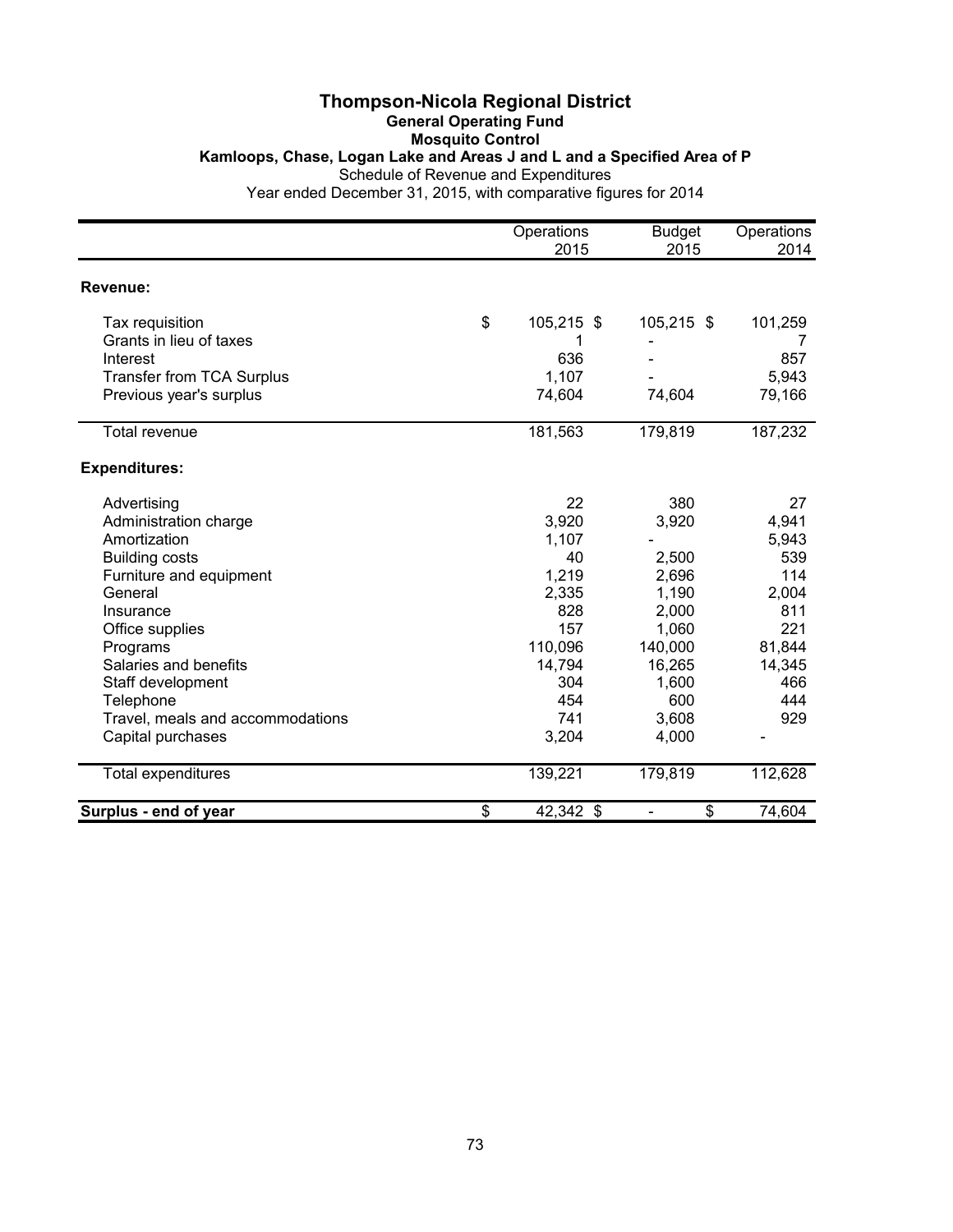# **Thompson-Nicola Regional District General Operating Fund Alternative Waste Collection Services**

|                                  | Operations<br>2015 | <b>Budget</b><br>2015 | Operations<br>2014 |
|----------------------------------|--------------------|-----------------------|--------------------|
| Revenue:                         |                    |                       |                    |
| Tax requisition                  | \$<br>342,859 \$   | 342,859 \$            | 315,974            |
| Sale of services                 | 1,168              |                       | 1,180              |
| Interest                         | 2,523              |                       | 2,646              |
| <b>Transfer from TCA Surplus</b> | 41,436             |                       | 41,436             |
| Previous year's surplus          | 63,814             | 63,813                | 66,299             |
| Total revenue                    | 451,800            | 406,672               | 427,535            |
| <b>Expenditures:</b>             |                    |                       |                    |
| Administration charge            | 14,422             | 14,422                | 13,023             |
| Amortization                     | 41,436             |                       | 41,436             |
| General                          |                    | 13,000                |                    |
| Insurance                        | 1,550              | 1,950                 | 1,187              |
| Operating costs                  | 234,852            | 266,800               | 212,541            |
| Programs                         | 57,055             | 60,500                | 42,888             |
| Transfer to reserve              | 52,523             | 50,000                | 52,646             |
| Total expenditures               | 401,838            | 406,672               | 363,721            |
| Surplus - end of year            | \$<br>49,962 \$    | \$                    | 63,814             |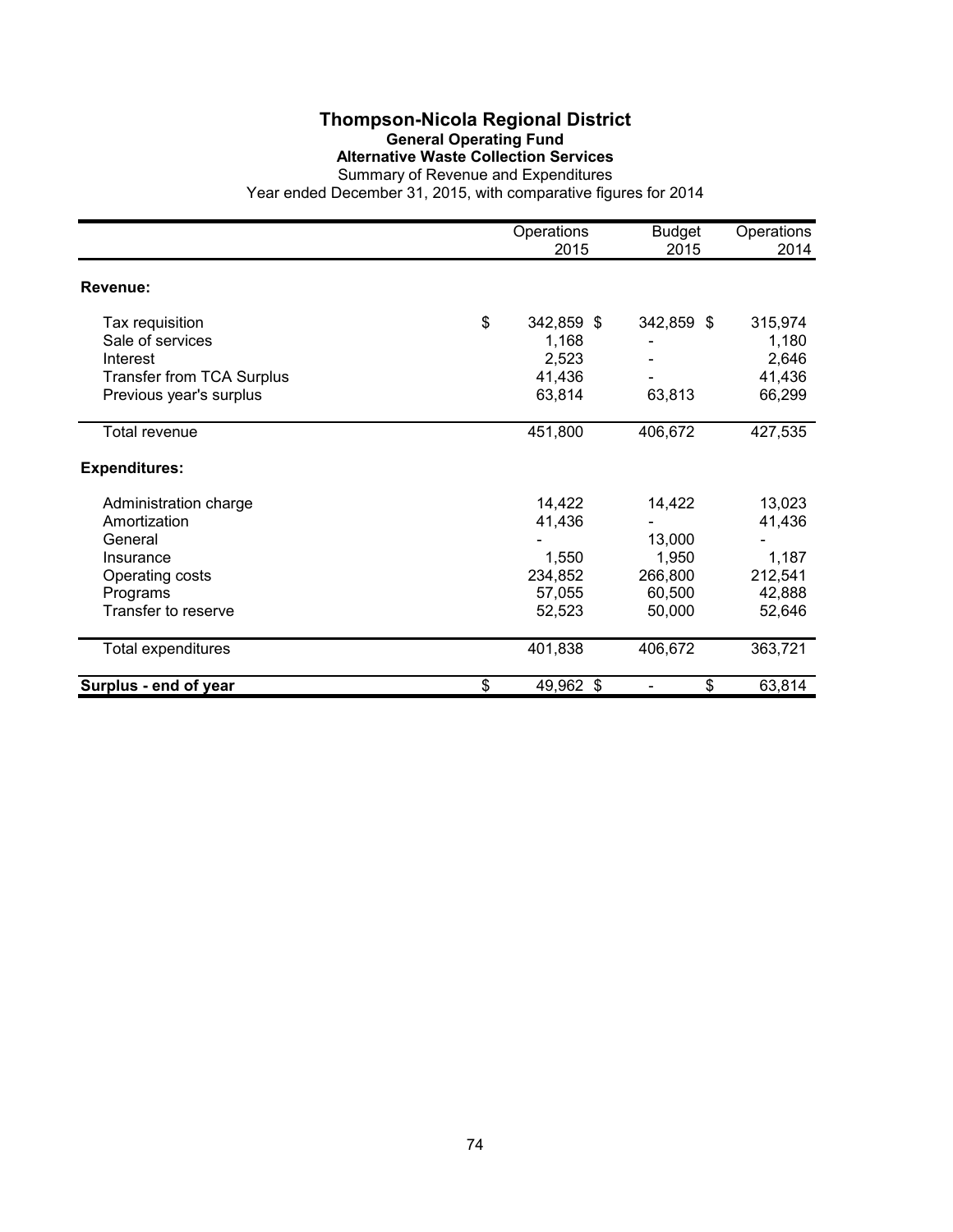# **Thompson-Nicola Regional District General Operating Fund Alternative Waste Collection Service Electoral Area B**

|                                  | Operations<br>2015 | <b>Budget</b><br>2015 | Operations<br>2014 |
|----------------------------------|--------------------|-----------------------|--------------------|
| Revenue:                         |                    |                       |                    |
| Tax requisition                  | \$<br>78,584 \$    | 78,584 \$             | 77,552             |
| Interest                         | 1,044              |                       | 1,103              |
| <b>Transfer from TCA Surplus</b> | 4,302              |                       | 4,302              |
| Previous year's surplus          | 25,325             | 25,325                | 26,308             |
| Total revenue                    | 109,255            | 103,909               | 109,265            |
| <b>Expenditures:</b>             |                    |                       |                    |
| Administration charge            | 2,909              | 2,909                 | 2,860              |
| Amortization                     | 4,302              |                       | 4,302              |
| General                          |                    | 2,000                 |                    |
| Insurance                        | 493                | 500                   | 488                |
| Operating costs                  | 57,832             | 65,000                | 44,927             |
| Programs                         | 10,380             | 13,500                | 10,260             |
| Transfer to reserve              | 21,044             | 20,000                | 21,103             |
| Total expenditures               | 96,960             | 103,909               | 83,940             |
| Surplus - end of year            | \$<br>12,295 \$    | \$                    | 25,325             |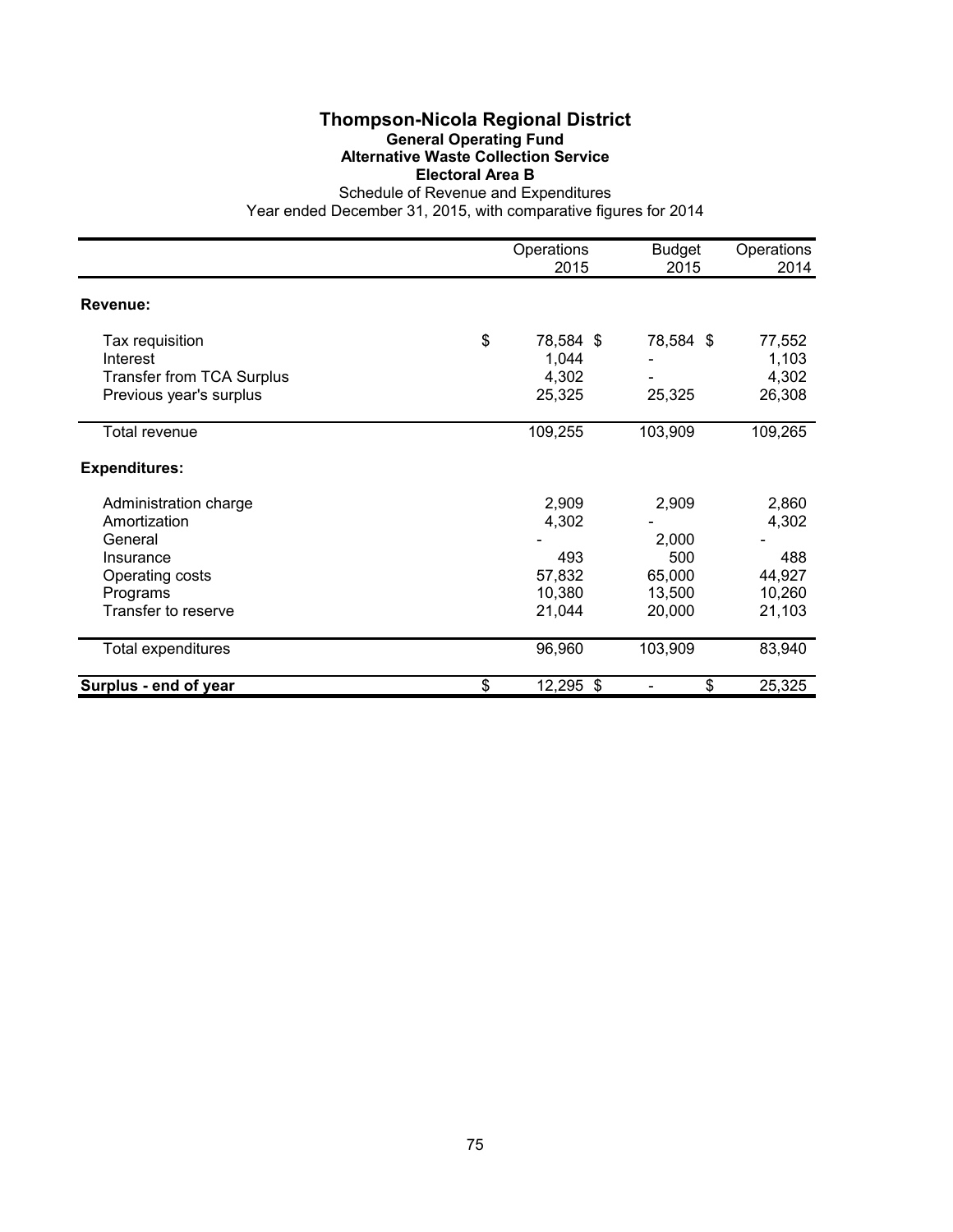### **Thompson-Nicola Regional District General Operating Fund Alternative Waste Collection Service Electoral Area J**

|                                  | Operations<br>2015 | <b>Budget</b><br>2015 | Operations<br>2014 |
|----------------------------------|--------------------|-----------------------|--------------------|
| Revenue:                         |                    |                       |                    |
| Tax requisition                  | \$<br>201,998 \$   | 201,998 \$            | 202,502            |
| Interest                         | 1,479              |                       | 1,544              |
| <b>Transfer from TCA Surplus</b> | 37,134             |                       | 37,134             |
| Previous year's surplus          | 25,562             | 25,561                | 25,081             |
| Total revenue                    | 266,173            | 227,559               | 266,261            |
| <b>Expenditures:</b>             |                    |                       |                    |
| Administration charge            | 8,309              | 8,309                 | 8,333              |
| Amortization                     | 37,134             |                       | 37,134             |
| General                          |                    | 10,000                |                    |
| Insurance                        | 357                | 750                   | 349                |
| Operating costs                  | 137,261            | 146,500               | 136,797            |
| Programs                         | 36,932             | 32,000                | 26,542             |
| Transfer to reserve              | 31,479             | 30,000                | 31,544             |
| Total expenditures               | 251,472            | 227,559               | 240,699            |
| Surplus - end of year            | \$<br>14,701 \$    | \$                    | 25,562             |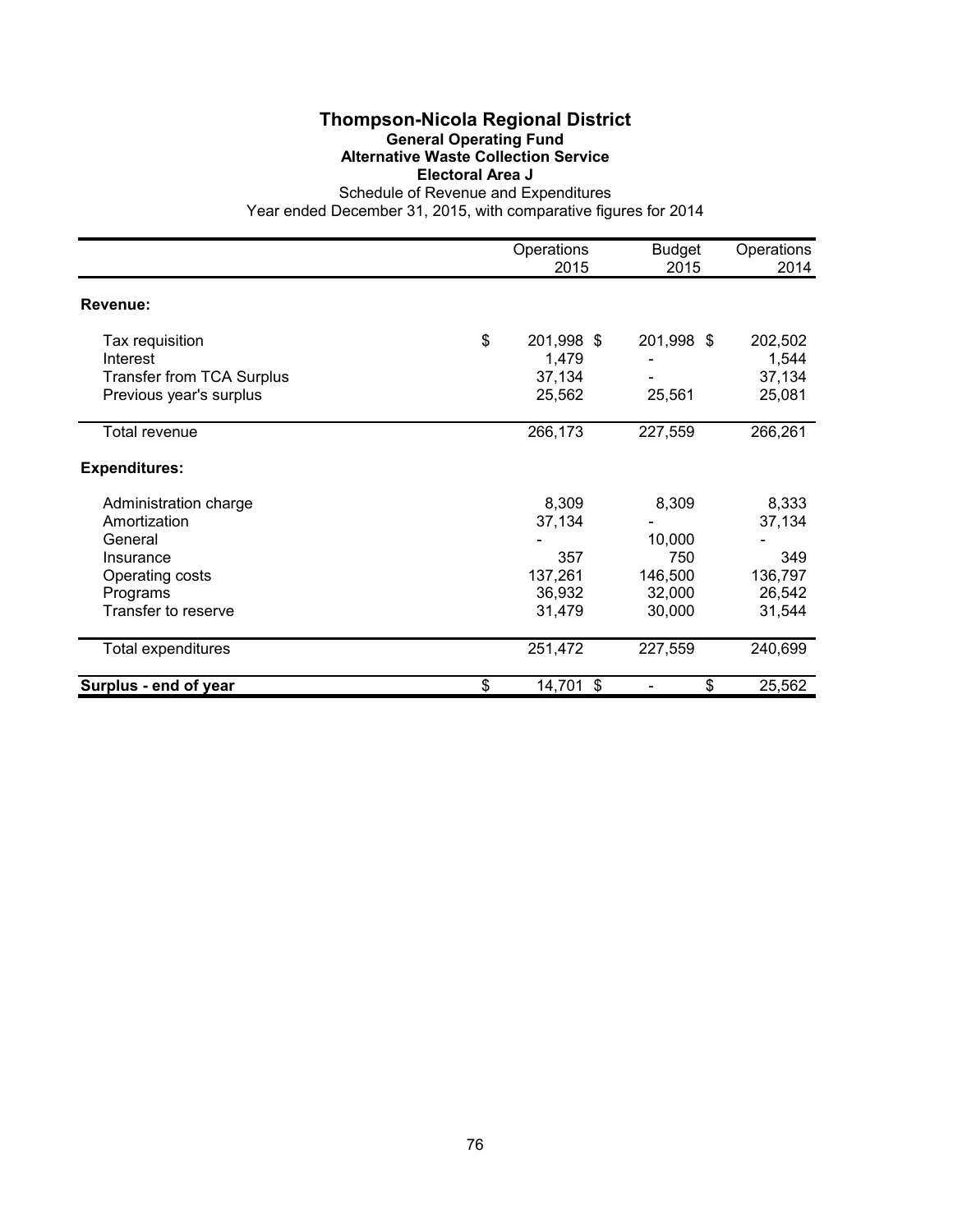# **Thompson-Nicola Regional District General Operating Fund Alternative Waste Collection Service Electoral Area P**

|                                                                              | Operations<br>2015                 | <b>Budget</b><br>2015                     | Operations<br>2014              |
|------------------------------------------------------------------------------|------------------------------------|-------------------------------------------|---------------------------------|
| Revenue:                                                                     |                                    |                                           |                                 |
| Tax requisition<br>Sale of services<br>Previous year's surplus               | \$<br>38,002 \$<br>1,168<br>12,927 | 38,002 \$<br>12,927                       | 35,920<br>1,179<br>14,910       |
| Total revenue                                                                | 52,097                             | 50,929                                    | 52,009                          |
| <b>Expenditures:</b>                                                         |                                    |                                           |                                 |
| Administration charge<br>General<br>Insurance<br>Operating costs<br>Programs | 1,929<br>350<br>27,535<br>8,197    | 1,929<br>1,000<br>350<br>37,650<br>10,000 | 1,830<br>350<br>30,816<br>6,086 |
| <b>Total expenditures</b>                                                    | 38,011                             | 50,929                                    | 39,082                          |
| Surplus - end of year                                                        | \$<br>14,086 \$                    | \$                                        | 12,927                          |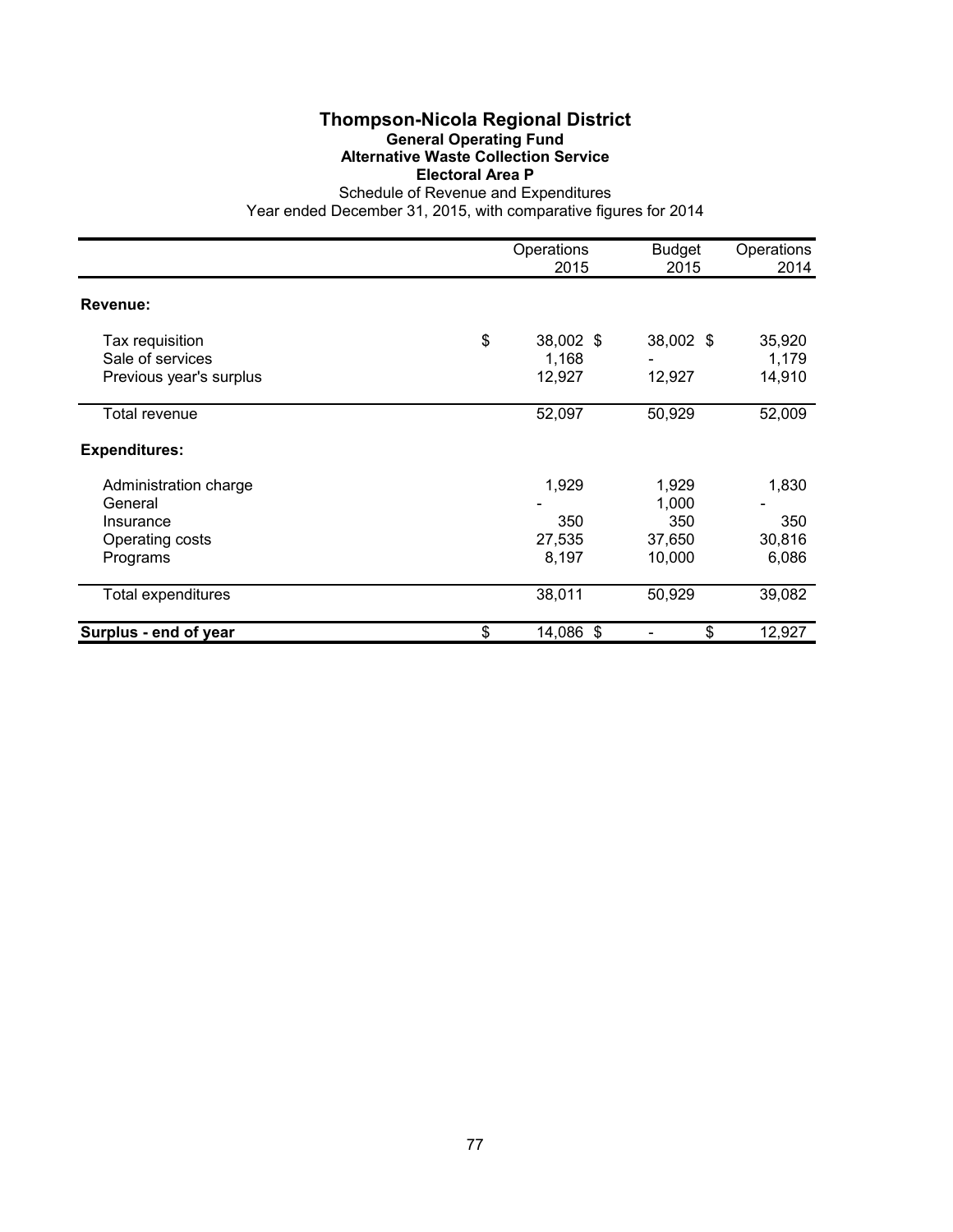# **Thompson-Nicola Regional District General Operating Fund Alternative Waste Collection Service Electoral Area N**

|                       | Operations<br>2015 | <b>Budget</b><br>2015 | Operations<br>2014 |
|-----------------------|--------------------|-----------------------|--------------------|
| Revenue:              |                    |                       |                    |
| Tax requisition       | \$<br>24,275 \$    | 24,275 \$             |                    |
| Total revenue         | 24,275             | 24,275                |                    |
| <b>Expenditures:</b>  |                    |                       |                    |
| Administration charge | 1,275              | 1,275                 |                    |
| Insurance             | 350                | 350                   |                    |
| Operating costs       | 12,224             | 17,650                |                    |
| Programs              | 1,546              | 5,000                 |                    |
| Total expenditures    | 15,395             | 24,275                |                    |
| Surplus - end of year | \$<br>8,880 \$     | \$                    |                    |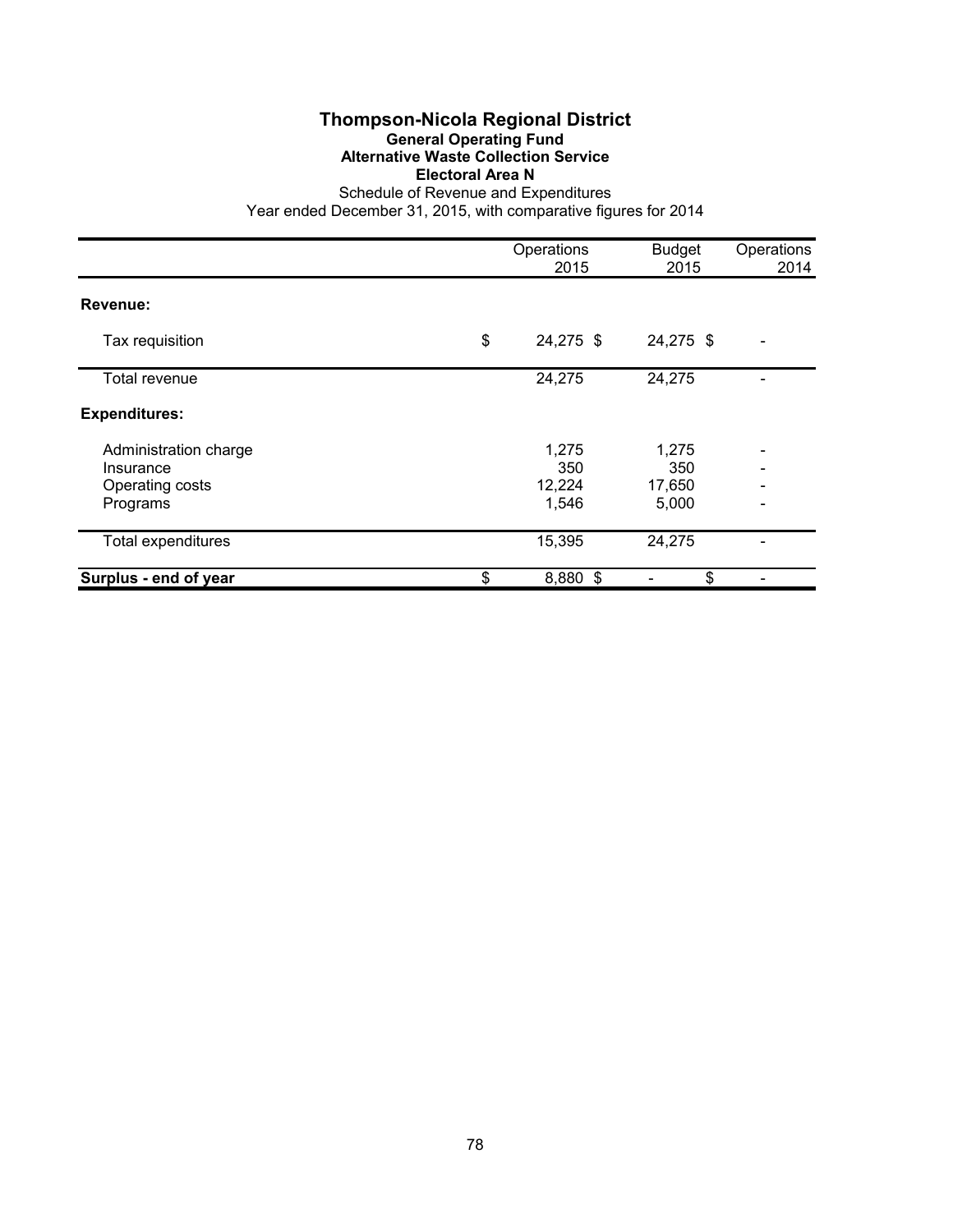### **Thompson-Nicola Regional District General Operating Fund Public Health and Welfare**

|                                                        | Operations<br>2015   | <b>Budget</b><br>2015 | Operations<br>2014 |
|--------------------------------------------------------|----------------------|-----------------------|--------------------|
| Revenue:                                               |                      |                       |                    |
| Tax requisition<br>Grants in lieu of taxes<br>Interest | \$<br>92,788 \$<br>4 | 92,788 \$             | 91,853<br>6<br>24  |
| Other revenue                                          | 1,099                |                       | 439                |
| Previous year's surplus                                | 4,245                | 4,244                 | 10,603             |
| Total revenue                                          | 98,136               | 97,032                | 102,925            |
| <b>Expenditures:</b>                                   |                      |                       |                    |
| Administration charge<br>General                       | 2,720<br>25          | 2,720                 | 2,851<br>191       |
| Grant-in-aid                                           | 25,885               | 25,885                | 27,885             |
| Insurance                                              | 456                  | 460                   | 442                |
| Operating costs                                        | 64,163               | 60,805                | 64,226             |
| Salaries and benefits                                  | 2,738                | 2,895                 | 3,061              |
| Capital purchases                                      |                      | 4,267                 |                    |
| Transfer to reserve                                    |                      |                       | 24                 |
| Total expenditures                                     | 95,987               | 97,032                | 98,680             |
| Surplus - end of year                                  | \$<br>$2,149$ \$     | \$                    | 4,245              |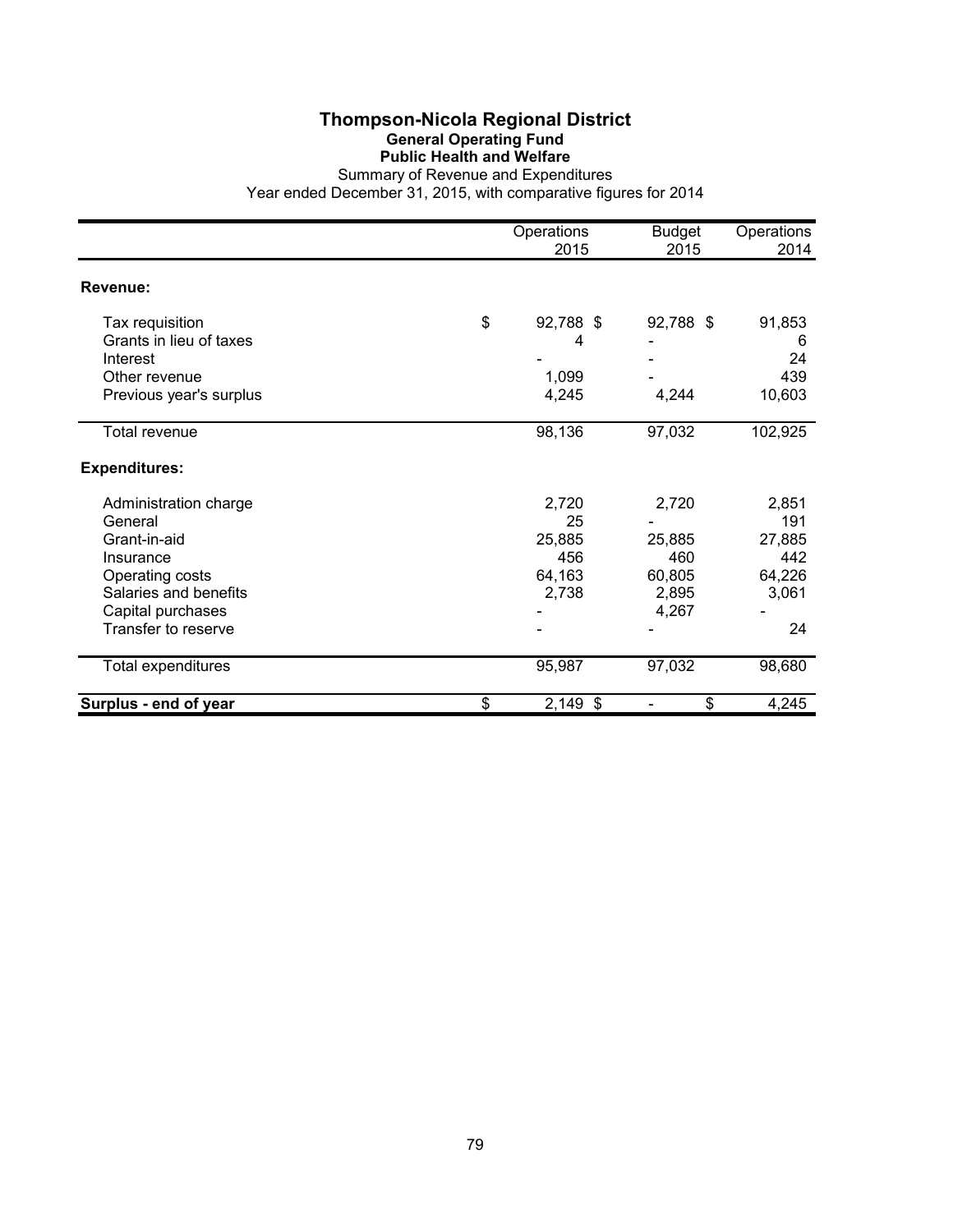### **Thompson-Nicola Regional District General Operating Fund Cemeteries Electoral Area A**

Schedule of Revenue and Expenditures

|                                       | Operations<br>2015 | <b>Budget</b><br>2015 | Operations<br>2014 |
|---------------------------------------|--------------------|-----------------------|--------------------|
| Revenue:                              |                    |                       |                    |
| Tax requisition                       | \$<br>4,550 \$     | 4,550 \$              | 4,550              |
| <b>Total revenue</b>                  | 4,550              | 4,550                 | 4,550              |
| <b>Expenditures:</b>                  |                    |                       |                    |
| Administration charge<br>Grant-in-aid | 150<br>4,400       | 150<br>4,400          | 150<br>4,400       |
| Total expenditures                    | 4,550              | 4,550                 | 4,550              |
| Surplus - end of year                 | \$<br>\$           | \$                    |                    |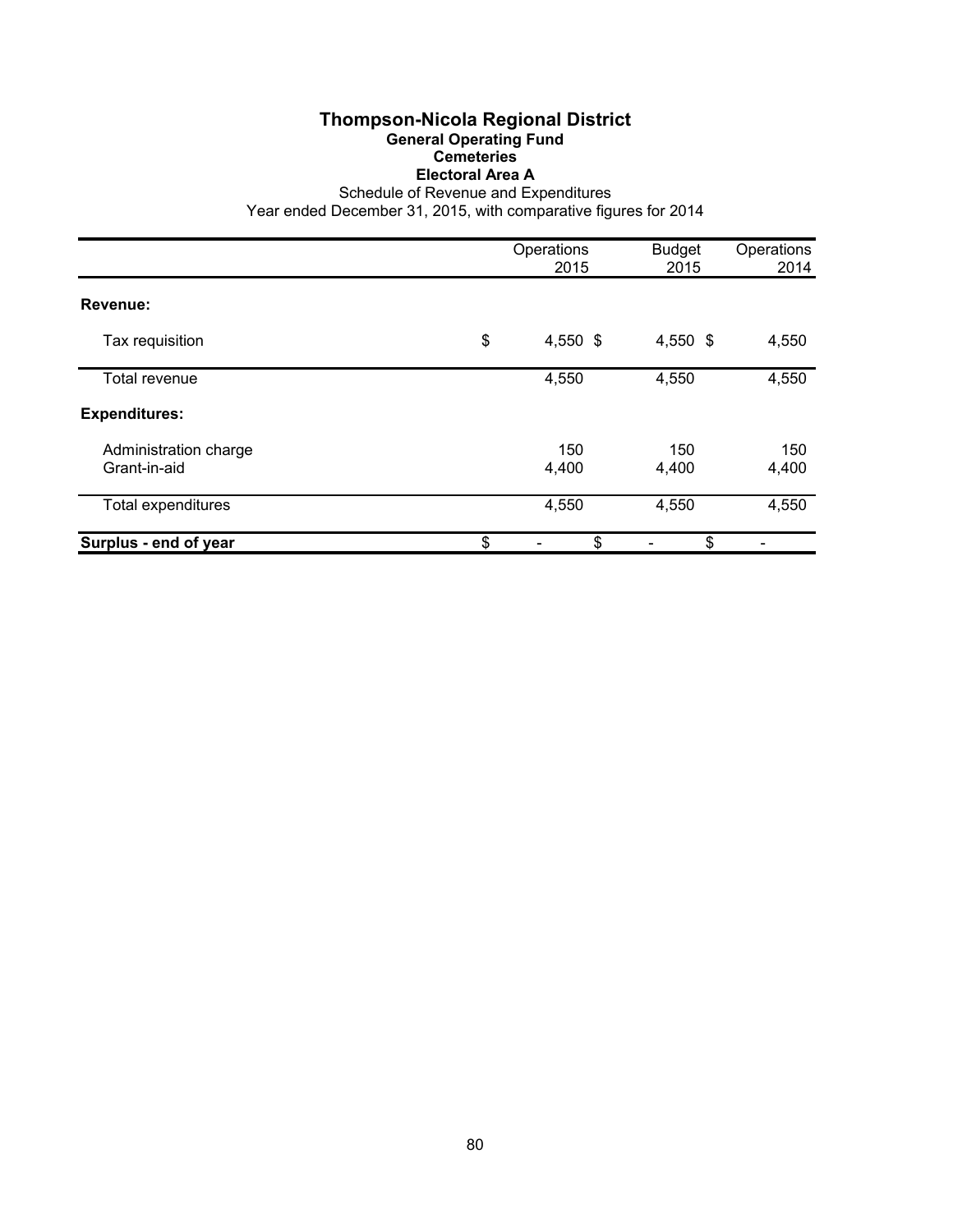### **Thompson-Nicola Regional District General Operating Fund Cemeteries Electoral Area B**

Schedule of Revenue and Expenditures

|                         | Operations<br>2015 | <b>Budget</b><br>2015 | Operations<br>2014 |
|-------------------------|--------------------|-----------------------|--------------------|
| Revenue:                |                    |                       |                    |
| Tax requisition         | \$<br>10,909 \$    | 10,909 \$             | 7,904              |
| Interest                |                    |                       | 24                 |
| Other revenue           | 1,099              |                       | 439                |
| Previous year's surplus | 4,235              | 4,235                 | 10,600             |
| Total revenue           | 16,243             | 15,144                | 18,967             |
| <b>Expenditures:</b>    |                    |                       |                    |
| Administration charge   | 317                | 317                   | 388                |
| General                 | 25                 |                       | 190                |
| Insurance               | 456                | 460                   | 442                |
| Operating costs         | 10,563             | 7,205                 | 10,627             |
| Salaries and benefits   | 2,738              | 2,895                 | 3,061              |
| Capital purchases       |                    | 4,267                 |                    |
| Transfer to reserve     |                    |                       | 24                 |
| Total expenditures      | 14,099             | 15,144                | 14,732             |
| Surplus - end of year   | \$<br>$2,144$ \$   | \$                    | 4,235              |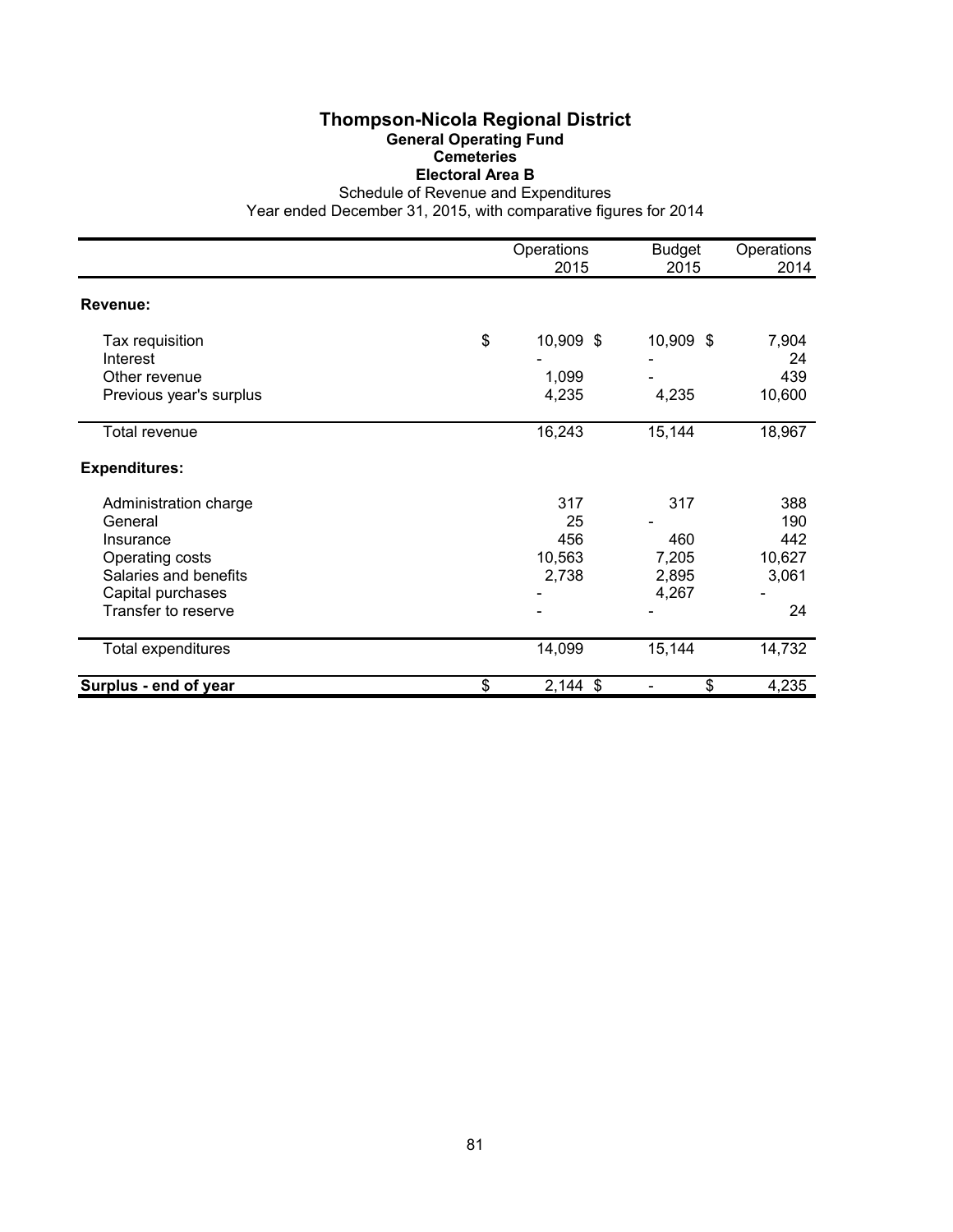# **Thompson-Nicola Regional District**

**General Operating Fund**

**Cemeteries**

**Electoral Area O and a Specified Area of P**

|                                       | Operations<br>2015 | <b>Budget</b><br>2015 | Operations<br>2014 |
|---------------------------------------|--------------------|-----------------------|--------------------|
| Revenue:                              |                    |                       |                    |
| Tax requisition                       | \$<br>$6,180$ \$   | $6,180$ \$            | 8,240              |
| Total revenue                         | 6,180              | 6,180                 | 8,240              |
| <b>Expenditures:</b>                  |                    |                       |                    |
| Administration charge<br>Grant-in-aid | 180<br>6,000       | 180<br>6,000          | 240<br>8,000       |
| Total expenditures                    | 6,180              | 6,180                 | 8,240              |
| Surplus - end of year                 | \$<br>\$           | \$                    |                    |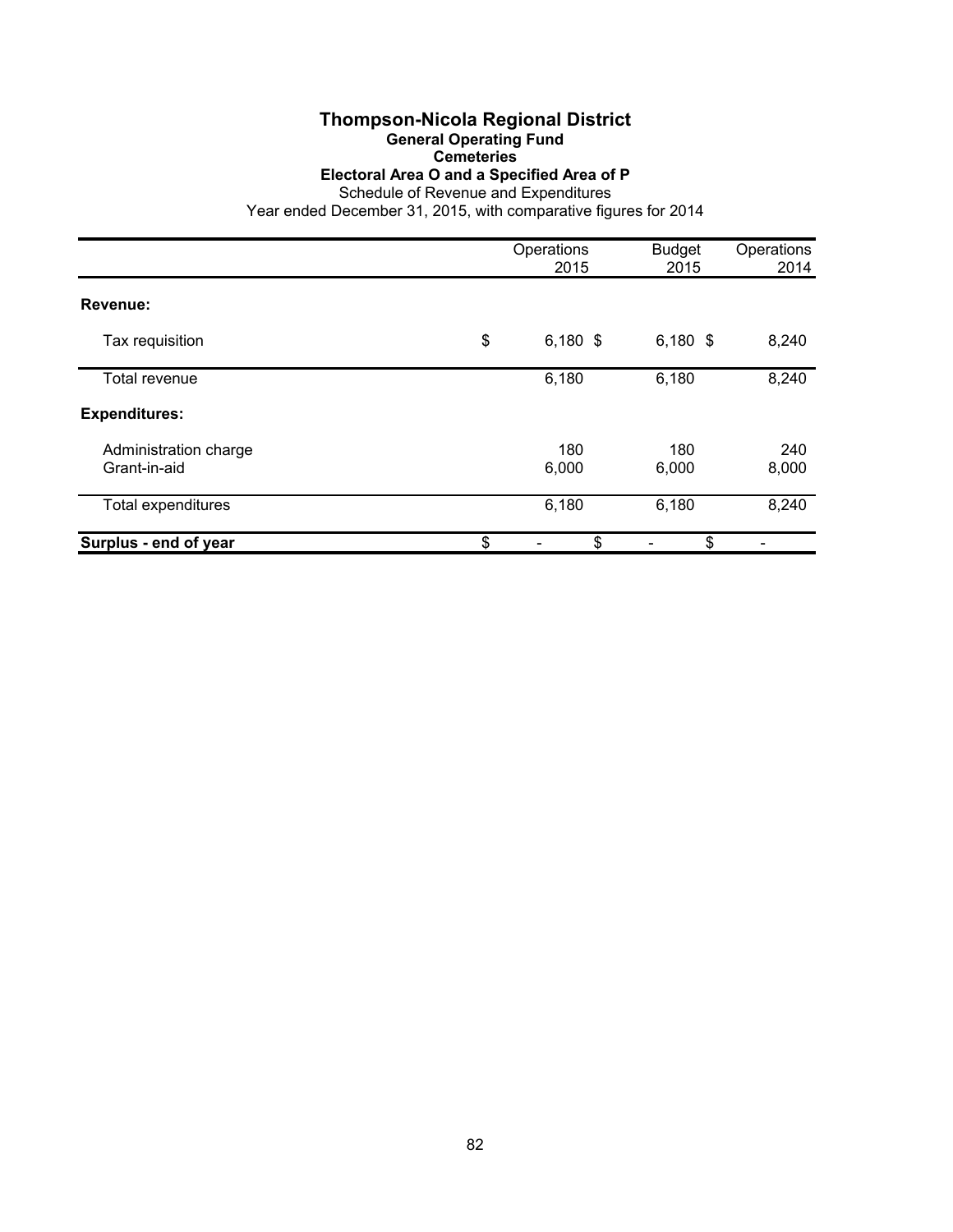### **Thompson-Nicola Regional District General Operating Fund**

**Cemeteries**

**Chase and Area L and a Specified Area of P**

Schedule of Revenue and Expenditures

|                                            | Operations<br>2015 | <b>Budget</b><br>2015 | Operations<br>2014 |
|--------------------------------------------|--------------------|-----------------------|--------------------|
| Revenue:                                   |                    |                       |                    |
| Tax requisition<br>Grants in lieu of taxes | \$<br>$5,647$ \$   | 5,647 \$              | 5,650<br>2         |
| Previous year's surplus                    | 3                  | 3                     | 2                  |
| Total revenue                              | 5,650              | 5,650                 | 5,654              |
| <b>Expenditures:</b>                       |                    |                       |                    |
| Administration charge<br>Grant-in-aid      | 165<br>5,485       | 165<br>5,485          | 165<br>5,485       |
| <b>Total expenditures</b>                  | 5,650              | 5,650                 | 5,650              |
| Surplus - end of year                      | \$<br>\$           | \$                    | 4                  |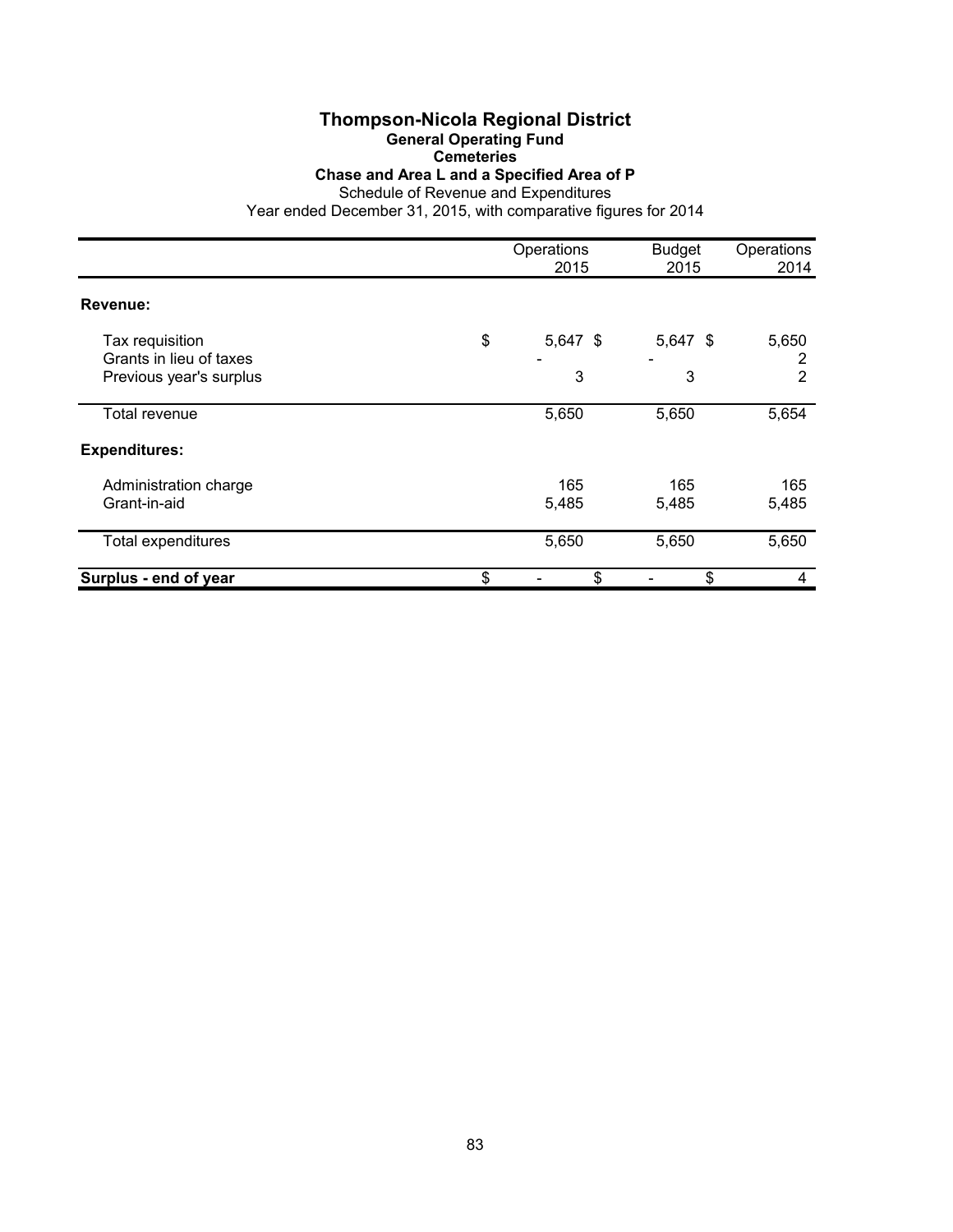### **Thompson-Nicola Regional District General Operating Fund Cemeteries Clinton and a Specified Area of E**

|                                                                       | Operations<br>2015        | <b>Budget</b><br>2015 | Operations<br>2014 |
|-----------------------------------------------------------------------|---------------------------|-----------------------|--------------------|
| Revenue:                                                              |                           |                       |                    |
| Tax requisition<br>Grants in lieu of taxes<br>Previous year's surplus | \$<br>10,294 \$<br>3<br>6 | 10,294 \$<br>6        | 10,301<br>4        |
| <b>Total revenue</b>                                                  | 10,303                    | 10,300                | 10,306             |
| <b>Expenditures:</b>                                                  |                           |                       |                    |
| Administration charge<br>Grant-in-aid                                 | 300<br>10,000             | 300<br>10,000         | 300<br>10,000      |
| Total expenditures                                                    | 10,300                    | 10,300                | 10,300             |
| Surplus - end of year                                                 | \$<br>3 <sup>5</sup>      | \$                    | 6                  |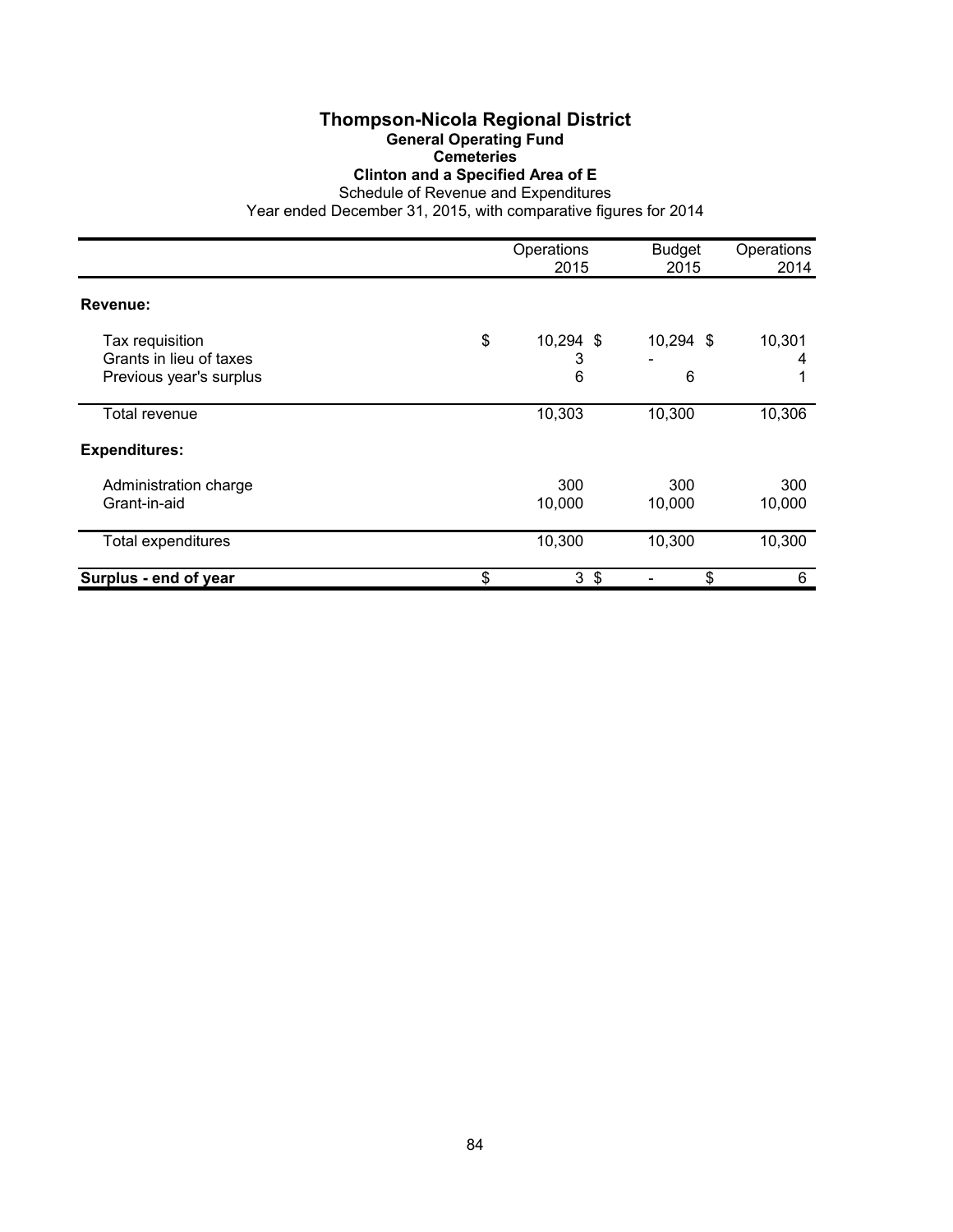### **Thompson-Nicola Regional District General Operating Fund Thompson River Watershed**

|                                            | Operations<br>2015                   | <b>Budget</b><br>2015 | Operations<br>2014 |
|--------------------------------------------|--------------------------------------|-----------------------|--------------------|
| Revenue:                                   |                                      |                       |                    |
| Tax requisition<br>Grants in lieu of taxes | \$<br>55,208 \$                      | 55,208 \$             | 55,208             |
| Total revenue                              | 55,209                               | 55,208                | 55,208             |
| <b>Expenditures:</b>                       |                                      |                       |                    |
| Administration charge<br>Operating costs   | 1,608<br>53,600                      | 1,608<br>53,600       | 1,608<br>53,600    |
| <b>Total expenditures</b>                  | 55,208                               | 55,208                | 55,208             |
| Surplus - end of year                      | \$<br>$\boldsymbol{\mathsf{S}}$<br>1 | \$                    |                    |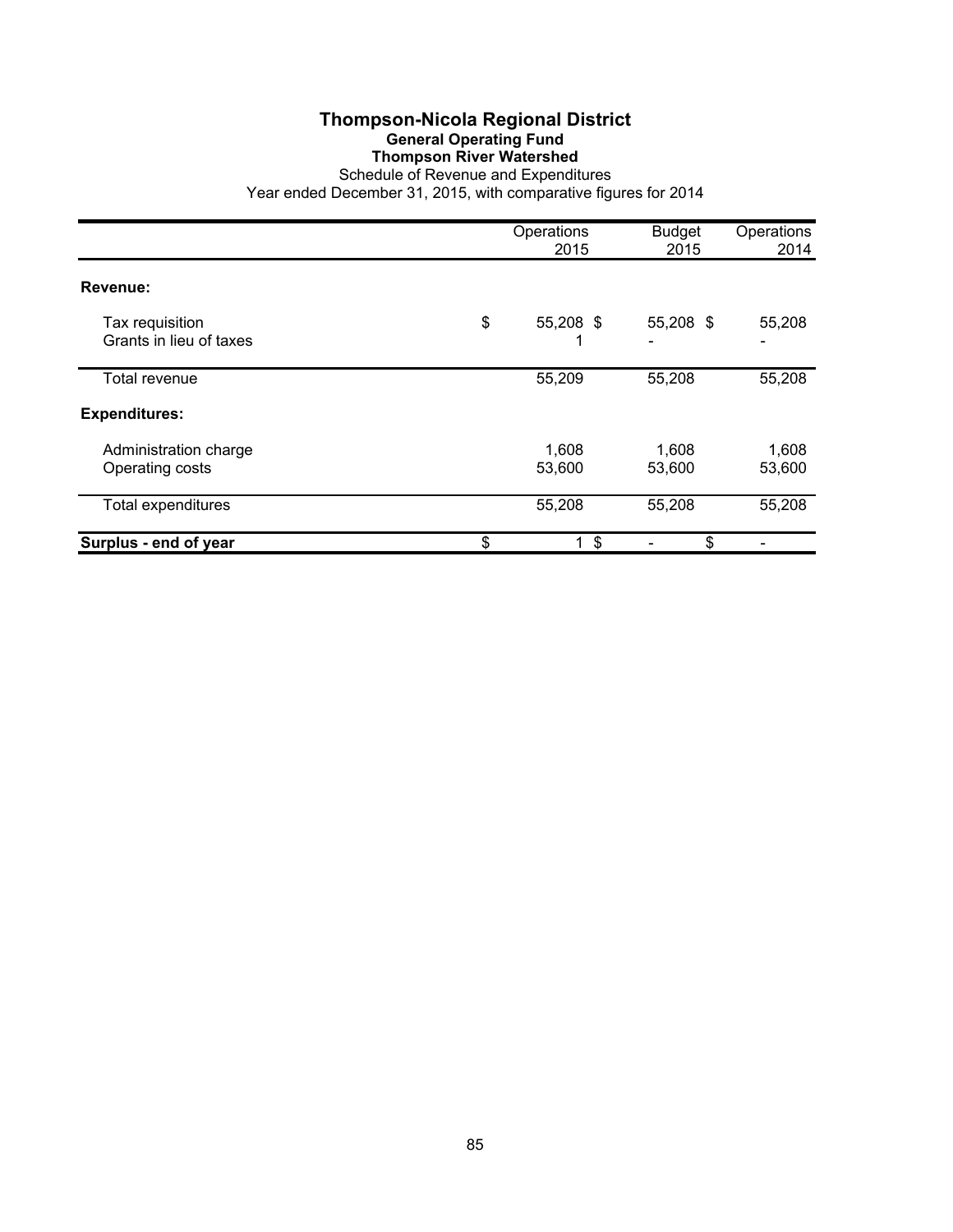### **Thompson-Nicola Regional District General Operating Fund Environmental Planning and Zoning**

Schedule of Revenue and Expenditures

|                                       | Operations<br>2015 | <b>Budget</b><br>2015          | Operations<br>2014       |
|---------------------------------------|--------------------|--------------------------------|--------------------------|
|                                       |                    |                                |                          |
| Revenue:                              |                    |                                |                          |
| Tax requisition                       | \$<br>959,867 \$   | 959,867 \$                     | 953,025                  |
| Grants in lieu of taxes               | 15,396             | 10,000                         | 14,426                   |
| Sale of services                      | 82,020             | 80,000                         | 52,075                   |
| Other revenue                         | 679                |                                |                          |
| <b>Transfer from TCA Surplus</b>      | 19,254             |                                | 35,200                   |
| Previous year's surplus               | 182,195            | 182,194                        | 199,397                  |
| Total revenue                         | 1,259,411          | 1,232,061                      | 1,254,123                |
| <b>Expenditures:</b>                  |                    |                                |                          |
| Advertising                           | 905                | 3,000                          | 1,045                    |
| Advisory planning commission expenses | 5,210              | 15,000                         | 3,887                    |
| Amortization                          | 19,254             | $\overline{\phantom{0}}$       | 35,200                   |
| Audit and legal                       | 46,462             | 50,000                         | 142,628                  |
| Dues, licences and fees               | 4,335              | 3,500                          | 2,218                    |
| Furniture and equipment               | 734                | 10,000                         | 2,588                    |
| General                               | 7,786              | 7,000                          | 2,398                    |
| Insurance                             | 2,887              | 8,000                          | 2,827                    |
| Meetings                              | 2,784              | 5,000                          | 716                      |
| Office supplies                       | 11,369             | 11,000                         | 11,298                   |
| Office overhead                       | 50,170             | 51,561                         | 42,955                   |
| Programs                              | 77,355             | 181,000                        | 83,362                   |
| Public hearings                       | 4,997              | 15,000                         | 3,900                    |
| Salaries and benefits                 | 717,486            | 806,000                        | 708,950                  |
| Staff development                     | 10,951             | 20,000                         | 15,696                   |
| Telephone                             | 1,803              | 3,000                          | 2,182                    |
| Travel, meals and accommodations      | 13,767             | 13,000                         | 10,079                   |
| Capital purchases                     |                    | 30,000                         | $\overline{\phantom{0}}$ |
| <b>Total expenditures</b>             | 978,255            | 1,232,061                      | 1,071,929                |
| Surplus - end of year                 | \$<br>281,156 \$   | \$<br>$\overline{\phantom{a}}$ | 182,194                  |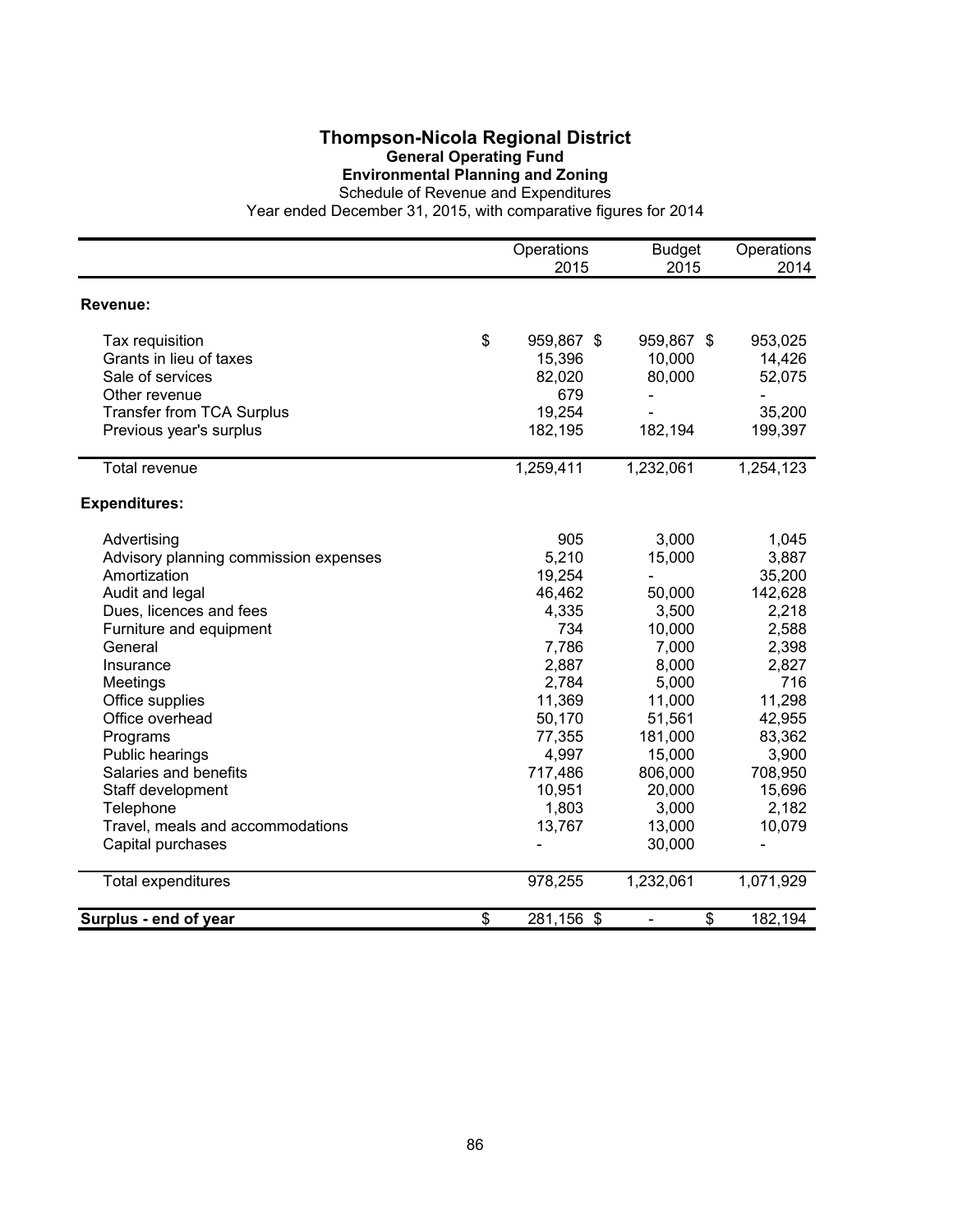### **Thompson-Nicola Regional District General Operating Fund Regional Development Commission**

|                                                                                                                                                                                                                                                     | Operations<br>2015                                                                                     | <b>Budget</b><br>2015                                                                               | Operations<br>2014                                                                                              |
|-----------------------------------------------------------------------------------------------------------------------------------------------------------------------------------------------------------------------------------------------------|--------------------------------------------------------------------------------------------------------|-----------------------------------------------------------------------------------------------------|-----------------------------------------------------------------------------------------------------------------|
| Revenue:                                                                                                                                                                                                                                            |                                                                                                        |                                                                                                     |                                                                                                                 |
| Tax requisition<br>Grants in lieu of taxes<br>Government transfers and other grants<br>Other revenue<br><b>Transfer from TCA Surplus</b><br>Previous year's surplus                                                                                 | \$<br>214,100 \$<br>2,910<br>79,868<br>2,398<br>111,377                                                | 214,100 \$<br>30,000<br>3,000<br>78,961                                                             | 180,106<br>2,726<br>80,978<br>1,746<br>145<br>111,377                                                           |
| <b>Total revenue</b>                                                                                                                                                                                                                                | 410,653                                                                                                | 326,061                                                                                             | 377,078                                                                                                         |
| <b>Expenditures:</b>                                                                                                                                                                                                                                |                                                                                                        |                                                                                                     |                                                                                                                 |
| Advertising<br>Amortization<br>Dues, licences and fees<br>Furniture and equipment<br>General<br>Insurance<br>Meetings<br>Office supplies<br>Programs<br>Salaries and benefits<br>Staff development<br>Telephone<br>Travel, meals and accommodations | 51,487<br>1,113<br>3,590<br>1,885<br>898<br>5,046<br>762<br>70,328<br>170,193<br>726<br>3,104<br>2,270 | 48,930<br>2,175<br>2,950<br>2,170<br>8,000<br>2,250<br>58,036<br>191,000<br>1,850<br>3,700<br>5,000 | 47,946<br>145<br>1,438<br>3,762<br>2,581<br>859<br>1,958<br>903<br>62,418<br>171,618<br>3,665<br>(590)<br>1,412 |
| <b>Total expenditures</b>                                                                                                                                                                                                                           | 311,402                                                                                                | 326,061                                                                                             | 298,115                                                                                                         |
| Surplus - end of year                                                                                                                                                                                                                               | \$<br>99,251 \$                                                                                        | \$                                                                                                  | 78,963                                                                                                          |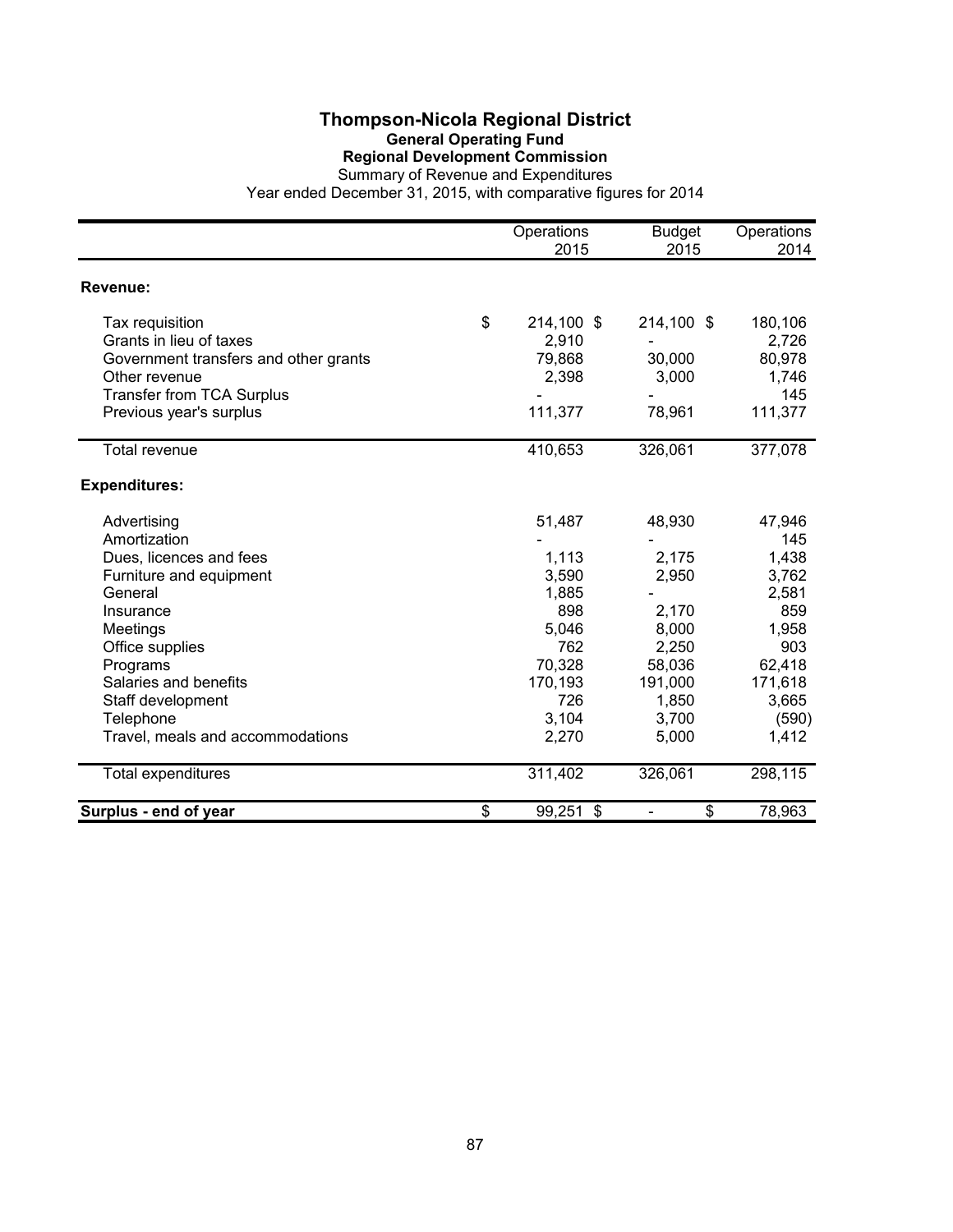### **Thompson-Nicola Regional District General Operating Fund Regional Development Commission Film Commission**

**All Member Municipalities**

Schedule of Revenue and Expenditures

|                                       | Operations       | <b>Budget</b> | Operations |
|---------------------------------------|------------------|---------------|------------|
|                                       | 2015             | 2015          | 2014       |
| Revenue:                              |                  |               |            |
| Tax requisition                       | \$<br>214,100 \$ | 214,100 \$    | 180,106    |
| Grants in lieu of taxes               | 2,910            |               | 2,726      |
| Government transfers and other grants | 79,868           | 30,000        | 80,000     |
| Other revenue                         | (90)             |               | 685        |
| <b>Transfer from TCA Surplus</b>      |                  |               | 145        |
| Previous year's surplus               | 23,925           | 23,925        | 45,769     |
| Total revenue                         | 320,713          | 268,025       | 309,431    |
|                                       |                  |               |            |
| <b>Expenditures:</b>                  |                  |               |            |
| Advertising                           | 51,487           | 48,930        | 47,946     |
| Amortization                          |                  |               | 145        |
| Dues, licences and fees               | 1,113            | 2,175         | 1,438      |
| Furniture and equipment               | 3,590            | 2,950         | 3,762      |
| General                               | 1,885            |               | 2,521      |
| Insurance                             | 898              | 2,170         | 859        |
| Meetings                              | 5,046            | 8,000         | 1,958      |
| Office supplies                       | 762              | 2,250         | 903        |
| Programs                              | 54,433           |               | 49,868     |
| Salaries and benefits                 | 170,193          | 191,000       | 171,618    |
| Staff development                     | 726              | 1,850         | 3,665      |
| Telephone                             | 3,104            | 3,700         | (590)      |
| Travel, meals and accommodations      | 2,270            | 5,000         | 1,412      |
| <b>Total expenditures</b>             | 295,507          | 268,025       | 285,505    |
| Surplus - end of year                 | \$<br>25,206 \$  | \$            | 23,926     |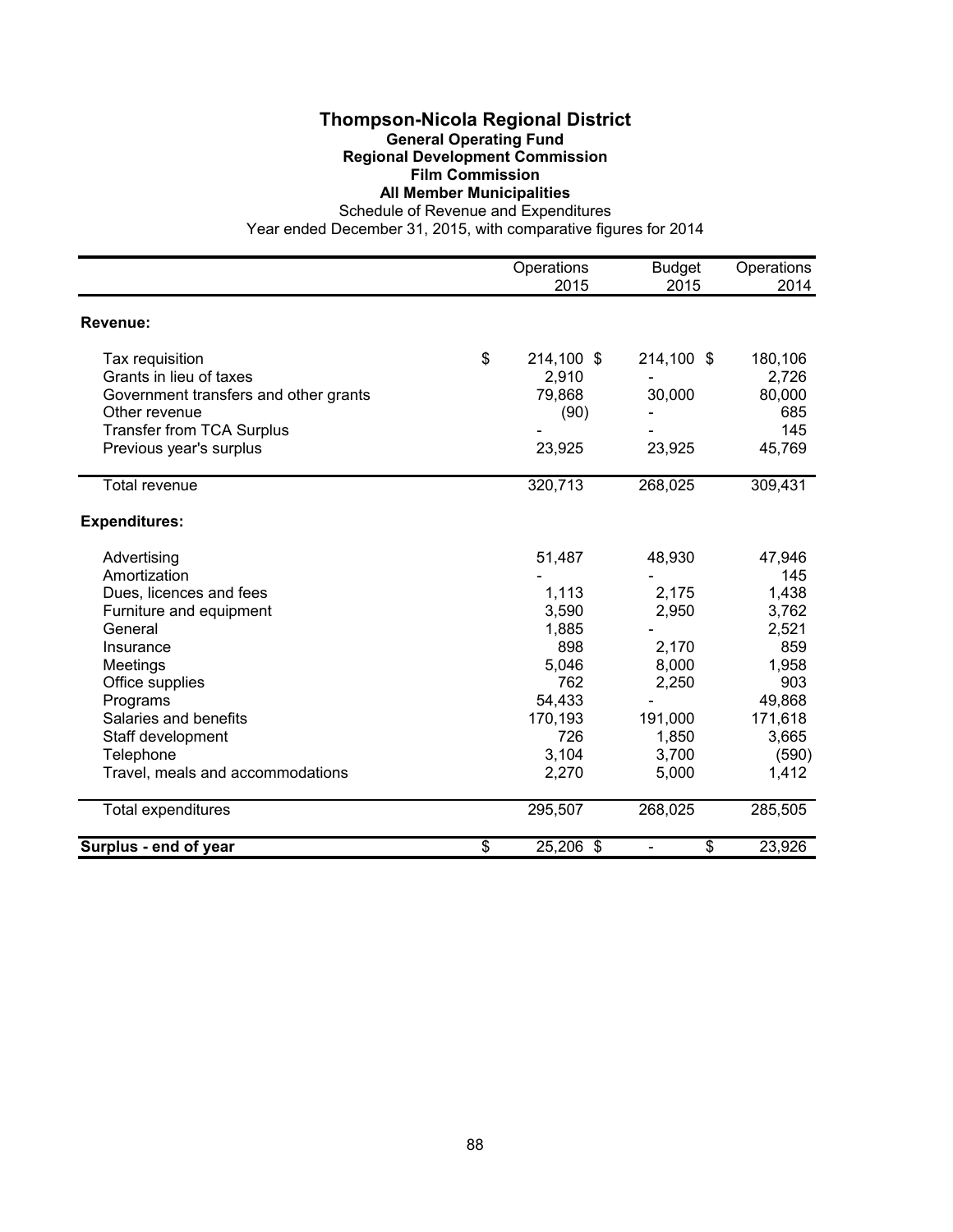# **Thompson-Nicola Regional District**

#### **General Operating Fund Regional Development Commission**

**Tourism**

### **All Member Municipalities**

Schedule of Revenue and Expenditures

|                                                                                   | Operations<br>2015          | <b>Budget</b><br>2015 | Operations<br>2014     |
|-----------------------------------------------------------------------------------|-----------------------------|-----------------------|------------------------|
| Revenue:                                                                          |                             |                       |                        |
| Government transfers and other grants<br>Other revenue<br>Previous year's surplus | \$<br>\$<br>2,488<br>55,036 | \$<br>3,000<br>55,036 | 978<br>1,061<br>65,608 |
| Total revenue                                                                     | 57,524                      | 58,036                | 67,647                 |
| <b>Expenditures:</b>                                                              |                             |                       |                        |
| General<br>Programs                                                               | 15,895                      | 58,036                | 60<br>12,550           |
| Total expenditures                                                                | 15,895                      | 58,036                | 12,610                 |
| Surplus - end of year                                                             | \$<br>41,629 \$             | \$                    | 55,037                 |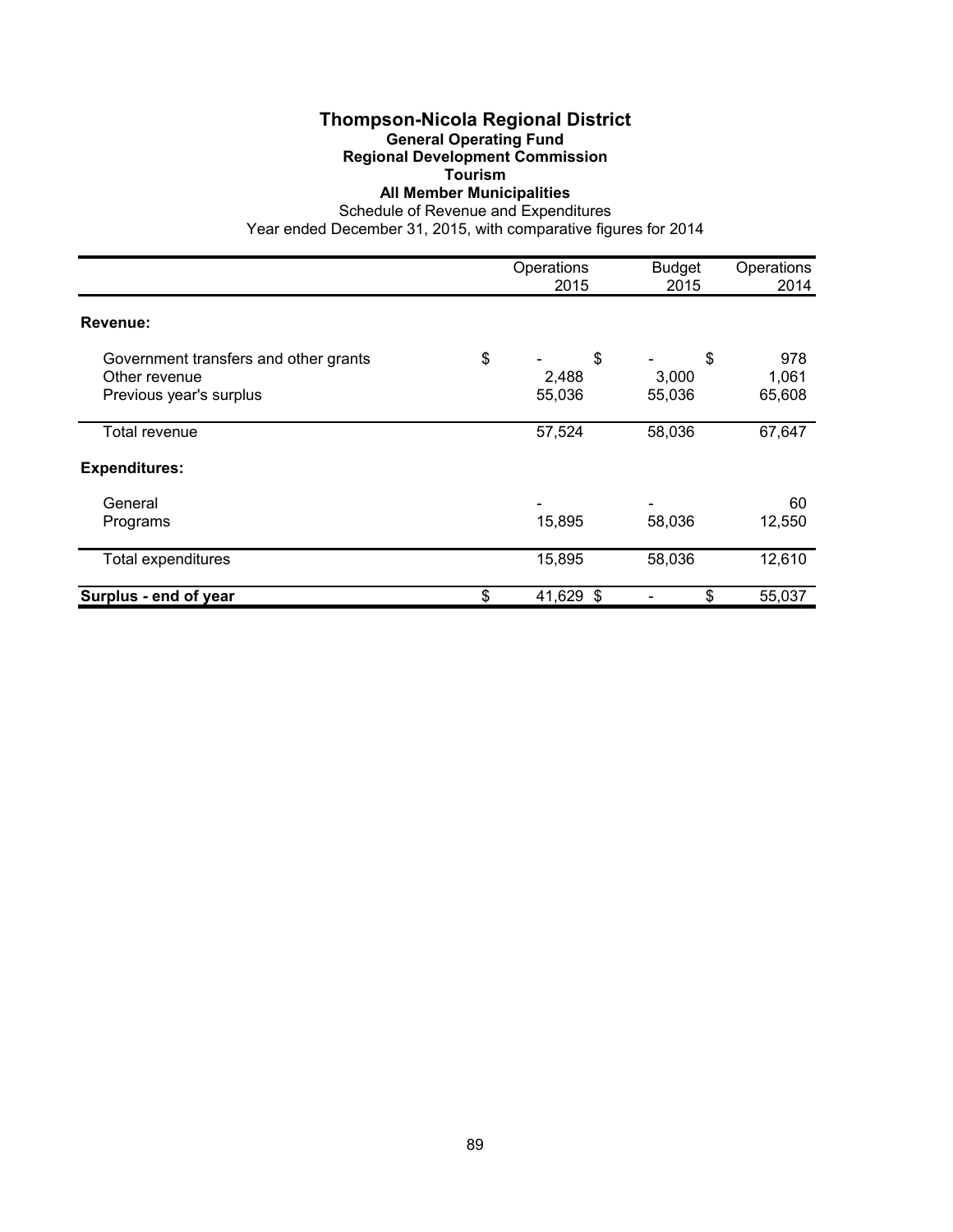# **Thompson-Nicola Regional District General Operating Fund Economic Development and Tourism Promotion Grant-in-Aid** Summary of Revenue and Expenditures

|                                       | Operations<br>2015 | <b>Budget</b><br>2015 | Operations<br>2014 |
|---------------------------------------|--------------------|-----------------------|--------------------|
| Revenue:                              |                    |                       |                    |
|                                       |                    |                       |                    |
| Tax requisition                       | \$<br>294,050 \$   | 294,050 \$            | 167,664            |
| Government transfers and other grants | 11,751             | 17,100                | 26,775             |
| Other revenue                         | 866                | 3,000                 | 6,701              |
| <b>Transfer from TCA Surplus</b>      | 2,651              |                       | 5,301              |
| Previous year's surplus               | 145,750            | 145,749               | 126,517            |
| <b>Total revenue</b>                  | 455,068            | 459,899               | 332,958            |
| <b>Expenditures:</b>                  |                    |                       |                    |
| Advertising                           | 531                | 2,170                 | 2,204              |
| Administration charge                 | 10,016             | 10,016                | 6,376              |
| Amortization                          | 2,651              |                       | 5,301              |
| <b>Building costs</b>                 | 8,400              | 10,200                | 8,400              |
| Dues, licences and fees               | 360                | 440                   | 55                 |
| General                               | 775                | 5,609                 | 1,037              |
| Grant-in-aid                          | 86,764             | 317,000               | 76,481             |
| Insurance                             | 700                | 700                   | 700                |
| Office supplies                       | 4,892              | 6,040                 | 7,590              |
| Programs                              | 26,948             | 51,195                | 26,568             |
| Salaries and benefits                 | 40,059             | 45,875                | 45,223             |
| Staff development                     | 125                | 2,000                 | 1,417              |
| Travel, meals and accommodations      | 5,522              | 8,654                 | 5,856              |
| Capital purchases                     | 35,400             |                       |                    |
| <b>Total expenditures</b>             | 223,143            | 459,899               | 187,208            |
| Surplus - end of year                 | \$<br>231,925 \$   | \$                    | 145,750            |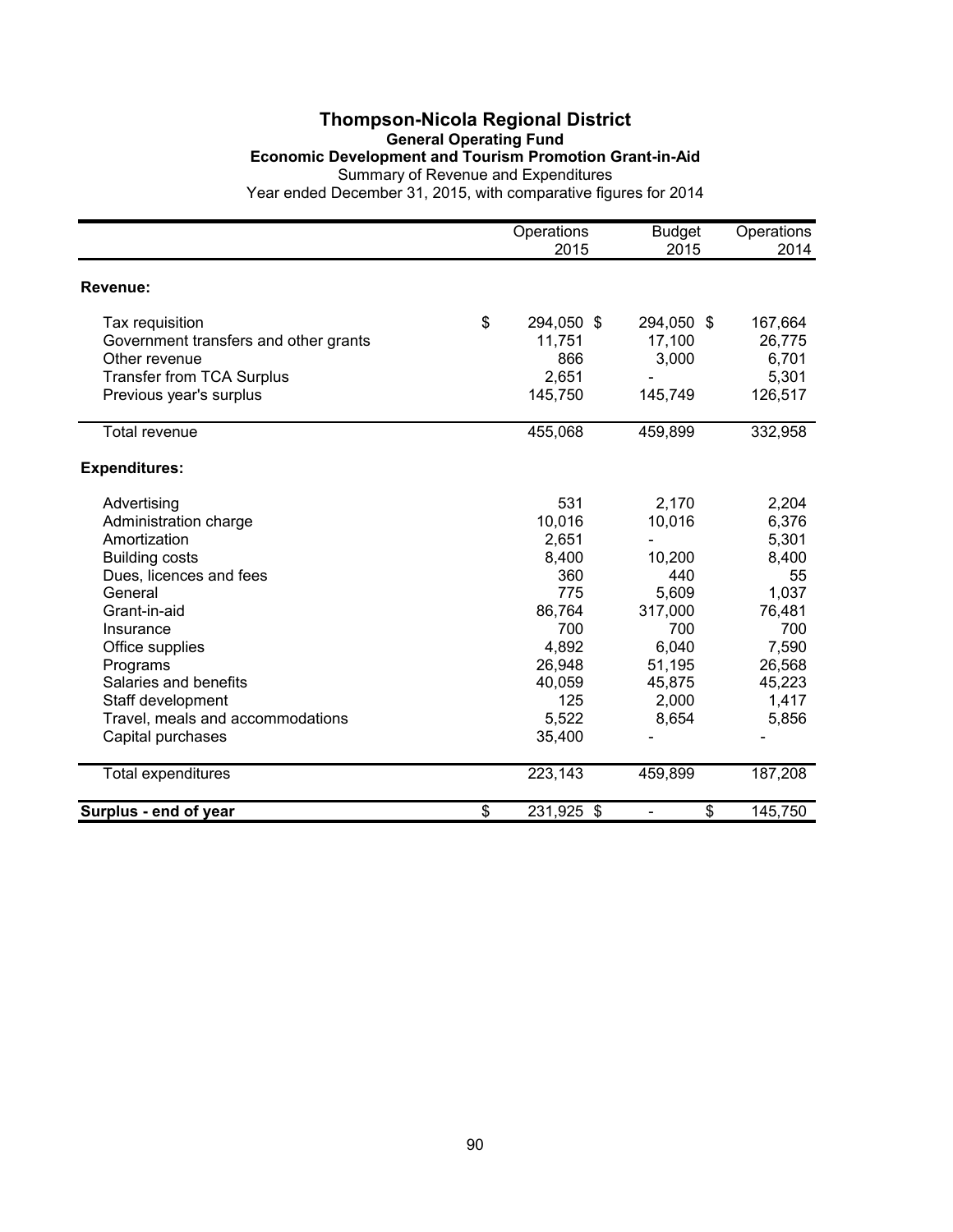# **Thompson-Nicola Regional District General Operating Fund Economic Development and Tourism Promotion Grant-in-Aid Electoral Area A**

|                                       | Operations      | <b>Budget</b>                      | Operations |
|---------------------------------------|-----------------|------------------------------------|------------|
|                                       | 2015            | 2015                               | 2014       |
| Revenue:                              |                 |                                    |            |
| Tax requisition                       | \$<br>29,381 \$ | 29,381 \$                          | 60,306     |
| Government transfers and other grants | 6,000           |                                    | 2,175      |
| Other revenue                         | 223             | 3,000                              | 5,360      |
| <b>Transfer from TCA Surplus</b>      | 2,651           |                                    | 5,301      |
| Previous year's surplus               | 36,889          | 36,889                             | 18,296     |
| Total revenue                         | 75,144          | 69,270                             | 91,438     |
| <b>Expenditures:</b>                  |                 |                                    |            |
| Advertising                           | 265             | 870                                | 949        |
| Administration charge                 | 1,016           | 1,016                              | 1,917      |
| Amortization                          | 2,651           |                                    | 5,301      |
| <b>Building costs</b>                 | 4,200           | 5,000                              | 4,200      |
| Dues, licences and fees               | 207             | 265                                | 55         |
| General                               | 67              | 3,609                              | 300        |
| Grant-in-aid                          | 499             | 2,000                              | 5,281      |
| Insurance                             | 350             | 350                                | 350        |
| Office supplies                       | 2,473           | 2,940                              | 3,902      |
| Programs                              | 17,274          | 27,600                             | 8,945      |
| Salaries and benefits                 | 18,635          | 21,100                             | 20,789     |
| Staff development                     |                 | 1,000                              | 450        |
| Travel, meals and accommodations      | 2,006           | 3,520                              | 2,110      |
| <b>Total expenditures</b>             | 49,643          | 69,270                             | 54,549     |
| Surplus - end of year                 | \$<br>25,501 \$ | \$<br>$\qquad \qquad \blacksquare$ | 36,889     |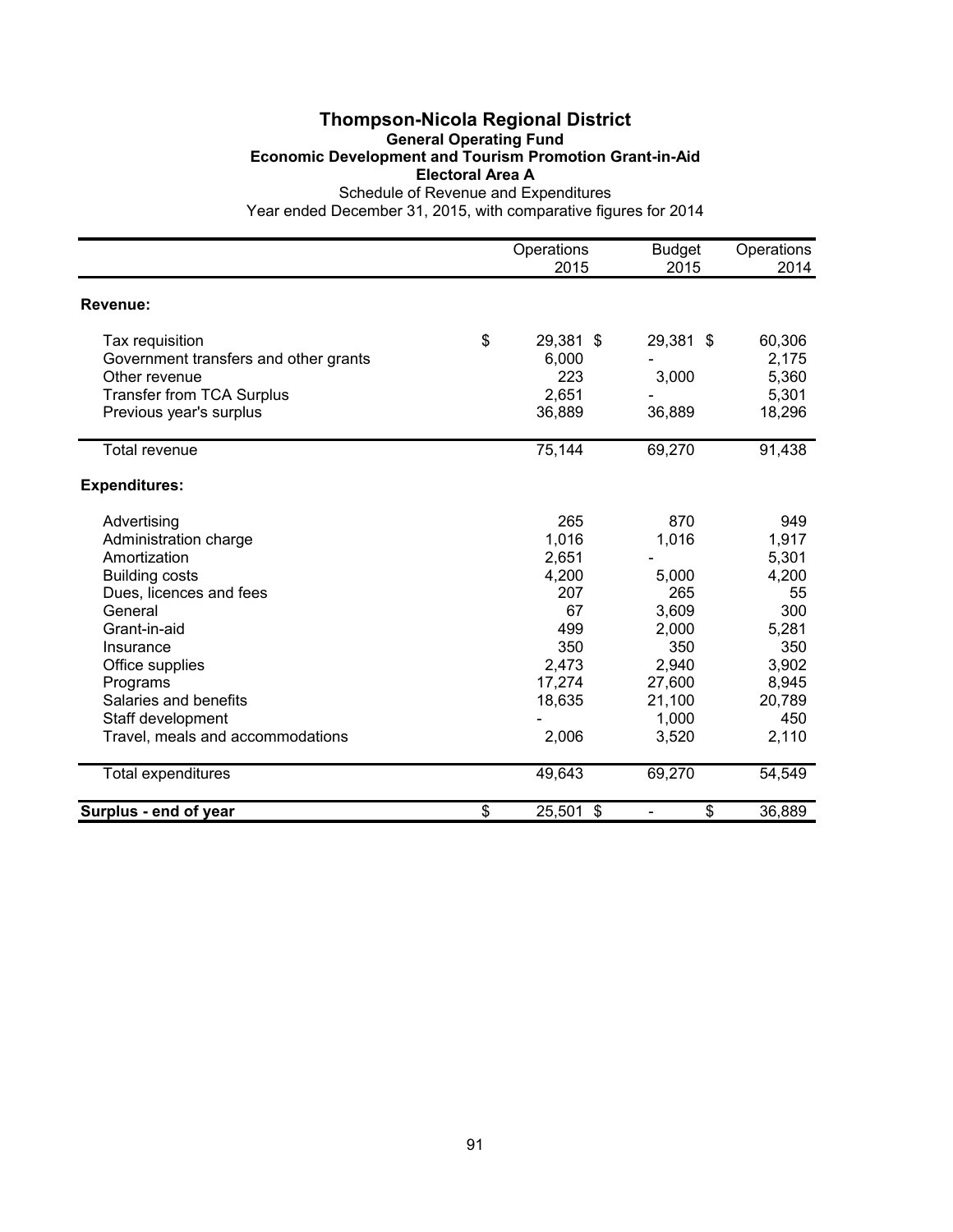# **Thompson-Nicola Regional District General Operating Fund Economic Development and Tourism Promotion Grant-in-Aid Electoral Area B**

|                                       | Operations      | <b>Budget</b> | Operations |
|---------------------------------------|-----------------|---------------|------------|
|                                       | 2015            | 2015          | 2014       |
| Revenue:                              |                 |               |            |
| Tax requisition                       | \$<br>52,274 \$ | 52,274 \$     | 39,140     |
| Government transfers and other grants | 5,751           | 17,100        | 14,600     |
| Other revenue                         | 643             |               | 1,341      |
| Previous year's surplus               | (746)           | (746)         | 5,137      |
| <b>Total revenue</b>                  | 57,922          | 68,628        | 60,218     |
| <b>Expenditures:</b>                  |                 |               |            |
| Advertising                           | 265             | 1,300         | 1,255      |
| Administration charge                 | 1,999           | 1,999         | 1,857      |
| <b>Building costs</b>                 | 4,200           | 5,200         | 4,200      |
| Dues, licences and fees               | 153             | 175           |            |
| General                               | 705             | 2,000         | 739        |
| Grant-in-aid                          | 1,749           |               | 2,106      |
| Insurance                             | 350             | 350           | 350        |
| Office supplies                       | 2,419           | 3,100         | 3,687      |
| Programs                              | 9,675           | 23,595        | 17,624     |
| Salaries and benefits                 | 21,424          | 24,775        | 24,434     |
| Staff development                     | 125             | 1,000         | 967        |
| Travel, meals and accommodations      | 3,517           | 5,134         | 3,745      |
| <b>Total expenditures</b>             | 46,581          | 68,628        | 60,964     |
| Surplus (deficit) - end of year       | \$<br>11,341 \$ | \$            | (746)      |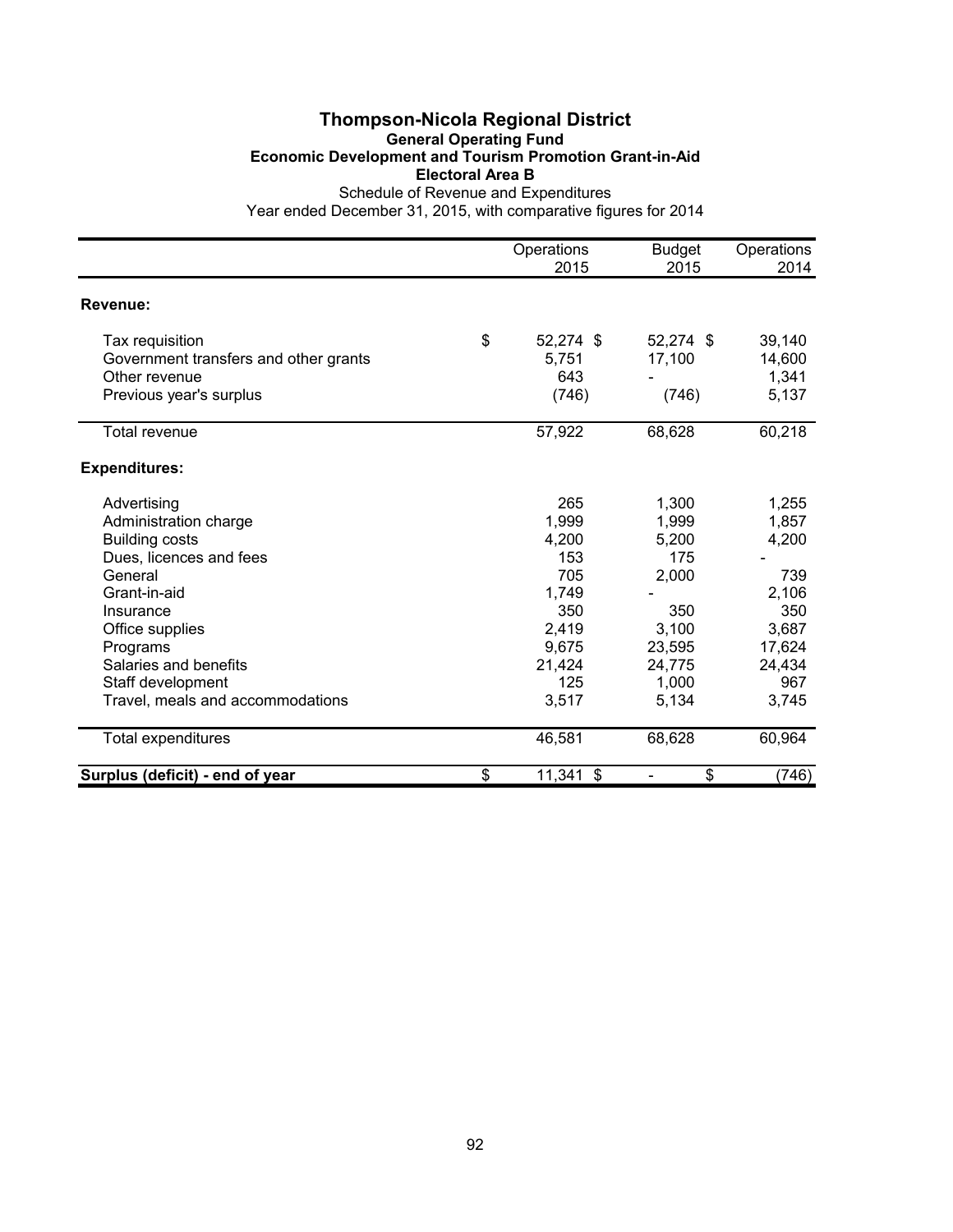# **Thompson-Nicola Regional District General Operating Fund Economic Development and Tourism Promotion Grant-in-Aid Electoral Area E**

|                                            | Operations<br>2015        | <b>Budget</b><br>2015 | Operations<br>2014 |
|--------------------------------------------|---------------------------|-----------------------|--------------------|
| Revenue:                                   |                           |                       |                    |
| Tax requisition<br>Previous year's surplus | \$<br>25,782 \$<br>10,042 | 25,782 \$<br>10,042   | 6,908<br>9,866     |
| Total revenue                              | 35,824                    | 35,824                | 16,774             |
| <b>Expenditures:</b>                       |                           |                       |                    |
| Administration charge<br>Grant-in-aid      | 824<br>12,431             | 824<br>35,000         | 274<br>6,459       |
| <b>Total expenditures</b>                  | 13,255                    | 35,824                | 6,733              |
| Surplus - end of year                      | \$<br>22,569 \$           | \$                    | 10,041             |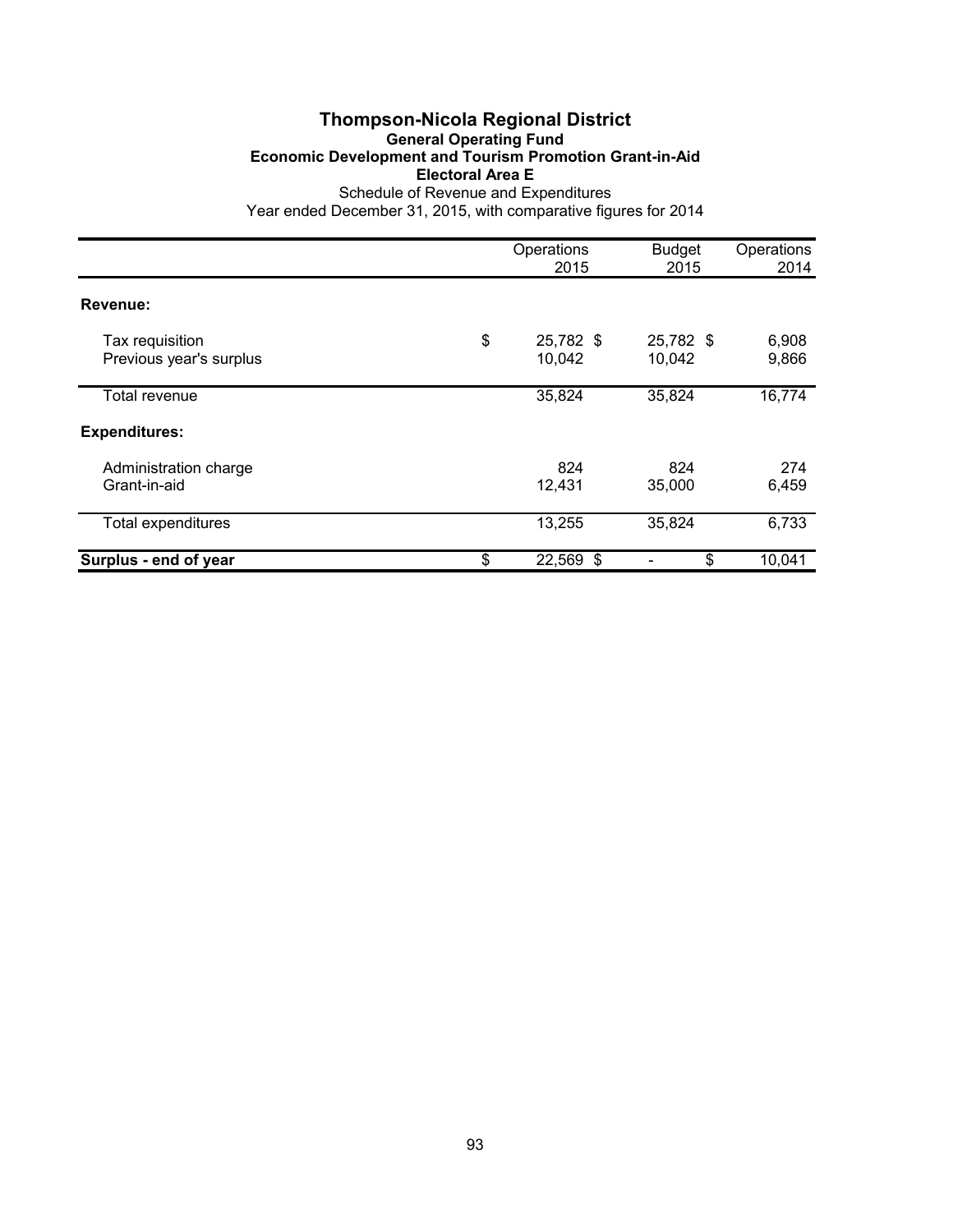### **Thompson-Nicola Regional District General Operating Fund Economic Development and Tourism Promotion Grant-in-Aid Electoral Area I** Schedule of Revenue and Expenditures

|                                                                                     | Operations<br>2015       | <b>Budget</b><br>2015 | Operations<br>2014      |
|-------------------------------------------------------------------------------------|--------------------------|-----------------------|-------------------------|
| Revenue:                                                                            |                          |                       |                         |
| Tax requisition<br>Government transfers and other grants<br>Previous year's surplus | \$<br>$10,105$ \$<br>195 | $10,105$ \$<br>195    | 6,613<br>5,000<br>1,112 |
| Total revenue                                                                       | 10,300                   | 10,300                | 12,725                  |
| <b>Expenditures:</b>                                                                |                          |                       |                         |
| Administration charge<br>Grant-in-aid                                               | 300<br>5,843             | 300<br>10,000         | 225<br>12,305           |
| Total expenditures                                                                  | 6,143                    | 10,300                | 12,530                  |
| Surplus - end of year                                                               | \$<br>$4,157$ \$         | \$                    | 195                     |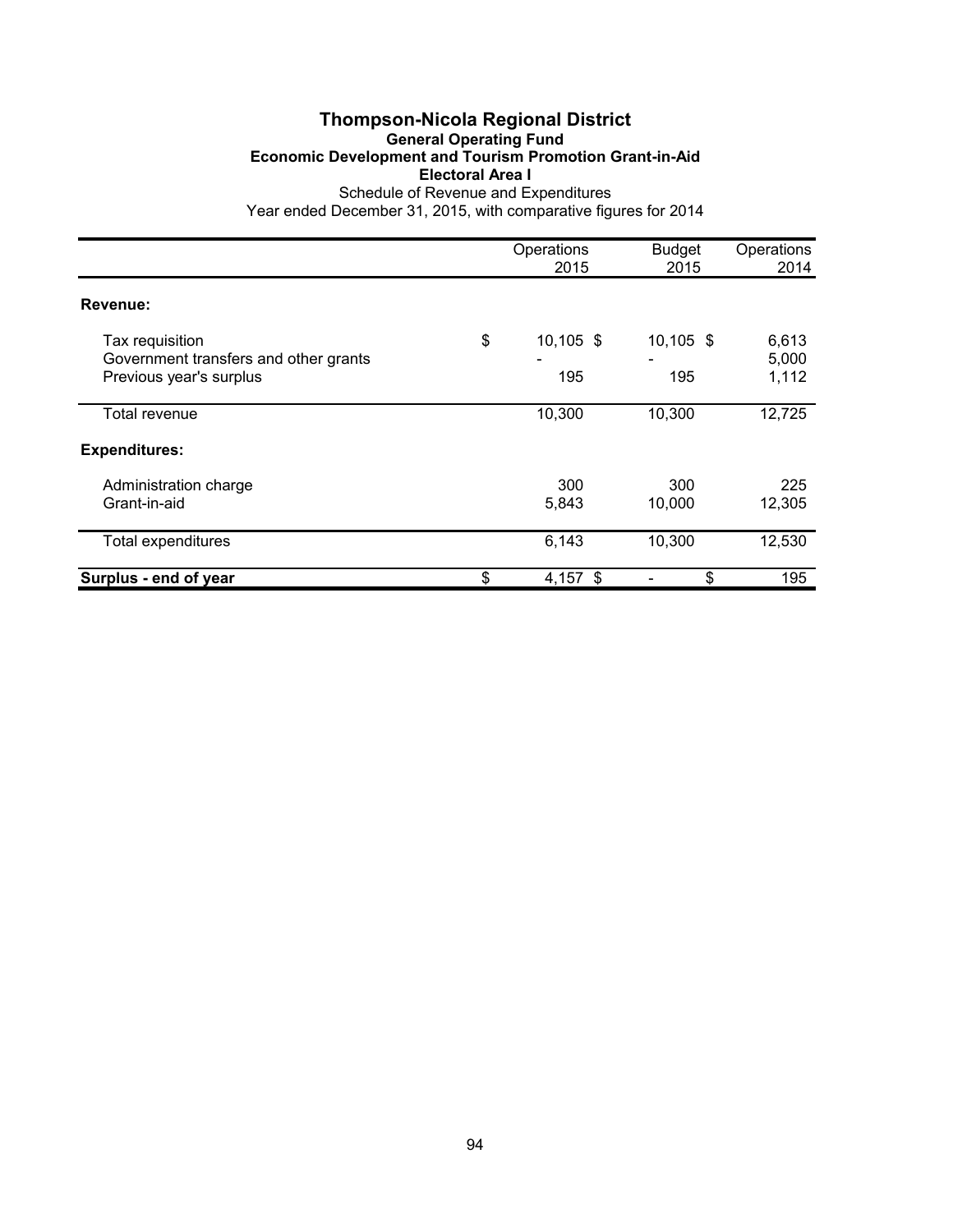### **Thompson-Nicola Regional District General Operating Fund Economic Development and Tourism Promotion Grant-in-Aid Electoral Area J** Schedule of Revenue and Expenditures

|                                            | Operations<br>2015        | <b>Budget</b><br>2015 | Operations<br>2014 |
|--------------------------------------------|---------------------------|-----------------------|--------------------|
| Revenue:                                   |                           |                       |                    |
| Tax requisition<br>Previous year's surplus | \$<br>19,736 \$<br>30,912 | 19,736 \$<br>30,912   | 15,525<br>25,000   |
| Total revenue                              | 50,648                    | 50,648                | 40,525             |
| <b>Expenditures:</b>                       |                           |                       |                    |
| Administration charge<br>Grant-in-aid      | 648<br>6,808              | 648<br>50,000         | 525<br>9,088       |
| <b>Total expenditures</b>                  | 7,456                     | 50,648                | 9,613              |
| Surplus - end of year                      | \$<br>43,192 \$           | \$                    | 30,912             |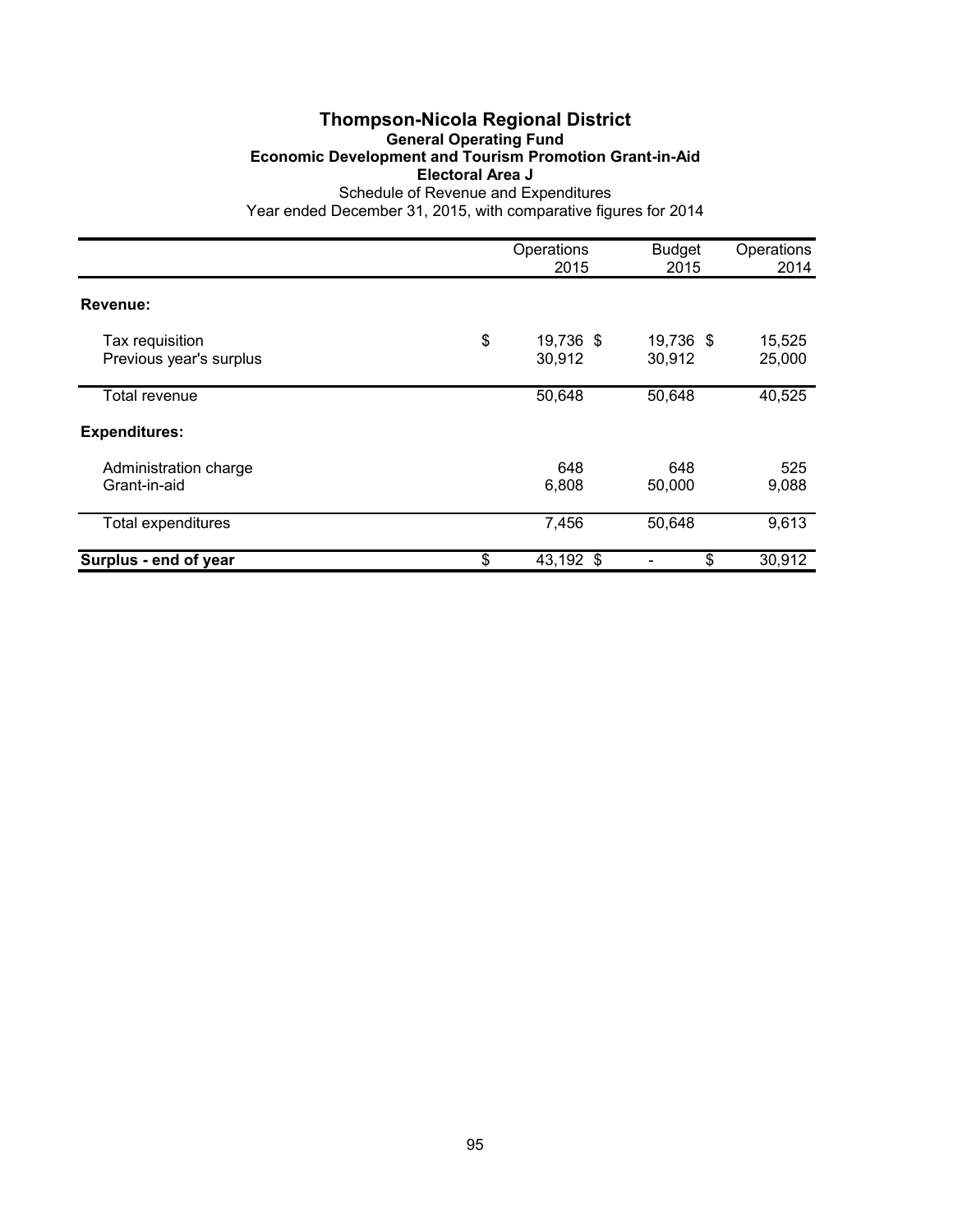### **Thompson-Nicola Regional District General Operating Fund Economic Development and Tourism Promotion Grant-in-Aid Electoral Area L** Schedule of Revenue and Expenditures

|                                                                                     | Operations<br>2015       | <b>Budget</b><br>2015 | Operations<br>2014      |
|-------------------------------------------------------------------------------------|--------------------------|-----------------------|-------------------------|
| Revenue:                                                                            |                          |                       |                         |
| Tax requisition<br>Government transfers and other grants<br>Previous year's surplus | \$<br>36,235 \$<br>9,894 | 36,235 \$<br>9,893    | 2,158<br>2,000<br>7,992 |
| Total revenue                                                                       | 46,129                   | 46,128                | 12,150                  |
| <b>Expenditures:</b>                                                                |                          |                       |                         |
| Administration charge<br>Grant-in-aid                                               | 1,128<br>2,533           | 1,128<br>45,000       | 150<br>2,106            |
| <b>Total expenditures</b>                                                           | 3,661                    | 46,128                | 2,256                   |
| Surplus - end of year                                                               | \$<br>42,468 \$          | \$                    | 9,894                   |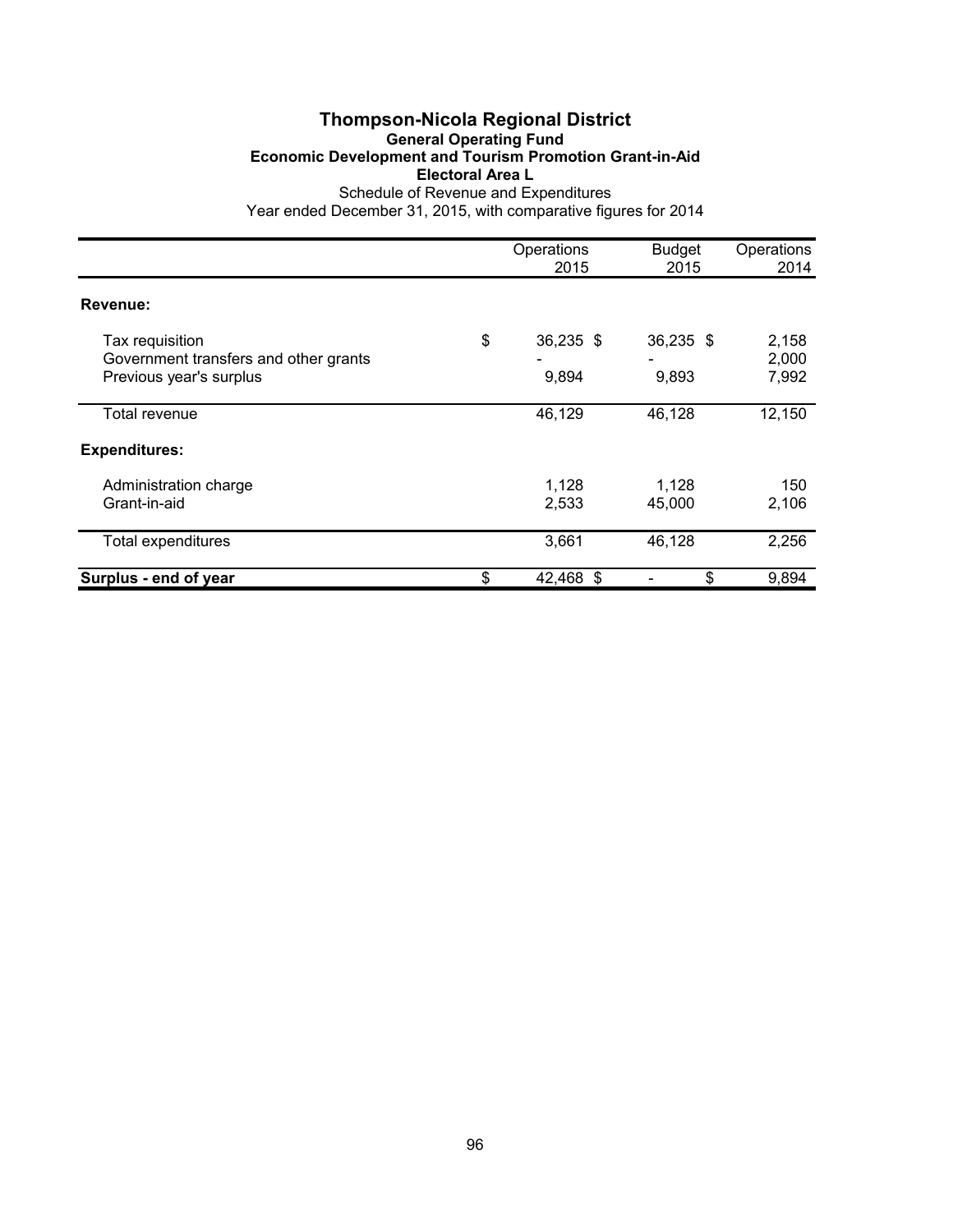# **Thompson-Nicola Regional District General Operating Fund Economic Development and Tourism Promotion Grant-in-Aid Electoral Area M**

|                                            | Operations<br>2015       | <b>Budget</b><br>2015 | Operations<br>2014 |
|--------------------------------------------|--------------------------|-----------------------|--------------------|
| Revenue:                                   |                          |                       |                    |
| Tax requisition<br>Previous year's surplus | \$<br>66,215 \$<br>5,786 | 66,215 \$<br>5,786    | 5,314<br>13,914    |
| Total revenue                              | 72,001                   | 72,001                | 19,228             |
| <b>Expenditures:</b>                       |                          |                       |                    |
| Administration charge<br>Grant-in-aid      | 2,001<br>15,606          | 2,001<br>70,000       | 228<br>13,214      |
| <b>Total expenditures</b>                  | 17,607                   | 72,001                | 13,442             |
| Surplus - end of year                      | \$<br>54,394 \$          | \$                    | 5,786              |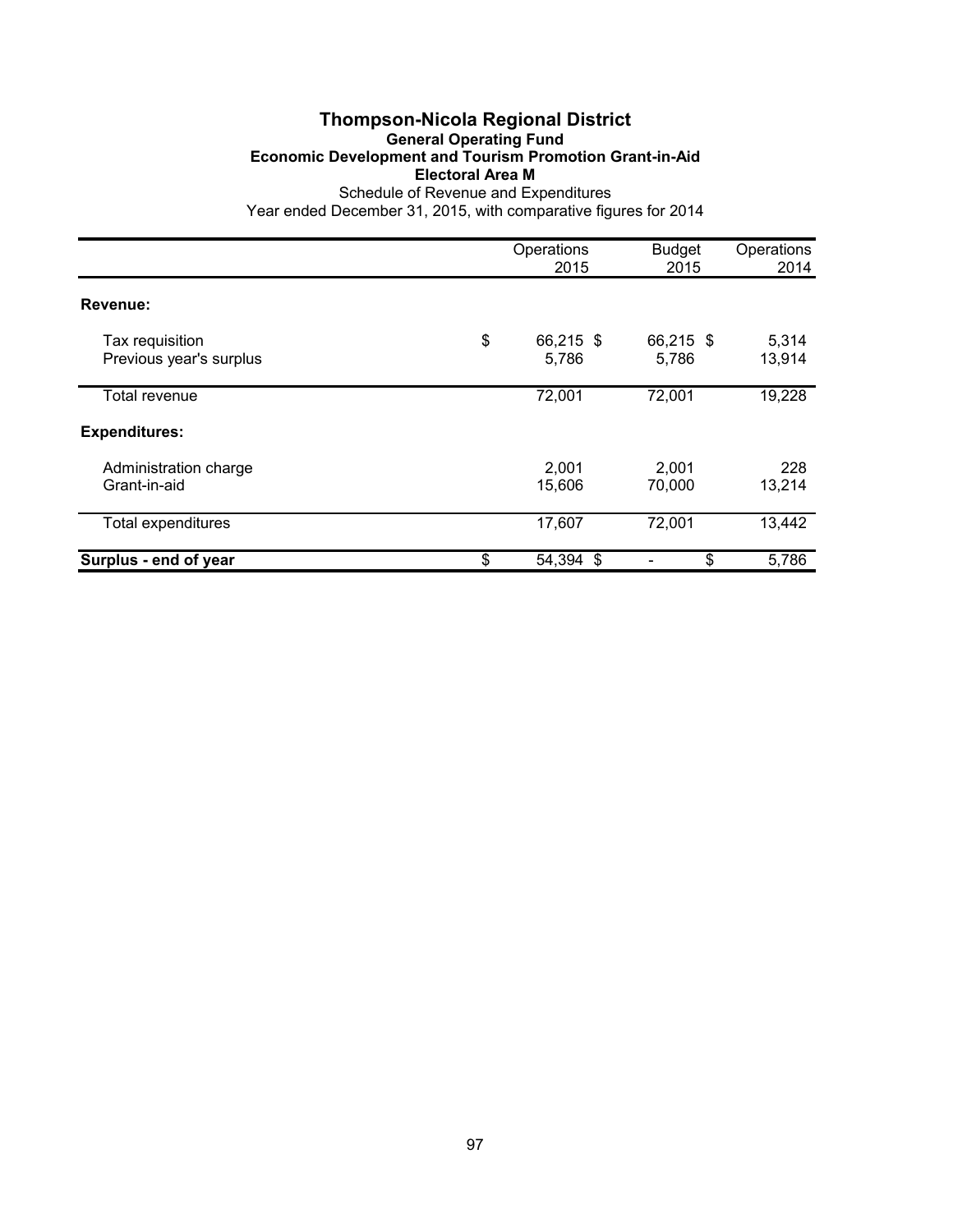# **Thompson-Nicola Regional District General Operating Fund Economic Development and Tourism Promotion Grant-in-Aid Electoral Area N**

|                                            | Operations<br>2015     | <b>Budget</b><br>2015 | Operations<br>2014 |
|--------------------------------------------|------------------------|-----------------------|--------------------|
| Revenue:                                   |                        |                       |                    |
| Tax requisition<br>Previous year's surplus | \$<br>756 \$<br>29,394 | 756 \$<br>29,394      | 650<br>29,500      |
| Total revenue                              | 30,150                 | 30,150                | 30,150             |
| <b>Expenditures:</b>                       |                        |                       |                    |
| Administration charge<br>Grant-in-aid      | 150<br>9,499           | 150<br>30,000         | 150<br>606         |
| <b>Total expenditures</b>                  | 9,649                  | 30,150                | 756                |
| Surplus - end of year                      | \$<br>20,501 \$        | \$                    | 29,394             |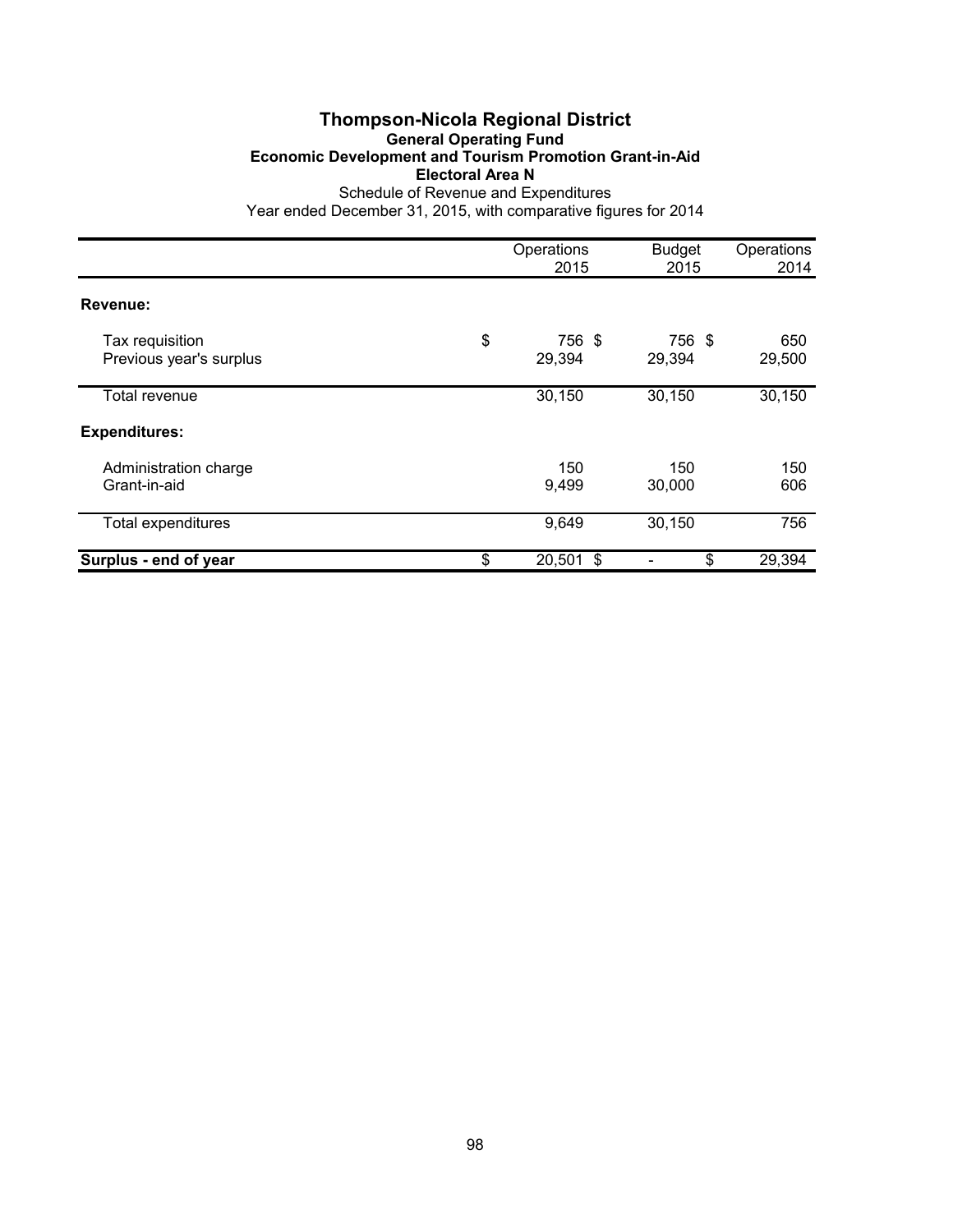### **Thompson-Nicola Regional District General Operating Fund Economic Development and Tourism Promotion Grant-in-Aid Electoral Area O** Schedule of Revenue and Expenditures

|                                                                                     | Operations<br>2015        | <b>Budget</b><br>2015 | Operations<br>2014 |
|-------------------------------------------------------------------------------------|---------------------------|-----------------------|--------------------|
| Revenue:                                                                            |                           |                       |                    |
| Tax requisition<br>Government transfers and other grants<br>Previous year's surplus | \$<br>53,510 \$<br>8,291  | 53,510 \$<br>8,290    | 30,900<br>3,000    |
| Total revenue                                                                       | 61,801                    | 61,800                | 33,900             |
| <b>Expenditures:</b>                                                                |                           |                       |                    |
| Administration charge<br>Grant-in-aid<br>Capital purchases                          | 1,800<br>21,849<br>35,400 | 1,800<br>60,000       | 900<br>24,709      |
| <b>Total expenditures</b>                                                           | 59,049                    | 61,800                | 25,609             |
| Surplus - end of year                                                               | \$<br>$2,752$ \$          | \$                    | 8,291              |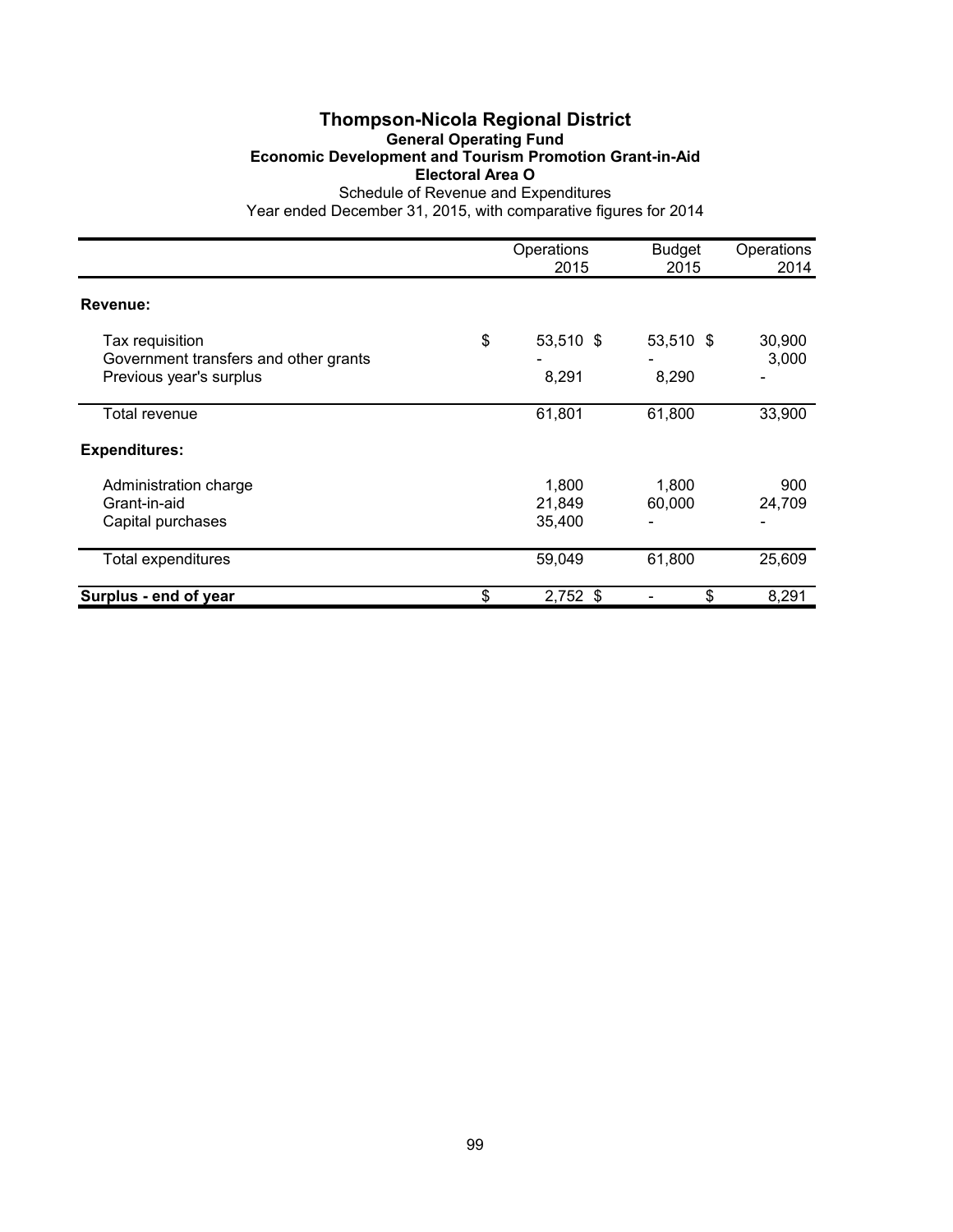# **Thompson-Nicola Regional District General Operating Fund Economic Development and Tourism Promotion Grant-in-Aid Electoral Area P**

|                                            | Operations<br>2015    | <b>Budget</b><br>2015 | Operations<br>2014 |
|--------------------------------------------|-----------------------|-----------------------|--------------------|
| Revenue:                                   |                       |                       |                    |
| Tax requisition<br>Previous year's surplus | \$<br>56 \$<br>15,094 | 56 \$<br>15,094       | 150<br>15,700      |
| Total revenue                              | 15,150                | 15,150                | 15,850             |
| <b>Expenditures:</b>                       |                       |                       |                    |
| Administration charge<br>Grant-in-aid      | 150<br>9,949          | 150<br>15,000         | 150<br>606         |
| <b>Total expenditures</b>                  | 10,099                | 15,150                | 756                |
| Surplus - end of year                      | \$<br>$5,051$ \$      | \$                    | 15,094             |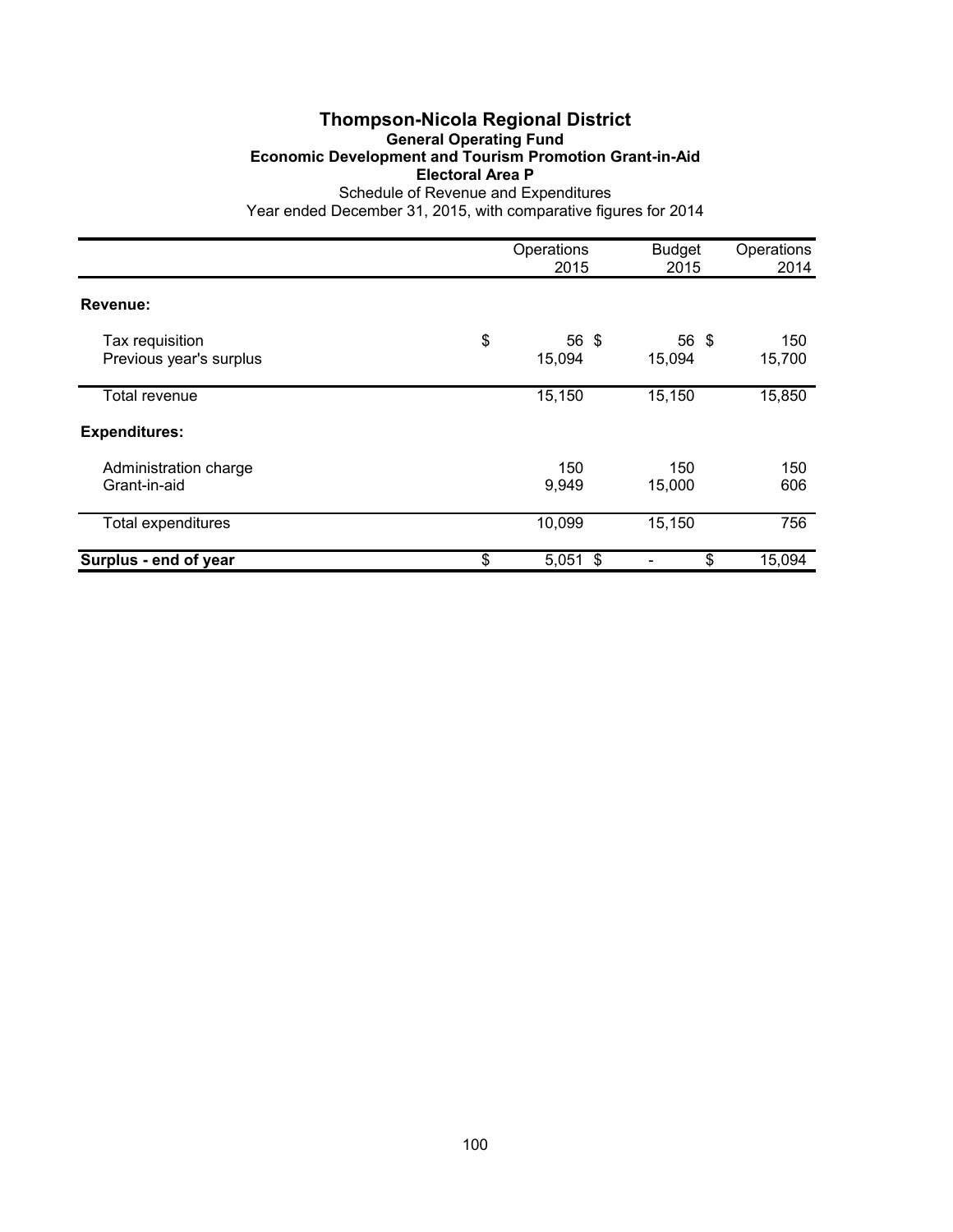### **Thompson-Nicola Regional District General Operating Fund Gold Country Communities Grant-in-Aid Local Service of Ashcroft, Cache Creek, Lytton, Clinton and Electoral Areas E, I, J, M and N** Schedule of Revenue and Expenditures Year ended December 31, 2015, with comparative figures for 2014

|                                       | Operations<br>2015 | <b>Budget</b><br>2015 | Operations<br>2014 |
|---------------------------------------|--------------------|-----------------------|--------------------|
| Revenue:                              |                    |                       |                    |
| Tax requisition                       | \$<br>73,130 \$    | 73,130 \$             | 70,000             |
| Total revenue                         | 73,130             | 73,130                | 70,000             |
| <b>Expenditures:</b>                  |                    |                       |                    |
| Administration charge<br>Grant-in-aid | 2,130<br>71,000    | 2,130<br>71,000       | 2,039<br>67,961    |
| <b>Total expenditures</b>             | 73,130             | 73,130                | 70,000             |
| Surplus - end of year                 | \$<br>\$           | \$                    |                    |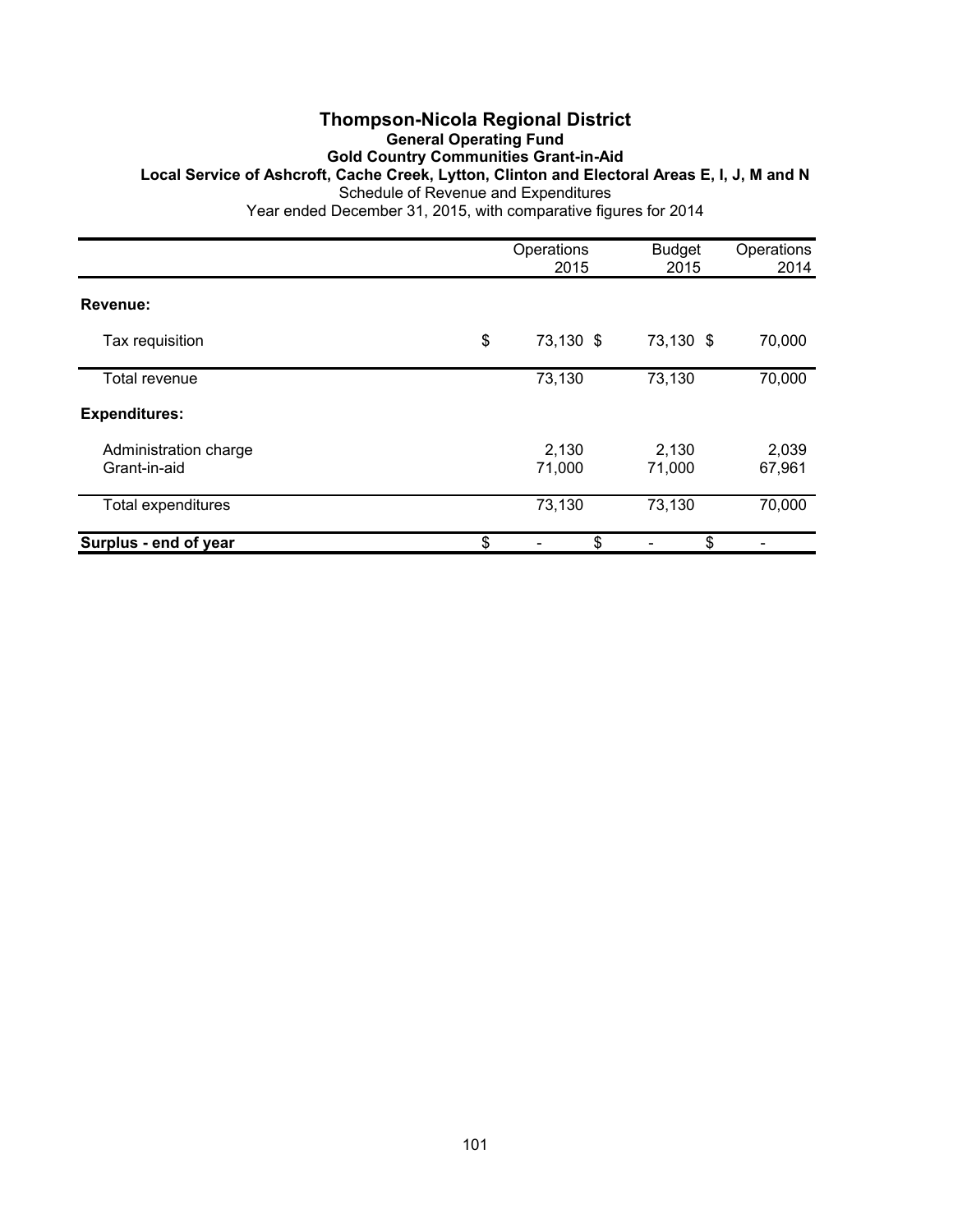### **Thompson-Nicola Regional District General Operating Fund Nicola Valley Aquatic Centre Grant-in-Aid Local Service Area of M and N** Schedule of Revenue and Expenditures

|                                                                         | Operations<br>2015                | <b>Budget</b><br>2015      | Operations<br>2014 |
|-------------------------------------------------------------------------|-----------------------------------|----------------------------|--------------------|
| Revenue:                                                                |                                   |                            |                    |
| Tax requisition<br>Interest<br>Other revenue<br>Previous year's surplus | \$<br>177,017 \$<br>508<br>59,667 | 177,017 \$<br>59,667       | 174,160<br>28,346  |
| Total revenue                                                           | 237,192                           | 236,684                    | 202,506            |
| <b>Expenditures:</b>                                                    |                                   |                            |                    |
| Administration charge<br>Grant-in-aid<br>Transfer to reserve            | 4,244<br>141,452                  | 4,244<br>141,452<br>90,988 | 4,160<br>138,679   |
| Total expenditures                                                      | 145,696                           | 236,684                    | 142,839            |
| Surplus - end of year                                                   | \$<br>91,496 \$                   | \$                         | 59,667             |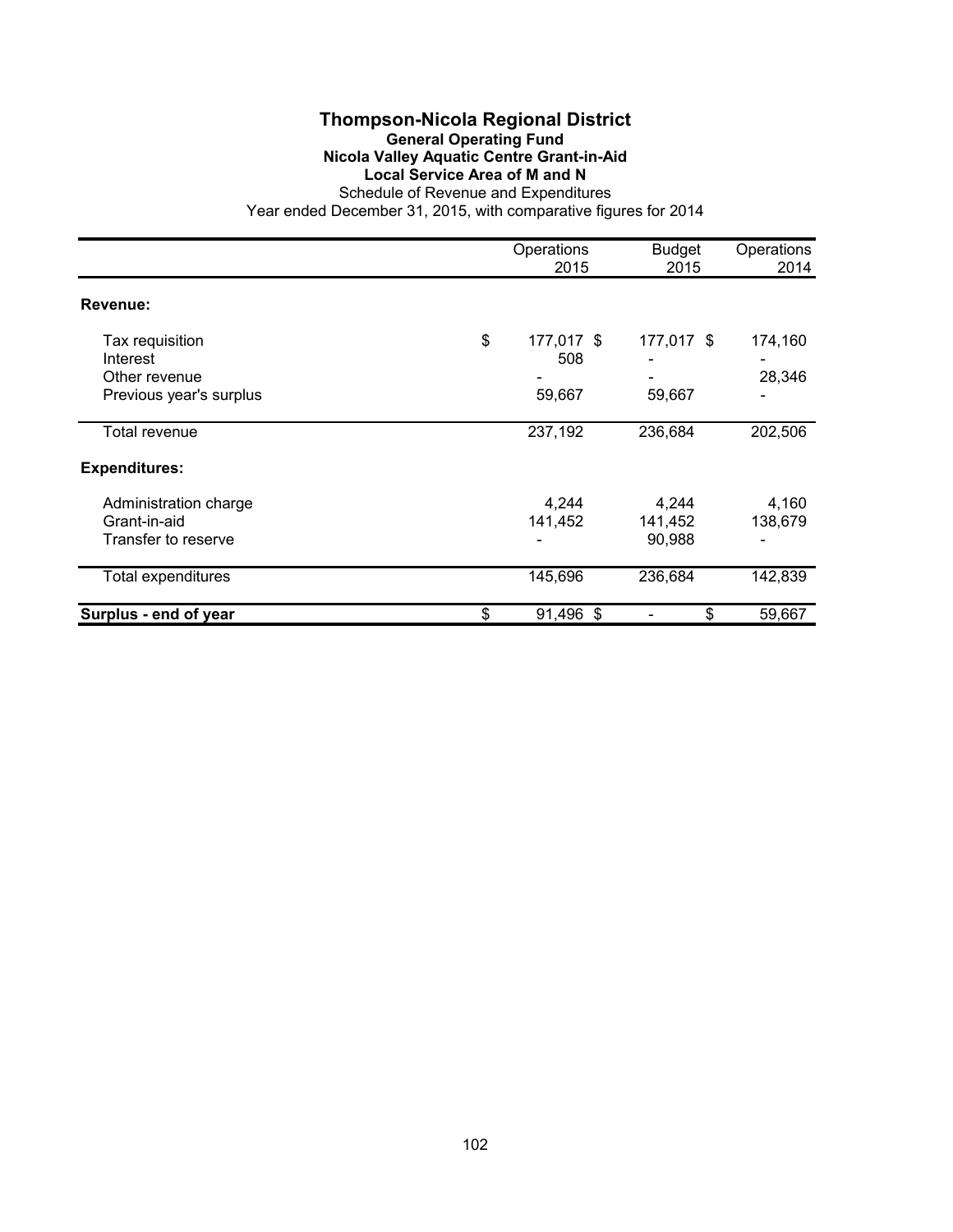### **Thompson-Nicola Regional District General Operating Fund North Thompson Sportsplex Specified Area of A**

|                                                                       | Operations<br>2015             | <b>Budget</b><br>2015 | Operations<br>2014      |
|-----------------------------------------------------------------------|--------------------------------|-----------------------|-------------------------|
| Revenue:                                                              |                                |                       |                         |
| Tax requisition<br>Grants in lieu of taxes<br>Previous year's surplus | \$<br>197,530 \$<br>220<br>446 | 197,530 \$<br>446     | 182,062<br>446<br>6,746 |
| Total revenue                                                         | 198,196                        | 197,976               | 189,254                 |
| <b>Expenditures:</b>                                                  |                                |                       |                         |
| Administration charge<br>Grant-in-aid                                 | 5,826<br>192,150               | 5,826<br>192,150      | 5,376<br>183,432        |
| <b>Total expenditures</b>                                             | 197,976                        | 197,976               | 188,808                 |
| Surplus - end of year                                                 | \$<br>220 \$                   | \$                    | 446                     |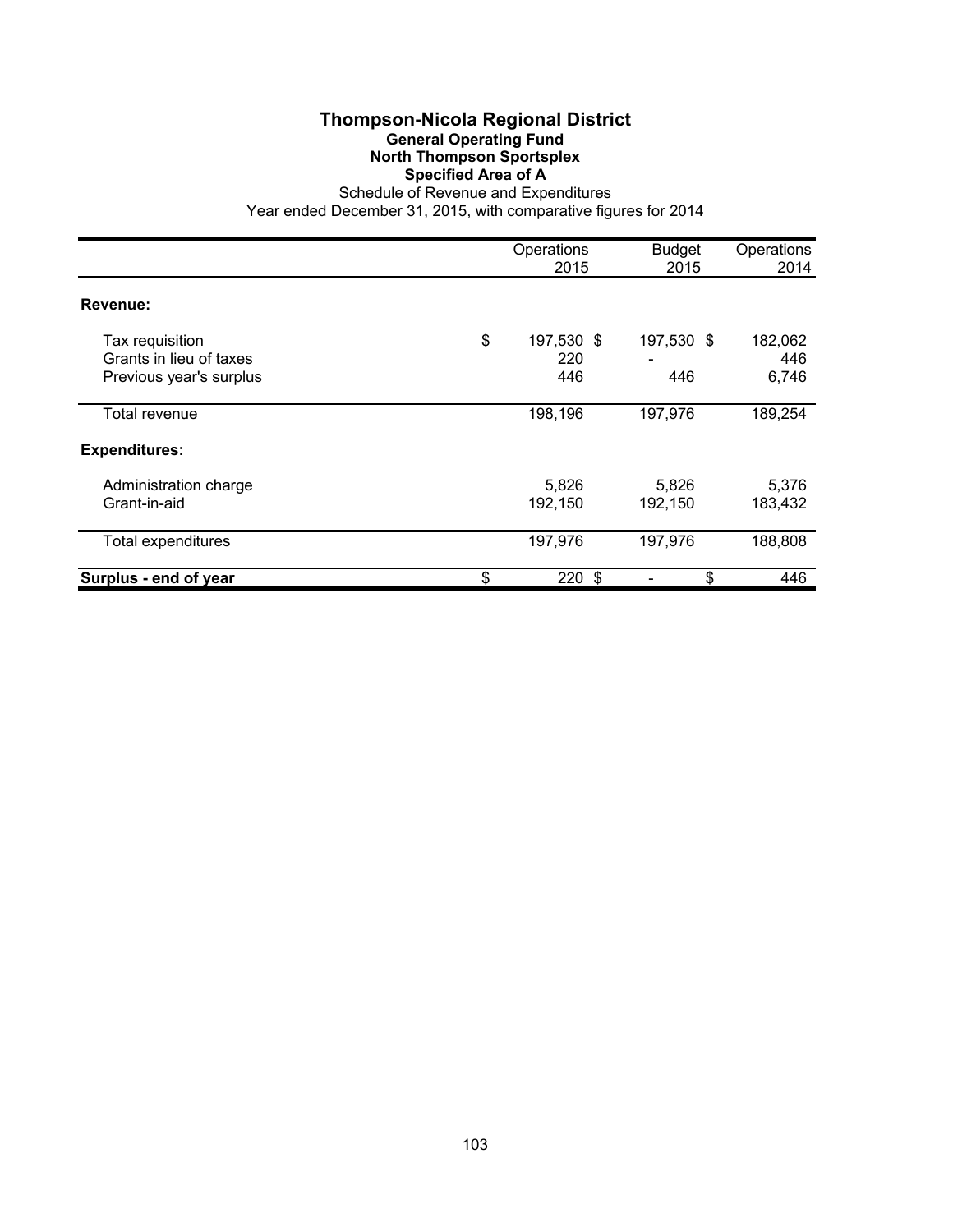### **Thompson-Nicola Regional District General Operating Fund Regional Parks All Member Municipalities**

Schedule of Revenue and Expenditures

|                                                                                            | Operations<br>2015                           | <b>Budget</b><br>2015 | Operations<br>2014                  |
|--------------------------------------------------------------------------------------------|----------------------------------------------|-----------------------|-------------------------------------|
| Revenue:                                                                                   |                                              |                       |                                     |
| Tax requisition<br>Interest<br><b>Transfer from TCA Surplus</b><br>Previous year's surplus | \$<br>16,700 \$<br>1,815<br>4,428<br>213,053 | 16,700 \$<br>213,053  | 16,794<br>2,516<br>2,742<br>232,406 |
| Total revenue                                                                              | 235,996                                      | 229,753               | 254,458                             |
| <b>Expenditures:</b>                                                                       |                                              |                       |                                     |
| Amortization<br>Insurance<br>Programs                                                      | 4,428<br>742<br>23,158                       | 1,200<br>228,553      | 2,742<br>750<br>37,913              |
| Total expenditures                                                                         | 28,328                                       | 229,753               | 41,405                              |
| Surplus - end of year                                                                      | \$<br>207,668 \$                             | \$                    | 213,053                             |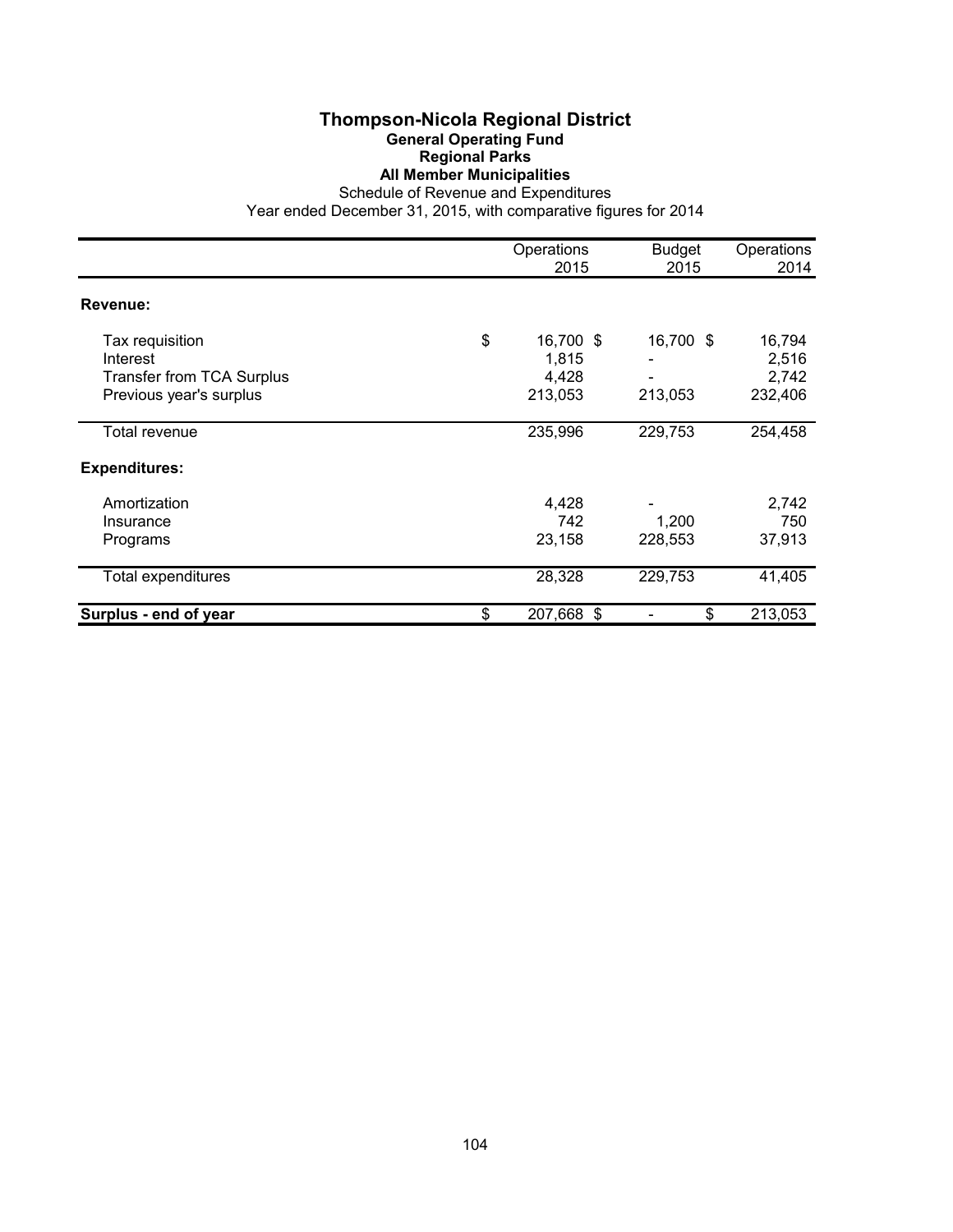### **Thompson-Nicola Regional District General Operating Fund Community Parks**

|                                       | Operations<br>2015 | <b>Budget</b><br>2015          | Operations<br>2014 |
|---------------------------------------|--------------------|--------------------------------|--------------------|
| Revenue:                              |                    |                                |                    |
| Tax requisition                       | \$<br>474,436 \$   | 474,436 \$                     | 325,480            |
| Government transfers and other grants | 118,449            | 195,000                        |                    |
| Interest                              | 2,052              | $\overline{\phantom{0}}$       | 2,228              |
| Other revenue                         | 17,953             | 61,500                         | 1,670              |
| Transfer from TCA Surplus             | 20,112             |                                | 16,251             |
| Transfer from reserve                 |                    | 92,129                         |                    |
| Previous year's surplus               | 126,321            | 126,321                        | 131,767            |
| <b>Total revenue</b>                  | 759,323            | 949,386                        | 477,396            |
| <b>Expenditures:</b>                  |                    |                                |                    |
| Advertising                           | 374                |                                |                    |
| Administration charge                 | 14,580             | 14,580                         | 9,904              |
| Amortization                          | 20,112             |                                | 16,251             |
| <b>Building costs</b>                 | 15,052             | 33,400                         | 19,882             |
| General                               | 464                | 450                            | 837                |
| Grant-in-aid                          | 148,000            | 148,000                        | 176,000            |
| Insurance                             | 2,389              | 2,460                          | 2,183              |
| Operating costs                       | 45,013             | 53,021                         | 39,664             |
| Salaries and benefits                 | 45,091             | 51,850                         | 36,763             |
| Travel, meals and accommodations      | 584                | 40,300                         | 2,929              |
| Capital purchases                     | 153,100            | 605,325                        | 45,257             |
| Transfer to reserve                   | 1,114              |                                | 1,405              |
| <b>Total expenditures</b>             | 445,873            | 949,386                        | 351,075            |
| Surplus - end of year                 | \$<br>313,450 \$   | \$<br>$\overline{\phantom{a}}$ | 126,321            |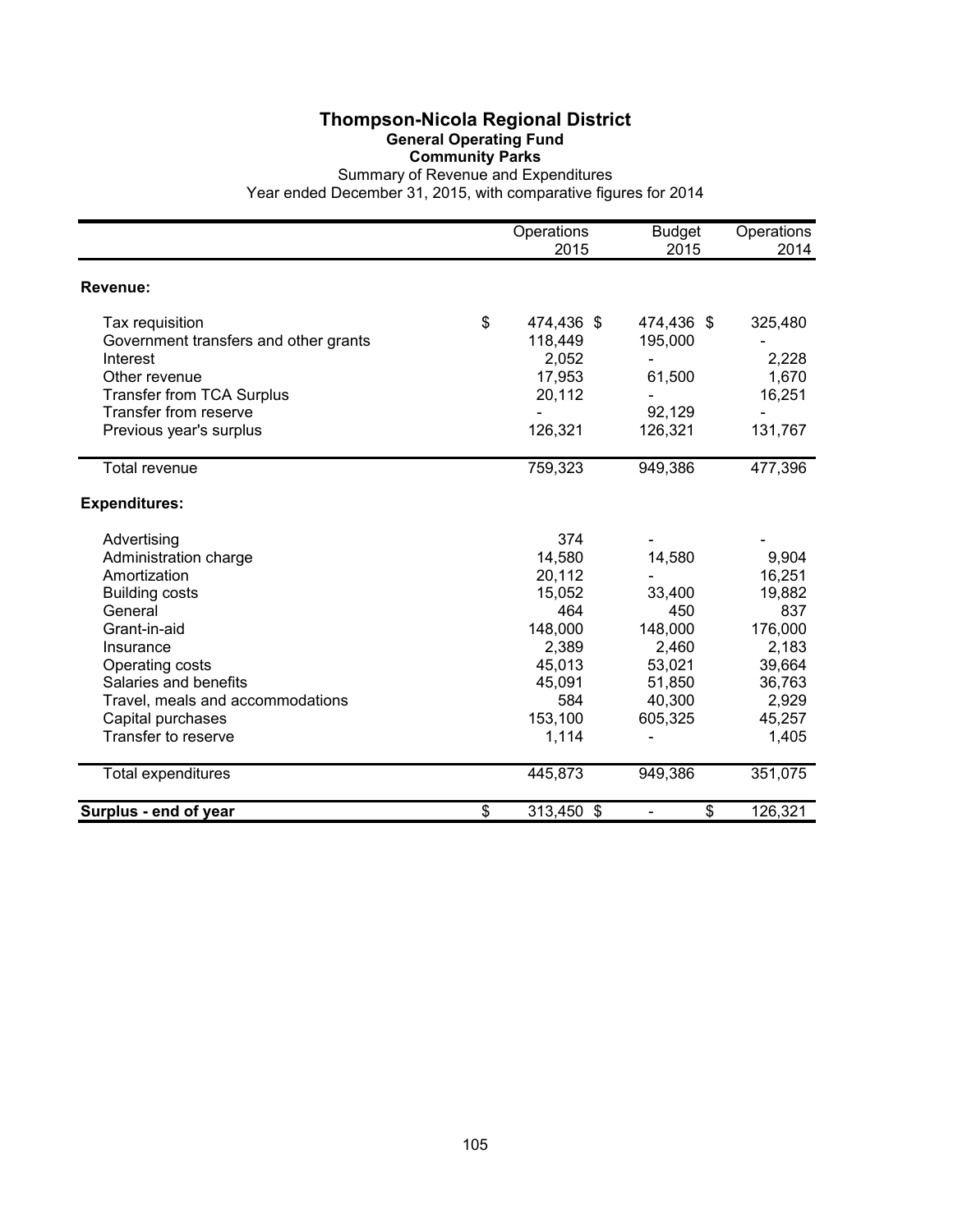# **Thompson-Nicola Regional District General Operating Fund Community Parks Electoral Area A**

Schedule of Revenue and Expenditures

|                                       | Operations       | <b>Budget</b> | Operations |
|---------------------------------------|------------------|---------------|------------|
|                                       | 2015             | 2015          | 2014       |
| Revenue:                              |                  |               |            |
| Tax requisition                       | \$<br>112,011 \$ | 112,011 \$    | 68,906     |
| Government transfers and other grants | 4,500            | 65,000        |            |
| Interest                              | 960              |               | 851        |
| Other revenue                         | 189              | 54,000        |            |
| <b>Transfer from TCA Surplus</b>      | 3,598            |               | 3,019      |
| Previous year's surplus               | 110,101          | 110,101       | 76,009     |
| Total revenue                         | 231,359          | 341,112       | 148,785    |
| <b>Expenditures:</b>                  |                  |               |            |
| Advertising                           | 120              |               |            |
| Administration charge                 | 6,462            | 6,462         | 2,808      |
| Amortization                          | 3,598            |               | 3,019      |
| <b>Building costs</b>                 | 2,807            | 11,700        | 4,091      |
| General                               | 64               | 50            | 258        |
| Insurance                             | 978              | 1,000         | 811        |
| Operating costs                       | 11,029           | 13,146        | 10,711     |
| Salaries and benefits                 | 18,621           | 19,450        | 15,405     |
| Travel, meals and accommodations      | 234              | 300           | 768        |
| Capital purchases                     | 13,058           | 289,004       | 785        |
| Transfer to reserve                   | 22               |               | 28         |
| Total expenditures                    | 56,993           | 341,112       | 38,684     |
| Surplus - end of year                 | \$<br>174,366 \$ | \$            | 110,101    |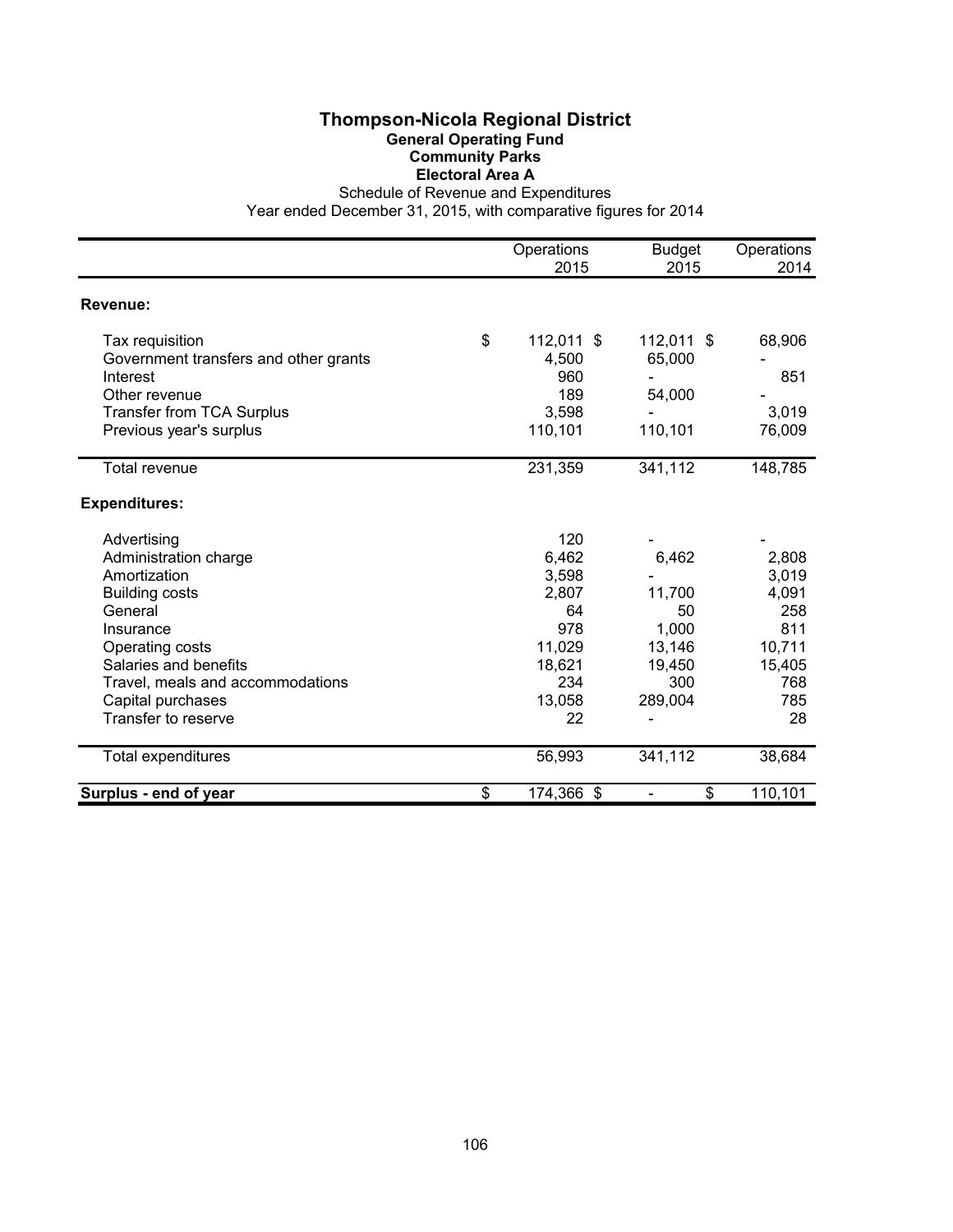# **Thompson-Nicola Regional District General Operating Fund Community Parks Electoral Area B**

Schedule of Revenue and Expenditures

|                                  | Operations       | <b>Budget</b> | Operations |
|----------------------------------|------------------|---------------|------------|
|                                  | 2015             | 2015          | 2014       |
| Revenue:                         |                  |               |            |
| Tax requisition                  | \$<br>205,335 \$ | 205,335 \$    | 75,144     |
| Interest                         | 1,092            |               | 1,377      |
| Other revenue                    | 4,764            | 7,500         | 1,669      |
| <b>Transfer from TCA Surplus</b> | 16,513           |               | 13,232     |
| Transfer from reserve            |                  | 92,129        |            |
| Previous year's surplus          | 10,420           | 10,420        | 45,458     |
| <b>Total revenue</b>             | 238,124          | 315,384       | 136,880    |
| <b>Expenditures:</b>             |                  |               |            |
| Advertising                      | 254              |               |            |
| Administration charge            | 3,528            | 3,528         | 1,666      |
| Amortization                     | 16,513           |               | 13,232     |
| <b>Building costs</b>            | 12,246           | 21,700        | 15,792     |
| General                          | 400              | 400           | 577        |
| Insurance                        | 1,411            | 1,460         | 1,372      |
| Operating costs                  | 29,380           | 29,575        | 24,453     |
| Salaries and benefits            | 26,470           | 32,400        | 21,359     |
| Travel, meals and accommodations | 350              | 40,000        | 2,161      |
| Capital purchases                | 13,092           | 186,321       | 44,472     |
| Transfer to reserve              | 1,092            |               | 1,377      |
| Total expenditures               | 104,736          | 315,384       | 126,461    |
| Surplus - end of year            | \$<br>133,388 \$ | \$            | 10,419     |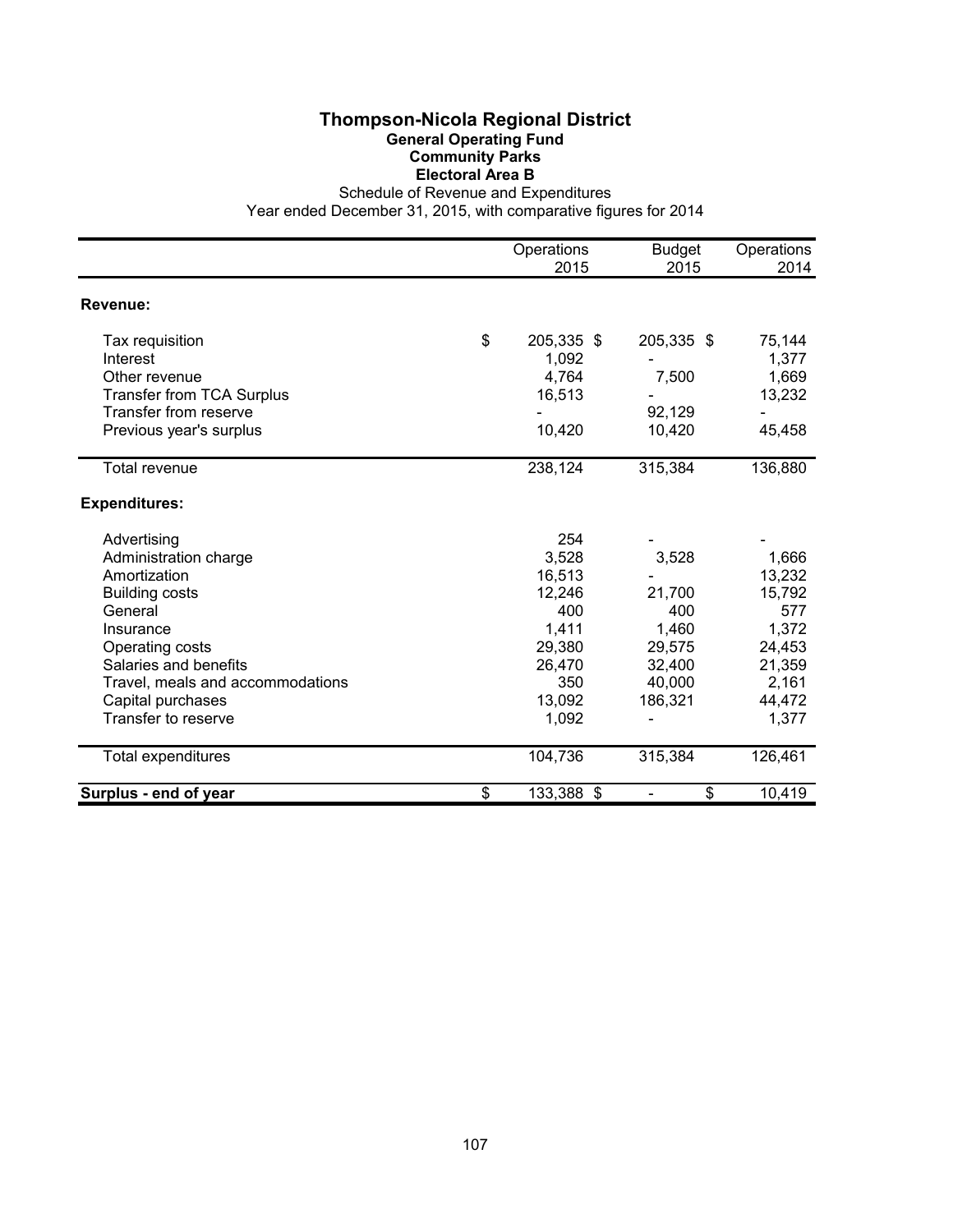# **Thompson-Nicola Regional District General Operating Fund Community Parks Electoral Area J**

Schedule of Revenue and Expenses

|                                       | Operations<br>2015 | <b>Budget</b><br>2015 | Operations<br>2014 |
|---------------------------------------|--------------------|-----------------------|--------------------|
| Revenue:                              |                    |                       |                    |
| Tax requisition                       | \$<br>8,240 \$     | $8,240$ \$            |                    |
| Government transfers and other grants | 113,949            | 130,000               |                    |
| Other revenue                         | 13,000             |                       |                    |
| <b>Total revenue</b>                  | 135,189            | 138,240               |                    |
| <b>Expenditures:</b>                  |                    |                       |                    |
| Administration charge                 | 240                | 240                   |                    |
| Grant-in-aid                          | 8,000              | 8,000                 |                    |
| Capital purchases                     | 126,949            | 130,000               |                    |
| <b>Total expenditures</b>             | 135,189            | 138,240               |                    |
| Surplus - end of year                 | \$<br>\$           | \$                    |                    |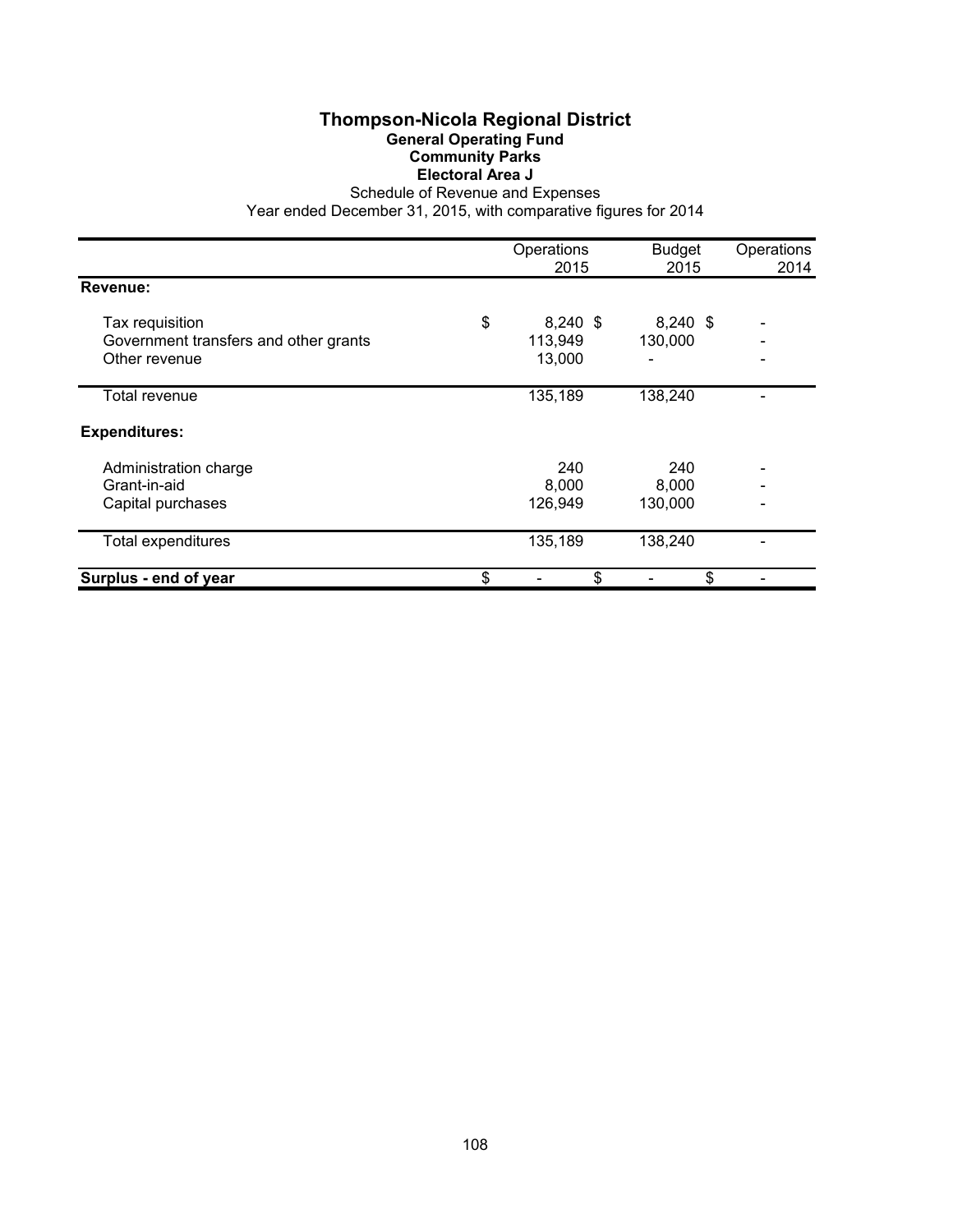# **Thompson-Nicola Regional District General Operating Fund Community Parks Specified Area of J (Tobiano)**

Schedule of Revenue and Expenditures

|                                       | Operations<br>2015 | <b>Budget</b><br>2015 | Operations<br>2014 |
|---------------------------------------|--------------------|-----------------------|--------------------|
| Revenue:                              |                    |                       |                    |
| Tax requisition                       | \$<br>144,200 \$   | 144,200 \$            | 181,280            |
| Total revenue                         | 144,200            | 144,200               | 181,280            |
| <b>Expenditures:</b>                  |                    |                       |                    |
| Administration charge<br>Grant-in-aid | 4,200<br>140,000   | 4,200<br>140,000      | 5,280<br>176,000   |
| <b>Total expenditures</b>             | 144,200            | 144,200               | 181,280            |
| Surplus - end of year                 | \$<br>\$           | \$                    |                    |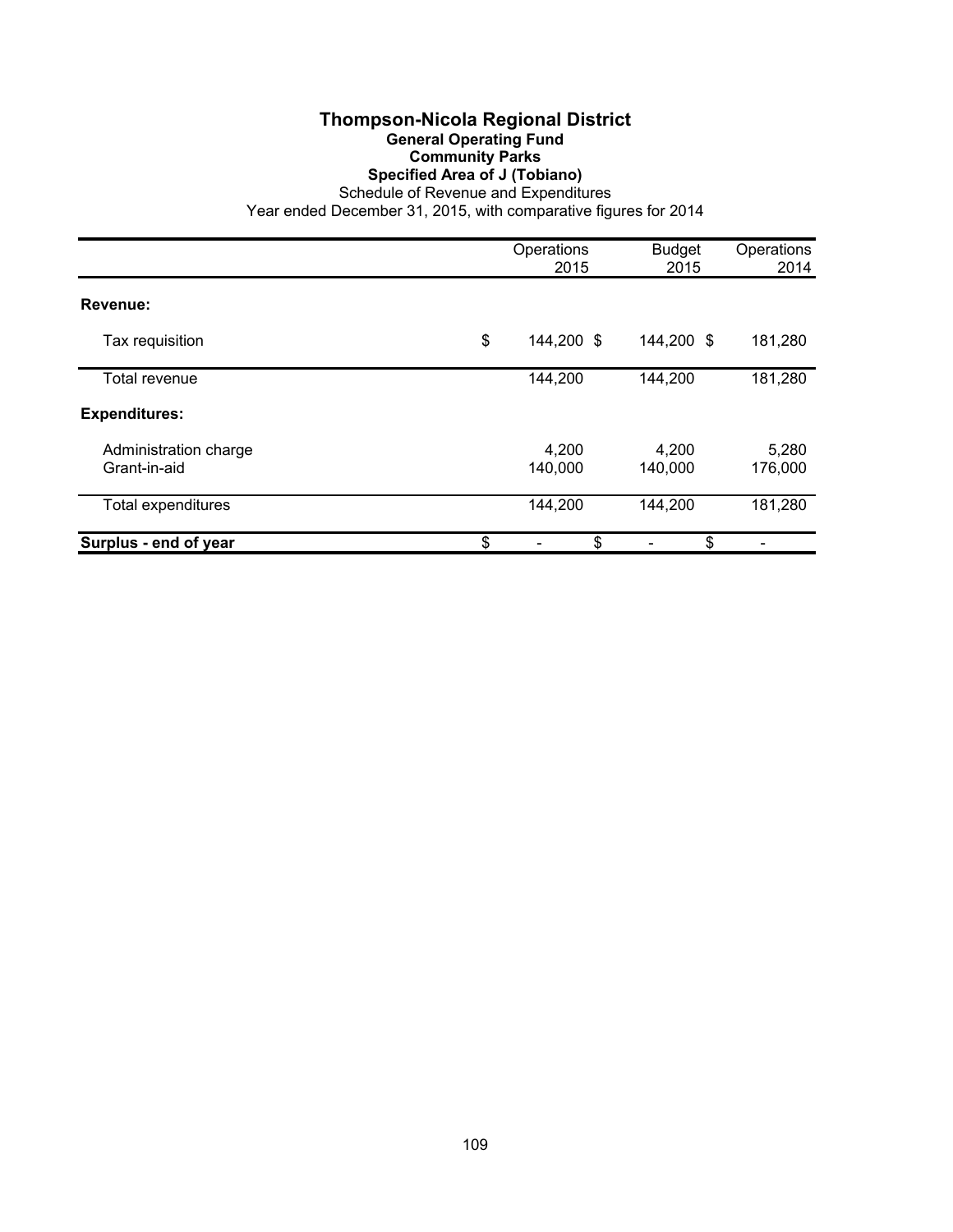#### **Thompson-Nicola Regional District General Operating Fund Community Parks Electoral Area O and a Specified Area of P**

Schedule of Revenue and Expenditures

|                                            | Operations<br>2015      | <b>Budget</b><br>2015 | Operations<br>2014 |
|--------------------------------------------|-------------------------|-----------------------|--------------------|
| Revenue:                                   |                         |                       |                    |
| Tax requisition<br>Previous year's surplus | \$<br>4,650 \$<br>5,800 | 4,650 \$<br>5,800     | 150<br>10,300      |
| Total revenue                              | 10,450                  | 10,450                | 10,450             |
| <b>Expenditures:</b>                       |                         |                       |                    |
| Administration charge<br>Operating costs   | 150<br>4,605            | 150<br>10,300         | 150<br>4,500       |
| <b>Total expenditures</b>                  | 4,755                   | 10,450                | 4,650              |
| Surplus - end of year                      | \$<br>5,695 \$          | \$                    | 5,800              |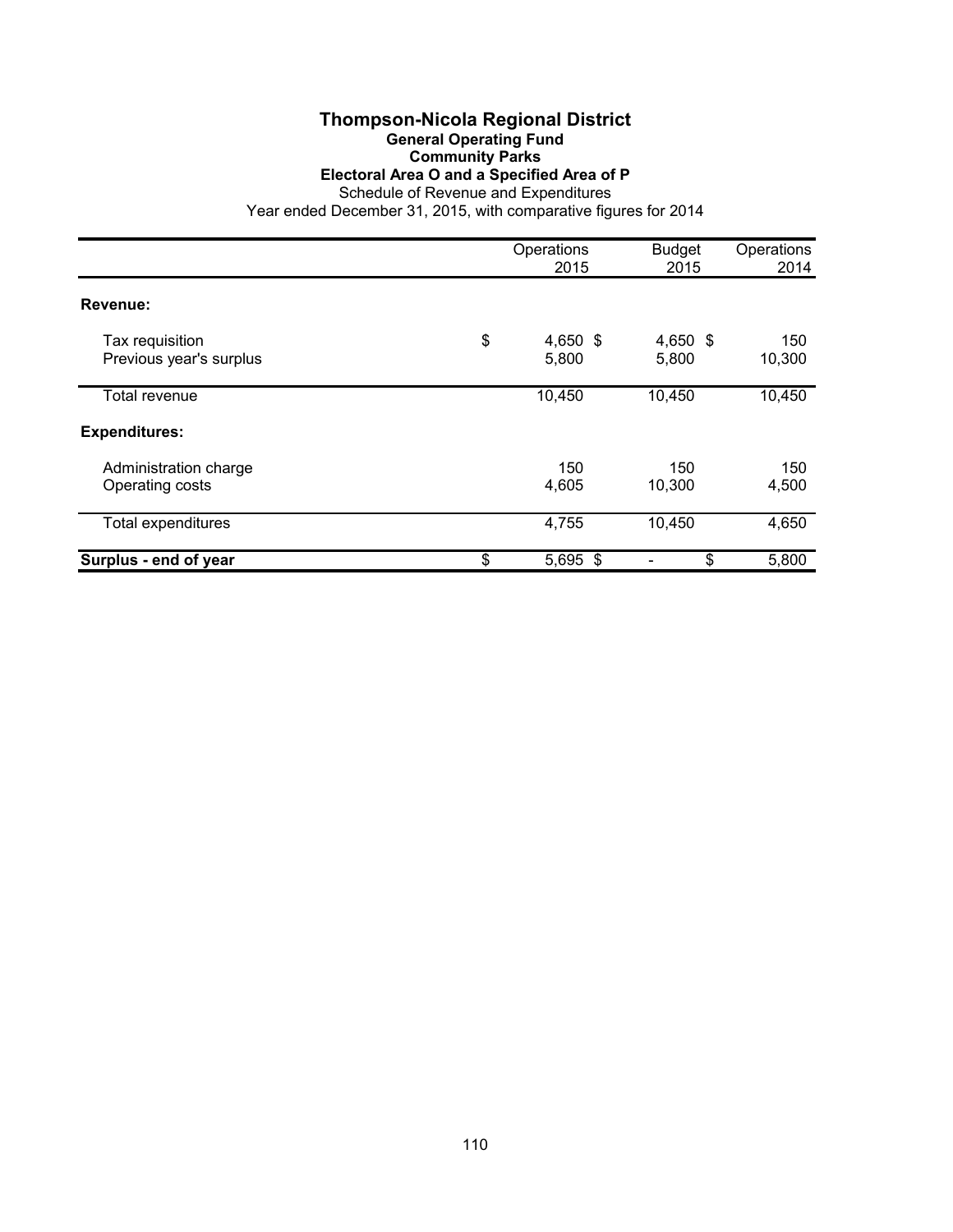#### **Thompson-Nicola Regional District General Operating Fund Community Halls** Summary of Revenue and Expenditures Year ended December 31, 2015, with comparative figures for 2014

|                                       | Operations<br>2015 | <b>Budget</b><br>2015 | Operations<br>2014 |
|---------------------------------------|--------------------|-----------------------|--------------------|
| Revenue:                              |                    |                       |                    |
| Tax requisition                       | \$<br>129,073 \$   | 129,073 \$            | 146,296            |
| Grants in lieu of taxes               | 146                | 225                   | 258                |
| Government transfers and other grants | 33,378             | 7,659                 | 9,407              |
| Interest                              | 150                | 100                   | 189                |
| Other revenue                         | 9,477              | 750                   | 936                |
| <b>Transfer from TCA Surplus</b>      | 23,636             |                       | 16,930             |
| Previous year's surplus               | 16,861             | 16,860                | 64,745             |
| Total revenue                         | 212,721            | 154,667               | 238,761            |
|                                       |                    |                       |                    |
| <b>Expenditures:</b>                  |                    |                       |                    |
| Administration charge                 | 4,158              | 4,158                 | 4,195              |
| Amortization                          | 23,636             |                       | 16,930             |
| <b>Building costs</b>                 | 4,773              | 5,788                 | 5,271              |
| <b>Equipment costs</b>                | 2,906              | 2,800                 | 5,684              |
| General                               | 15                 | 4,440                 | 242                |
| Grant-in-aid                          | 93,458             | 66,059                | 75,989             |
| Insurance                             | 5,231              | 5,425                 | 5,103              |
| Operating costs                       | 33,091             | 40,569                | 59,364             |
| Salaries and benefits                 | 9,913              | 10,721                | 11,205             |
| Travel, meals and accommodations      | 37                 |                       | 221                |
| Capital purchases                     | 12,431             | 14,707                | 37,508             |
| Transfer to reserve                   | 150                |                       | 189                |
| Total expenditures                    | 189,799            | 154,667               | 221,901            |
| Surplus - end of year                 | \$<br>22,922 \$    | \$                    | 16,860             |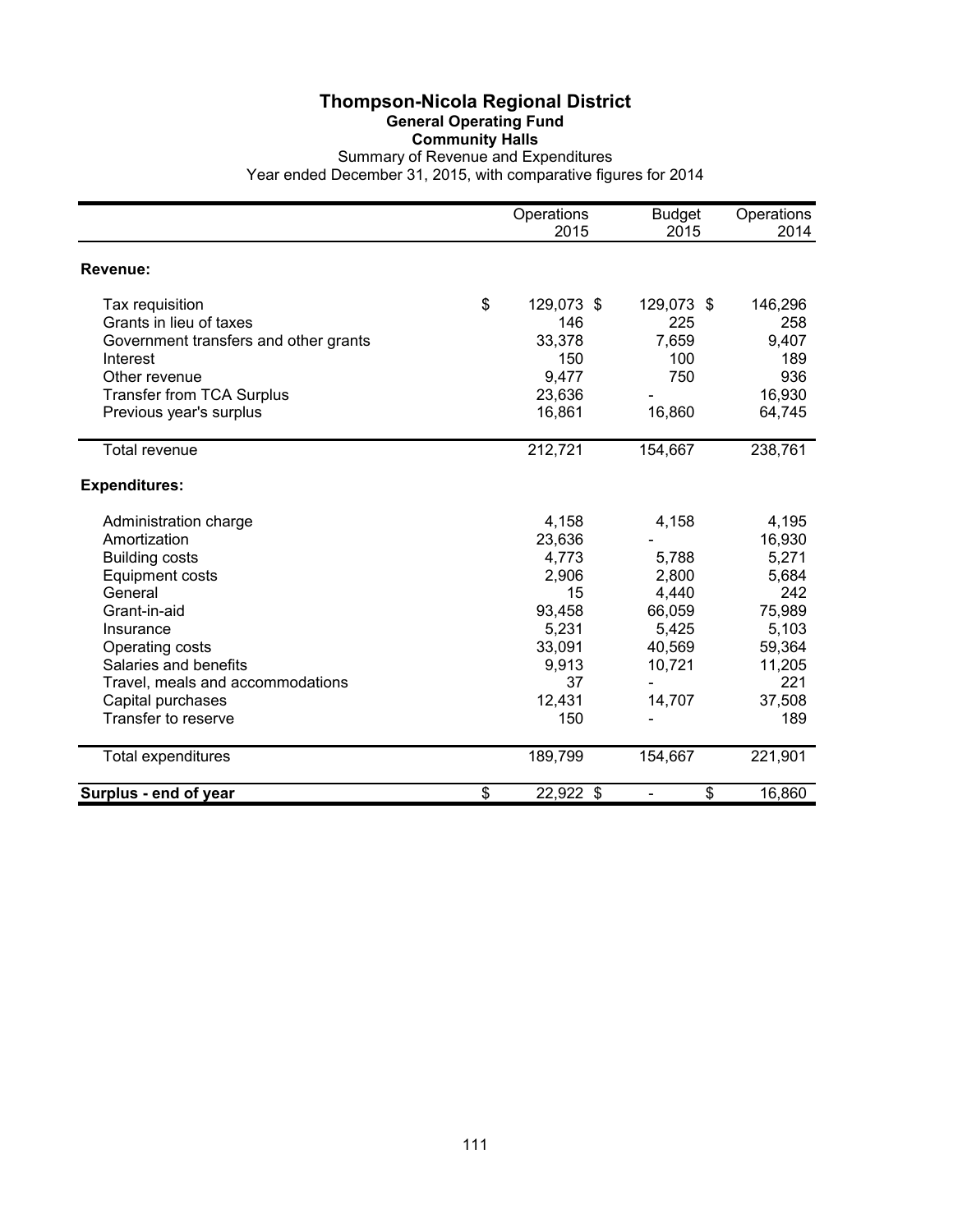# **Thompson-Nicola Regional District General Operating Fund Community Halls Electoral Area B**

Schedule of Revenue and Expenditures

|                                       | Operations<br>2015 | <b>Budget</b><br>2015 | Operations<br>2014 |
|---------------------------------------|--------------------|-----------------------|--------------------|
|                                       |                    |                       |                    |
| Revenue:                              |                    |                       |                    |
| Tax requisition                       | \$<br>29,709 \$    | 29,709 \$             | 40,922             |
| Government transfers and other grants |                    |                       | 5,000              |
| Interest                              | 150                | 100                   | 189                |
| Other revenue                         | 2,394              | 100                   | 245                |
| <b>Transfer from TCA Surplus</b>      | 4,666              |                       | 4,298              |
| Previous year's surplus               | 7,903              | 7,903                 | 21,076             |
| <b>Total revenue</b>                  | 44,822             | 37,812                | 71,730             |
| <b>Expenditures:</b>                  |                    |                       |                    |
| Administration charge                 | 944                | 944                   | 1,269              |
| Amortization                          | 4,666              |                       | 4,298              |
| <b>Building costs</b>                 | 4,058              | 4,388                 | 4,514              |
| General                               | 1                  | 4,440                 | 241                |
| Grant-in-aid                          | 17,000             | 17,000                | 17,064             |
| Insurance                             | 708                | 725                   | 718                |
| Operating costs                       | 5,919              | 7,400                 | 31,045             |
| Salaries and benefits                 | 2,738              | 2,915                 | 3,061              |
| Capital purchases                     | 2,021              |                       | 1,428              |
| Transfer to reserve                   | 150                |                       | 189                |
| Total expenditures                    | 38,205             | 37,812                | 63,827             |
| Surplus - end of year                 | \$<br>6,617 \$     | \$                    | 7,903              |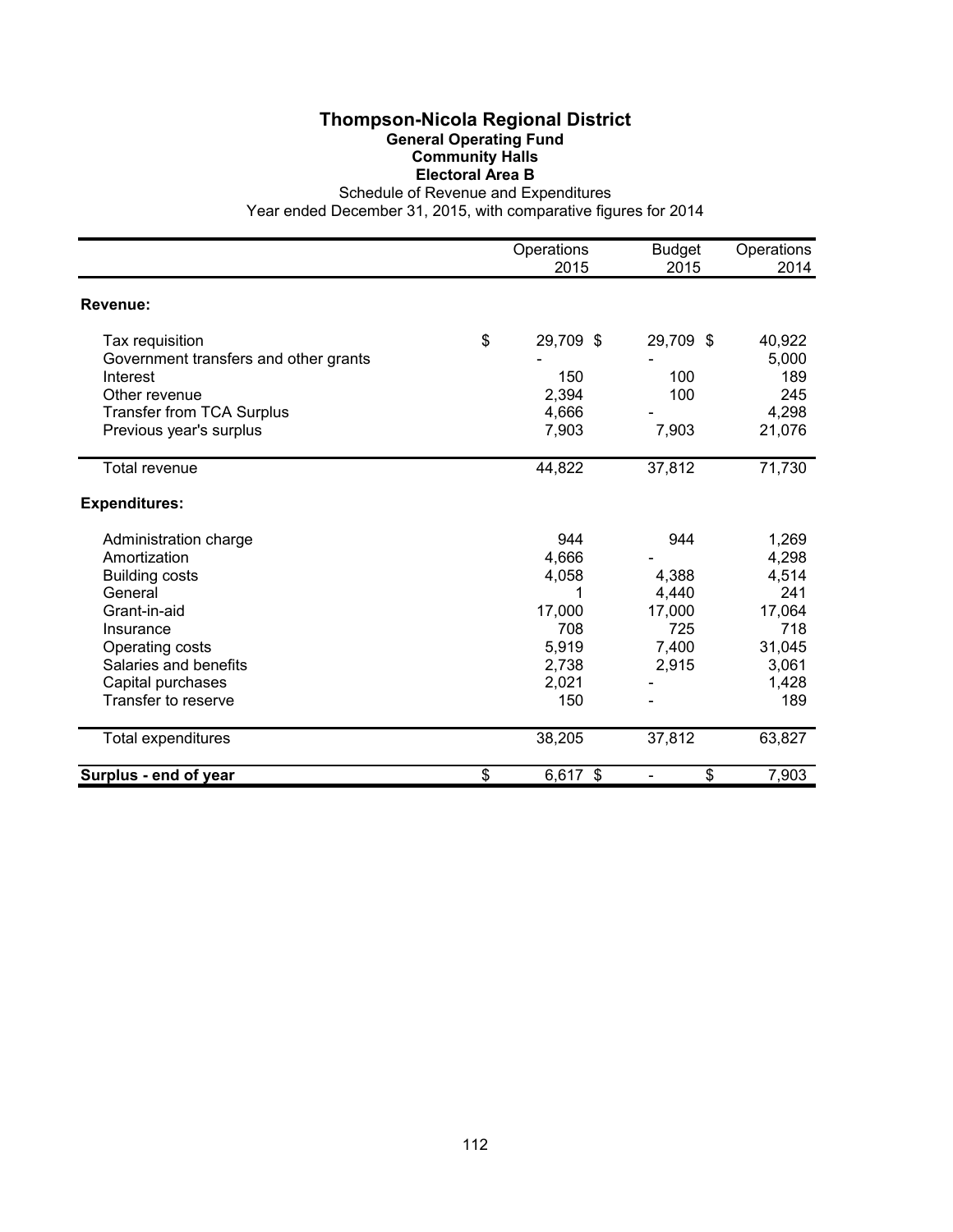## **Thompson-Nicola Regional District General Operating Fund Community Halls Local Service Within a Portion of Areas L and P (Pritchard)**

Schedule of Revenue and Expenditures

|                                            | Operations<br>2015    | <b>Budget</b><br>2015 | Operations<br>2014 |
|--------------------------------------------|-----------------------|-----------------------|--------------------|
| Revenue:                                   |                       |                       |                    |
| Tax requisition<br>Grants in lieu of taxes | \$<br>15,443 \$<br>27 | 15,443 \$             | 15,450             |
| Government transfers and other grants      | 27,399                |                       |                    |
| Other revenue                              | 5,000                 |                       |                    |
| Previous year's surplus                    |                       | 7                     |                    |
| Total revenue                              | 47,876                | 15,450                | 15,457             |
| <b>Expenditures:</b>                       |                       |                       |                    |
| Administration charge                      | 450                   | 450                   | 450                |
| Grant-in-aid                               | 42,399                | 15,000                | 15,000             |
| Total expenditures                         | 42,849                | 15,450                | 15,450             |
| Surplus - end of year                      | \$<br>$5,027$ \$      | \$                    |                    |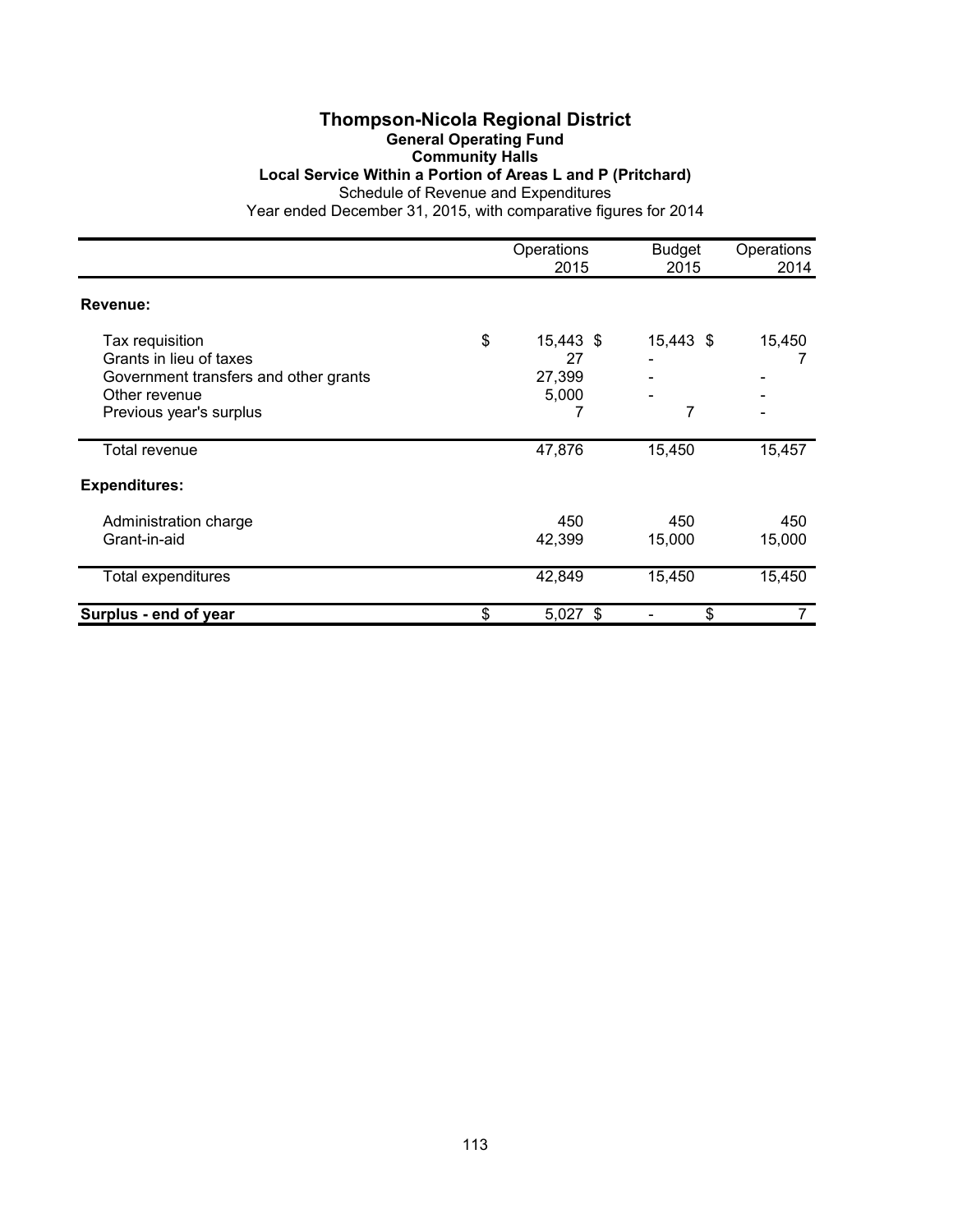#### **Thompson-Nicola Regional District General Operating Fund Community Halls Specified Areas A and B (Vavenby)**

Schedule of Revenue and Expenditures

|                                       | Operations      | <b>Budget</b>                  | Operations |
|---------------------------------------|-----------------|--------------------------------|------------|
|                                       | 2015            | 2015                           | 2014       |
| Revenue:                              |                 |                                |            |
| Tax requisition                       | \$<br>28,340 \$ | 28,340 \$                      | 35,156     |
| Grants in lieu of taxes               | 115             | 225                            | 219        |
| Government transfers and other grants | 5,980           | 7,659                          | (7, 359)   |
| Other revenue                         | 1,083           | 650                            | 677        |
| <b>Transfer from TCA Surplus</b>      | 11,012          |                                | 2,545      |
| Previous year's surplus               | 8,455           | 8,455                          | 43,793     |
| <b>Total revenue</b>                  | 54,985          | 45,329                         | 75,031     |
| <b>Expenditures:</b>                  |                 |                                |            |
| Administration charge                 | 1,097           | 1,097                          | 841        |
| Amortization                          | 11,012          |                                | 2,545      |
| <b>Building costs</b>                 | 715             | 1,400                          | 757        |
| Equipment costs                       | 2,906           | 2,800                          | 5,684      |
| Insurance                             | 1,783           | 1,850                          | 1,732      |
| Operating costs                       | 9,799           | 17,169                         | 12,290     |
| Salaries and benefits                 | 7,175           | 7,806                          | 8,144      |
| Travel, meals and accommodations      | 37              |                                | 221        |
| Capital purchases                     | 10,410          | 13,207                         | 34,362     |
| Total expenditures                    | 44,934          | 45,329                         | 66,576     |
| Surplus - end of year                 | \$<br>10,051 \$ | \$<br>$\overline{\phantom{a}}$ | 8,455      |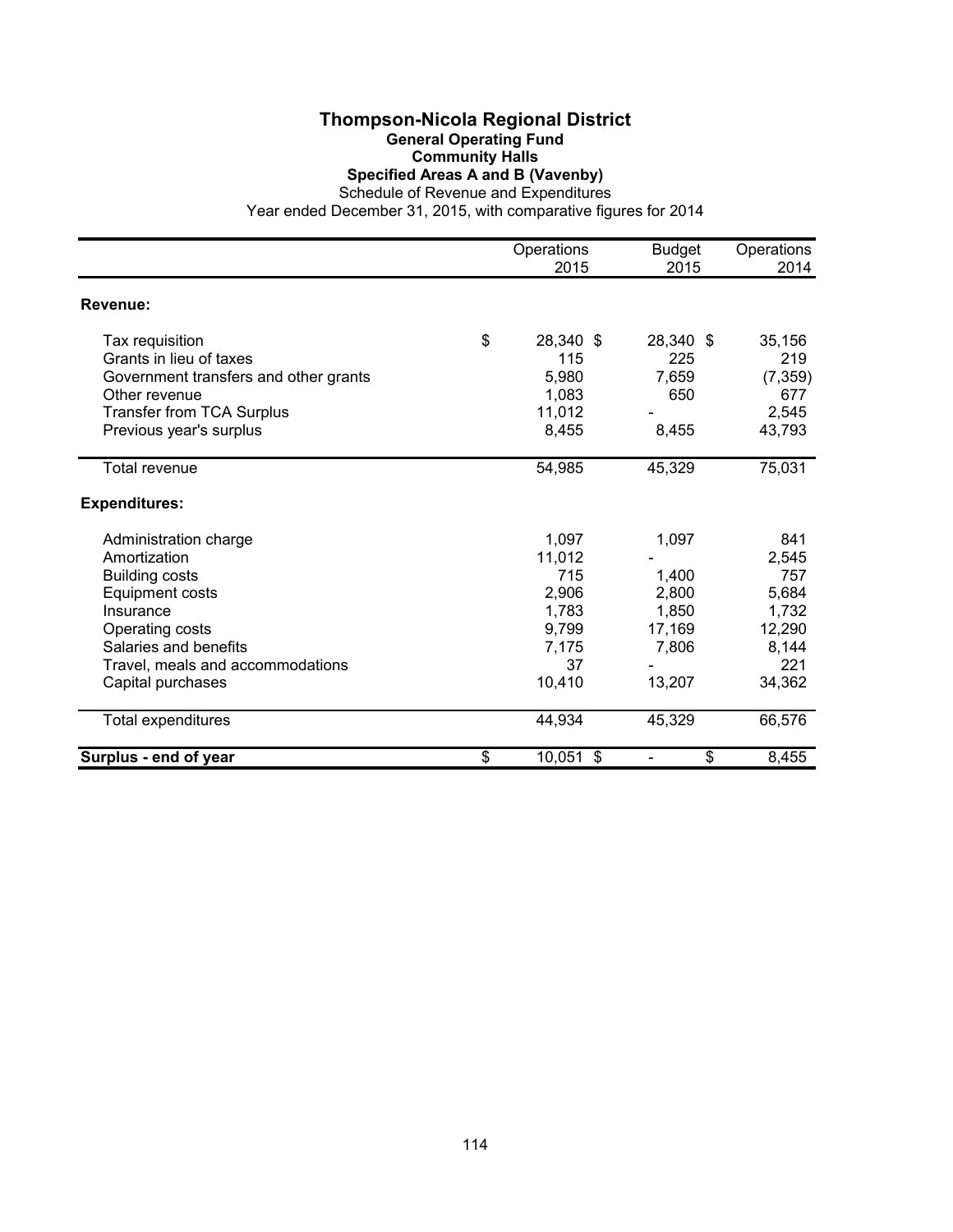#### **Thompson-Nicola Regional District General Operating Fund Community Halls Specified Area of O (Little Fort)**

Schedule of Revenue and Expenditures

|                                  | Operations<br>2015 | <b>Budget</b><br>2015 | Operations<br>2014 |
|----------------------------------|--------------------|-----------------------|--------------------|
| Revenue:                         |                    |                       |                    |
| Tax requisition                  | \$<br>20,496 \$    | 20,496 \$             | 21,640             |
| Grants in lieu of taxes          | 4                  |                       | 31                 |
| Other revenue                    | 1,000              |                       | 15                 |
| <b>Transfer from TCA Surplus</b> | 7,958              |                       | 10,087             |
| Previous year's deficit          | 496                | 495                   | (124)              |
| Total revenue                    | 29,954             | 20,991                | 31,649             |
| <b>Expenditures:</b>             |                    |                       |                    |
| Administration charge            | 641                | 641                   | 666                |
| Amortization                     | 7,958              |                       | 10,087             |
| General                          | 14                 |                       |                    |
| Insurance                        | 2,739              | 2,850                 | 2,653              |
| Operating costs                  | 17,374             | 16,000                | 16,030             |
| Capital purchases                |                    | 1,500                 | 1,718              |
| Total expenditures               | 28,726             | 20,991                | 31,154             |
| Surplus - end of year            | \$<br>1,228 \$     | \$                    | 495                |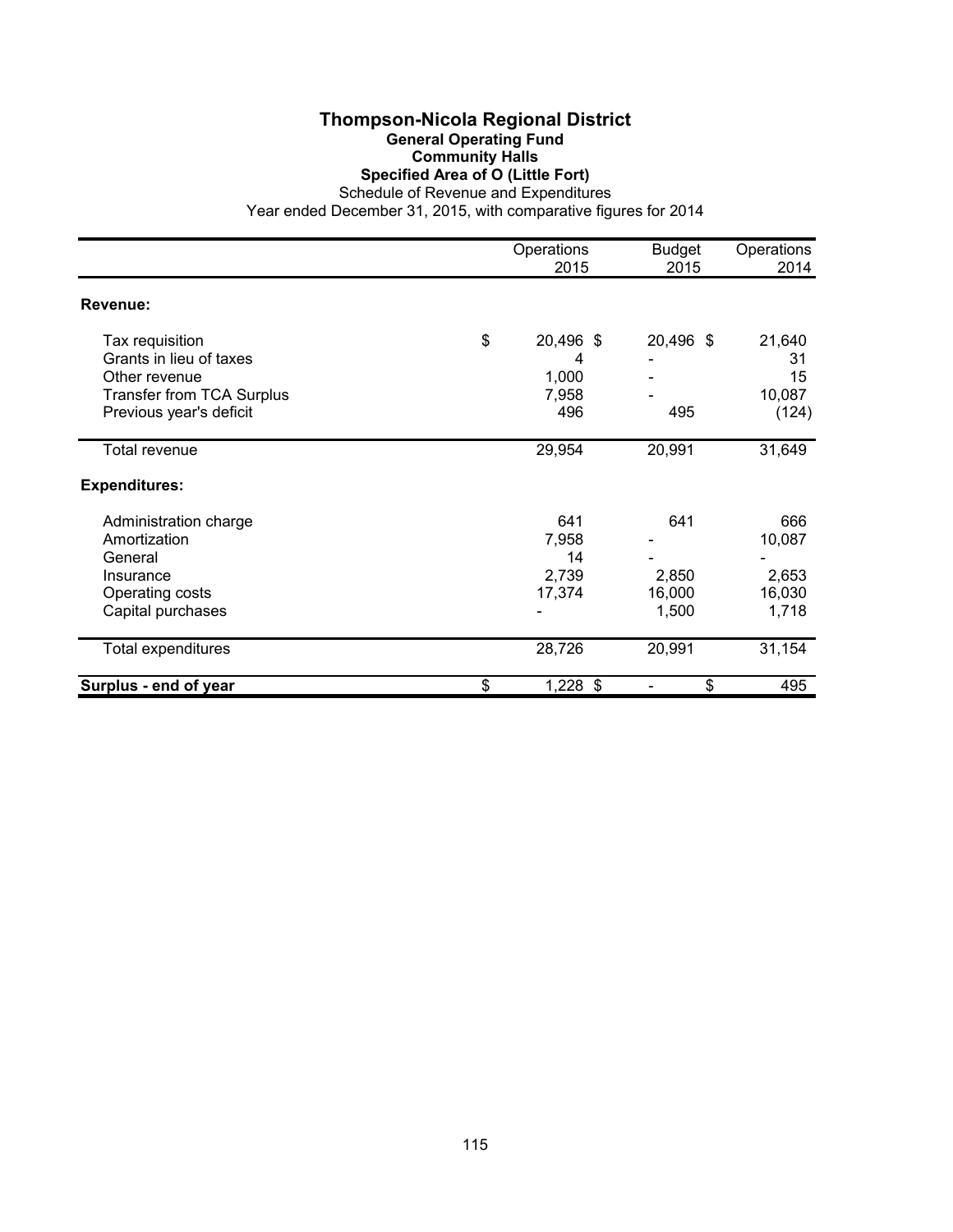### **Thompson-Nicola Regional District General Operating Fund Community Halls Specified Area of A (Upper Clearwater)**

Schedule of Revenue and Expenditures

|                                                          | Operations<br>2015 | <b>Budget</b><br>2015 | Operations<br>2014 |
|----------------------------------------------------------|--------------------|-----------------------|--------------------|
| Revenue:                                                 |                    |                       |                    |
| Tax requisition<br>Government transfers and other grants | \$<br>$5,000$ \$   | $5,000$ \$            | 5,000<br>11,766    |
| Total revenue                                            | 5,000              | 5,000                 | 16,766             |
| <b>Expenditures:</b>                                     |                    |                       |                    |
| Administration charge<br>Grant-in-aid                    | 150<br>4,850       | 150<br>4,850          | 150<br>16,616      |
| <b>Total expenditures</b>                                | 5,000              | 5,000                 | 16,766             |
| Deficit - end of year                                    | \$<br>\$           | \$                    |                    |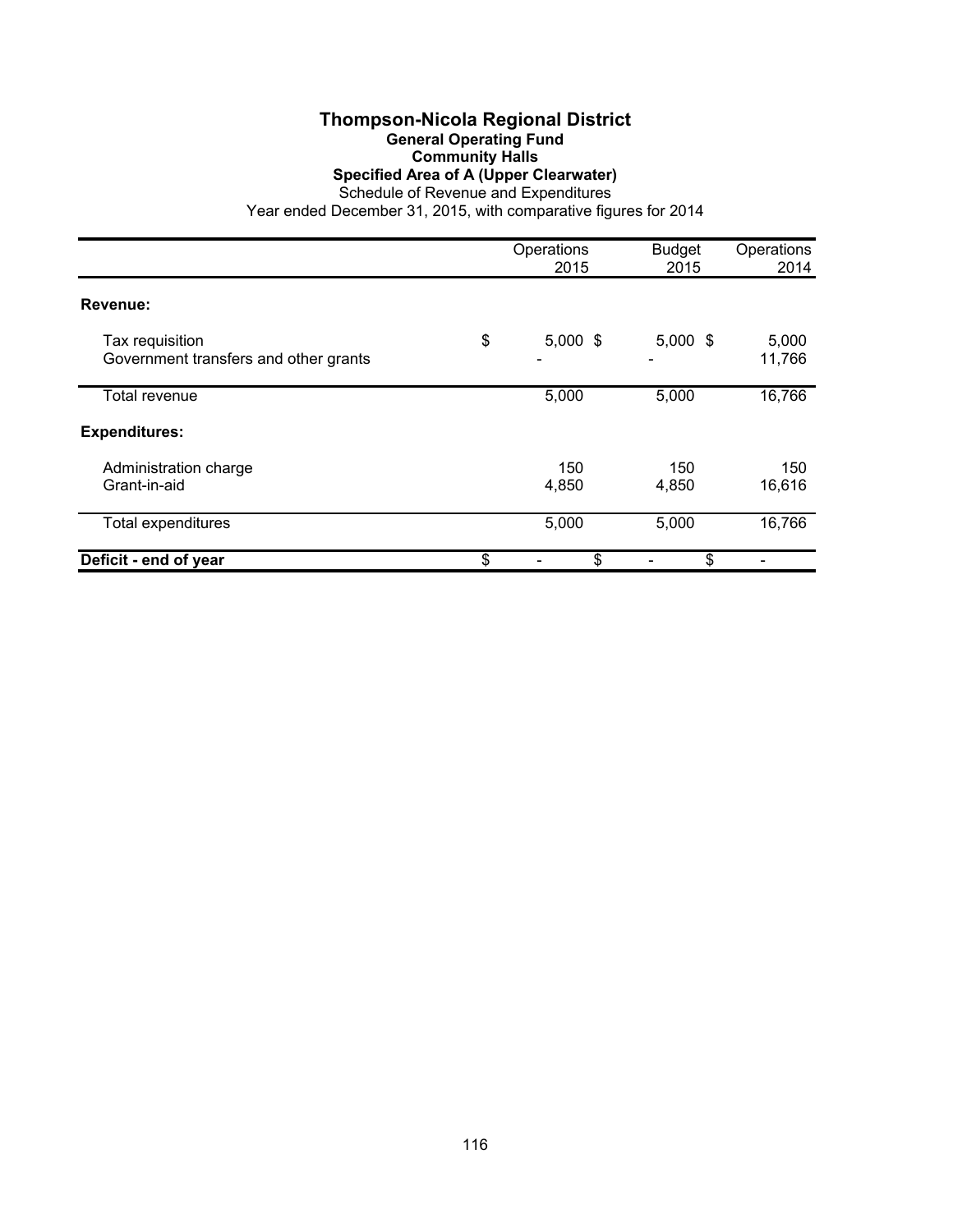# **Thompson-Nicola Regional District General Operating Fund Community Halls Specified Area of J (Savona)**

Schedule of Revenue and Expenditures

|                                       | Operations<br>2015 | <b>Budget</b><br>2015 | Operations<br>2014 |
|---------------------------------------|--------------------|-----------------------|--------------------|
| Revenue:                              |                    |                       |                    |
| Tax requisition                       | \$<br>20,085 \$    | 20,085 \$             | 18,128             |
| Total revenue                         | 20,085             | 20,085                | 18,128             |
| <b>Expenditures:</b>                  |                    |                       |                    |
| Administration charge<br>Grant-in-aid | 585<br>19,500      | 585<br>19,500         | 528<br>17,600      |
| Total expenditures                    | 20,085             | 20,085                | 18,128             |
| Surplus - end of year                 | \$<br>\$           | \$                    |                    |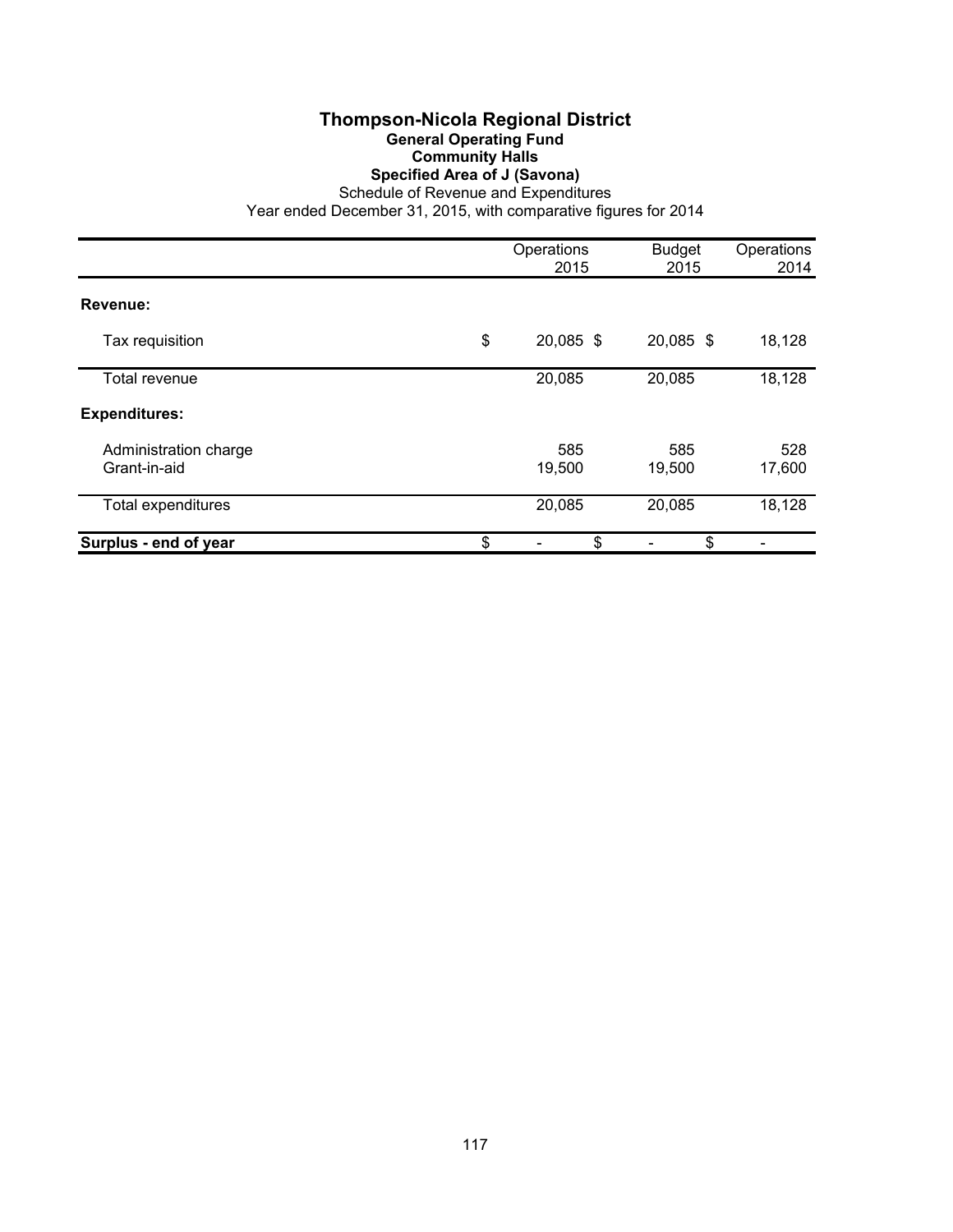### **Thompson-Nicola Regional District General Operating Fund Community Halls Specified Area of A (Blackpool)**

Schedule of Revenue and Expenditures

|                                       | Operations<br>2015 | <b>Budget</b><br>2015 | Operations<br>2014 |
|---------------------------------------|--------------------|-----------------------|--------------------|
| Revenue:                              |                    |                       |                    |
| Tax requisition                       | \$<br>10,000 \$    | 10,000 \$             | 10,000             |
| Total revenue                         | 10,000             | 10,000                | 10,000             |
| <b>Expenditures:</b>                  |                    |                       |                    |
| Administration charge<br>Grant-in-aid | 291<br>9,709       | 291<br>9,709          | 291<br>9,709       |
| <b>Total expenditures</b>             | 10,000             | 10,000                | 10,000             |
| Surplus - end of year                 | \$<br>\$           | \$                    |                    |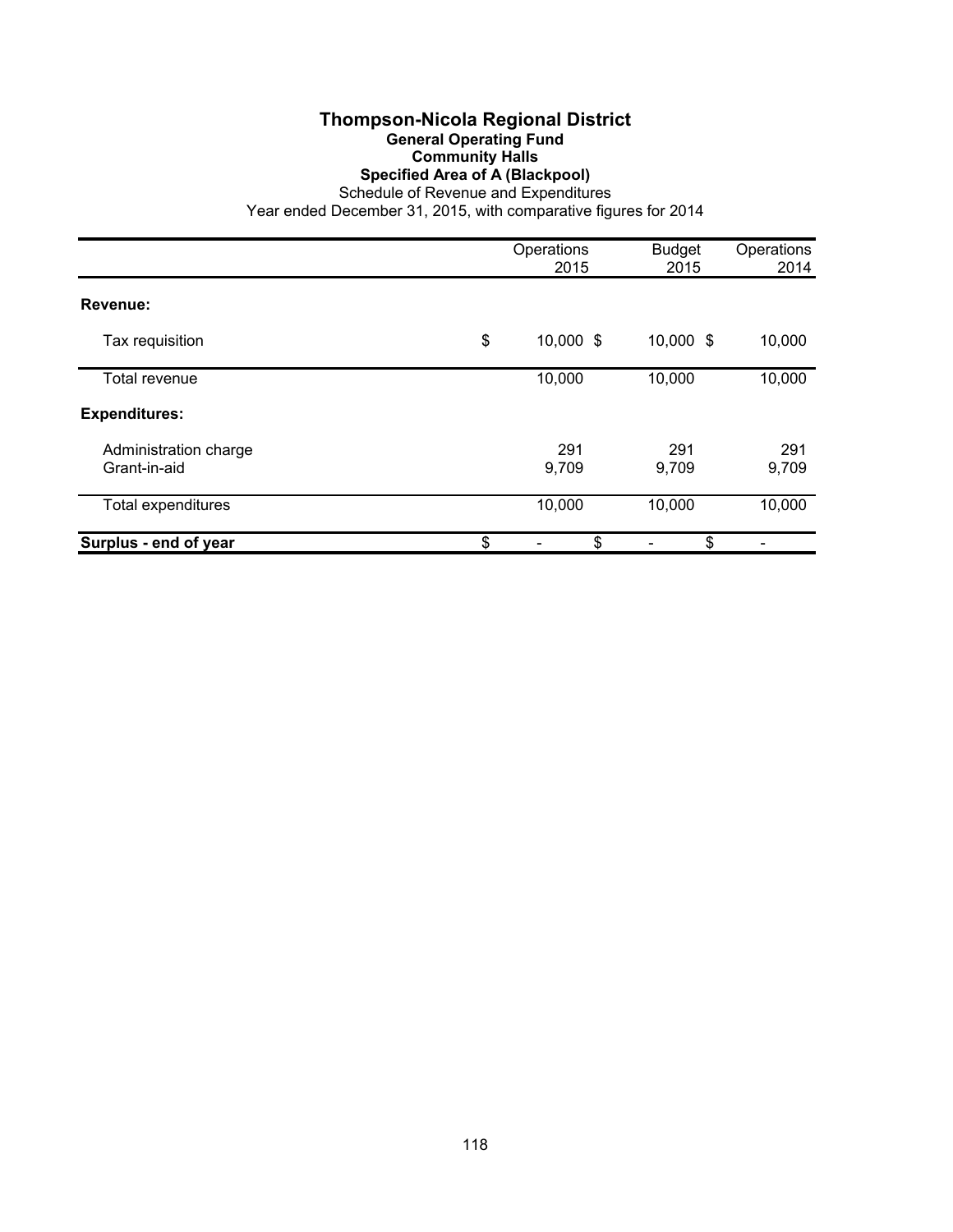#### **Thompson-Nicola Regional District General Operating Fund Recreation**

Summary of Revenue and Expenditures Year ended December 31, 2015, with comparative figures for 2014

Operations Budget Operations 2015 2015 2014 **Revenue:** Tax requisition **188,958 185,801** \$ 185,801 \$ 188,958 Grants in lieu of taxes<br>
Government transfers and other grants<br>
Government transfers and other grants<br>
Government transfers and other grants<br>  $47,312$ Government transfers and other grants Transfer from TCA Surplus 16,584 16,584 - 16,584 Previous year's surplus 36,491 36,489 29,640 Total revenue 286,188 222,290 234,153 **Expenditures:** Administration charge 6,413 6,413 6,363 Amortization 16,584 - 16,584 16,584 - 16,584 16,584 16,584 16,584 16,584 16,584 16,584 170,281 Grant-in-aid 163,733 208,752 170,281 Insurance 637 650 626 Operating costs 4,475 4,475 4,475 4,475 4,475 4,475 4,475 4,475 4,475 4,475 4,475 4,475 4,475 4,475 4,475 4,475 Capital purchases 668) Total expenditures 239,154 222,290 197,661 **Surplus - end of year \$** 47,034 \$ - \$ 36,492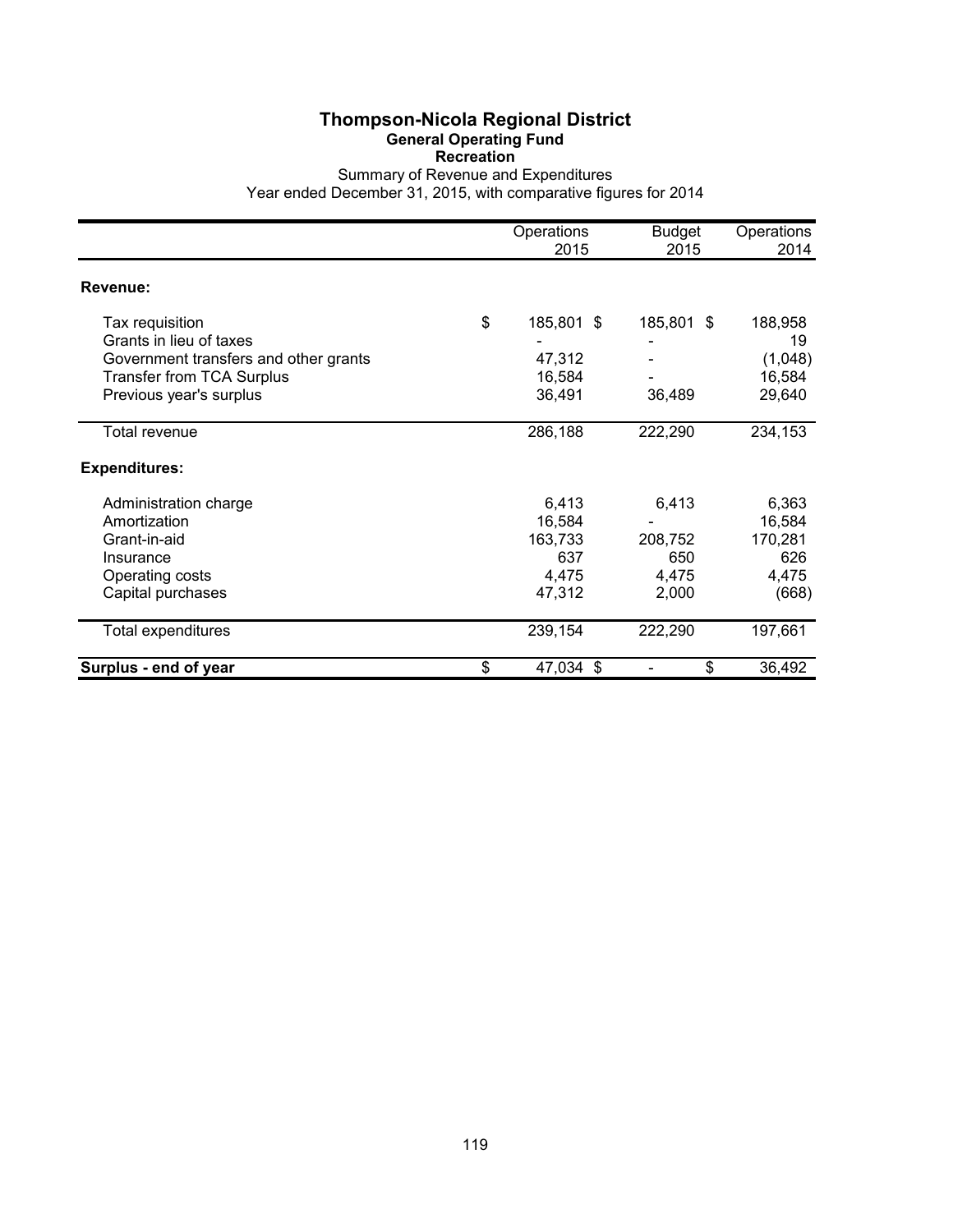# **Thompson-Nicola Regional District General Operating Fund Recreation Electoral Area A**

Schedule of Revenue and Expenditures

|                                            | Operations<br>2015    | <b>Budget</b><br>2015 | Operations<br>2014 |
|--------------------------------------------|-----------------------|-----------------------|--------------------|
| Revenue:                                   |                       |                       |                    |
| Tax requisition<br>Previous year's surplus | \$<br>12,788 \$<br>88 | 12,788 \$<br>87       | 12,747<br>128      |
| Total revenue                              | 12,876                | 12,875                | 12,875             |
| <b>Expenditures:</b>                       |                       |                       |                    |
| Administration charge<br>Grant-in-aid      | 375<br>10,470         | 375<br>12,500         | 375<br>12,412      |
| <b>Total expenditures</b>                  | 10,845                | 12,875                | 12,787             |
| Surplus - end of year                      | \$<br>$2,031$ \$      | \$                    | 88                 |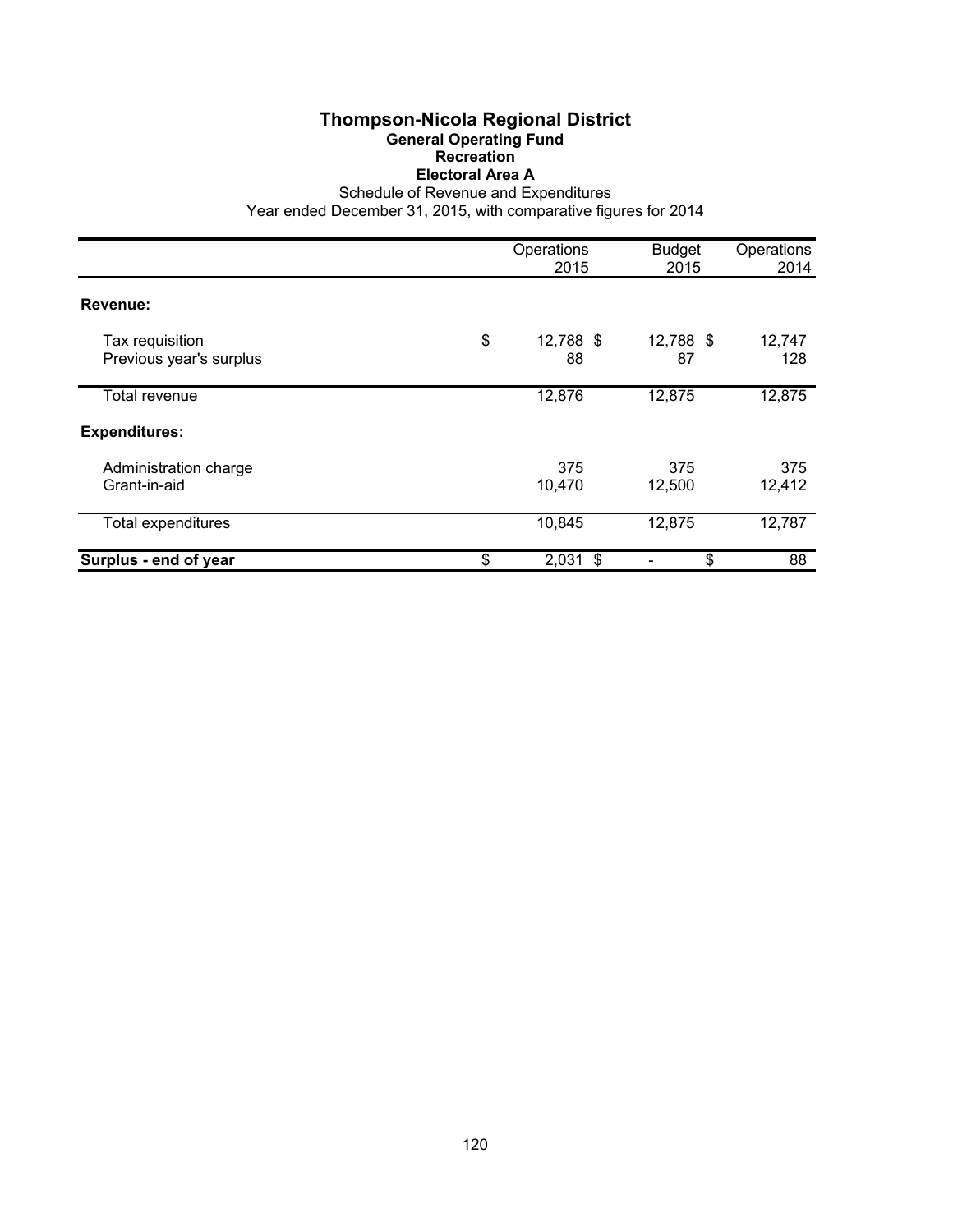# **Thompson-Nicola Regional District General Operating Fund Recreation Electoral Area B**

Schedule of Revenue and Expenditures

|                                            | Operations<br>2015     | <b>Budget</b><br>2015 | Operations<br>2014 |
|--------------------------------------------|------------------------|-----------------------|--------------------|
| Revenue:                                   |                        |                       |                    |
| Tax requisition<br>Previous year's surplus | \$<br>12,595 \$<br>280 | 12,595 \$<br>280      | 12,831<br>44       |
| Total revenue                              | 12,875                 | 12,875                | 12,875             |
| <b>Expenditures:</b>                       |                        |                       |                    |
| Administration charge<br>Grant-in-aid      | 375<br>12,458          | 375<br>12,500         | 375<br>12,220      |
| <b>Total expenditures</b>                  | 12,833                 | 12,875                | 12,595             |
| Surplus - end of year                      | \$<br>$42 \;$ \$       | \$                    | 280                |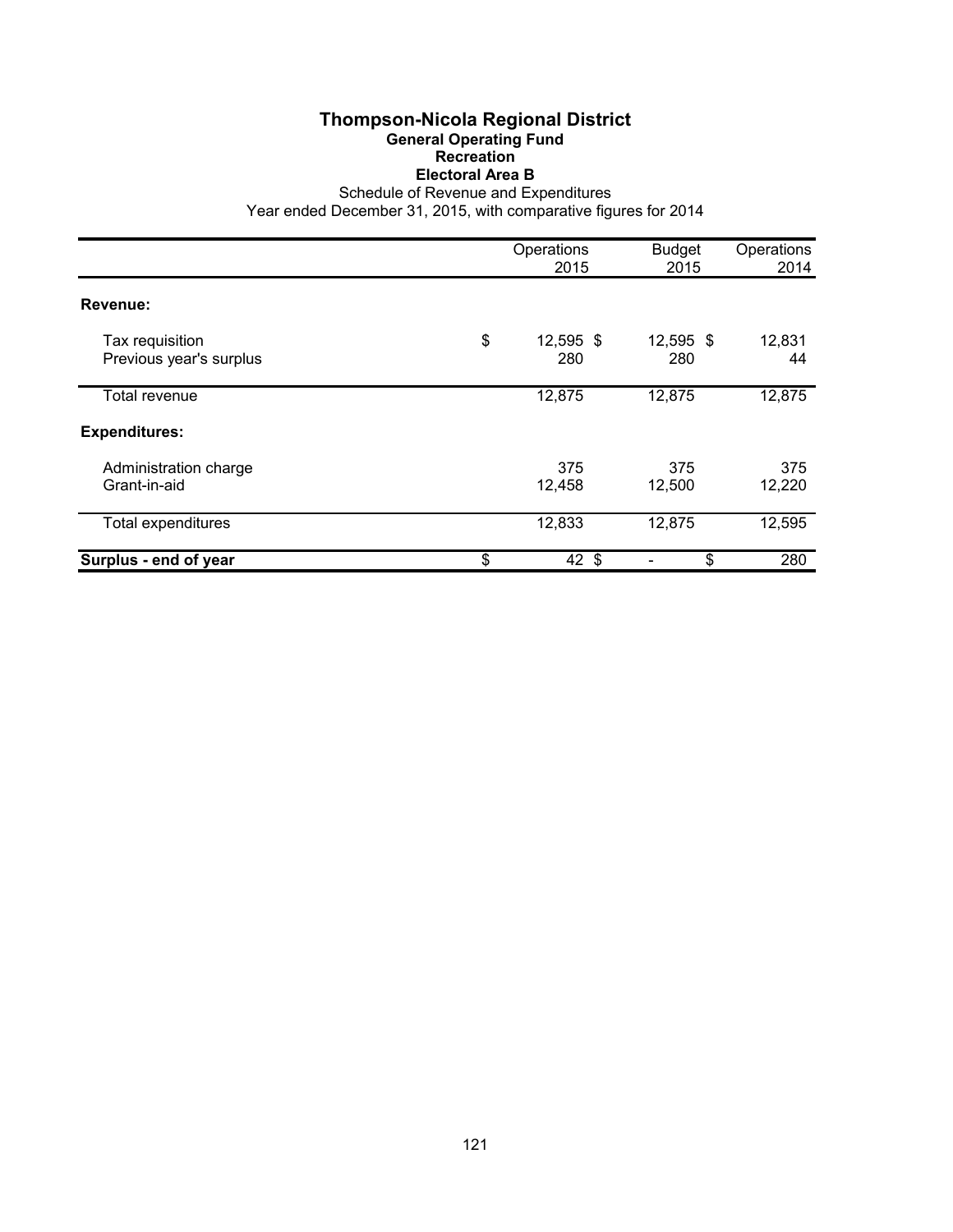# **Thompson-Nicola Regional District General Operating Fund Recreation Electoral Area E**

Schedule of Revenue and Expenditures

|                                            | Operations<br>2015       | <b>Budget</b><br>2015 | Operations<br>2014 |
|--------------------------------------------|--------------------------|-----------------------|--------------------|
| Revenue:                                   |                          |                       |                    |
| Tax requisition<br>Previous year's surplus | \$<br>11,195 \$<br>1,680 | 11,195 \$<br>1,680    | 12,275<br>600      |
| Total revenue                              | 12,875                   | 12,875                | 12,875             |
| <b>Expenditures:</b>                       |                          |                       |                    |
| Administration charge<br>Grant-in-aid      | 375<br>9,070             | 375<br>12,500         | 375<br>10,820      |
| <b>Total expenditures</b>                  | 9,445                    | 12,875                | 11,195             |
| Surplus - end of year                      | \$<br>$3,430$ \$         | \$                    | 1,680              |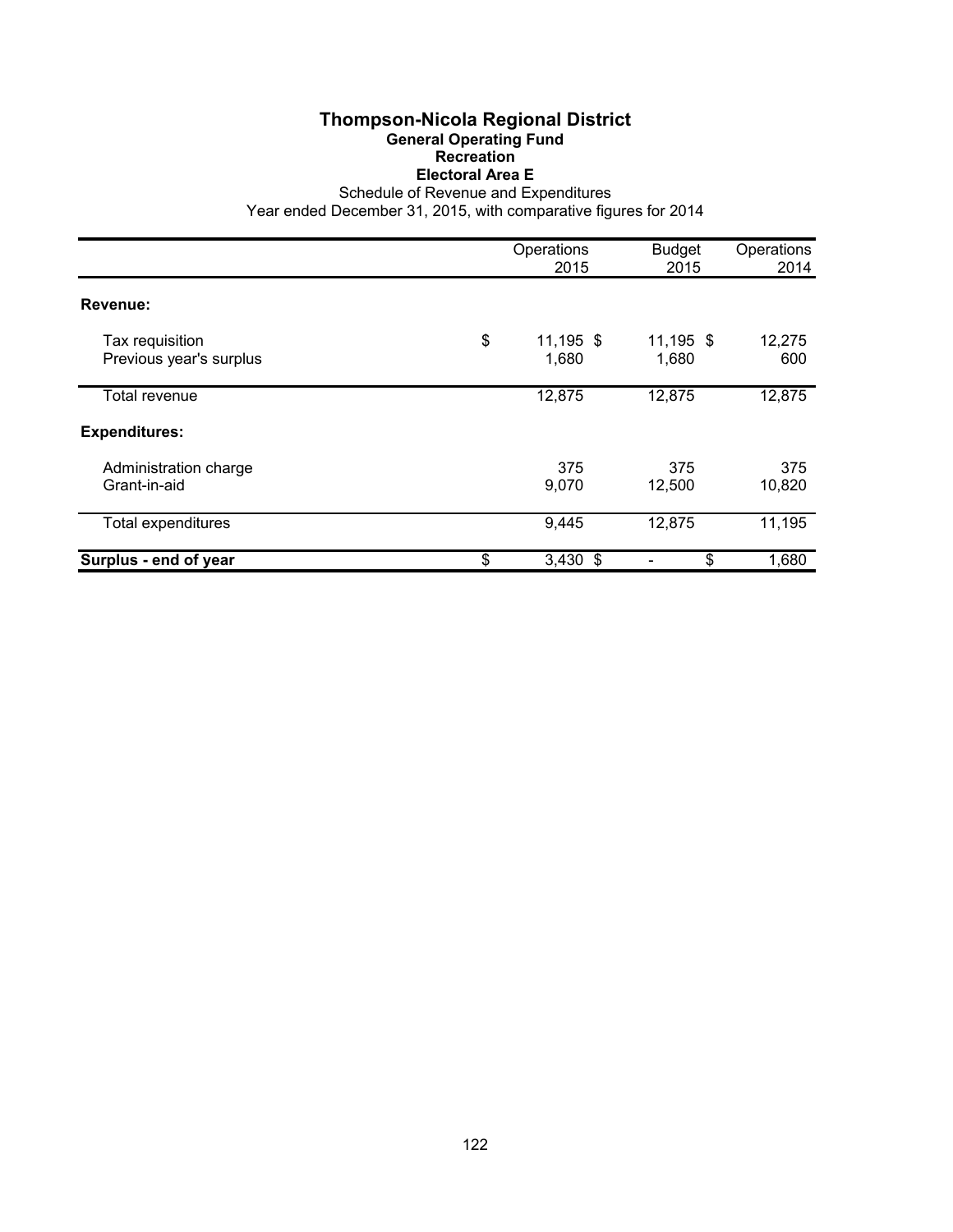# **Thompson-Nicola Regional District General Operating Fund Recreation Electoral Area I**

Schedule of Revenue and Expenditures

|                                            | Operations<br>2015       | <b>Budget</b><br>2015 | Operations<br>2014 |
|--------------------------------------------|--------------------------|-----------------------|--------------------|
| Revenue:                                   |                          |                       |                    |
| Tax requisition<br>Previous year's surplus | \$<br>10,803 \$<br>2,072 | 10,803 \$<br>2,072    | 12,254<br>621      |
| Total revenue                              | 12,875                   | 12,875                | 12,875             |
| <b>Expenditures:</b>                       |                          |                       |                    |
| Administration charge<br>Grant-in-aid      | 375<br>12,496            | 375<br>12,500         | 375<br>10,428      |
| <b>Total expenditures</b>                  | 12,871                   | 12,875                | 10,803             |
| Surplus - end of year                      | \$<br>$4 \text{ } $$     | \$                    | 2,072              |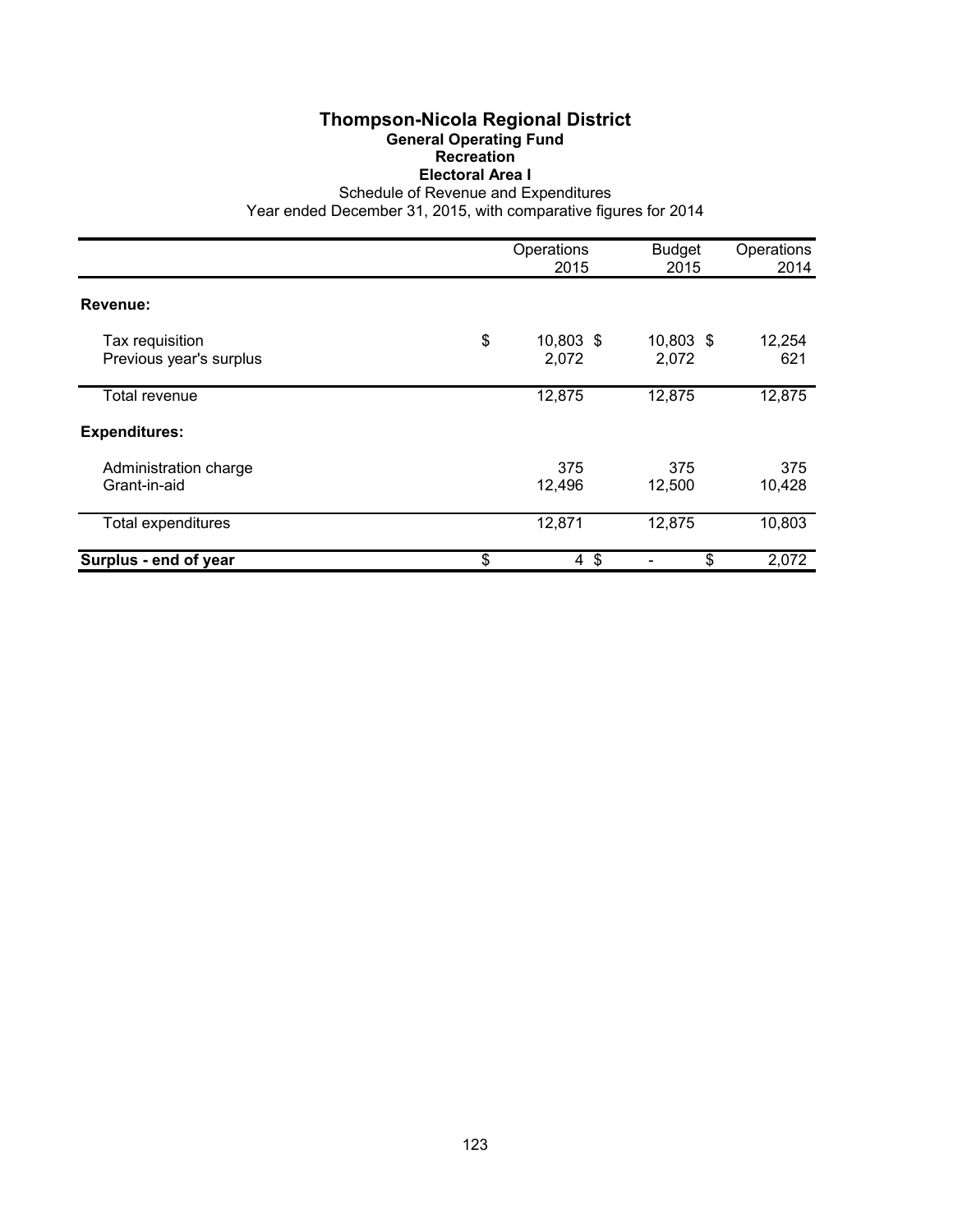# **Thompson-Nicola Regional District General Operating Fund Recreation Electoral Area J**

Schedule of Revenue and Expenditures

|                                            | Operations<br>2015      | <b>Budget</b><br>2015 | Operations<br>2014 |
|--------------------------------------------|-------------------------|-----------------------|--------------------|
| Revenue:                                   |                         |                       |                    |
| Tax requisition<br>Previous year's surplus | \$<br>4,555 \$<br>8,320 | 4,555 \$<br>8,320     | 7,024<br>5,851     |
| Total revenue                              | 12,875                  | 12,875                | 12,875             |
| <b>Expenditures:</b>                       |                         |                       |                    |
| Administration charge<br>Grant-in-aid      | 375<br>3,732            | 375<br>12,500         | 375<br>4,180       |
| Total expenditures                         | 4,107                   | 12,875                | 4,555              |
| Surplus - end of year                      | \$<br>8,768 \$          | \$                    | 8,320              |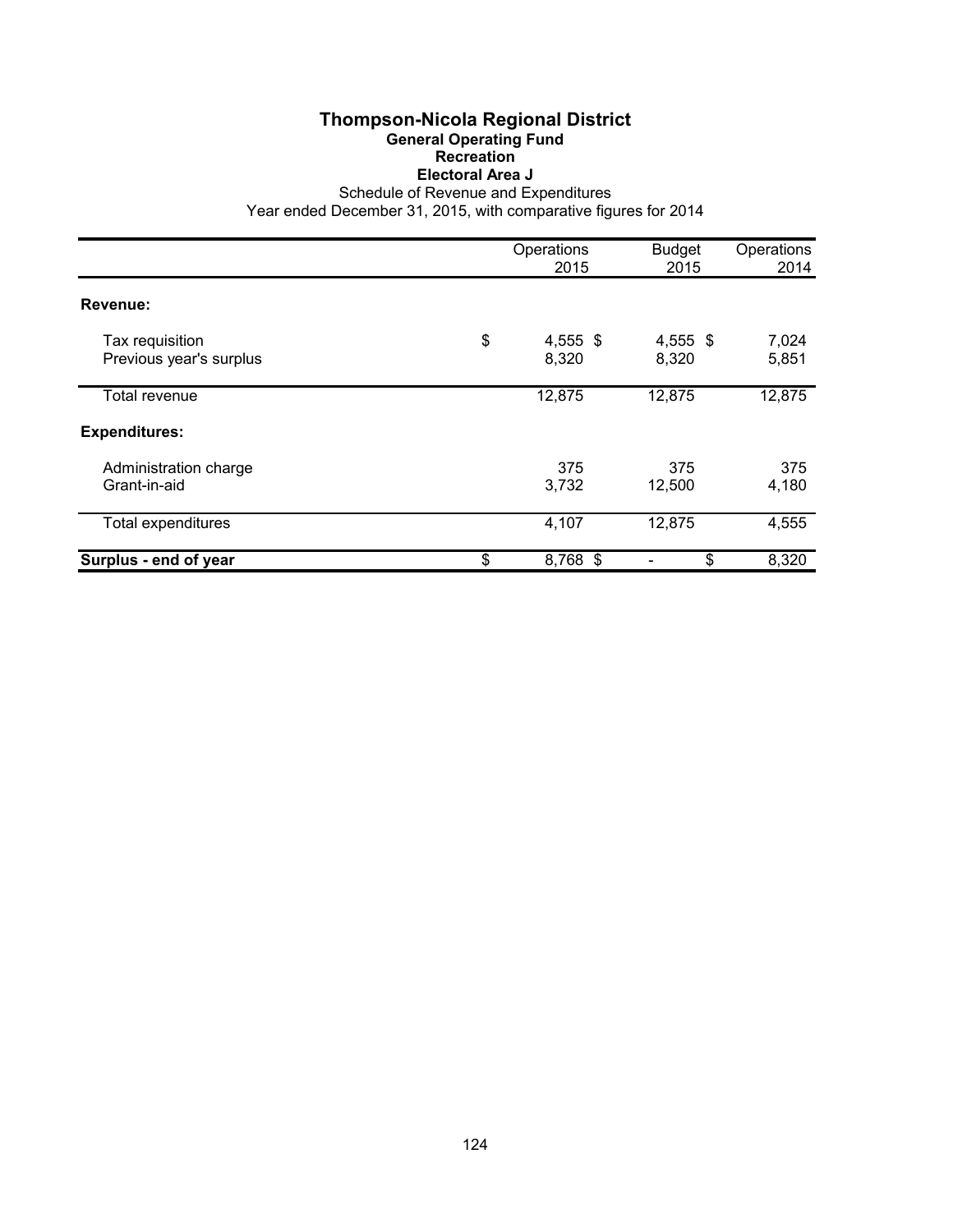# **Thompson-Nicola Regional District General Operating Fund Recreation Electoral Area L**

Schedule of Revenue and Expenditures

|                                            | Operations<br>2015        | <b>Budget</b><br>2015 | Operations<br>2014 |
|--------------------------------------------|---------------------------|-----------------------|--------------------|
| Revenue:                                   |                           |                       |                    |
| Tax requisition<br>Previous year's surplus | \$<br>$6,494$ \$<br>6,381 | 6,494 \$<br>6,381     | 11,318<br>1,557    |
| Total revenue                              | 12,875                    | 12,875                | 12,875             |
| <b>Expenditures:</b>                       |                           |                       |                    |
| Administration charge<br>Grant-in-aid      | 375<br>6,055              | 375<br>12,500         | 375<br>6,119       |
| <b>Total expenditures</b>                  | 6,430                     | 12,875                | 6,494              |
| Surplus - end of year                      | \$<br>$6,445$ \$          | \$                    | 6,381              |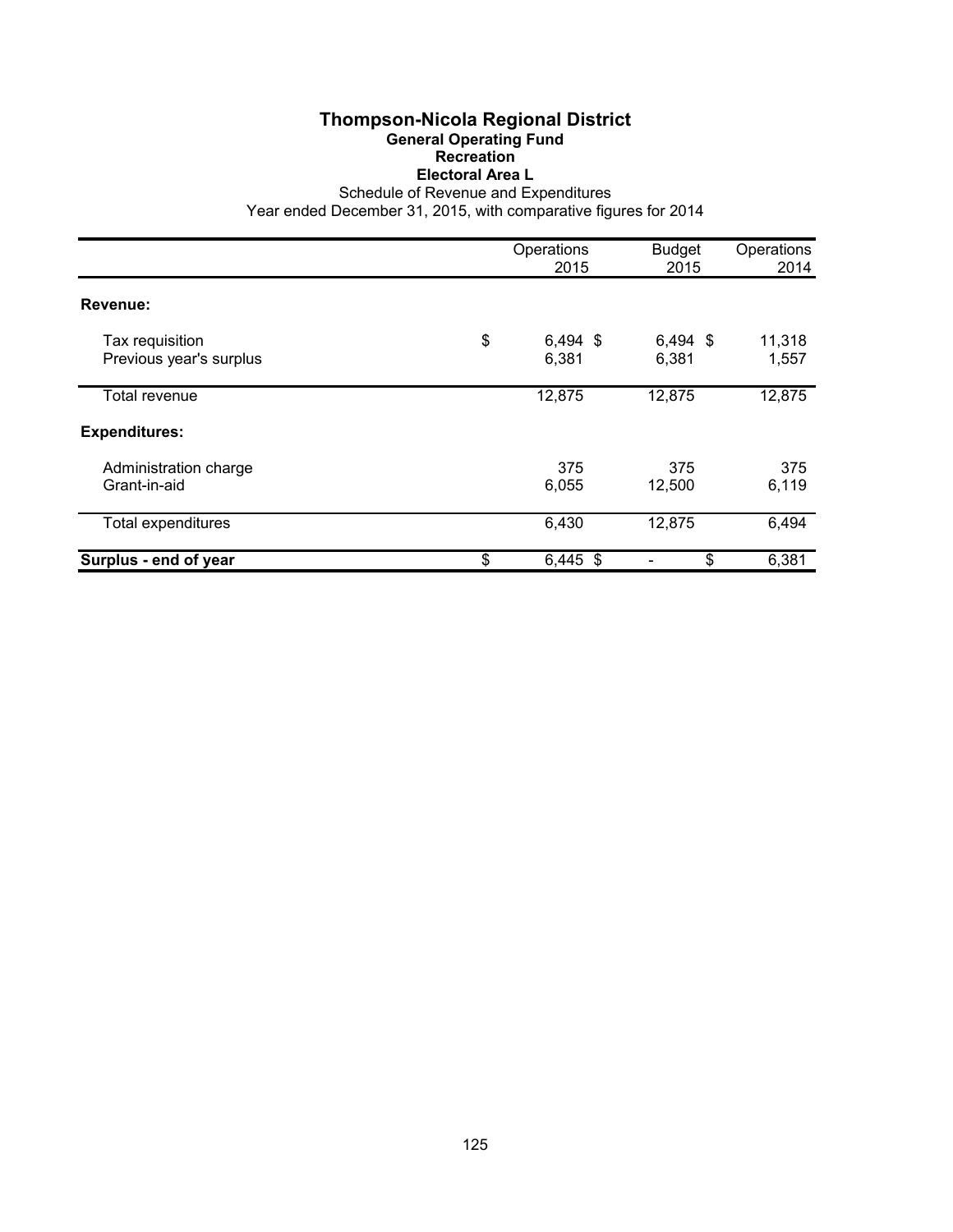## **Thompson-Nicola Regional District General Operating Fund Recreation Electoral Area M**

Schedule of Revenue and Expenditures

|                                            | Operations<br>2015      | <b>Budget</b><br>2015 | Operations<br>2014 |
|--------------------------------------------|-------------------------|-----------------------|--------------------|
| Revenue:                                   |                         |                       |                    |
| Tax requisition<br>Previous year's surplus | \$<br>8,884 \$<br>3,991 | 8,884 \$<br>3,991     | 6,025<br>6,850     |
| Total revenue                              | 12,875                  | 12,875                | 12,875             |
| <b>Expenditures:</b>                       |                         |                       |                    |
| Administration charge<br>Grant-in-aid      | 375<br>3,750            | 375<br>12,500         | 375<br>8,509       |
| <b>Total expenditures</b>                  | 4,125                   | 12,875                | 8,884              |
| Surplus - end of year                      | \$<br>8,750 \$          | \$                    | 3,991              |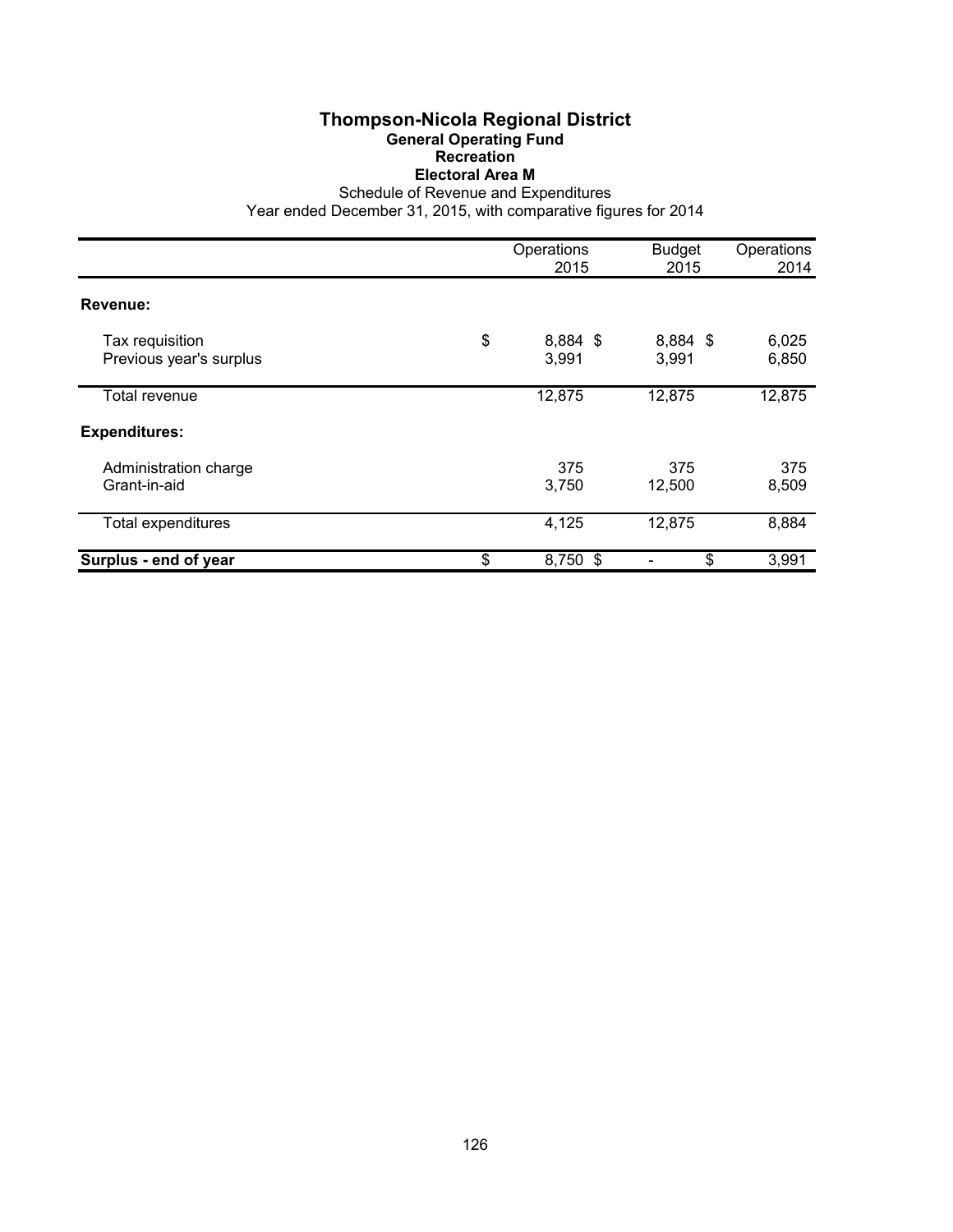# **Thompson-Nicola Regional District General Operating Fund Recreation Electoral Area N**

Schedule of Revenue and Expenditures

|                                            | Operations<br>2015        | <b>Budget</b><br>2015 | Operations<br>2014 |
|--------------------------------------------|---------------------------|-----------------------|--------------------|
| Revenue:                                   |                           |                       |                    |
| Tax requisition<br>Previous year's surplus | \$<br>$4,050$ \$<br>8,825 | 4,050 \$<br>8,825     | 6,525<br>6,350     |
| Total revenue                              | 12,875                    | 12,875                | 12,875             |
| <b>Expenditures:</b>                       |                           |                       |                    |
| Administration charge<br>Grant-in-aid      | 375<br>8,390              | 375<br>12,500         | 375<br>3,675       |
| <b>Total expenditures</b>                  | 8,765                     | 12,875                | 4,050              |
| Surplus - end of year                      | \$<br>4,110 \$            | \$                    | 8,825              |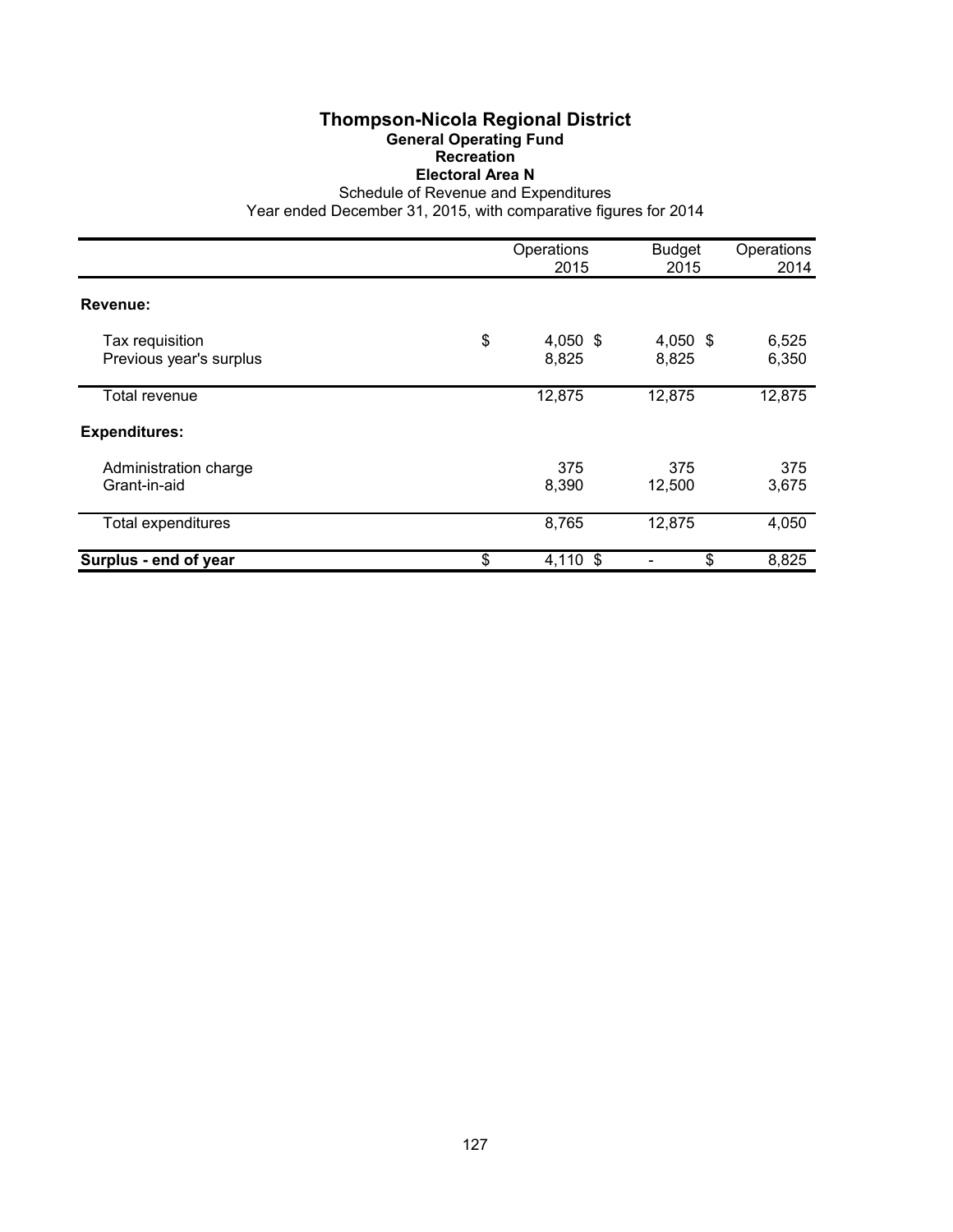# **Thompson-Nicola Regional District General Operating Fund Recreation Electoral Area O**

Schedule of Revenue and Expenditures

|                                            | Operations<br>2015      | <b>Budget</b><br>2015 | Operations<br>2014 |
|--------------------------------------------|-------------------------|-----------------------|--------------------|
| Revenue:                                   |                         |                       |                    |
| Tax requisition<br>Previous year's surplus | \$<br>7,684 \$<br>5,191 | 7,684 \$<br>5,191     | 12,805<br>70       |
| Total revenue                              | 12,875                  | 12,875                | 12,875             |
| <b>Expenditures:</b>                       |                         |                       |                    |
| Administration charge<br>Grant-in-aid      | 375<br>4,663            | 375<br>12,500         | 375<br>7,309       |
| <b>Total expenditures</b>                  | 5,038                   | 12,875                | 7,684              |
| Surplus - end of year                      | \$<br>7,837 \$          | \$                    | 5,191              |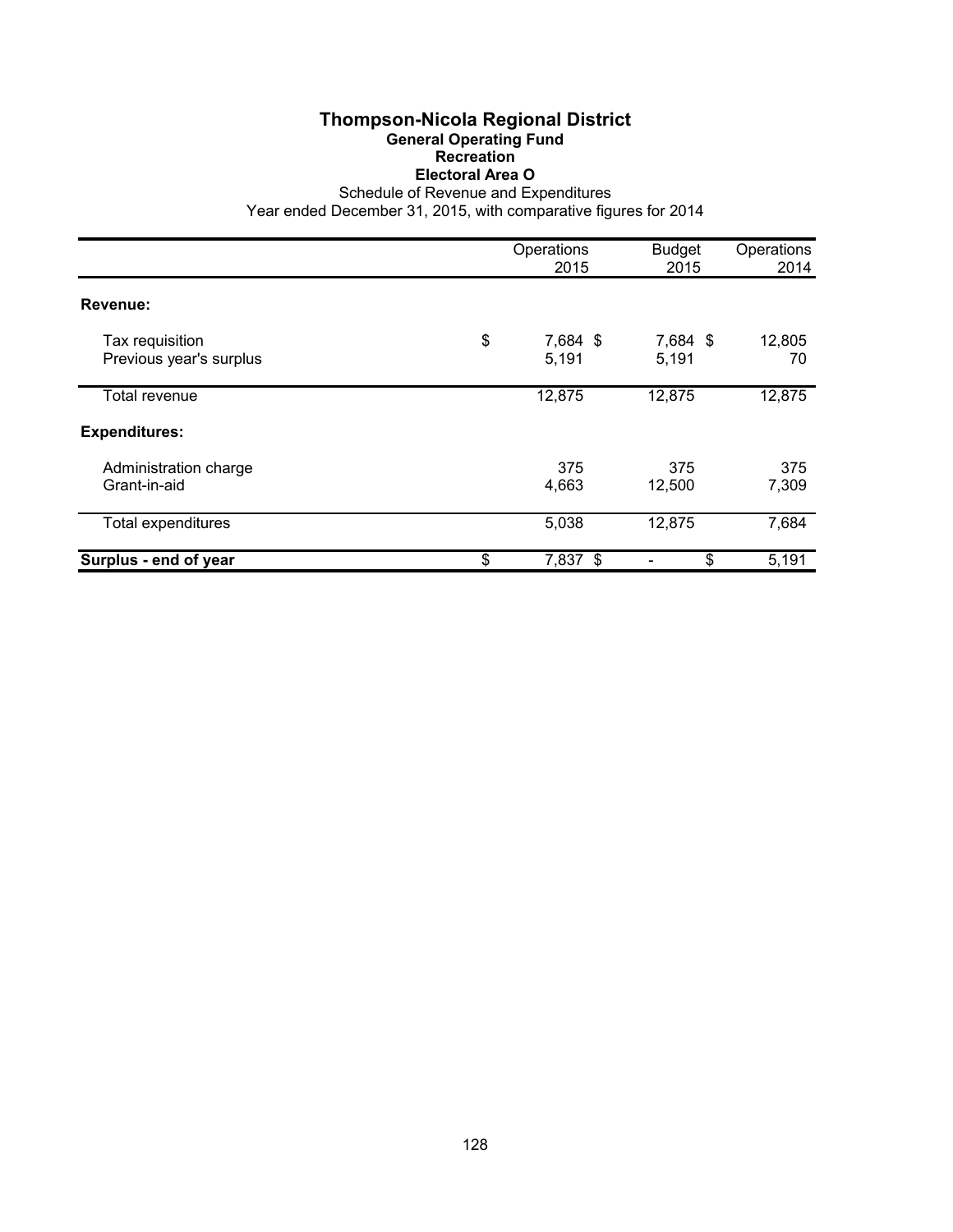# **Thompson-Nicola Regional District General Operating Fund Recreation Electoral Area P**

Schedule of Revenue and Expenditures

|                                            | Operations<br>2015   | <b>Budget</b><br>2015 | Operations<br>2014 |
|--------------------------------------------|----------------------|-----------------------|--------------------|
| Revenue:                                   |                      |                       |                    |
| Tax requisition<br>Previous year's surplus | \$<br>12,875 \$<br>۰ | 12,875 \$             | 8,742<br>4,133     |
| Total revenue                              | 12,875               | 12,875                | 12,875             |
| <b>Expenditures:</b>                       |                      |                       |                    |
| Administration charge<br>Grant-in-aid      | 375<br>8,897         | 375<br>12,500         | 375<br>12,499      |
| Total expenditures                         | 9,272                | 12,875                | 12,874             |
| Surplus - end of year                      | \$<br>$3,603$ \$     | \$                    |                    |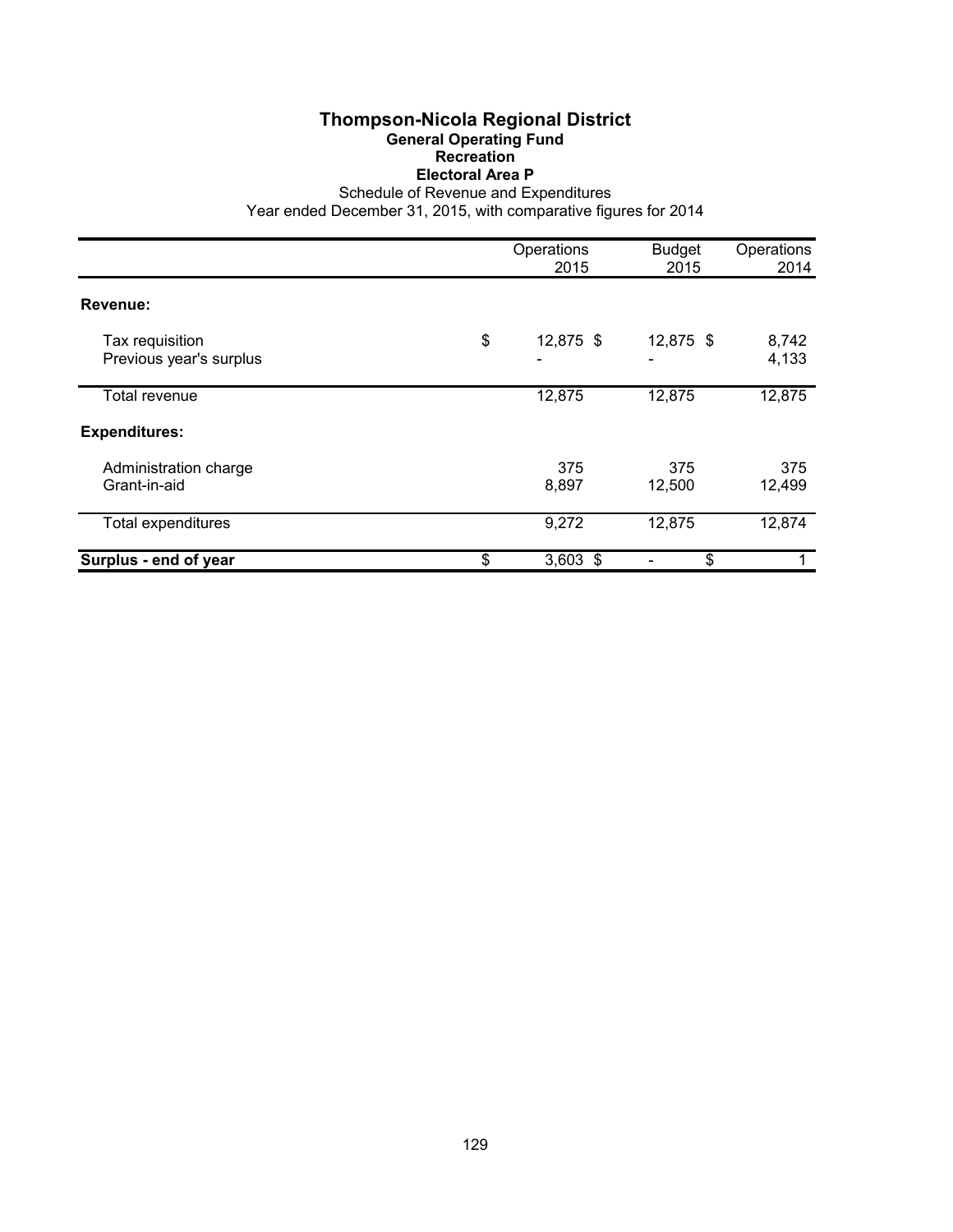## **Thompson-Nicola Regional District General Operating Fund**

**Recreation**

**Specified Area of M (Lower Nicola)**

Schedule of Revenue and Expenditures Year ended December 31, 2015, with comparative figures for 2014

|                                       | Operations<br>2015 | <b>Budget</b><br>2015 | Operations<br>2014 |
|---------------------------------------|--------------------|-----------------------|--------------------|
| Revenue:                              |                    |                       |                    |
| Tax requisition                       | \$<br>7,613 \$     | 7,613 \$              | 1,839              |
| Grants in lieu of taxes               |                    |                       | 19                 |
| Government transfers and other grants | 47,312             |                       | (1,048)            |
| <b>Transfer from TCA Surplus</b>      | 16,584             |                       | 16,584             |
| Previous year's surplus               | (338)              | (338)                 | 3,436              |
| Total revenue                         | 71,171             | 7,275                 | 20,830             |
| <b>Expenditures:</b>                  |                    |                       |                    |
| Administration charge                 | 150                | 150                   | 150                |
| Amortization                          | 16,584             |                       | 16,584             |
| Insurance                             | 637                | 650                   | 626                |
| Operating costs                       | 4,475              | 4,475                 | 4,475              |
| Capital purchases                     | 47,312             | 2,000                 | (668)              |
| Total expenditures                    | 69,158             | 7,275                 | 21,167             |
| Surplus (deficit) - end of year       | \$<br>$2,013$ \$   | \$                    | (337)              |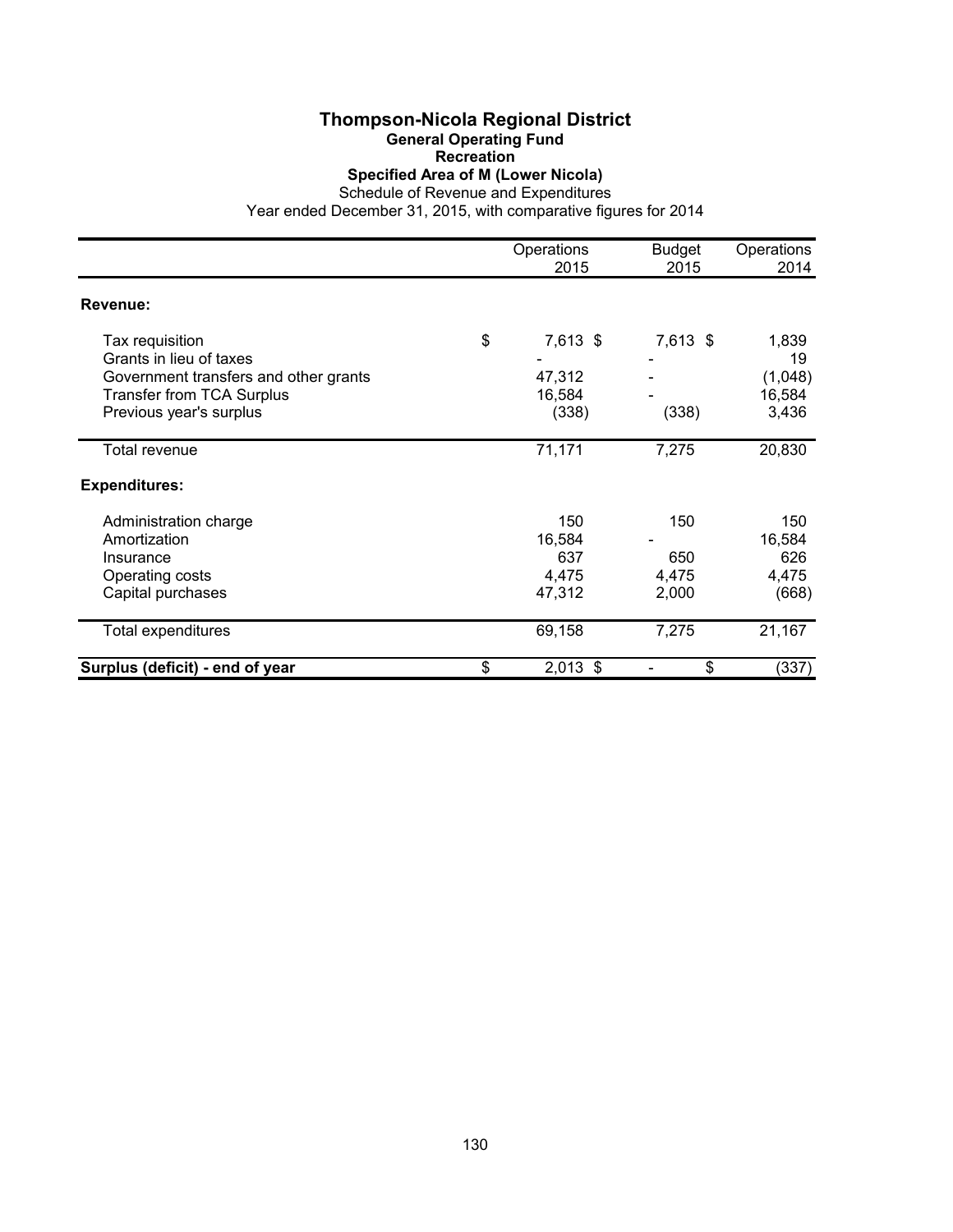# **Thompson-Nicola Regional District General Operating Fund**

**Recreation**

**Specified Areas of M and N (Merritt)**

Schedule of Revenue and Expenditures

|                                       | Operations<br>2015 | <b>Budget</b><br>2015 | Operations<br>2014 |
|---------------------------------------|--------------------|-----------------------|--------------------|
| Revenue:                              |                    |                       |                    |
| Tax requisition                       | \$<br>86,265 \$    | 86,265 \$             | 84,573             |
| Total revenue                         | 86,265             | 86,265                | 84,573             |
| <b>Expenditures:</b>                  |                    |                       |                    |
| Administration charge<br>Grant-in-aid | 2,513<br>83,752    | 2,513<br>83,752       | 2,463<br>82,110    |
| Total expenditures                    | 86,265             | 86,265                | 84,573             |
| Surplus - end of year                 | \$<br>\$           | \$                    |                    |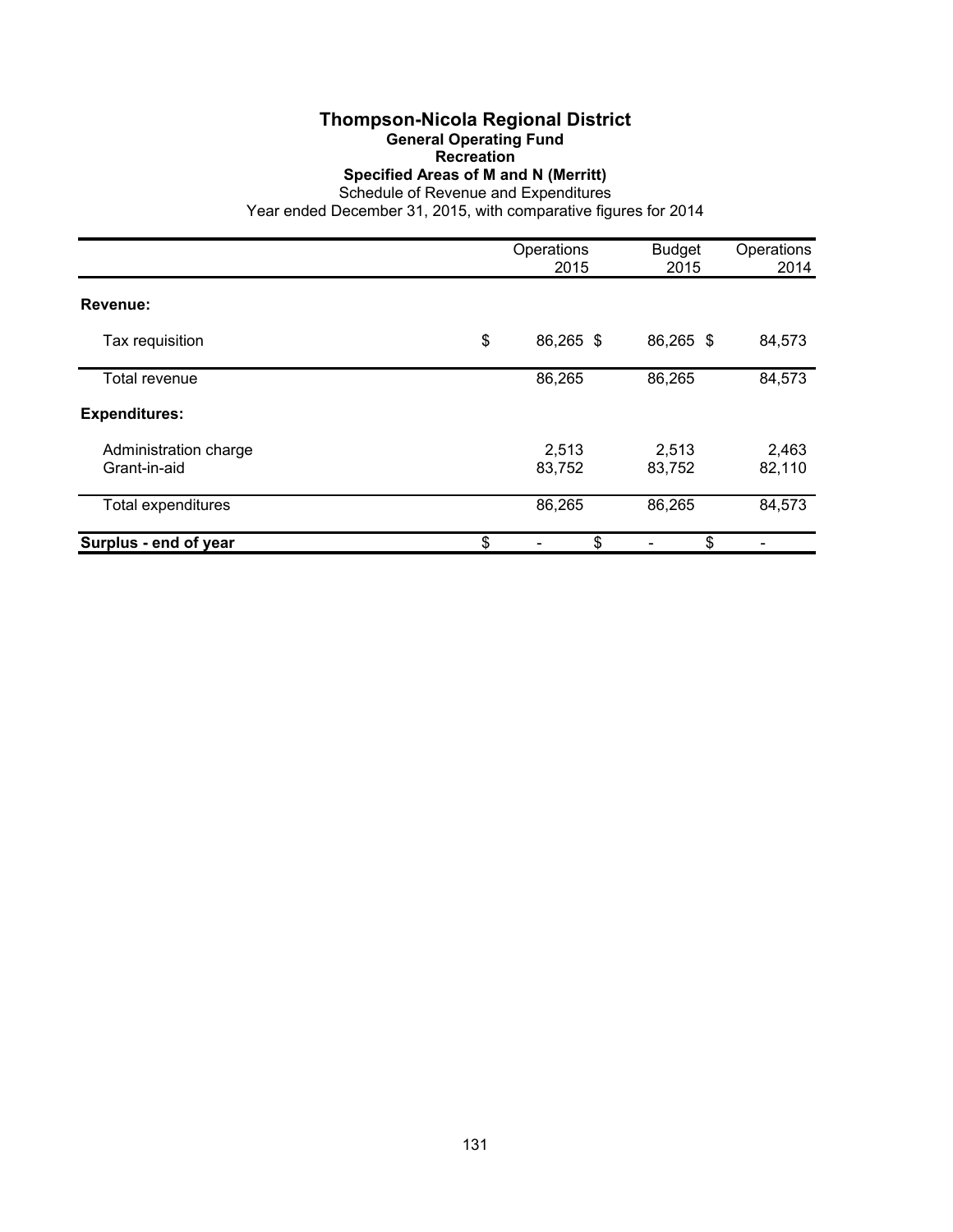### **Thompson-Nicola Regional District General Operating Fund Crime Stoppers Program All Member Municipalities (except Kamloops)**

Schedule of Revenue and Expenditures

|                                       | Operations<br>2015 | <b>Budget</b><br>2015 | Operations<br>2014 |
|---------------------------------------|--------------------|-----------------------|--------------------|
| Revenue:                              |                    |                       |                    |
| Tax requisition                       | \$<br>20,600 \$    | 20,600 \$             | 20,600             |
| Total revenue                         | 20,600             | 20,600                | 20,600             |
| <b>Expenditures:</b>                  |                    |                       |                    |
| Administration charge<br>Grant-in-aid | 600<br>20,000      | 600<br>20,000         | 600<br>20,000      |
| <b>Total expenditures</b>             | 20,600             | 20,600                | 20,600             |
| Surplus - end of year                 | \$<br>\$           | \$                    |                    |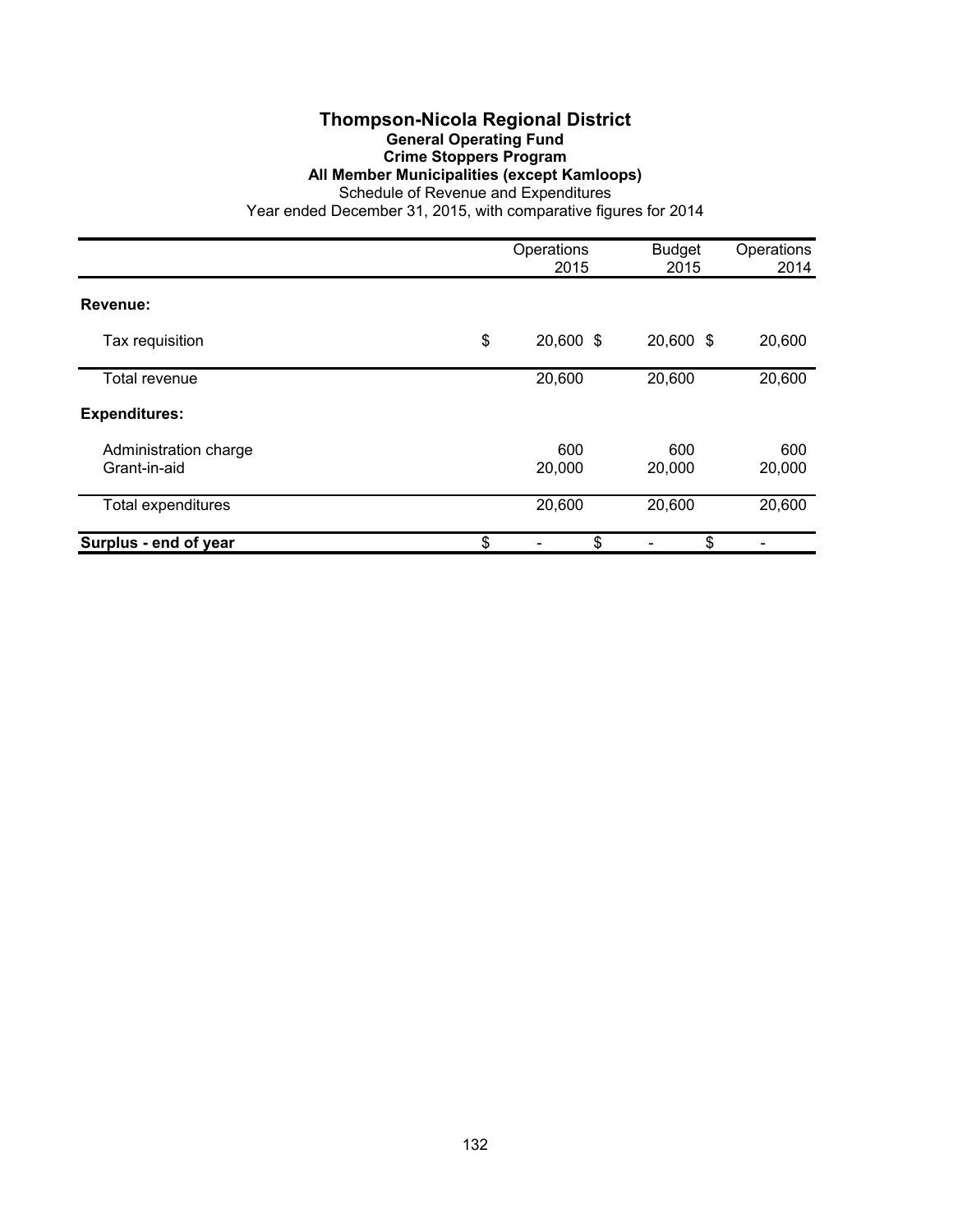# **Thompson-Nicola Regional District General Operating Fund**

**Television**

Summary of Revenue and Expenditures Year ended December 31, 2015, with comparative figures for 2014

|                                  | Operations           | <b>Budget</b>  | Operations |
|----------------------------------|----------------------|----------------|------------|
|                                  | 2015                 | 2015           | 2014       |
| Revenue:                         |                      |                |            |
| Tax requisition                  | \$<br>$(64, 123)$ \$ | $(64, 123)$ \$ | 52,777     |
| Grants in lieu of taxes          | 4                    |                | 7          |
| Interest                         | 828                  |                | 1,045      |
| Other revenue                    | 4,298                |                | 3,290      |
| <b>Transfer from TCA Surplus</b> | 2,906                |                | 2,895      |
| Transfer from reserve            | 90,000               | 96,085         |            |
| Previous year's surplus          | 5,699                | 5,699          | 10,143     |
| Total revenue                    | 39,612               | 37,661         | 70,157     |
| <b>Expenditures:</b>             |                      |                |            |
| Administration charge            | 1,036                | 1,036          | 2,030      |
| Amortization                     | 2,906                |                | 2,895      |
| <b>Building costs</b>            | 2,207                | 1,508          | 5,242      |
| Dues, licences and fees          |                      |                | 703        |
| Equipment costs                  |                      |                | 304        |
| General                          | 24                   |                | 63         |
| Grant-in-aid                     | 19,025               | 19,025         | 24,354     |
| Insurance                        | 708                  | 725            | 2,178      |
| Operating costs                  | 9,594                | 13,400         | 15,443     |
| Programs                         | 602                  | 1,000          | 2,526      |
| Salaries and benefits            | 975                  | 967            | 6,155      |
| Travel, meals and accommodations | 116                  |                | 114        |
| Capital purchases                | 500                  |                | 1,405      |
| Transfer to reserve              | 828                  |                | 1,045      |
| <b>Total expenditures</b>        | 38,521               | 37,661         | 64,457     |
| Surplus - end of year            | \$<br>$1,091$ \$     | \$             | 5,700      |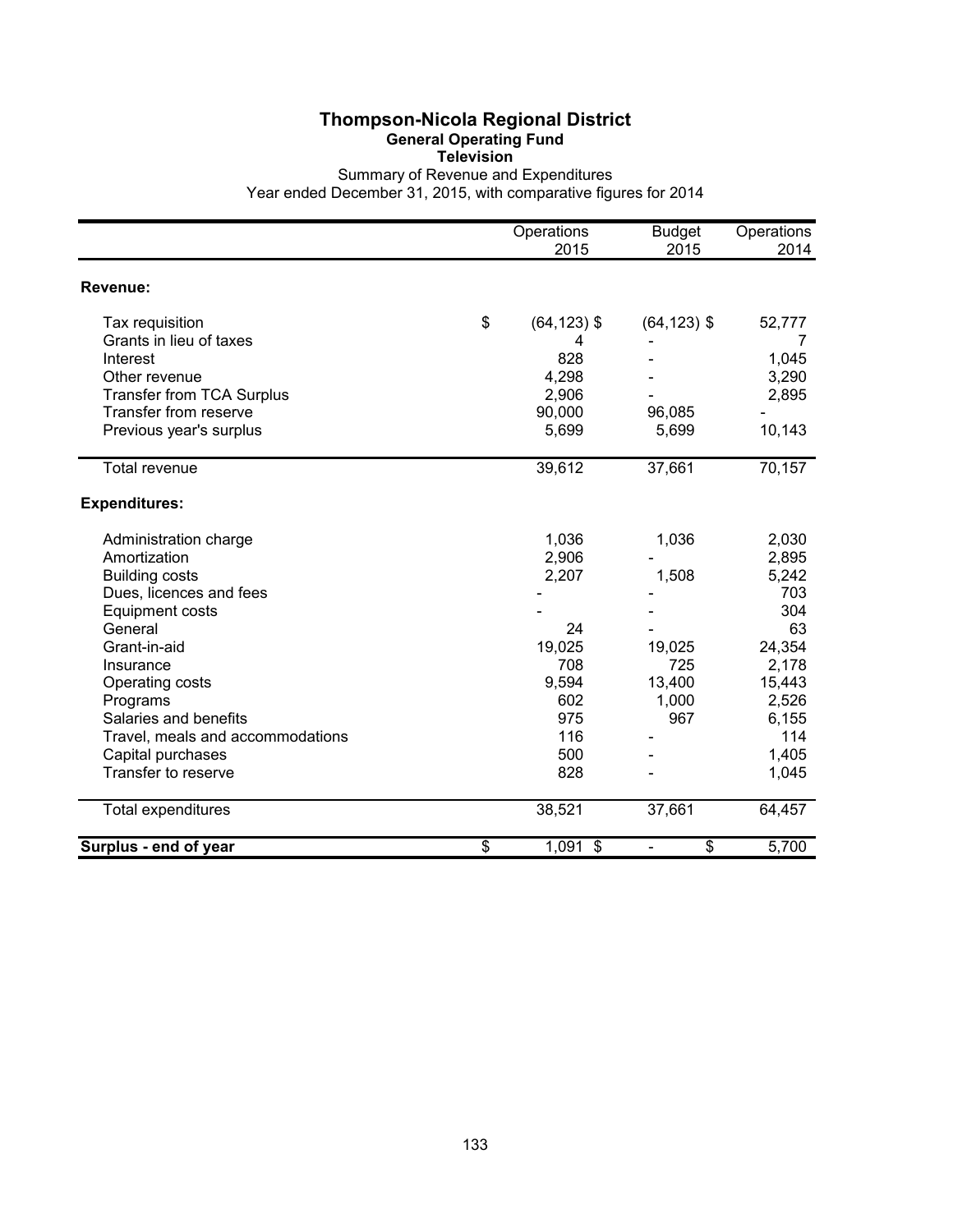#### **Thompson-Nicola Regional District General Operating Fund Television Electoral Area A**

Schedule of Revenue and Expenditures

|                                  | Operations       | <b>Budget</b> | Operations |
|----------------------------------|------------------|---------------|------------|
|                                  | 2015             | 2015          | 2014       |
| Revenue:                         |                  |               |            |
| Tax requisition                  | \$<br>$8,040$ \$ | $8,040$ \$    | 17,627     |
| Other revenue                    | 2,815            |               | 1,974      |
| <b>Transfer from TCA Surplus</b> | 10               |               |            |
| Previous year's surplus          | (1,861)          | (1,860)       | 2,114      |
| Total revenue                    | 9,004            | 6,180         | 21,715     |
| <b>Expenditures:</b>             |                  |               |            |
| Administration charge            | 180              | 180           | 750        |
| Amortization                     | 10               |               |            |
| <b>Building costs</b>            | 1,433            |               | 4,576      |
| Dues, licences and fees          |                  |               | 703        |
| <b>Equipment costs</b>           |                  |               | 304        |
| Insurance                        |                  |               | 764        |
| Operating costs                  | 4,642            | 6,000         | 7,866      |
| Programs                         |                  |               | 1,958      |
| Salaries and benefits            |                  |               | 5,135      |
| Travel, meals and accommodations |                  |               | 114        |
| Capital purchases                | 500              |               | 1,405      |
| Total expenditures               | 6,765            | 6,180         | 23,575     |
| Surplus (deficit) - end of year  | \$<br>2,239 \$   | \$            | (1,860)    |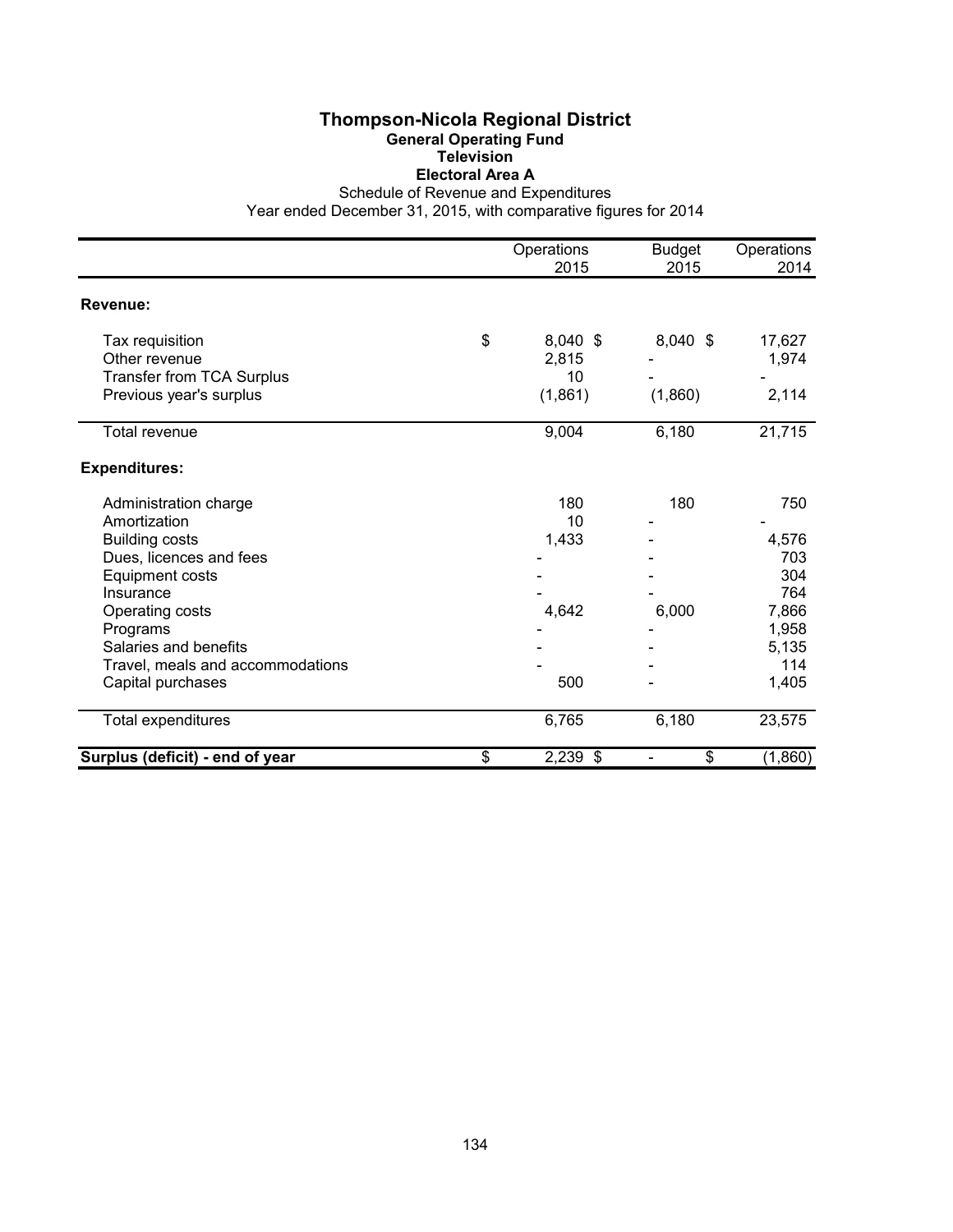#### **Thompson-Nicola Regional District General Operating Fund Television Electoral Area B**

Schedule of Revenue and Expenditures

|                                  | Operations           | <b>Budget</b>                  | Operations |
|----------------------------------|----------------------|--------------------------------|------------|
|                                  | 2015                 | 2015                           | 2014       |
| Revenue:                         |                      |                                |            |
| Tax requisition                  | \$<br>$(84, 274)$ \$ | $(84, 274)$ \$                 | 4,787      |
| Interest                         | 776                  |                                | 979        |
| <b>Transfer from TCA Surplus</b> | 2,895                |                                | 2,895      |
| Transfer from reserve            | 90,000               | 90,000                         |            |
| Previous year's surplus          | 1,024                | 1,024                          | (166)      |
| <b>Total revenue</b>             | 10,421               | 6,750                          | 8,495      |
| <b>Expenditures:</b>             |                      |                                |            |
| Administration charge            | 150                  | 150                            | 150        |
| Amortization                     | 2,895                |                                | 2,895      |
| <b>Building costs</b>            | 774                  | 1,508                          | 667        |
| General                          | 24                   |                                | 63         |
| Insurance                        | 708                  | 725                            | 695        |
| Operating costs                  | 3,028                | 2,400                          | 434        |
| Programs                         | 602                  | 1,000                          | 568        |
| Salaries and benefits            | 975                  | 967                            | 1,019      |
| Travel, meals and accommodations | 116                  |                                |            |
| Transfer to reserve              | 776                  |                                | 979        |
| Total expenditures               | 10,048               | 6,750                          | 7,470      |
| Surplus - end of year            | \$<br>373 \$         | \$<br>$\overline{\phantom{a}}$ | 1,025      |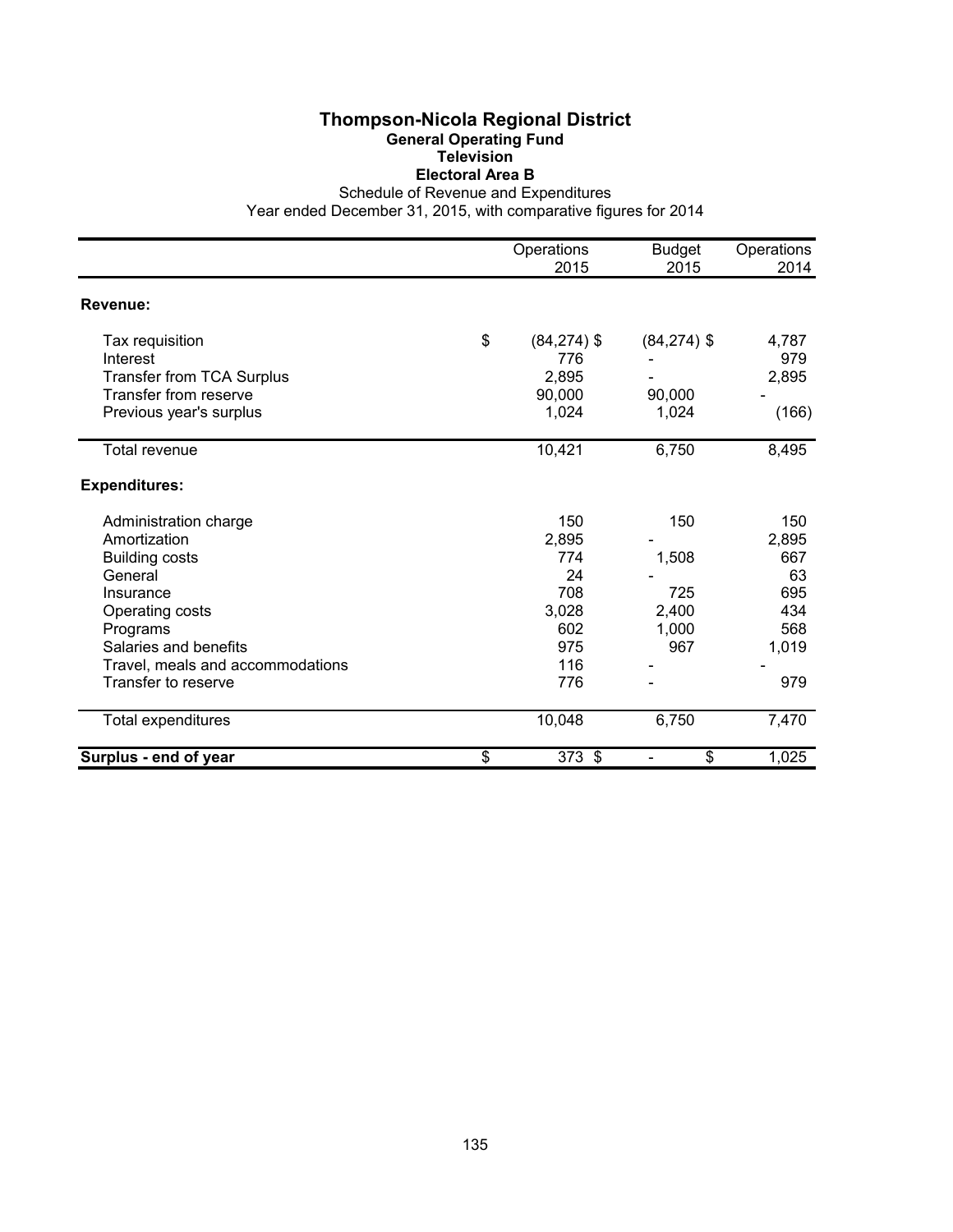# **Thompson-Nicola Regional District**

**General Operating Fund**

**Television**

**Electoral Area O and a Specified Area of P**

Schedule of Revenue and Expenditures Year ended December 31, 2015, with comparative figures for 2014

|                                 | Operations         | <b>Budget</b> | Operations |
|---------------------------------|--------------------|---------------|------------|
|                                 | 2015               | 2015          | 2014       |
| Revenue:                        |                    |               |            |
| Tax requisition                 | \$<br>$(5,099)$ \$ | $(5,099)$ \$  | 2,769      |
| Interest                        | 52                 |               | 66         |
| Other revenue                   | 1,483              |               | 1,316      |
| Transfer from reserve           |                    | 6,085         |            |
| Previous year's surplus         | 4,164              | 4,164         | 8,194      |
| Total revenue                   | 600                | 5,150         | 12,345     |
| <b>Expenditures:</b>            |                    |               |            |
| Administration charge           | 150                | 150           | 253        |
| Insurance                       |                    |               | 718        |
| Operating costs                 | 1,925              | 5,000         | 7,144      |
| Transfer to reserve             | 52                 |               | 66         |
| <b>Total expenditures</b>       | 2,127              | 5,150         | 8,181      |
| Surplus (deficit) - end of year | \$<br>$(1,527)$ \$ | \$            | 4,164      |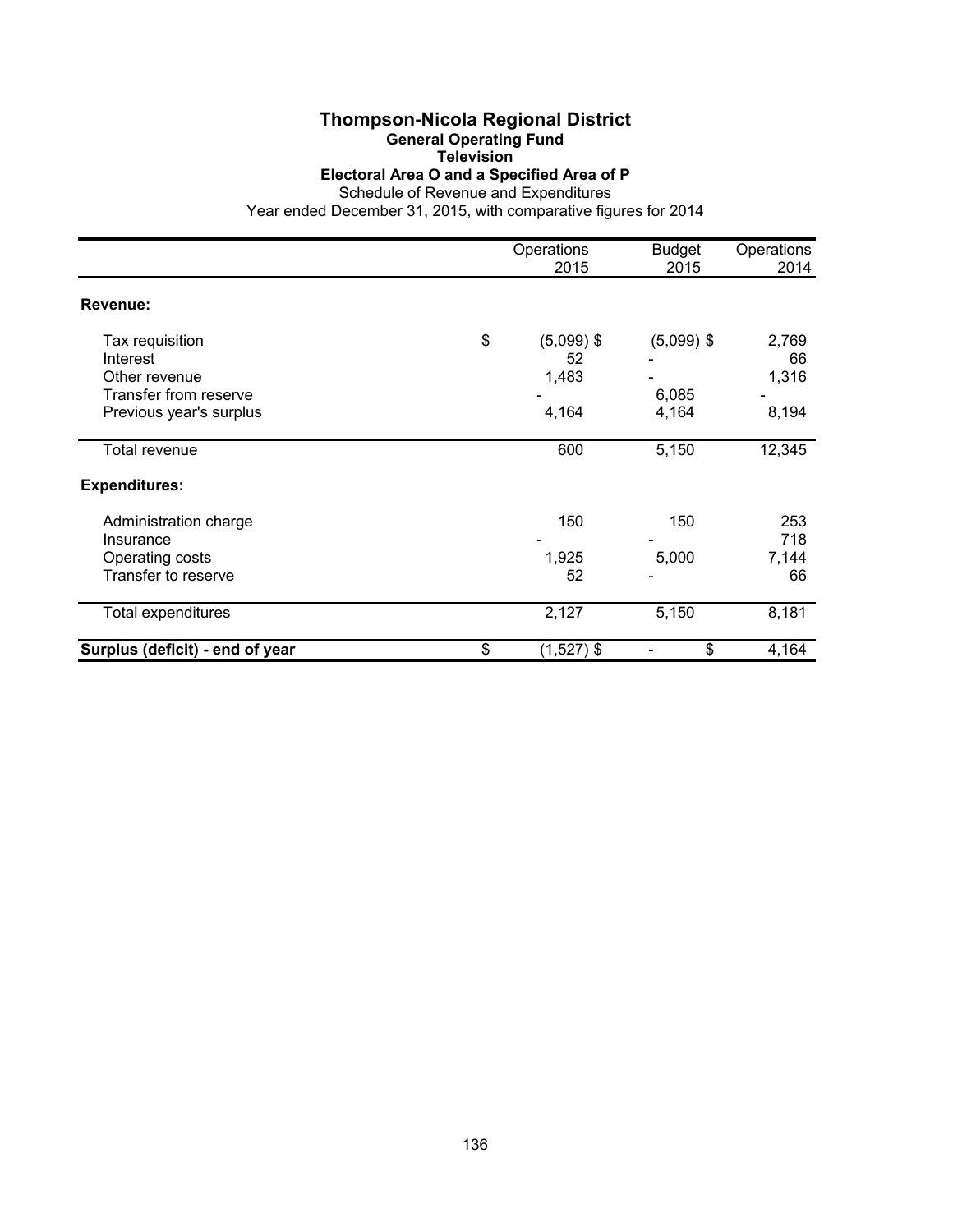## **Thompson-Nicola Regional District General Operating Fund**

**Television Clinton and a Specified Area of E**

Schedule of Revenue and Expenditures

|                                       | Operations                         | 2015 |                          | <b>Budget</b><br>2015 | Operations<br>2014 |
|---------------------------------------|------------------------------------|------|--------------------------|-----------------------|--------------------|
| Revenue:                              |                                    |      |                          |                       |                    |
| Tax requisition                       | \$<br>$\qquad \qquad \blacksquare$ | \$   | $\overline{\phantom{a}}$ | \$                    | 5,356              |
| Total revenue                         |                                    |      |                          |                       | 5,356              |
| <b>Expenditures:</b>                  |                                    |      |                          |                       |                    |
| Administration charge<br>Grant-in-aid | -                                  |      | -                        |                       | 156<br>5,200       |
| <b>Total expenditures</b>             |                                    |      |                          |                       | 5,356              |
| Surplus - end of year                 | \$                                 | \$   |                          | \$                    |                    |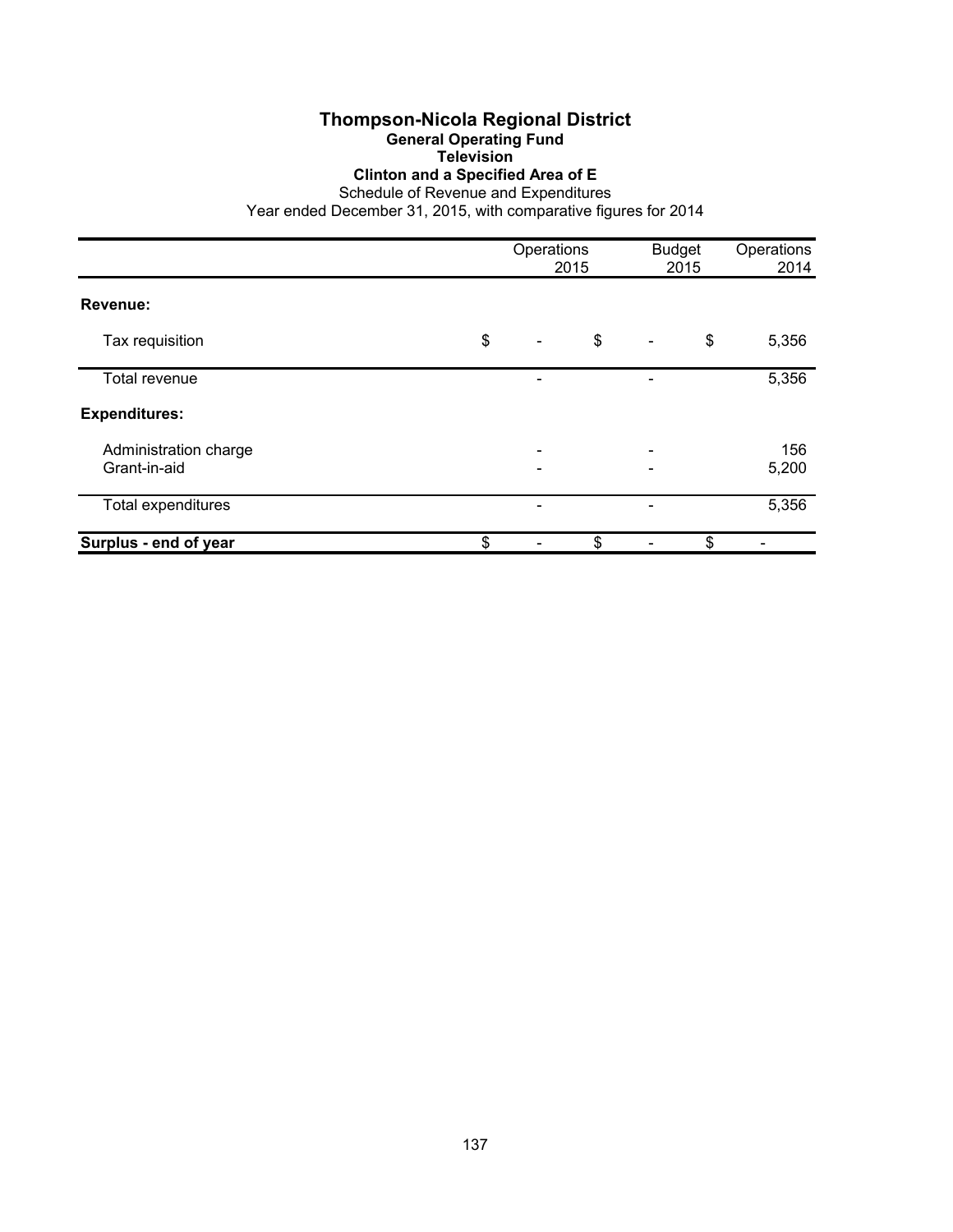#### **Thompson-Nicola Regional District General Operating Fund Television**

# **Lytton and a Specified Area of I**

Schedule of Revenue and Expenditures

|                                                                       | Operations<br>2015       | <b>Budget</b><br>2015 | Operations<br>2014 |
|-----------------------------------------------------------------------|--------------------------|-----------------------|--------------------|
| Revenue:                                                              |                          |                       |                    |
| Tax requisition<br>Grants in lieu of taxes<br>Previous year's surplus | \$<br>8,464 \$<br>4<br>8 | 8,464 \$<br>8         | 8,472              |
| Total revenue                                                         | 8,476                    | 8,472                 | 8,480              |
| <b>Expenditures:</b>                                                  |                          |                       |                    |
| Administration charge<br>Grant-in-aid                                 | 247<br>8,225             | 247<br>8,225          | 247<br>8,225       |
| <b>Total expenditures</b>                                             | 8,472                    | 8,472                 | 8,472              |
| Surplus - end of year                                                 | \$<br>$\sqrt[6]{3}$<br>4 | \$                    | 8                  |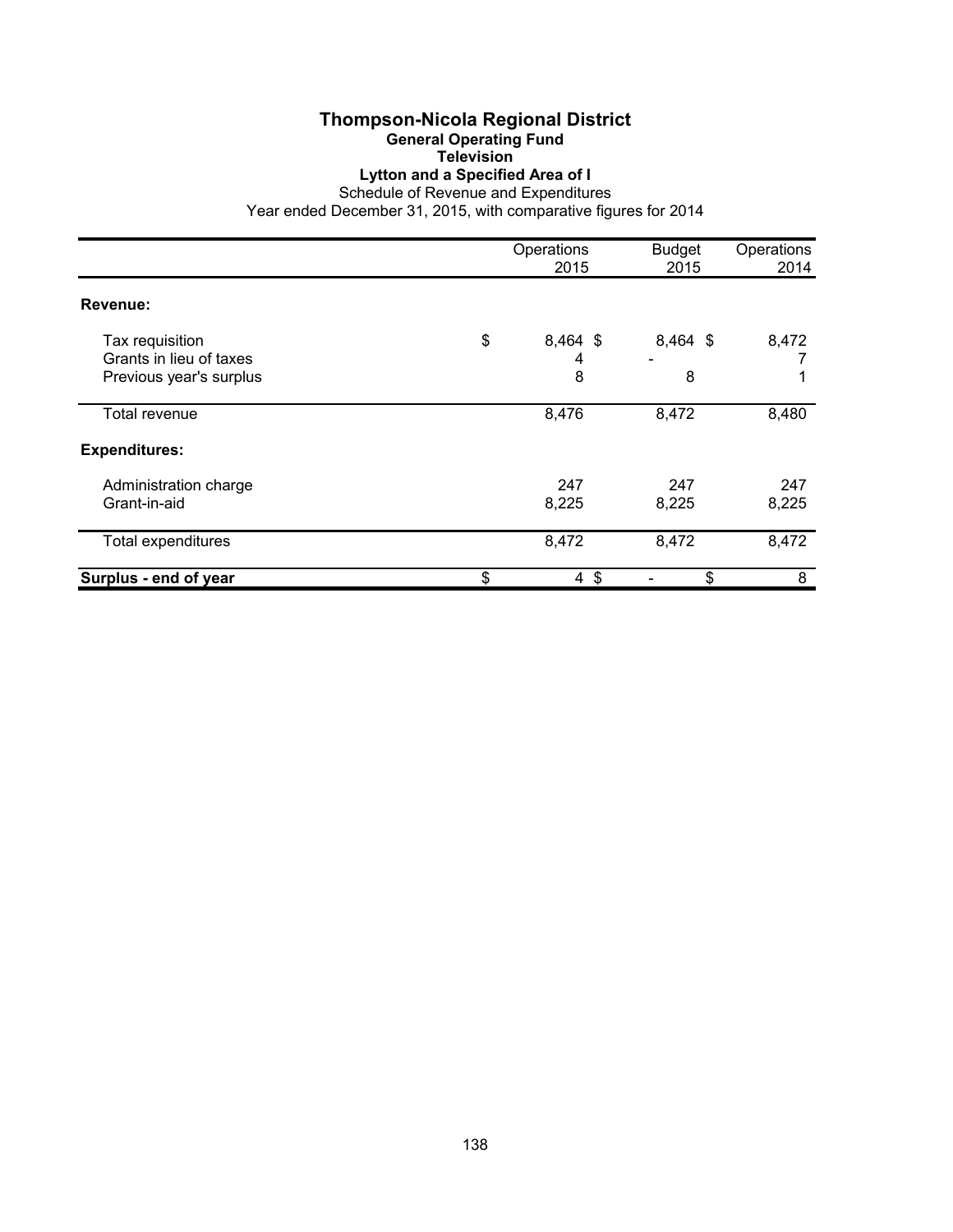#### **Thompson-Nicola Regional District General Operating Fund Television**

**Specified Area of I (Spences Bridge)**

Schedule of Revenue and Expenditures

|                                       | Operations<br>2015 | <b>Budget</b><br>2015 | Operations<br>2014 |
|---------------------------------------|--------------------|-----------------------|--------------------|
| Revenue:                              |                    |                       |                    |
| Tax requisition                       | \$<br>5,459 \$     | 5,459 \$              | 5,459              |
| Total revenue                         | 5,459              | 5,459                 | 5,459              |
| <b>Expenditures:</b>                  |                    |                       |                    |
| Administration charge<br>Grant-in-aid | 159<br>5,300       | 159<br>5,300          | 159<br>5,300       |
| Total expenditures                    | 5,459              | 5,459                 | 5,459              |
| Surplus - end of year                 | \$<br>\$           | \$                    |                    |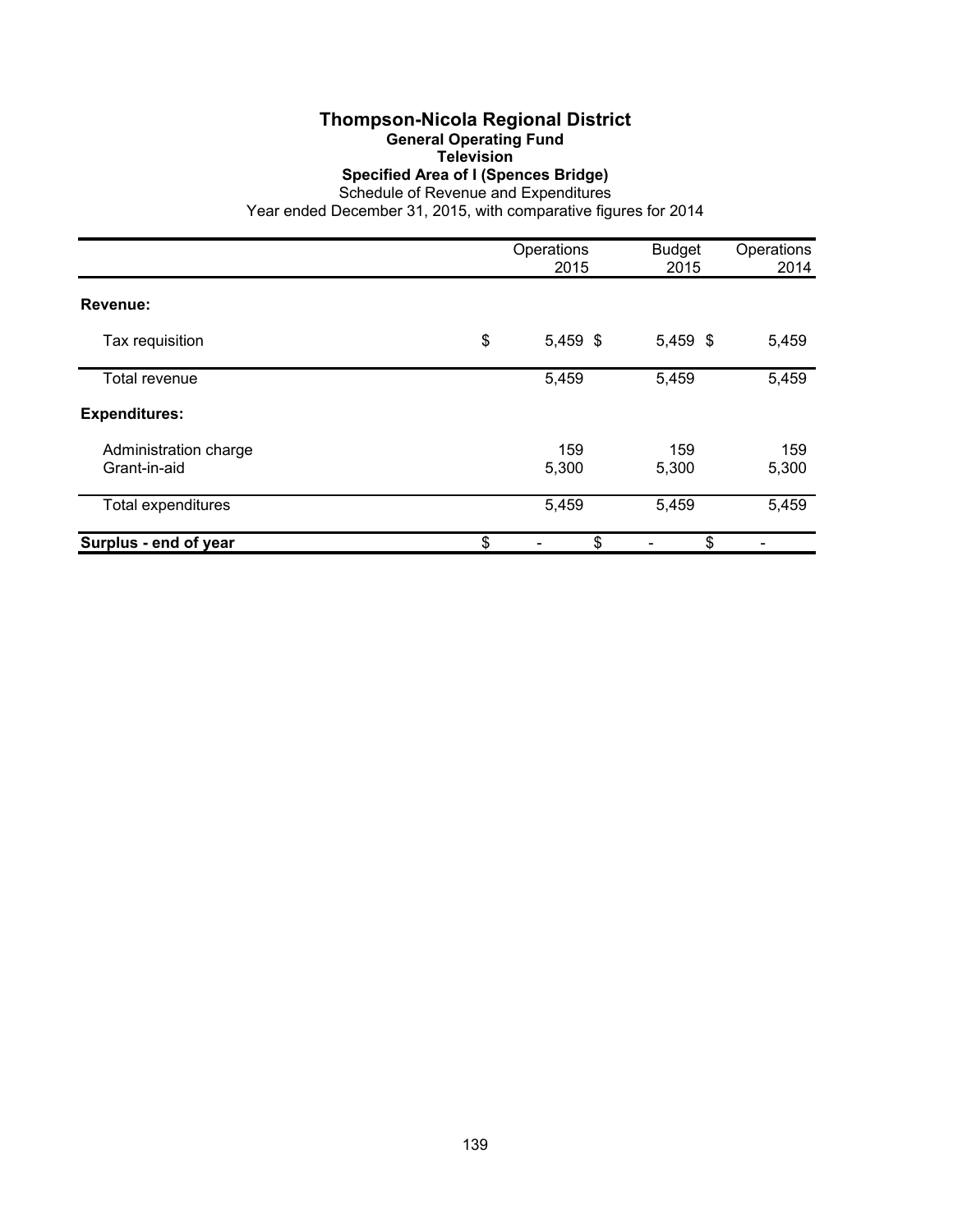## **Thompson-Nicola Regional District General Operating Fund Television**

# **Specified Area of J (Savona)**

Schedule of Revenue and Expenditures

|                                            | Operations<br>2015          | <b>Budget</b><br>2015 | Operations<br>2014 |
|--------------------------------------------|-----------------------------|-----------------------|--------------------|
| Revenue:                                   |                             |                       |                    |
| Tax requisition<br>Previous year's surplus | \$<br>$(2,363)$ \$<br>2,363 | $(2,363)$ \$<br>2,363 | 2,650              |
| Total revenue                              |                             |                       | 2,650              |
| <b>Expenditures:</b>                       |                             |                       |                    |
| Administration charge<br>Grant-in-aid      |                             |                       | 150<br>137         |
| Total expenditures                         |                             |                       | 287                |
| Surplus - end of year                      | \$<br>\$                    | \$                    | 2,363              |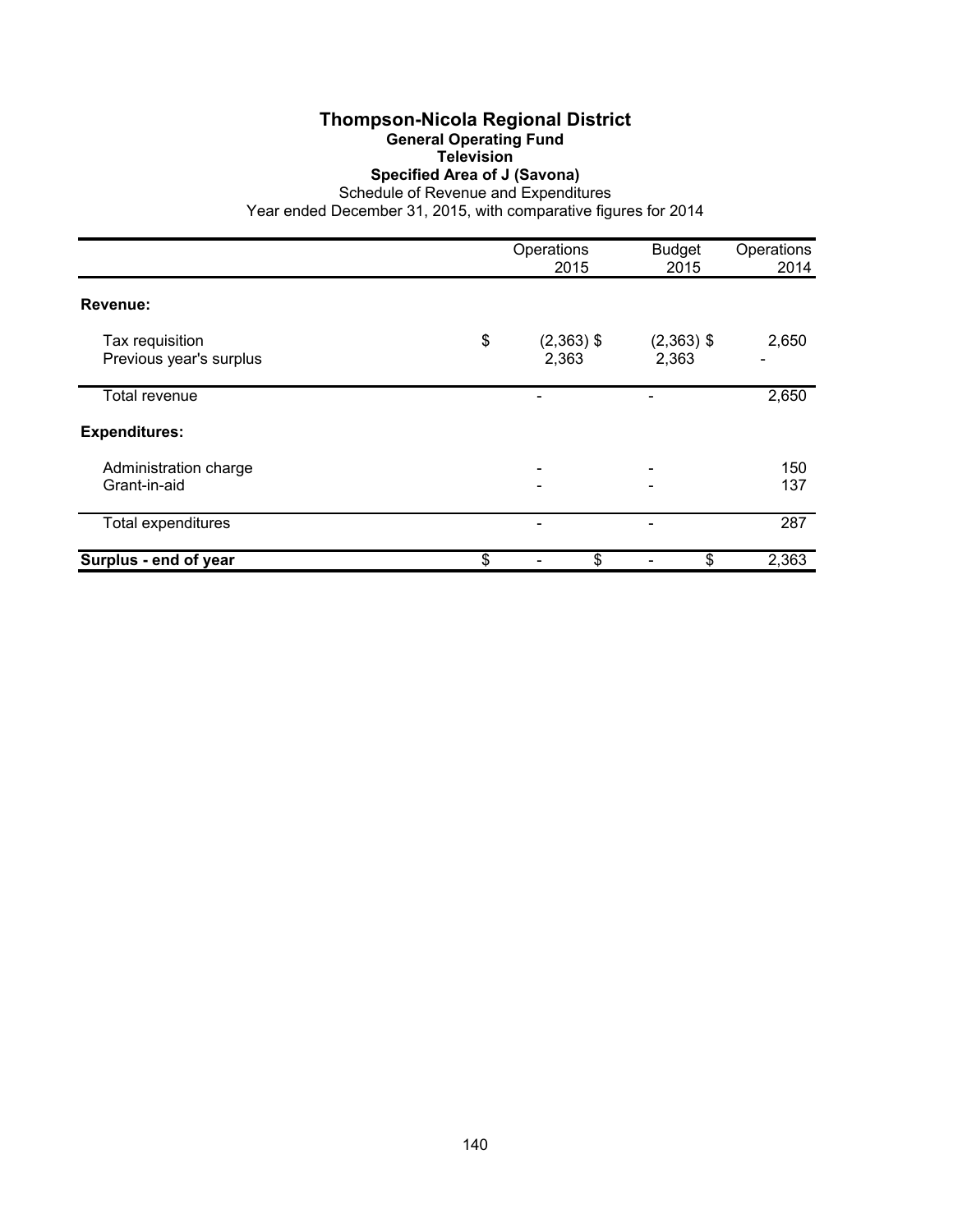## **Thompson-Nicola Regional District General Operating Fund**

**Television**

**Specified Area of M and J (Mamit Lake)**

Schedule of Revenue and Expenditures

|                                       | Operations<br>2015 | <b>Budget</b><br>2015 | Operations<br>2014 |
|---------------------------------------|--------------------|-----------------------|--------------------|
| Revenue:                              |                    |                       |                    |
| Tax requisition                       | \$<br>$5,650$ \$   | 5,650 \$              | 5,657              |
| Total revenue                         | 5,650              | 5,650                 | 5,657              |
| <b>Expenditures:</b>                  |                    |                       |                    |
| Administration charge<br>Grant-in-aid | 150<br>5,500       | 150<br>5,500          | 165<br>5,492       |
| <b>Total expenditures</b>             | 5,650              | 5,650                 | 5,657              |
| Surplus - end of year                 | \$<br>\$           | \$                    |                    |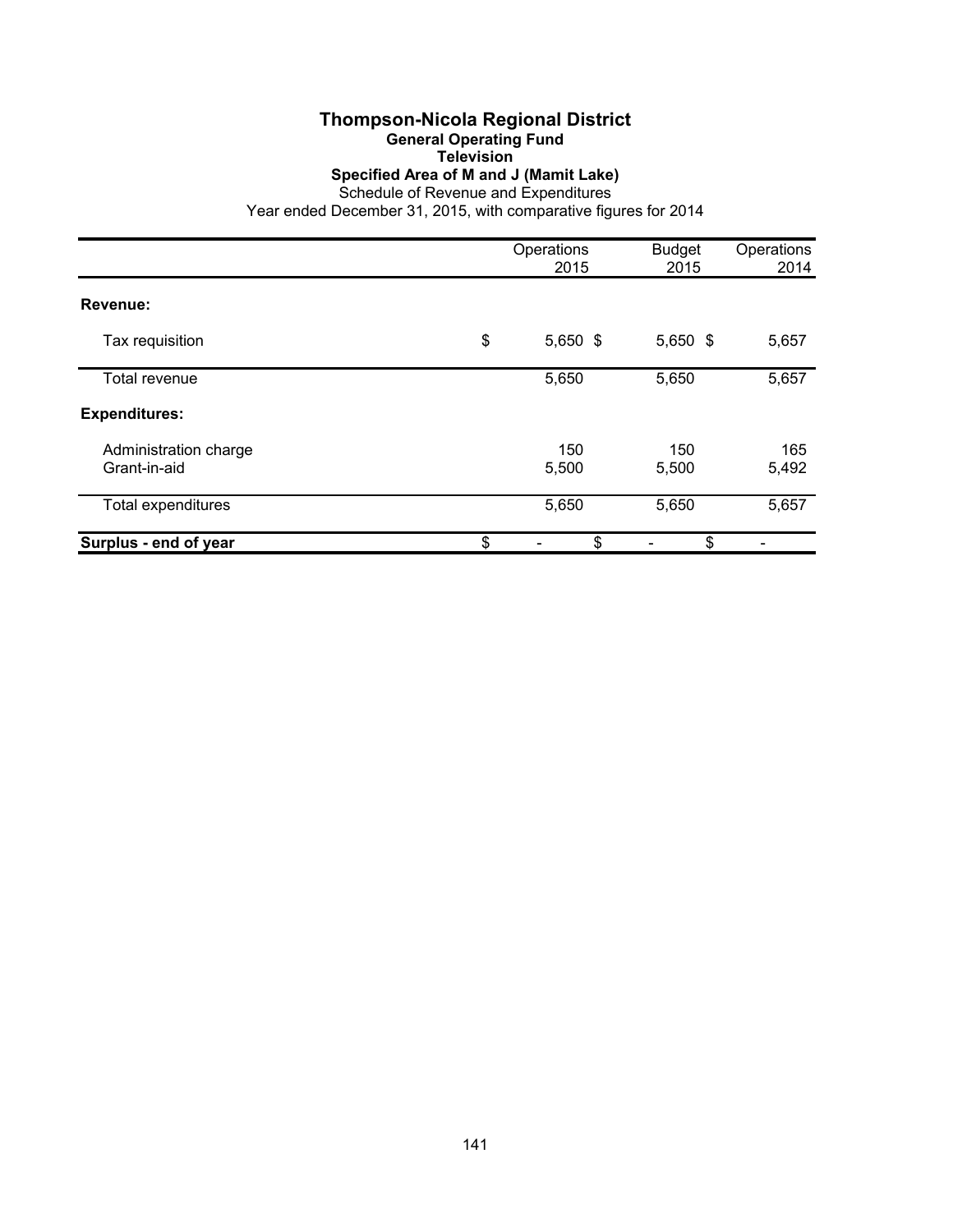## **Thompson-Nicola Regional District General Operating Fund Thompson-Nicola Regional District Library System All Member Municipalities**

|                                          | Operations         | <b>Budget</b>                | Operations |
|------------------------------------------|--------------------|------------------------------|------------|
|                                          | 2015               | 2015                         | 2014       |
| Revenue:                                 |                    |                              |            |
| Tax requisition                          | \$<br>6,289,018 \$ | 6,289,018 \$                 | 6,371,804  |
| Grants in lieu of taxes                  | 102,935            | 70,000                       | 96,452     |
| Government transfers and other grants    | 396,401            | 350,000                      | 397,302    |
| Interest                                 | 9,087              | $\overline{\phantom{a}}$     | 11,463     |
| Other revenue                            | 139,554            | 127,087                      | 118,620    |
| <b>Transfer from TCA Surplus</b>         | 976,929            | $\qquad \qquad \blacksquare$ | 1,121,273  |
| Previous year's surplus                  | 1,077,142          | 1,077,142                    | 915,801    |
| Total revenue                            | 8,991,066          | 7,913,247                    | 9,032,715  |
| <b>Expenditures:</b>                     |                    |                              |            |
| Personnel                                |                    |                              |            |
| Salaries and benefits                    | 4,594,665          | 5,340,000                    | 4,624,833  |
| Staff development                        | 33,492             | 53,000                       | 36,443     |
| Total personnel                          | 4,628,157          | 5,393,000                    | 4,661,276  |
| Buildings, equipment and furniture       |                    |                              |            |
| <b>Building costs</b>                    |                    |                              |            |
| Amortization                             | 976,929            |                              | 1,121,273  |
| Capital purchases                        |                    | 100,000                      | 767        |
| Rent and leases                          | 47,042             | 60,000                       | 41,281     |
| Repairs & maintenance                    | 215,860            | 202,500                      | 196,577    |
| <b>Equipment costs</b>                   |                    |                              |            |
| Equipment rental                         | 4,822              | 3,500                        | 794        |
| Information systems maintenance          | 254,621            | 424,251                      | 244,070    |
| Furniture and equipment                  | 77,851             | 76,880                       | 67,109     |
| Janitorial                               | 98,951             | 110,000                      | 94,940     |
| <b>Utilities</b>                         | 409,546            | 421,099                      | 414,762    |
| Total buildings, equipment and furniture | 2,085,622          | 1,398,230                    | 2,181,573  |
| Library materials                        | 699,024            | 686,517                      | 667,891    |
| <b>General Operation</b>                 |                    |                              |            |
| Advertising                              | 23,555             | 24,500                       | 23,919     |
| Postage and shipping                     | 78,206             | 72,000                       | 71,310     |
| Insurance                                | 73,558             | 75,000                       | 67,288     |
| General                                  | 79,099             | 103,000                      | 110,742    |
| Outside office costs                     | 35,390             | 42,500                       | 33,915     |
| Programs                                 | 18,664             |                              | 18,802     |
| Telephone                                | 56,051             | 44,000                       | 44,350     |
| Meals and accommodations                 | 30,029             | 34,500                       | 29,903     |
| Travel and vehicle costs                 | 46,851             | 40,000                       | 33,141     |
| Transfer to reserve                      | 9,087              |                              | 11,463     |
| Total general operation                  | 450,490            | 435,500                      | 444,833    |
| <b>Total expenditures</b>                | 7,863,293          | 7,913,247                    | 7,955,573  |
| Surplus - end of year                    | \$<br>1,127,773 \$ | \$                           | 1,077,142  |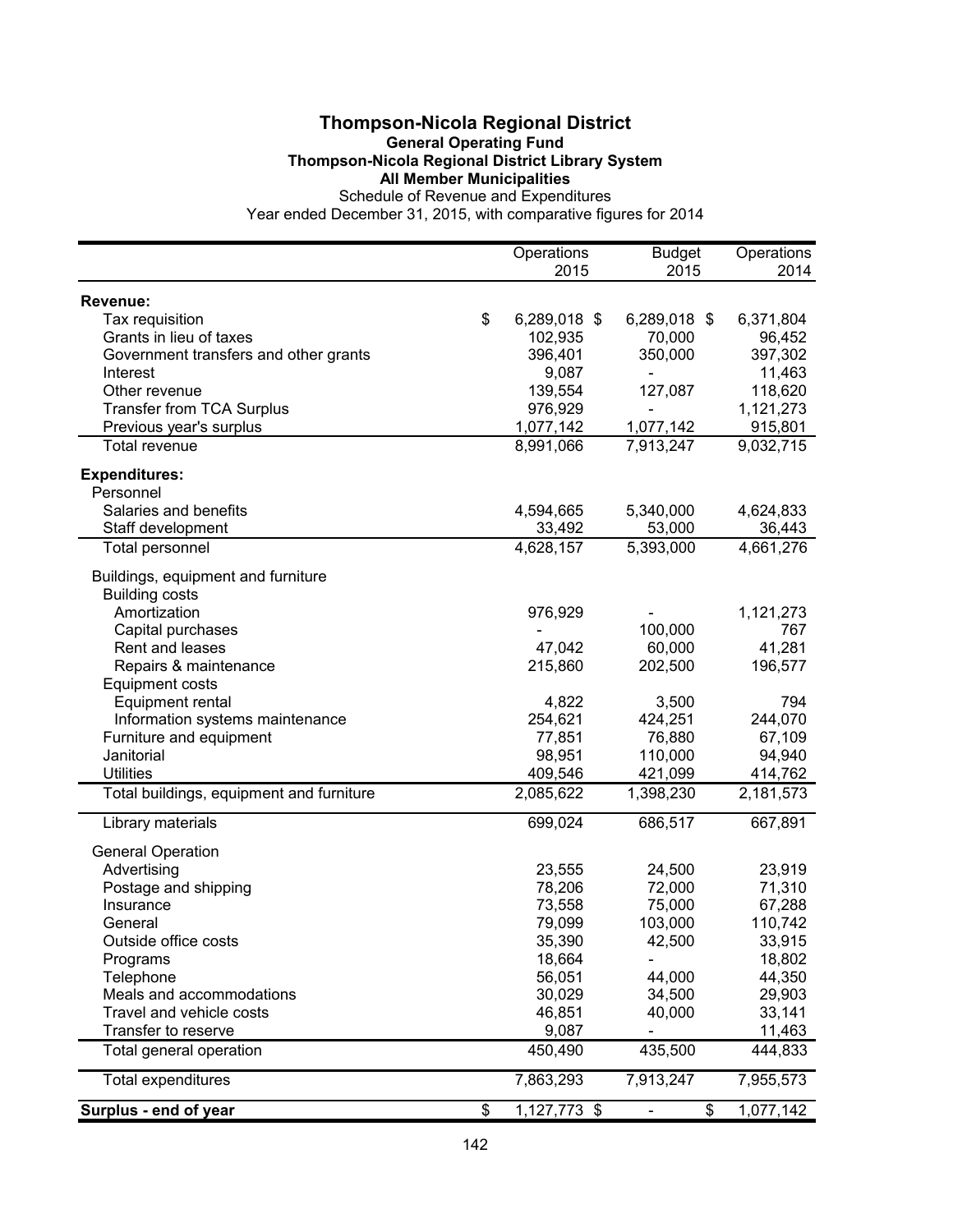# **Thompson-Nicola Regional District General Operating Fund Nicola Valley Archives Electoral Areas M and N**

Schedule of Revenue and Expenditures

|                                       | Operations<br>2015 | <b>Budget</b><br>2015 | Operations<br>2014 |
|---------------------------------------|--------------------|-----------------------|--------------------|
| Revenue:                              |                    |                       |                    |
| Tax requisition                       | \$<br>10,000 \$    | 10,000 \$             | 10,000             |
| Total revenue                         | 10,000             | 10,000                | 10,000             |
| <b>Expenditures:</b>                  |                    |                       |                    |
| Administration charge<br>Grant-in-aid | 291<br>9,709       | 291<br>9,709          | 291<br>9,709       |
| Total expenditures                    | 10,000             | 10,000                | 10,000             |
| Surplus - end of year                 | \$<br>\$           | \$                    |                    |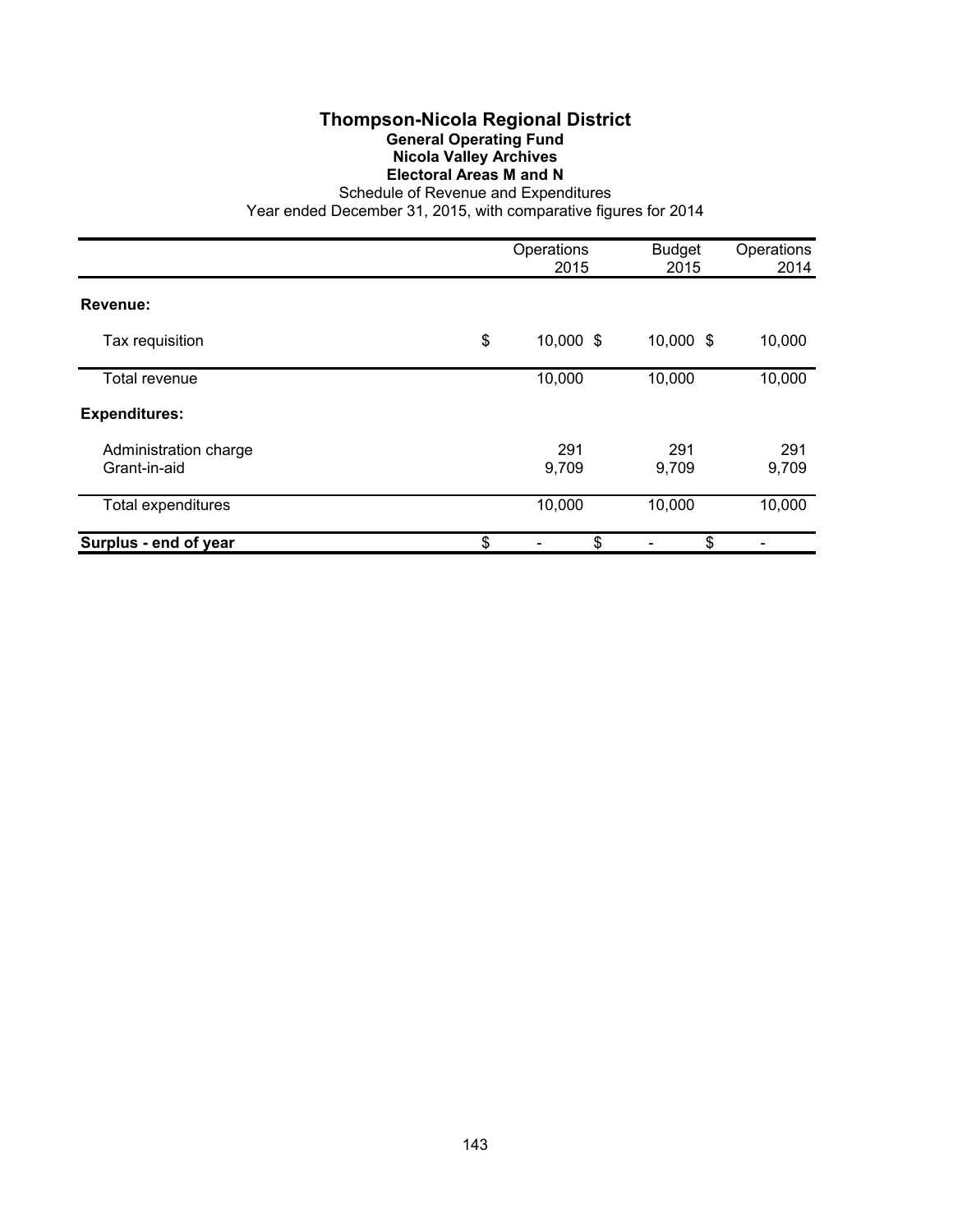# **Thompson-Nicola Regional District**

**Waterworks Operating Fund**

Schedules of Revenue and Expenditures Index Year ended December 31, 2015, with comparative figures for 2014

# Waterworks Services: Summary **Page 7** Number 2014 19:30 Number 2014

| Black Pines - Local Service in Portion of Area P    | Page 145 |
|-----------------------------------------------------|----------|
| Blue River - Local Service in Portion of Area B     | Page 146 |
| Del Oro - Local Service in Portion of Area L        | Page 147 |
| Evergreen - Local Service in Portion of Area P      | Page 148 |
| Loon Lake - Local Service in Portion of Area E      | Page 149 |
| Maple Mission - Local Service in Portion of Area O  | Page 150 |
| Pritchard - Local Service in Portion of Area P      | Page 151 |
| Savona - Local Service in Portion of Area J         | Page 152 |
| Spences Bridge - Local Service in Portion of Area I | Page 153 |
| Vavenby - Local Service in Portion of Area A        | Page 154 |
| Walhachin - Specified Area of I                     | Page 155 |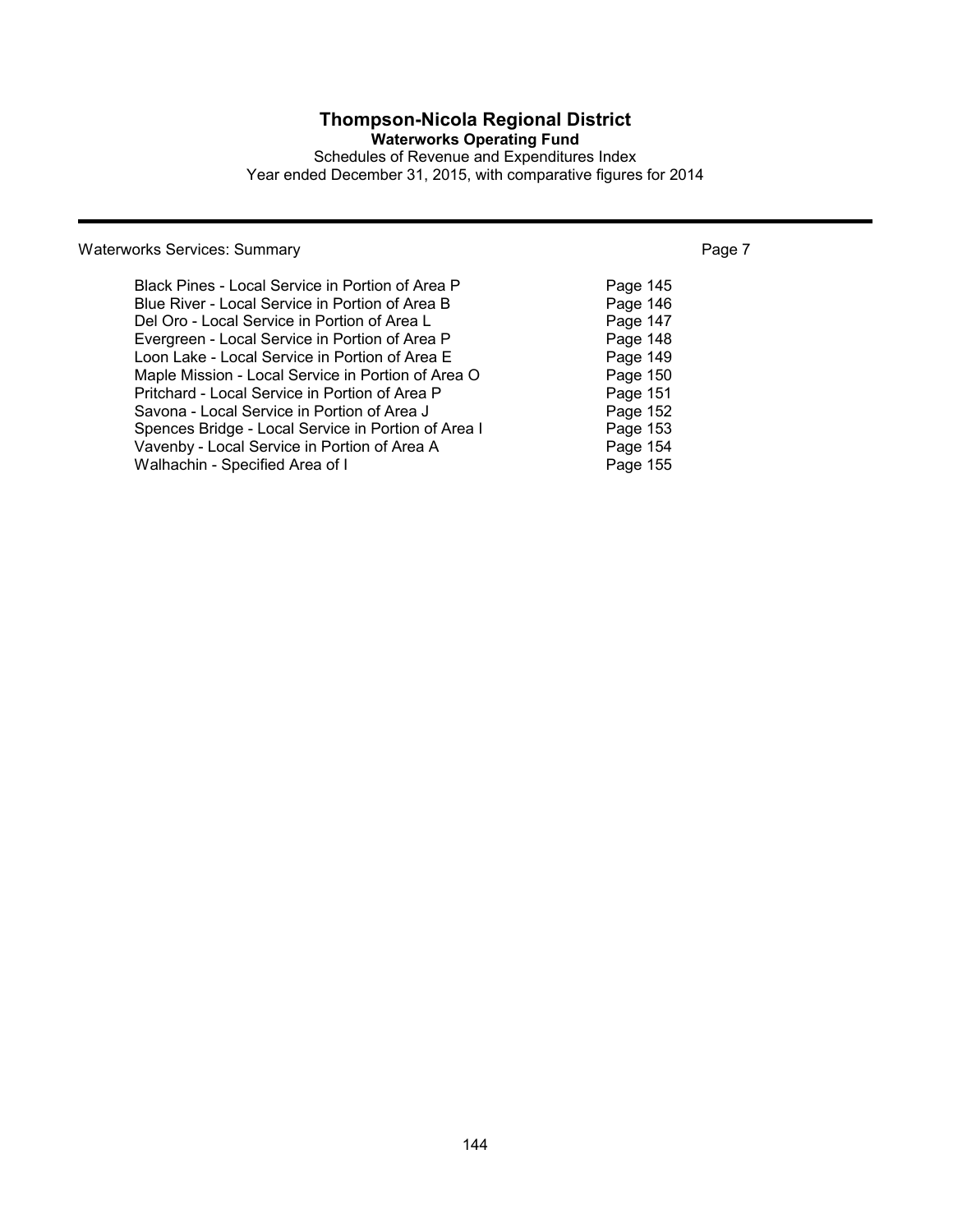## **Thompson-Nicola Regional District Waterworks Operating Fund Black Pines - Local Service in Portion of Area P**

Schedule of Revenue and Expenditures

|                                       | Operations       | <b>Budget</b> | Operations |
|---------------------------------------|------------------|---------------|------------|
|                                       | 2015             | 2015          | 2014       |
| Revenue:                              |                  |               |            |
| Parcel taxes                          | \$<br>7,028 \$   | 7,028 \$      | 6,020      |
| Government transfers and other grants | 11,129           | 69,634        | 5,793      |
| Water and sewer tolls                 | 43,515           | 41,040        | 43,035     |
| Interest                              | 192              | 225           | 242        |
| Other revenue                         | 105              |               | 435        |
| <b>Transfer from TCA Surplus</b>      | 24,726           |               | 24,726     |
| Previous year's surplus               | 5,232            | 5,232         | 8,336      |
| <b>Total revenue</b>                  | 91,927           | 123,159       | 88,587     |
| <b>Expenditures:</b>                  |                  |               |            |
| Advertising                           | 469              | 300           | 384        |
| Administration charge                 | 1,500            | 1,500         | 1,500      |
| Amortization                          | 24,726           |               | 24,726     |
| Debenture payments                    | 1,988            | 1,988         | 1,988      |
| <b>Building costs</b>                 | 2,110            | 2,000         | 1,850      |
| Dues, licences and fees               | 182              | 650           | 651        |
| <b>Engineering services</b>           | 1,500            | 1,500         | 1,500      |
| <b>Equipment costs</b>                | 6,170            | 6,000         | 9,840      |
| General                               | 100              | 1,227         | 100        |
| Insurance                             | 1,736            | 1,800         | 1,686      |
| Operating costs                       | 1,706            | 1,680         | 1,552      |
| Telephone                             | 611              | 600           | 611        |
| Capital purchases                     | 11,129           | 69,634        | 5,793      |
| Indirect administration               | 5,040            | 5,040         | 4,032      |
| Direct labour                         | 29,015           | 29,015        | 26,900     |
| Transfer to reserve                   | 192              | 225           | 242        |
| <b>Total expenditures</b>             | 88,174           | 123,159       | 83,355     |
| Surplus - end of year                 | \$<br>$3,753$ \$ | \$            | 5,232      |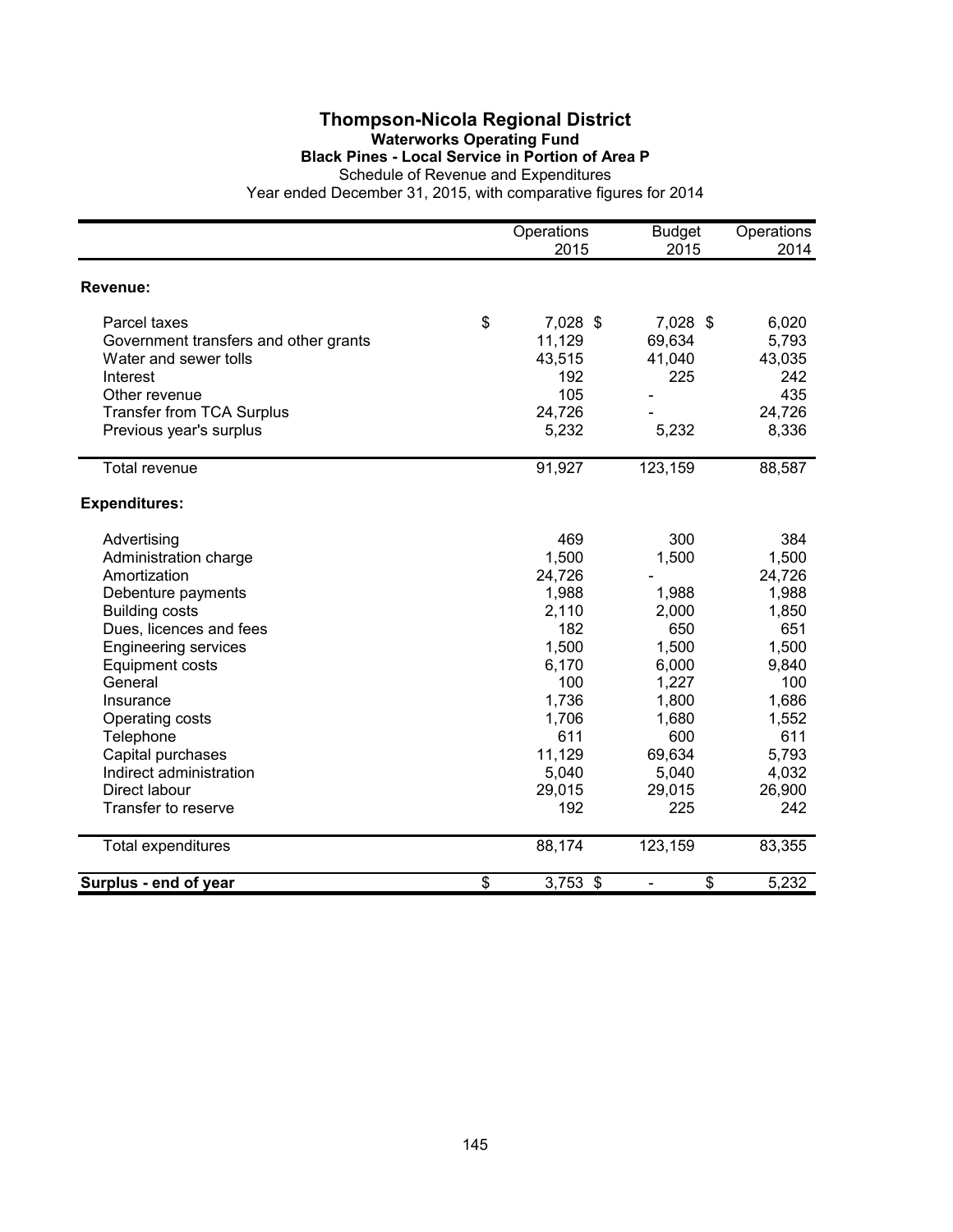## **Thompson-Nicola Regional District Waterworks Operating Fund Blue River - Local Service in Portion of Area B**

Schedule of Revenue and Expenditures

|                                       | Operations<br>2015   | <b>Budget</b><br>2015 | Operations<br>2014       |
|---------------------------------------|----------------------|-----------------------|--------------------------|
|                                       |                      |                       |                          |
| Revenue:                              |                      |                       |                          |
| Parcel taxes                          | \$<br>46,924 \$      | 46,204 \$             | 42,894                   |
| Grants in lieu of taxes               |                      |                       | 585                      |
| Government transfers and other grants |                      | 20,000                | 136,183                  |
| Water and sewer tolls                 | 104,367              | 94,320                | 96,612                   |
| Interest                              | 188                  | 500                   | 1,202                    |
| Other revenue                         | 120                  | 99,672                | 140                      |
| <b>Transfer from TCA Surplus</b>      | 51,451               |                       | 29,276                   |
| Previous year's surplus               | (108, 815)           | (108, 817)            | 89,172                   |
| <b>Total revenue</b>                  | 94,235               | 151,879               | 396,064                  |
| <b>Expenditures:</b>                  |                      |                       |                          |
| Advertising                           | 254                  | 250                   | 423                      |
| Administration charge                 | 7,500                | 7,500                 | 7,500                    |
| Amortization                          | 51,451               |                       | 29,276                   |
| Bank charges                          | 926                  | 90                    | $\overline{\phantom{0}}$ |
| Debenture payments                    | 24,364               | 24,364                | 24,606                   |
| <b>Building costs</b>                 | 14,196               | 14,000                | 12,749                   |
| Dues, licences and fees               | 150                  | 150                   | 150                      |
| <b>Engineering services</b>           | 7,500                | 7,500                 | 7,500                    |
| <b>Equipment costs</b>                | 9,810                | 18,000                | 42,836                   |
| General                               | 223                  |                       | 301                      |
| Insurance                             | 3,618                | 3,820                 | 3,808                    |
| Operating costs                       | 4,040                | 4,100                 | 4,174                    |
| Programs                              | 10,925               | 8,500                 | 9,129                    |
| Telephone                             | 827                  | 900                   | 827                      |
| Capital purchases                     | 2,898                | 30,000                | 336,087                  |
| Indirect administration               | 21,840               | 21,840                | 17,376                   |
| Direct labour                         | 10,365               | 10,365                | 7,900                    |
| Transfer to reserve                   | 188                  | 500                   | 237                      |
| <b>Total expenditures</b>             | 171,075              | 151,879               | 504,879                  |
| Deficit - end of year                 | \$<br>$(76, 840)$ \$ | \$                    | (108, 815)               |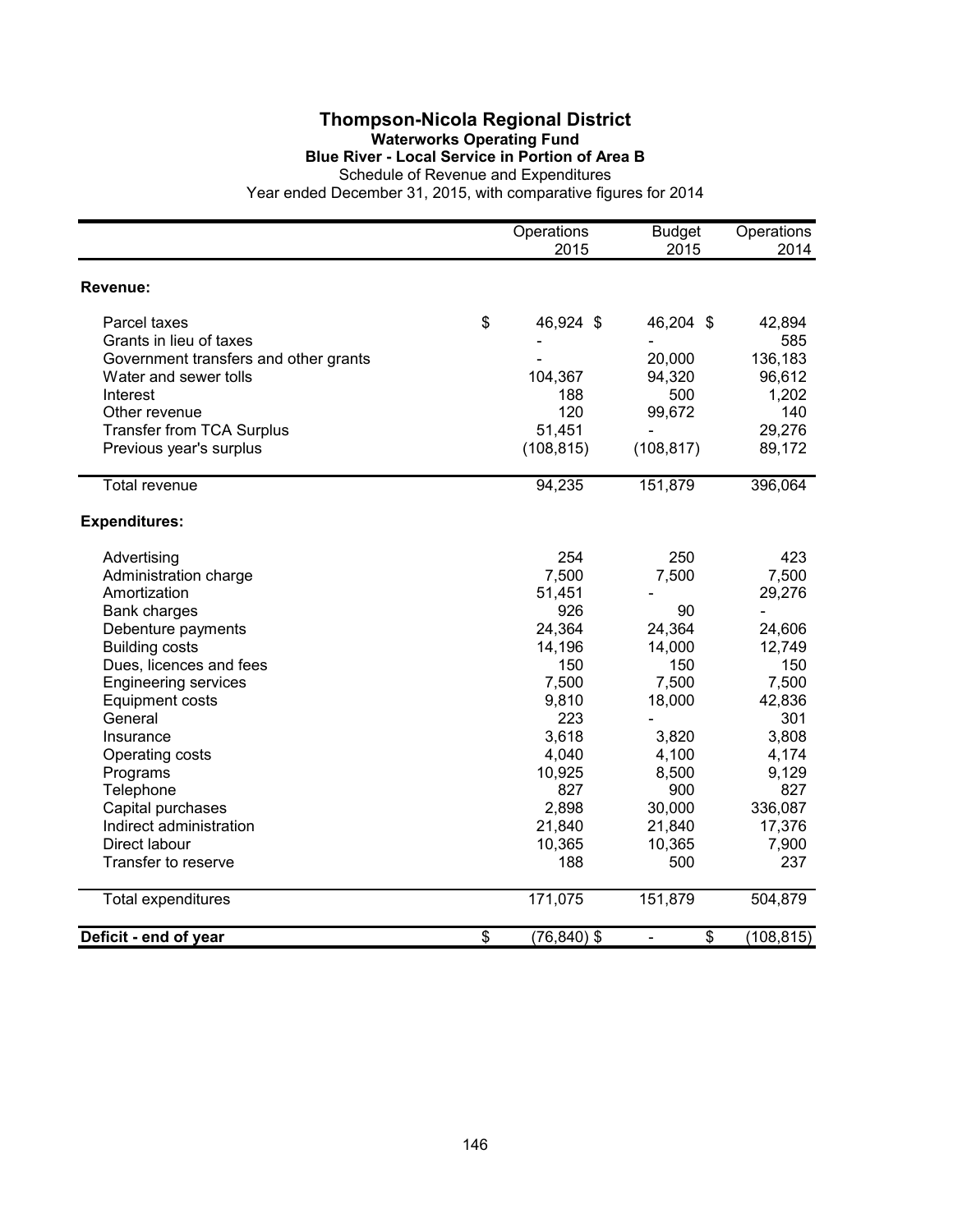## **Thompson-Nicola Regional District Waterworks Operating Fund Del Oro - Local Service in Portion of Area L**

Schedule of Revenue and Expenditures

|                                                                                                                                                                                                                                                                                                                              | Operations<br>2015                                                                                                   | <b>Budget</b><br>2015                                                                                                | Operations<br>2014                                                                                                              |
|------------------------------------------------------------------------------------------------------------------------------------------------------------------------------------------------------------------------------------------------------------------------------------------------------------------------------|----------------------------------------------------------------------------------------------------------------------|----------------------------------------------------------------------------------------------------------------------|---------------------------------------------------------------------------------------------------------------------------------|
| Revenue:                                                                                                                                                                                                                                                                                                                     |                                                                                                                      |                                                                                                                      |                                                                                                                                 |
| Parcel taxes<br>Government transfers and other grants<br>Water and sewer tolls<br>Interest<br><b>Transfer from TCA Surplus</b><br>Previous year's surplus                                                                                                                                                                    | \$<br>7,210 \$<br>46,160<br>121<br>17,715<br>(1, 167)                                                                | $7,210$ \$<br>25,000<br>44,100<br>150<br>(1, 167)                                                                    | 6,178<br>10,446<br>46,071<br>153<br>16,870<br>30,329                                                                            |
| Total revenue                                                                                                                                                                                                                                                                                                                | 70,039                                                                                                               | 75,293                                                                                                               | 110,047                                                                                                                         |
| <b>Expenditures:</b>                                                                                                                                                                                                                                                                                                         |                                                                                                                      |                                                                                                                      |                                                                                                                                 |
| Advertising<br>Administration charge<br>Amortization<br>Debenture payments<br><b>Building costs</b><br>Dues, licences and fees<br><b>Engineering services</b><br><b>Equipment costs</b><br>Insurance<br>Operating costs<br>Telephone<br>Capital purchases<br>Indirect administration<br>Direct labour<br>Transfer to reserve | 302<br>1,000<br>17,715<br>2,045<br>3,490<br>306<br>1,500<br>6,506<br>1,712<br>1,922<br>611<br>5,160<br>26,945<br>121 | 250<br>1,000<br>2,050<br>2,900<br>400<br>1,500<br>5,403<br>1,775<br>2,160<br>600<br>25,000<br>5,160<br>26,945<br>150 | 296<br>1,000<br>16,870<br>2,045<br>3,220<br>308<br>1,500<br>13,788<br>1,662<br>3,160<br>611<br>32,573<br>4,128<br>29,900<br>153 |
| <b>Total expenditures</b>                                                                                                                                                                                                                                                                                                    | 69,335                                                                                                               | 75,293                                                                                                               | 111,214                                                                                                                         |
| Surplus (deficit) - end of year                                                                                                                                                                                                                                                                                              | \$<br>704 \$                                                                                                         | \$<br>$\qquad \qquad \blacksquare$                                                                                   | (1, 167)                                                                                                                        |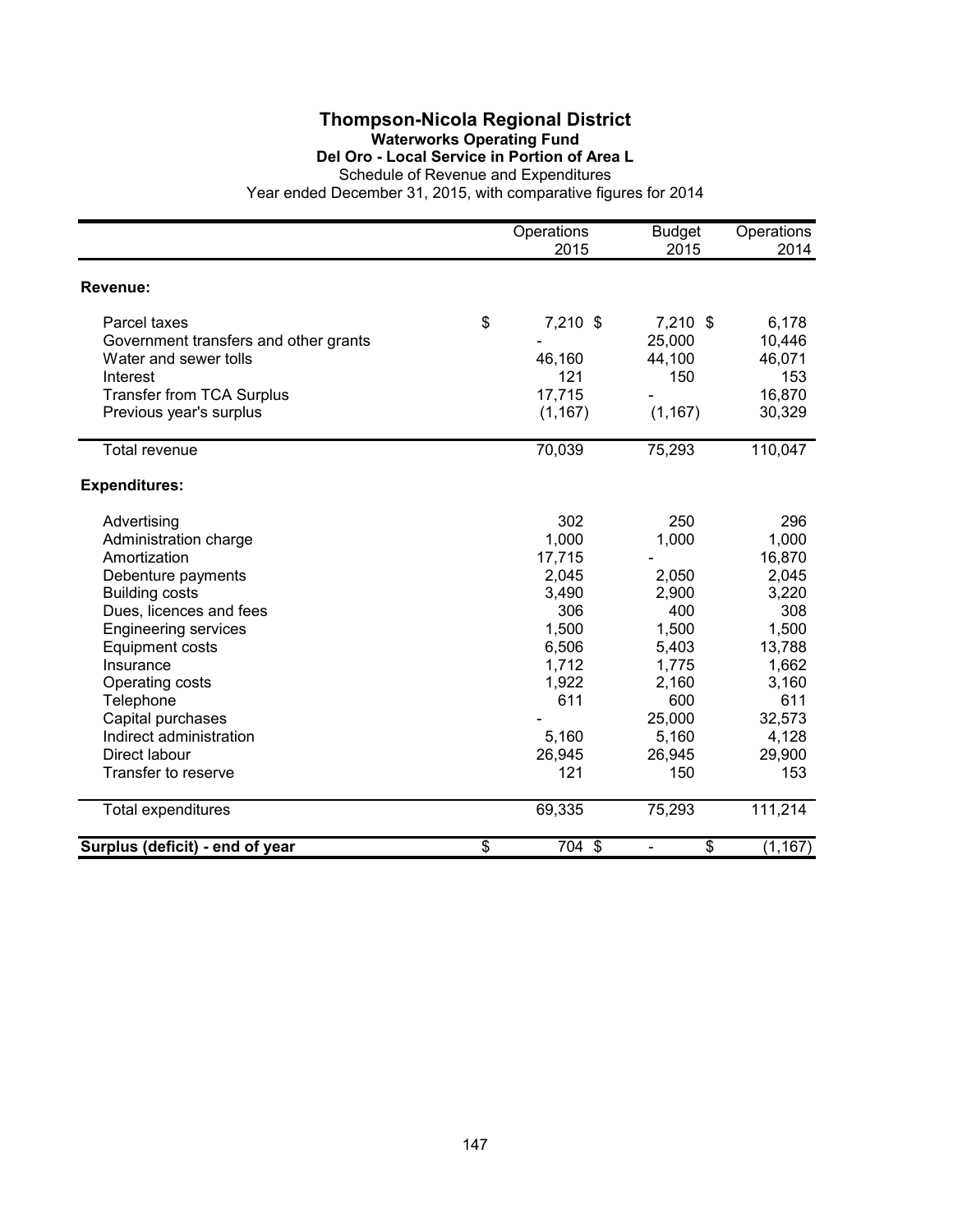### **Thompson-Nicola Regional District Waterworks Operating Fund Evergreen - Local Service in Portion of Area P**

Schedule of Revenue and Expenditures

|                                       | Operations<br>2015 | <b>Budget</b><br>2015          | Operations<br>2014 |
|---------------------------------------|--------------------|--------------------------------|--------------------|
| Revenue:                              |                    |                                |                    |
| Parcel taxes                          | \$<br>4,520 \$     | $4,520$ \$                     | 4,136              |
| Government transfers and other grants | 7,092              | 20,727                         |                    |
| Water and sewer tolls                 | 17,517             | 17,280                         | 17,312             |
| Other revenue                         |                    |                                | 535                |
| <b>Transfer from TCA Surplus</b>      | 9,201              |                                | 8,975              |
| Previous year's surplus               | 12,745             | 12,745                         | 11,348             |
| <b>Total revenue</b>                  | 51,075             | 55,272                         | 42,306             |
| <b>Expenditures:</b>                  |                    |                                |                    |
| Advertising                           | 142                | 150                            | 122                |
| Administration charge                 | 500                | 500                            | 500                |
| Amortization                          | 9,201              |                                | 8,975              |
| Debenture payments                    | 2,596              | 2,600                          | 2,596              |
| <b>Building costs</b>                 | 1,873              | 2,500                          | 2,175              |
| Dues, licences and fees               | 8                  | 150                            | 410                |
| <b>Engineering services</b>           | 500                | 500                            | 500                |
| <b>Equipment costs</b>                | 7,209              | 11,000                         | 5,590              |
| General                               |                    | 4,865                          | (1)                |
| Insurance                             | 1,105              | 1,140                          | 1,078              |
| Operating costs                       | 334                | 620                            | 458                |
| Telephone                             | 622                | 600                            | 622                |
| Capital purchases                     | 5,426              | 20,727                         |                    |
| Indirect administration               | 1,920              | 1,920                          | 1,536              |
| Direct labour                         | 7,000              | 7,000                          | 5,000              |
| Transfer to reserve                   | 1,000              | 1,000                          |                    |
| Total expenditures                    | 39,436             | 55,272                         | 29,561             |
| Surplus - end of year                 | \$<br>$11,639$ \$  | \$<br>$\overline{\phantom{0}}$ | 12,745             |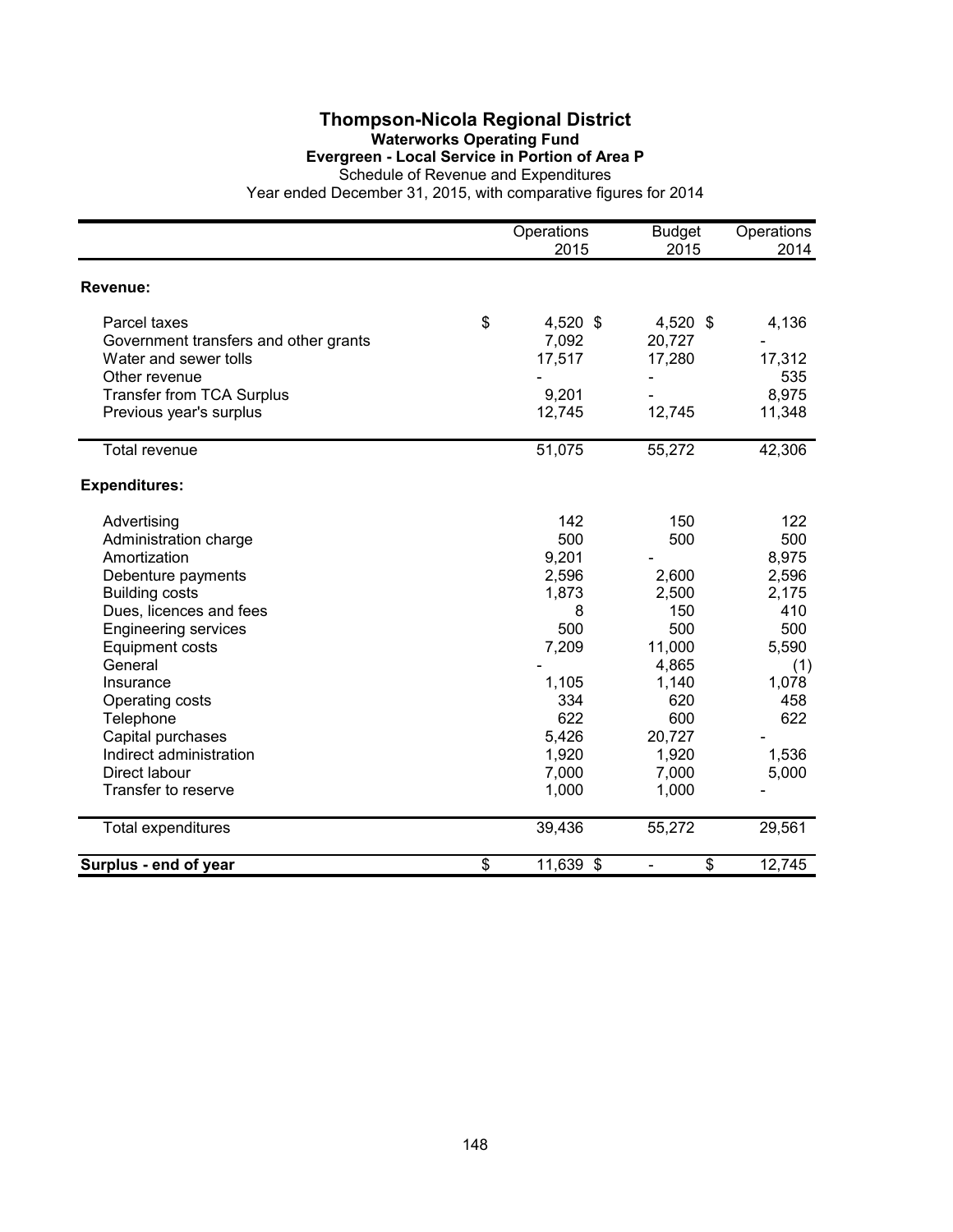### **Thompson-Nicola Regional District Waterworks Operating Fund Loon Lake - Local Service in Portion of Area E**

Schedule of Revenue and Expenditures

|                                       | Operations<br>2015 | <b>Budget</b><br>2015 | Operations<br>2014 |
|---------------------------------------|--------------------|-----------------------|--------------------|
| Revenue:                              |                    |                       |                    |
| Parcel taxes                          | \$<br>$6,240$ \$   | $6,240$ \$            | 4,992              |
| Government transfers and other grants |                    | 25,000                |                    |
| Water and sewer tolls                 | 28,483             | 27,450                | 25,426             |
| Interest                              | 262                | 500                   | 331                |
| Other revenue                         | 9,362              | 139,867               | 1,330              |
| <b>Transfer from TCA Surplus</b>      | 16,675             |                       | 16,675             |
| Previous year's deficit               | (5,087)            | (5,087)               | (2,639)            |
| <b>Total revenue</b>                  | 55,935             | 193,970               | 46,115             |
| <b>Expenditures:</b>                  |                    |                       |                    |
| Advertising                           | 291                | 300                   | 184                |
| Administration charge                 | 1,500              | 1,500                 | 1,500              |
| Amortization                          | 16,675             |                       | 16,675             |
| <b>Bank charges</b>                   | 573                |                       |                    |
| <b>Building costs</b>                 | 1,659              | 1,500                 | 1,598              |
| Dues, licences and fees               | 166                | 280                   | 165                |
| <b>Engineering services</b>           | 1,500              | 1,500                 | 1,500              |
| <b>Equipment costs</b>                | 7,466              | 5,000                 | 4,751              |
| General                               | 1                  |                       | (1)                |
| Insurance                             | 1,798              | 1,865                 | 1,865              |
| Operating costs                       | 1,125              | 1,700                 | 468                |
| Programs                              | 12,100             | 14,000                | 13,921             |
| Telephone                             | 940                | 900                   | 938                |
| Capital purchases                     |                    | 156,685               | 315                |
| Indirect administration               | 6,240              | 6,240                 | 4,992              |
| Direct labour                         | 2,000              | 2,000                 | 2,000              |
| Transfer to reserve                   | 262                | 500                   | 331                |
| Total expenditures                    | 54,296             | 193,970               | 51,202             |
| Surplus (deficit) - end of year       | \$<br>1,639 \$     | \$                    | (5,087)            |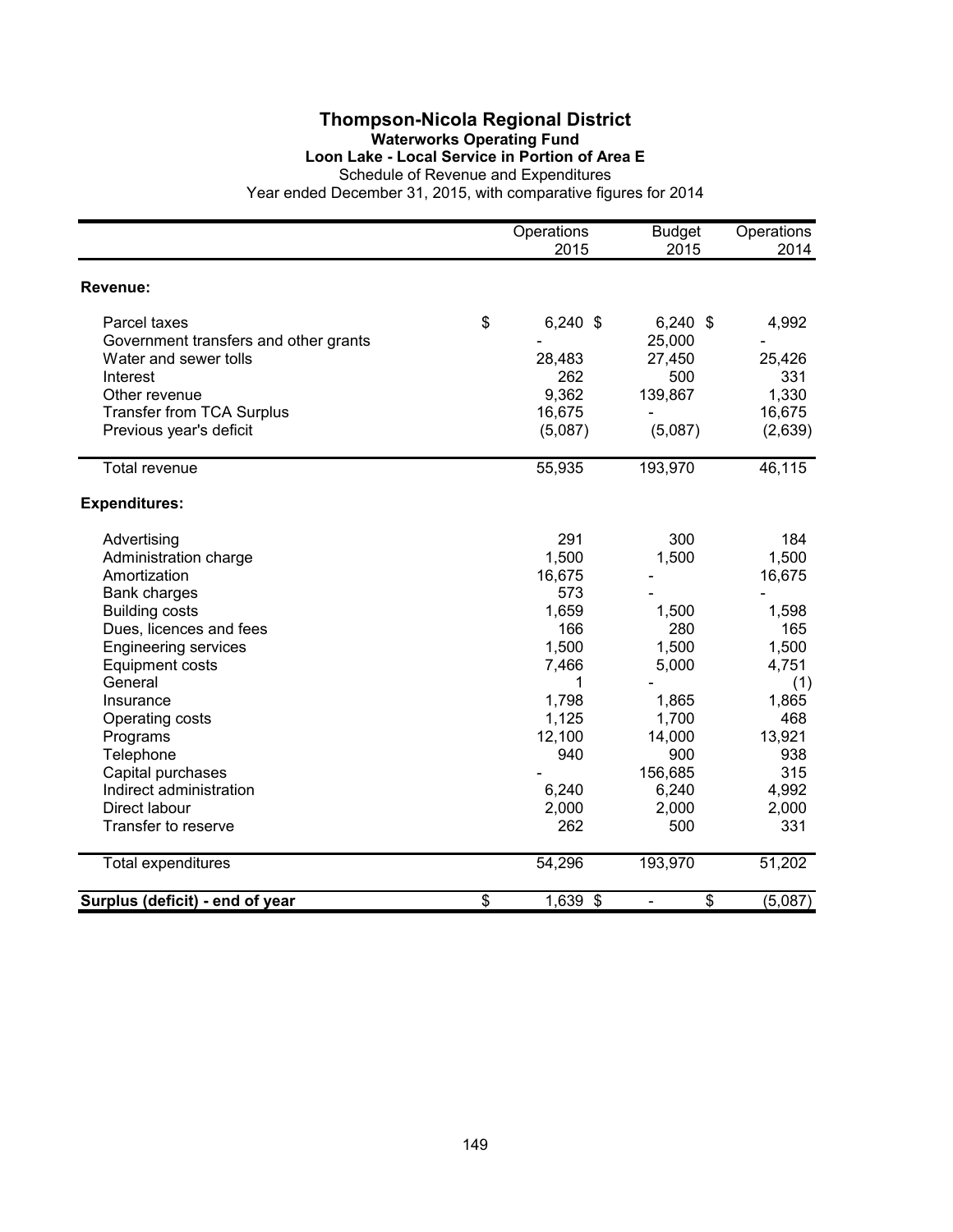#### **Thompson-Nicola Regional District Waterworks Operating Fund Maple Mission - Local Service in Portion of Area O** Schedule of Revenue and Expenditures

|                                       | Operations<br>2015 | <b>Budget</b><br>2015 | Operations<br>2014 |
|---------------------------------------|--------------------|-----------------------|--------------------|
| Revenue:                              |                    |                       |                    |
| Parcel taxes                          | \$<br>3,360 \$     | $3,360$ \$            | 2,688              |
| Government transfers and other grants |                    | 15,000                |                    |
| Water and sewer tolls                 | 19,229             | 20,250                | 20,279             |
| Interest                              | 640                | 1,000                 | 807                |
| Other revenue                         | 85                 | 3,902                 |                    |
| <b>Transfer from TCA Surplus</b>      | 27,748             |                       | 27,748             |
| Previous year's surplus               | (2,937)            | (2,937)               | (3,588)            |
| <b>Total revenue</b>                  | 48,125             | 40,575                | 47,934             |
| <b>Expenditures:</b>                  |                    |                       |                    |
| Advertising                           | 139                | 150                   | 93                 |
| Administration charge                 | 500                | 500                   | 500                |
| Amortization                          | 27,748             |                       | 27,748             |
| <b>Building costs</b>                 | 1,238              | 1,600                 | 1,272              |
| Dues, licences and fees               | 150                | 150                   | 150                |
| <b>Engineering services</b>           | 1,500              | 1,500                 | 1,500              |
| <b>Equipment costs</b>                | 1,517              | 7,350                 | 6,744              |
| General                               |                    |                       | 34                 |
| Insurance                             | 1,339              | 1,385                 | 1,382              |
| Operating costs                       | 253                | 730                   | 86                 |
| Telephone                             | 866                | 850                   | 866                |
| Capital purchases                     |                    | 15,000                |                    |
| Indirect administration               | 3,360              | 3,360                 | 2,688              |
| Direct labour                         | 7,000              | 7,000                 | 7,000              |
| Transfer to reserve                   | 640                | 1,000                 | 807                |
| <b>Total expenditures</b>             | 46,250             | 40,575                | 50,870             |
| Surplus (deficit) - end of year       | \$<br>1,875 \$     | \$                    | (2,936)            |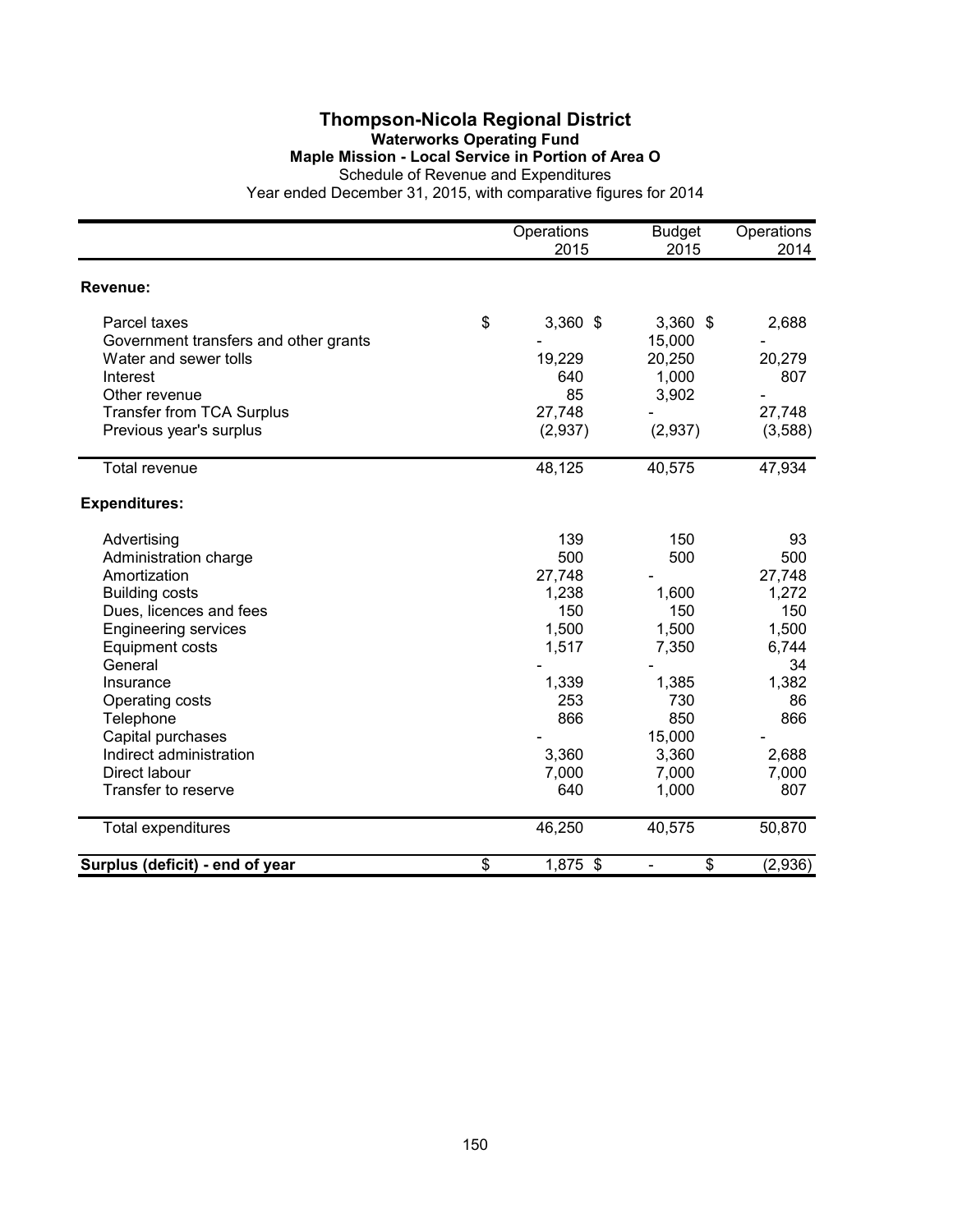### **Thompson-Nicola Regional District Waterworks Operating Fund Pritchard - Local Service in Portion of Area P**

Schedule of Revenue and Expenditures

|                                       | Operations<br>2015 | <b>Budget</b><br>2015 | Operations<br>2014 |
|---------------------------------------|--------------------|-----------------------|--------------------|
| Revenue:                              |                    |                       |                    |
| Parcel taxes                          | \$<br>20,520 \$    | 20,520 \$             | 16,512             |
| Government transfers and other grants | 130,000            | 125,000               |                    |
| Water and sewer tolls                 | 83,008             | 77,760                | 80,637             |
| Interest                              | 322                | 350                   | 407                |
| Other revenue                         | 381                | 14,318                | 175                |
| <b>Transfer from TCA Surplus</b>      | 20,414             |                       | 20,060             |
| Previous year's surplus               | 5,267              | 5,267                 | 32,363             |
| Total revenue                         | 259,912            | 243,215               | 150,154            |
| <b>Expenditures:</b>                  |                    |                       |                    |
| Advertising                           | 1,818              | 1,500                 | 2,933              |
| Administration charge                 | 5,000              | 5,000                 | 5,000              |
| Amortization                          | 20,414             |                       | 20,060             |
| <b>Building costs</b>                 | 2,767              | 3,300                 | 2,839              |
| Dues, licences and fees               | 220                | 500                   | 228                |
| <b>Engineering services</b>           | 5,000              | 5,000                 | 5,000              |
| <b>Equipment costs</b>                | 22,300             | 15,000                | 44,986             |
| General                               | 6                  |                       |                    |
| Insurance                             | 1,659              | 1,720                 | 1,718              |
| Operating costs                       | 1,661              | 2,000                 | 1,776              |
| Telephone                             | 999                | 950                   | 999                |
| Capital purchases                     | 122,074            | 145,075               | 225                |
| Indirect administration               | 20,520             | 20,520                | 16,416             |
| Direct labour                         | 42,300             | 42,300                | 42,300             |
| Transfer to reserve                   | 322                | 350                   | 407                |
| <b>Total expenditures</b>             | 247,060            | 243,215               | 144,887            |
| Surplus - end of year                 | \$<br>12,852 \$    | \$                    | 5,267              |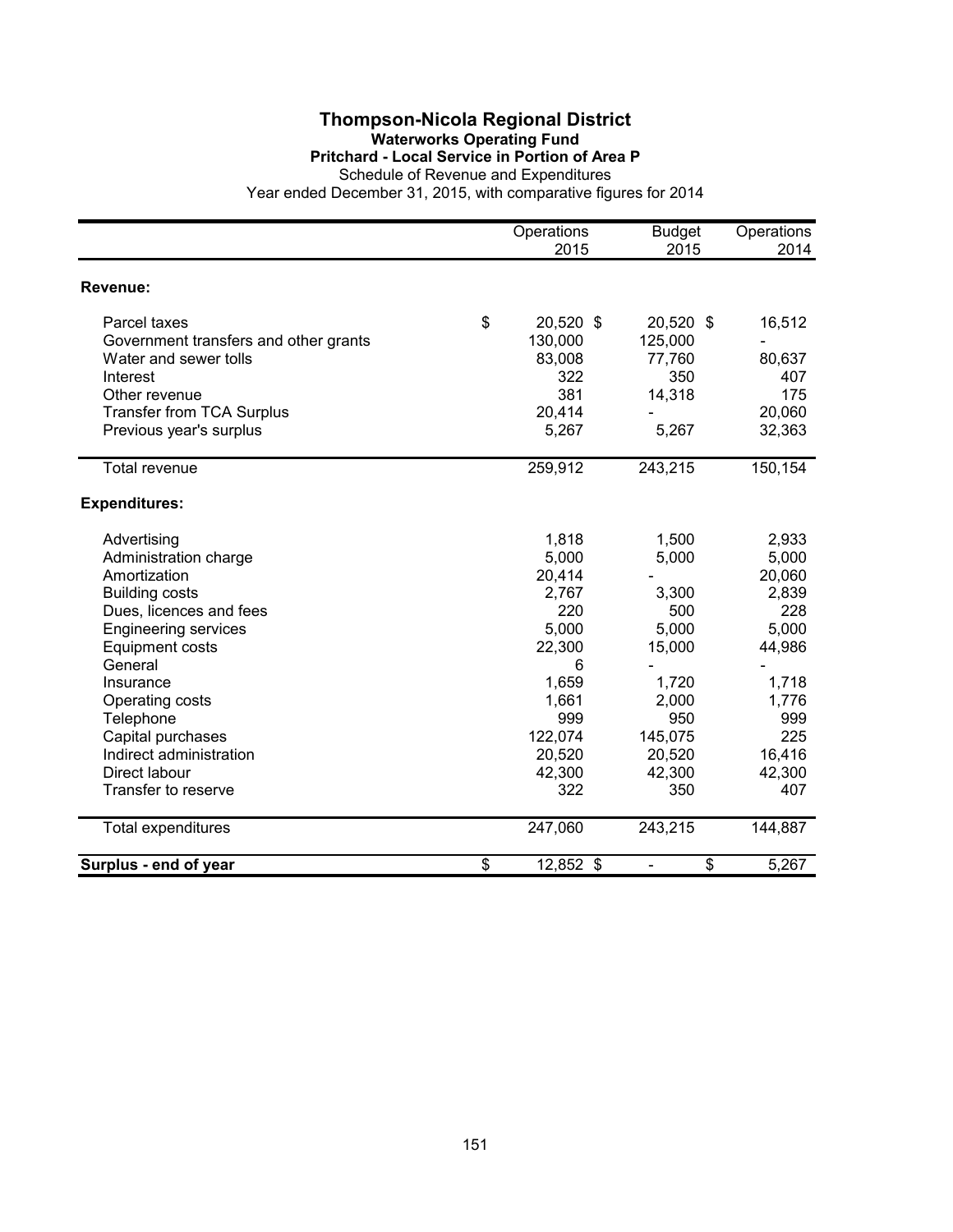## **Thompson-Nicola Regional District Waterworks Operating Fund Savona - Local Service in Portion of Area J**

|                                       | Operations<br>2015 | <b>Budget</b><br>2015 | Operations<br>2014 |
|---------------------------------------|--------------------|-----------------------|--------------------|
| Revenue:                              |                    |                       |                    |
| Parcel taxes                          | \$<br>41,880 \$    | 39,840 \$             | 33,312             |
| Government transfers and other grants | 72,416             | 15,000                |                    |
| Water and sewer tolls                 | 152,472            | 135,000               | 155,962            |
| Interest                              | 1,147              | 500                   | 1,479              |
| Other revenue                         |                    | 783,536               | 711                |
| <b>Transfer from TCA Surplus</b>      | 49,357             |                       | 49,357             |
| Previous year's surplus               | 34,153             | 34,153                | 99,971             |
| <b>Total revenue</b>                  | 351,425            | 1,008,029             | 340,792            |
| <b>Expenditures:</b>                  |                    |                       |                    |
| Advertising                           | 845                | 1,500                 | 1,645              |
| Administration charge                 | 1,500              | 1,500                 | 1,500              |
| Amortization                          | 49,357             |                       | 49,357             |
| <b>Bank charges</b>                   | 5,807              |                       |                    |
| <b>Building costs</b>                 | 19,279             | 16,000                | 15,661             |
| Dues, licences and fees               | 557                | 1,300                 | 517                |
| <b>Engineering services</b>           | 5,000              | 5,000                 | 5,000              |
| <b>Equipment costs</b>                | 15,488             | 20,100                | 17,918             |
| General                               | 10,609             | 34,208                | 297                |
| Insurance                             | 4,222              | 4,400                 | 4,379              |
| Operating costs                       | 10,940             | 10,400                | 10,550             |
| Programs                              | 13,293             | 14,500                | 14,128             |
| Telephone                             | 936                | 1,000                 | 951                |
| Capital purchases                     | 72,416             | 798,536               | 6,464              |
| Indirect administration               | 39,840             | 39,840                | 31,776             |
| Direct labour                         | 49,745             | 49,745                | 48,100             |
| Transfer to reserve                   | 11,148             | 10,000                | 98,396             |
| Total expenditures                    | 310,982            | 1,008,029             | 306,639            |
| Surplus - end of year                 | \$<br>40,443 \$    | \$                    | 34,153             |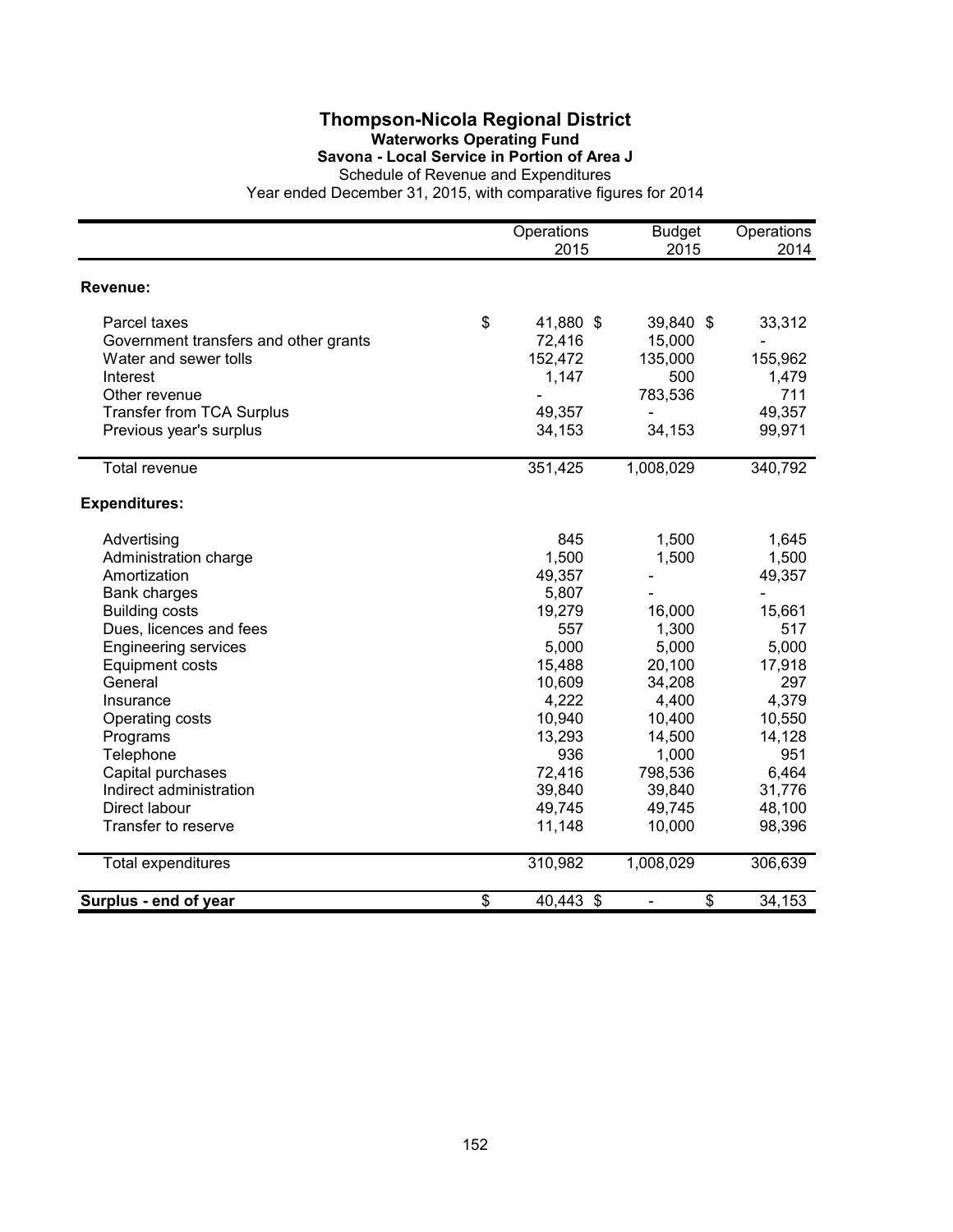### **Thompson-Nicola Regional District Waterworks Operating Fund Spences Bridge - Local Service in Portion of Area I** Schedule of Revenue and Expenditures

|                                       | Operations           | <b>Budget</b> | Operations |
|---------------------------------------|----------------------|---------------|------------|
|                                       | 2015                 | 2015          | 2014       |
| Revenue:                              |                      |               |            |
| Parcel taxes                          | \$<br>25,080 \$      | 25,080 \$     | 22,440     |
| Government transfers and other grants | 16,333               | 50,000        |            |
| Water and sewer tolls                 | 51,881               | 49,410        | 48,934     |
| Interest                              | 280                  | 500           | 353        |
| Other revenue                         | 604                  |               | 52,847     |
| <b>Transfer from TCA Surplus</b>      | 54,067               |               | 54,067     |
| Previous year's surplus (deficit)     | 21,138               | 21,138        | 19,661     |
| <b>Total revenue</b>                  | 169,383              | 146,128       | 198,302    |
| <b>Expenditures:</b>                  |                      |               |            |
| Advertising                           | 1,834                | 500           | 291        |
| Administration charge                 | 5,000                | 5,000         | 5,000      |
| Amortization                          | 54,067               |               | 54,067     |
| <b>Bank charges</b>                   | 16,140               |               |            |
| Debenture payments                    | 1,316                | 11,400        |            |
| <b>Building costs</b>                 | 15,928               | 7,000         | 13,100     |
| Dues, licences and fees               | 2,861                | 750           | 741        |
| <b>Engineering services</b>           | 1,500                | 1,500         | 1,500      |
| <b>Equipment costs</b>                | 20,406               | 15,000        | 15,325     |
| General                               | 5,067                | 343           | 2,057      |
| Insurance                             | 1,616                | 1,675         | 1,672      |
| Operating costs                       | 3,303                | 3,900         | 2,465      |
| Programs                              | 14,301               | 17,500        | 16,905     |
| Telephone                             | 1,004                | 800           | 2,486      |
| Capital purchases                     | 16,333               | 50,000        | 44,362     |
| Indirect administration               | 13,680               | 13,680        | 11,040     |
| Direct labour                         | 16,580               | 16,580        | 5,800      |
| Transfer to reserve                   | 280                  | 500           | 353        |
| <b>Total expenditures</b>             | 191,216              | 146,128       | 177,164    |
| Surplus (deficit) - end of year       | \$<br>$(21, 833)$ \$ | \$            | 21,138     |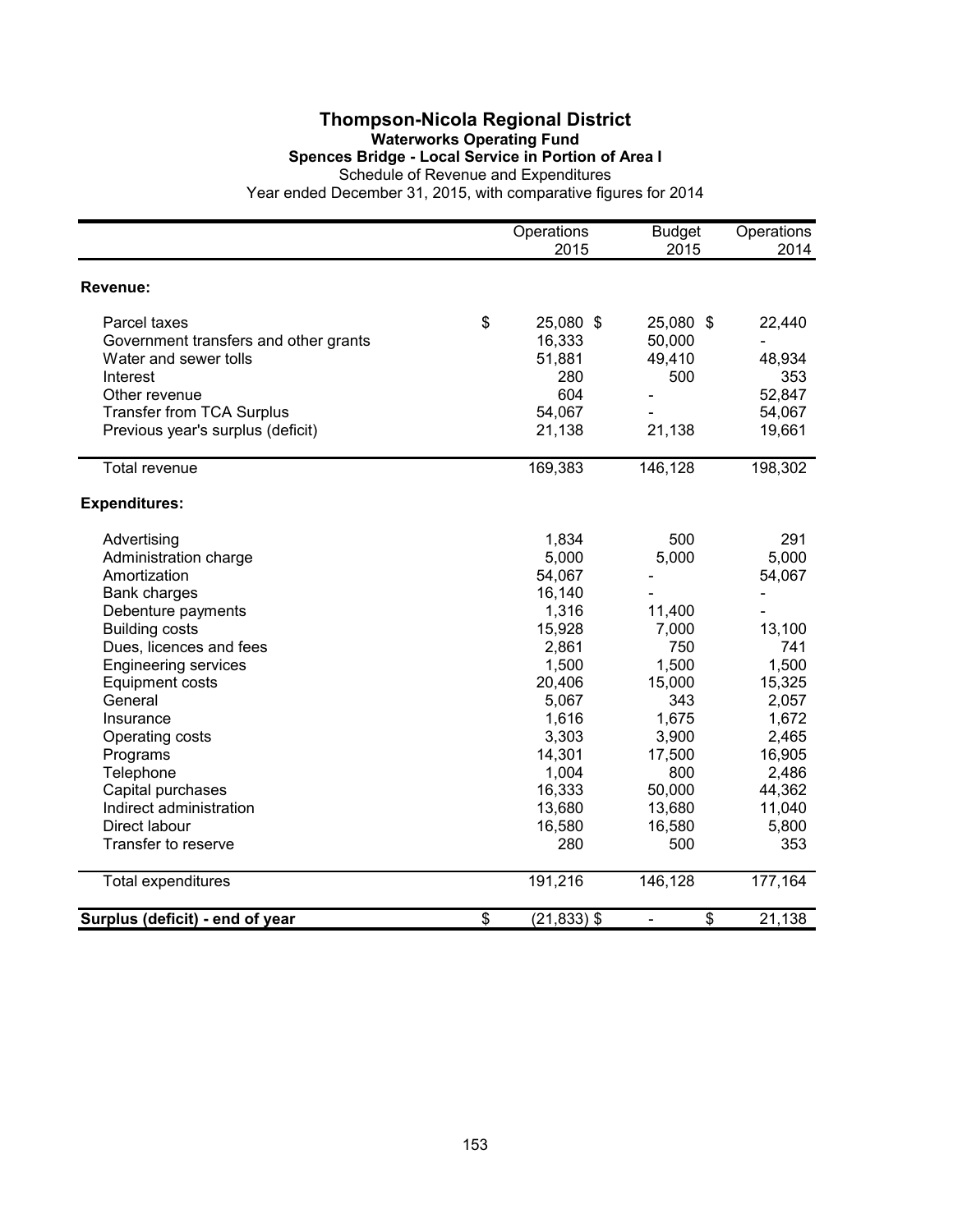### **Thompson-Nicola Regional District Waterworks Operating Fund Vavenby - Local Service in Portion of Area A**

Schedule of Revenue and Expenditures

|                                       |                 | Operations<br>2015 | <b>Budget</b><br>2015          | Operations<br>2014 |
|---------------------------------------|-----------------|--------------------|--------------------------------|--------------------|
| Revenue:                              |                 |                    |                                |                    |
| Parcel taxes                          | \$              | 36,477 \$          | 36,020 \$                      | 33,103             |
| Grants in lieu of taxes               |                 |                    |                                | 219                |
| Government transfers and other grants |                 | 15,219             | 30,000                         |                    |
| Water and sewer tolls                 |                 | 65,781             | 57,600                         | 59,333             |
| Interest                              |                 | 10                 |                                | 13                 |
| Other revenue                         |                 | 305                | 5,870                          | 419                |
| <b>Transfer from TCA Surplus</b>      |                 | 26,699             |                                | 26,699             |
| Previous year's surplus               |                 | (5,995)            | (5,995)                        | 24,999             |
| <b>Total revenue</b>                  |                 | 138,496            | 123,495                        | 144,785            |
| <b>Expenditures:</b>                  |                 |                    |                                |                    |
| Advertising                           |                 | 723                | 900                            | 1,936              |
| Administration charge                 |                 | 5,000              | 5,000                          | 5,000              |
| Amortization                          |                 | 26,699             |                                | 26,699             |
| Debenture payments                    |                 | 20,282             | 20,300                         | 20,282             |
| <b>Building costs</b>                 |                 | 7,762              | 8,000                          | 10,958             |
| Dues, licences and fees               |                 | 414                | 500                            | 410                |
| <b>Engineering services</b>           |                 | 5,000              | 5,000                          | 5,000              |
| <b>Equipment costs</b>                |                 | 10,543             | 14,150                         | 36,737             |
| General                               |                 | 71                 |                                | 8,632              |
| Insurance                             |                 | 2,476              | 2,575                          | 2,399              |
| Operating costs                       |                 | 4,108              | 4,500                          | 4,856              |
| Programs                              |                 | 10,200             | 10,500                         | 10,224             |
| Telephone                             |                 | 867                | 850                            | 866                |
| Capital purchases                     |                 | 15,219             | 30,000                         | $\blacksquare$     |
| Indirect administration               |                 | 15,720             | 15,720                         | 12,768             |
| Direct labour                         |                 | 5,000              | 5,000                          | 4,000              |
| Transfer to reserve                   |                 | 10                 | 500                            | 13                 |
| Total expenditures                    |                 | 130,094            | 123,495                        | 150,780            |
| Surplus (deficit) - end of year       | $\overline{\$}$ | 8,402 \$           | \$<br>$\overline{\phantom{0}}$ | (5,995)            |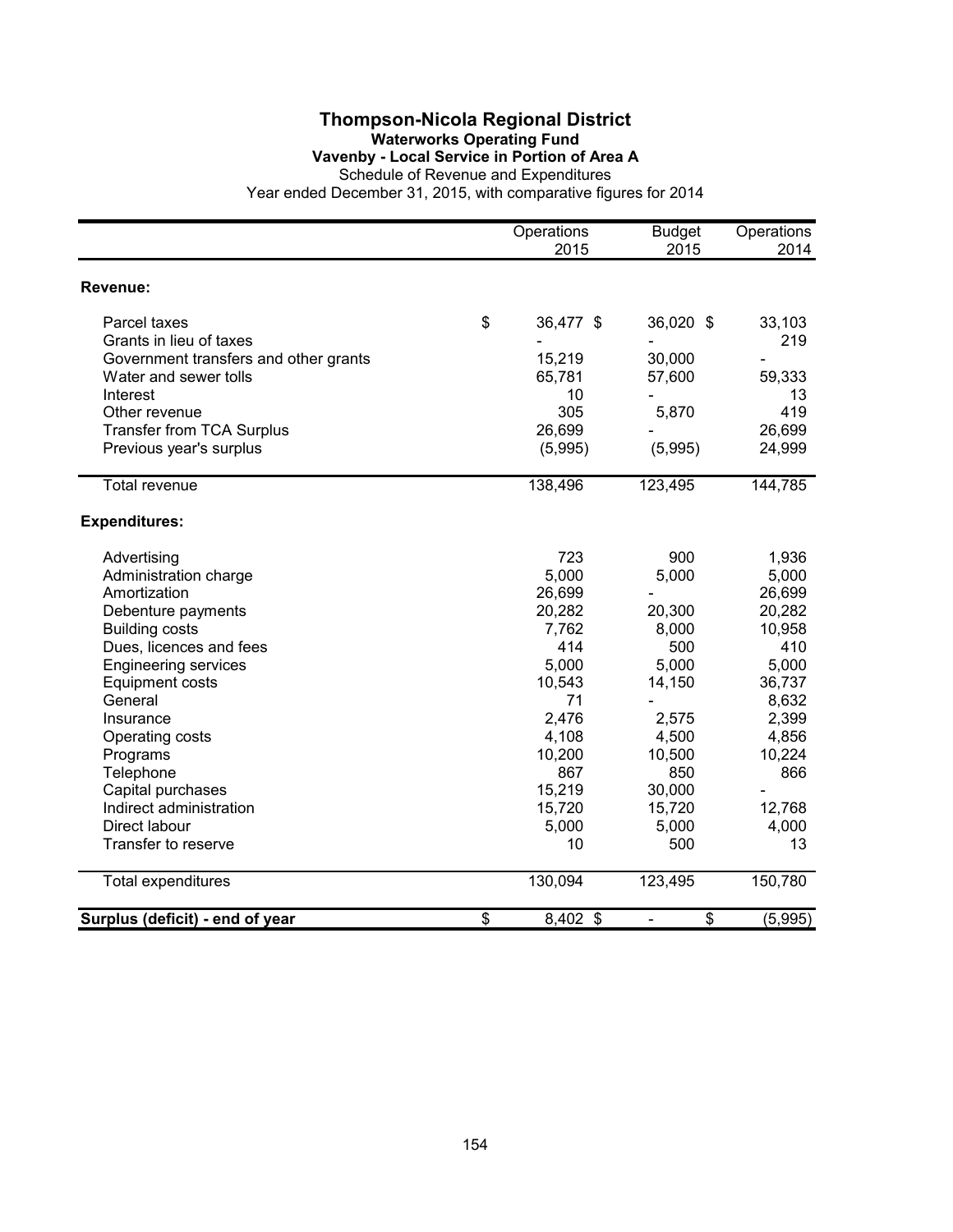## **Thompson-Nicola Regional District Waterworks Operating Fund Walhachin - Specified Area of I**

|                                       | Operations<br>2015 | <b>Budget</b><br>2015 | Operations<br>2014 |
|---------------------------------------|--------------------|-----------------------|--------------------|
| Revenue:                              |                    |                       |                    |
| Parcel taxes                          | \$<br>23,680 \$    | 23,680 \$             | 22,720             |
| Government transfers and other grants | 2,630              | 22,630                |                    |
| Water and sewer tolls                 | 24,802             | 23,400                | 24,773             |
| Interest                              | 93                 | 200                   | 117                |
| Other revenue                         | 555                |                       | 490                |
| Transfer from TCA Surplus             | 46,266             |                       | 46,120             |
| Previous year's surplus               | 8,644              | 8,644                 | 2,943              |
| <b>Total revenue</b>                  | 106,670            | 78,554                | 97,163             |
| <b>Expenditures:</b>                  |                    |                       |                    |
| Advertising                           | 1,350              | 400                   | 240                |
| Administration charge                 | 1,000              | 1,000                 | 1,000              |
| Amortization                          | 46,266             |                       | 46,120             |
| <b>Bank charges</b>                   | 4,623              |                       |                    |
| Debenture payments                    | 6,103              | 6,552                 | 6,550              |
| <b>Building costs</b>                 | 5,084              | 3,800                 | 3,158              |
| Dues, licences and fees               | 221                | 300                   | 222                |
| <b>Engineering services</b>           | 1,000              | 1,000                 | 1,000              |
| <b>Equipment costs</b>                | 7,653              | 8,000                 | 3,876              |
| General                               | 200                | 8,787                 |                    |
| Insurance                             | 1,769              | 1,835                 | 1,718              |
| Operating costs                       | 867                | 1,400                 | 814                |
| Telephone                             | 866                | 850                   | 866                |
| Capital purchases                     | 4,975              | 22,630                | 4,798              |
| Indirect administration               | 4,800              | 4,800                 | 3,840              |
| Direct labour                         | 16,200             | 16,200                | 14,200             |
| Transfer to reserve                   | 1,093              | 1,000                 | 117                |
| Total expenditures                    | 104,070            | 78,554                | 88,519             |
| Surplus - end of year                 | \$<br>2,600 \$     | \$                    | 8,644              |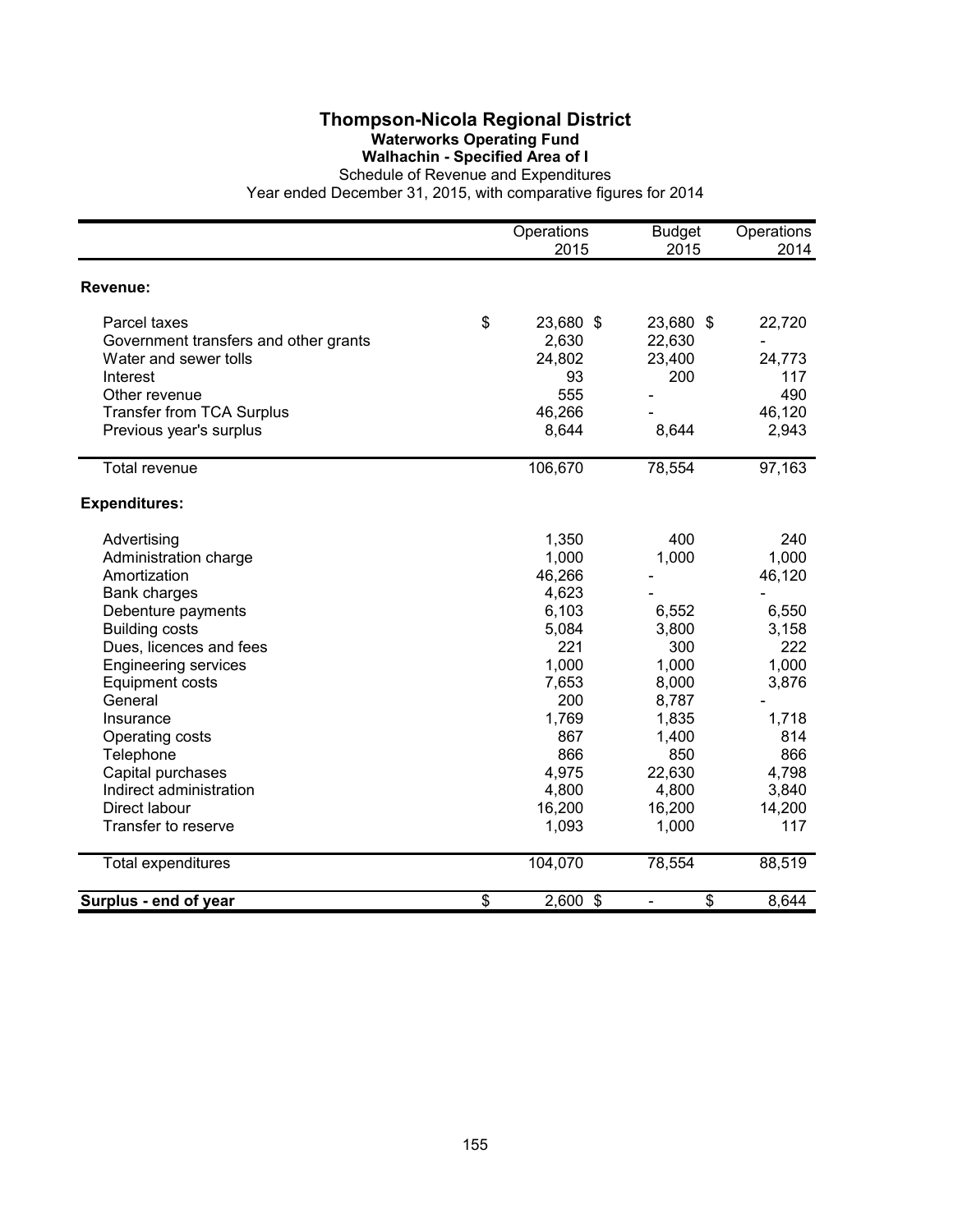# **Thompson-Nicola Regional District**

**Sewerage Operating Fund**

Schedules of Revenue and Expenditures Index Year ended December 31, 2015, with comparative figures for 2014

Sewer Services: Summary **Page 11** 

| Paul Lake - Local Service in Portion of Area P              | Page 157 |
|-------------------------------------------------------------|----------|
| Pritchard - Local Service in Portion of Area P              | Page 158 |
| Septage Disposal - Local Service within a Portion of Area A | Page 159 |
| Septage Disposal - Local Service of Area B                  | Page 160 |
| Septage Disposal - Local Service of Area O                  | Page 161 |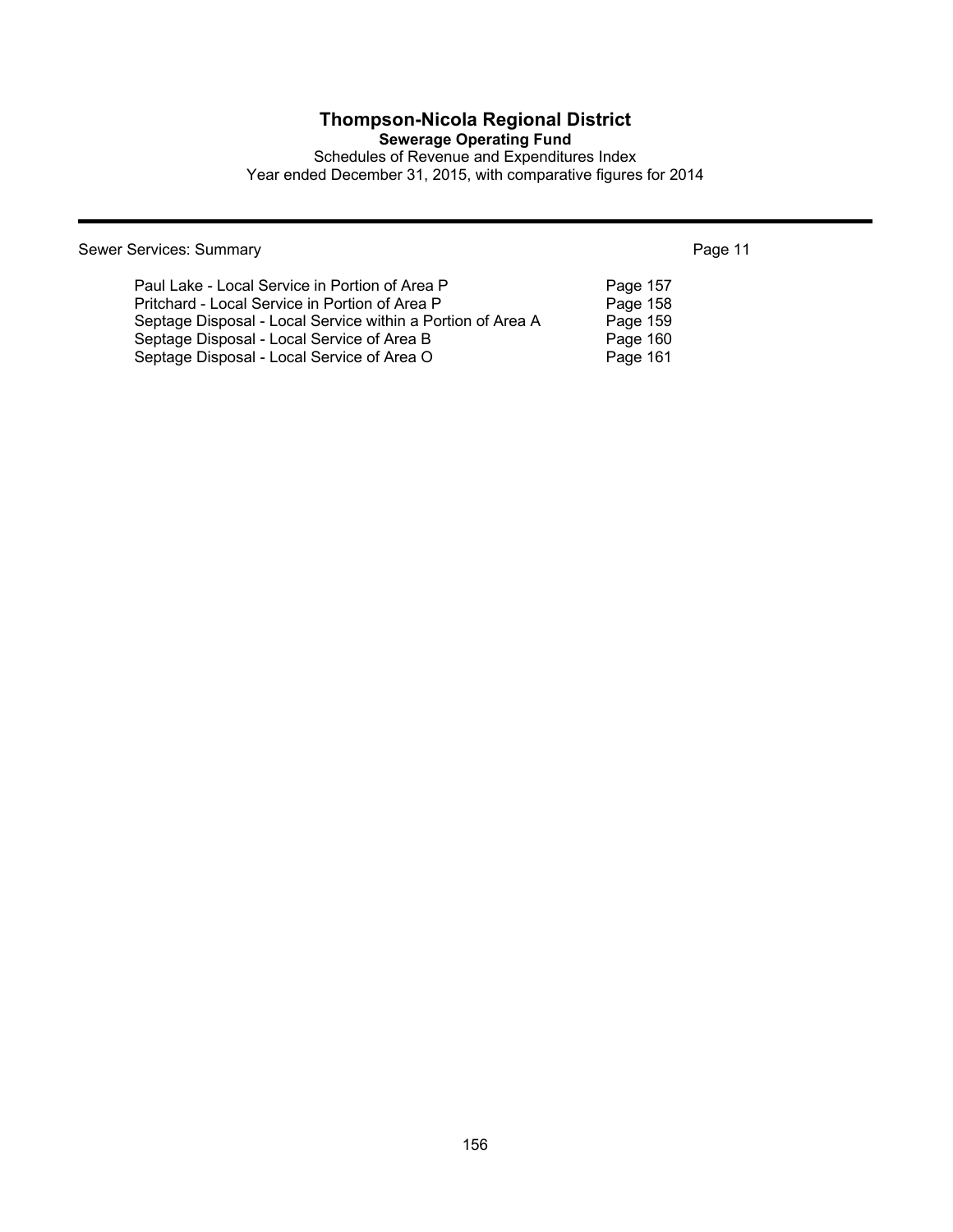### **Thompson-Nicola Regional District Sewerage Operating Fund Paul Lake - Local Service in Portion of Area P**

Schedule of Revenue and Expenditures

|                                       | Operations<br>2015 | <b>Budget</b><br>2015          | Operations<br>2014 |
|---------------------------------------|--------------------|--------------------------------|--------------------|
| Revenue:                              |                    |                                |                    |
| Parcel taxes                          | \$<br>84,281 \$    | 83,158 \$                      | 80,000             |
| Government transfers and other grants | 11,585             | 44,806                         |                    |
| Interest                              | 1,443              | 1,400                          | 2,078              |
| <b>Transfer from TCA Surplus</b>      | 30,294             |                                | 30,206             |
| Transfer from reserve                 |                    | 8,000                          |                    |
| Previous year's surplus               | 7,408              | 7,407                          | 52,367             |
| <b>Total revenue</b>                  | 135,011            | 144,771                        | 164,651            |
| <b>Expenditures:</b>                  |                    |                                |                    |
| Administration charge                 | 1,000              | 1,000                          | 1,000              |
| Amortization                          | 30,294             |                                | 30,206             |
| Debenture payments                    | 7,653              | 7,675                          | 7,653              |
| <b>Building costs</b>                 | 2,998              | 4,100                          | 3,290              |
| Dues, licences and fees               | 605                | 620                            | 605                |
| <b>Engineering services</b>           | 4,000              | 4,000                          | 4,000              |
| <b>Equipment costs</b>                | 2,997              | 9,000                          | 5,665              |
| General                               | 89                 | 3,800                          | 157                |
| Insurance                             | 3,723              | 3,880                          | 3,601              |
| Operating costs                       | 11,919             | 12,200                         | 31,260             |
| Telephone                             | 611                | 600                            | 611                |
| Capital purchases                     | 11,585             | 52,806                         |                    |
| Indirect administration               | 12,600             | 12,600                         | 9,984              |
| Direct labour                         | 31,090             | 31,090                         | 28,900             |
| Transfer to reserve                   | 1,443              | 1,400                          | 30,311             |
| <b>Total expenditures</b>             | 122,607            | 144,771                        | 157,243            |
| Surplus - end of year                 | \$<br>12,404 \$    | \$<br>$\overline{\phantom{0}}$ | 7,408              |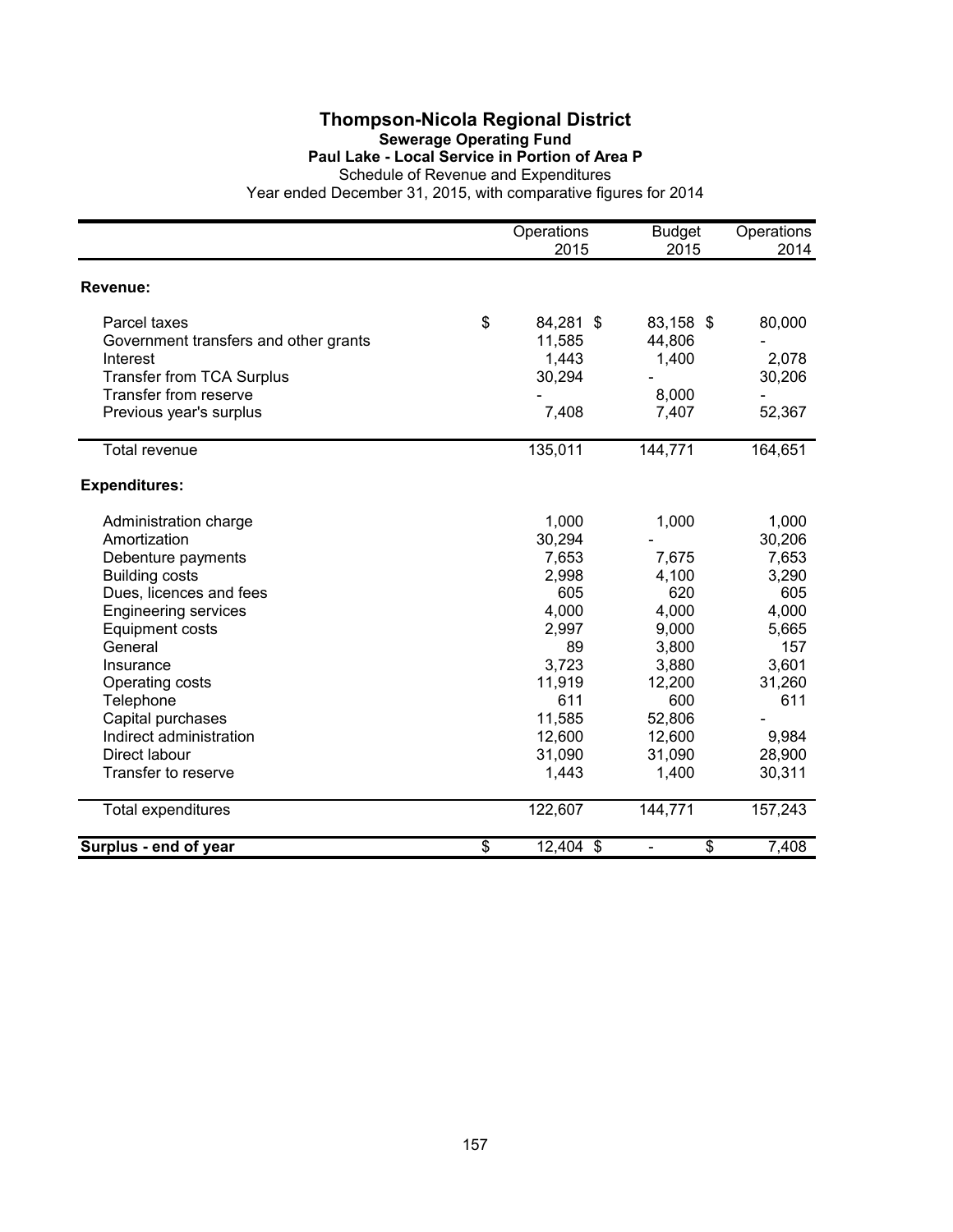### **Thompson-Nicola Regional District Sewerage Operating Fund Pritchard - Local Service in Portion of Area P**

Schedule of Revenue and Expenditures

|                                       | Operations<br>2015 | <b>Budget</b><br>2015 | Operations<br>2014 |
|---------------------------------------|--------------------|-----------------------|--------------------|
| Revenue:                              |                    |                       |                    |
| Parcel taxes                          | \$<br>46,030 \$    | 46,030 \$             | 47,016             |
| Government transfers and other grants | 97,515             | 160,000               |                    |
| Water and sewer tolls                 | 149,118            | 146,700               | 151,611            |
| Interest                              | 1,269              | 500                   | 1,363              |
| Other revenue                         | 100,000            |                       |                    |
| <b>Transfer from TCA Surplus</b>      | 78,039             |                       | 77,899             |
| Previous year's surplus               | 69,793             | 69,793                | 87,358             |
| Total revenue                         | 541,764            | 423,023               | 365,247            |
| <b>Expenditures:</b>                  |                    |                       |                    |
| Administration charge                 | 4,000              | 4,000                 | 4,000              |
| Amortization                          | 78,039             |                       | 77,899             |
| Debenture payments                    | 25,628             | 25,630                | 27,704             |
| <b>Building costs</b>                 | 13,370             | 14,350                | 13,846             |
| Dues, licences and fees               | 118                | 120                   | 118                |
| <b>Engineering services</b>           | 4,000              | 4,000                 | 4,000              |
| <b>Equipment costs</b>                | 7,542              | 25,500                | 11,614             |
| General                               | 5,582              | 58,618                | 1,028              |
| Insurance                             | 7,543              | 7,865                 | 7,291              |
| Operating costs                       | 18,651             | 19,000                | 16,265             |
| Telephone                             | 936                | 1,000                 | 936                |
| Capital purchases                     | 112,788            | 160,000               | 4,912              |
| Indirect administration               | 20,400             | 20,400                | 16,224             |
| Direct labour                         | 72,540             | 72,540                | 68,700             |
| Transfer to reserve                   | 10,675             | 10,000                | 40,917             |
| Total expenditures                    | 381,812            | 423,023               | 295,454            |
| Surplus - end of year                 | \$<br>159,952 \$   | \$                    | 69,793             |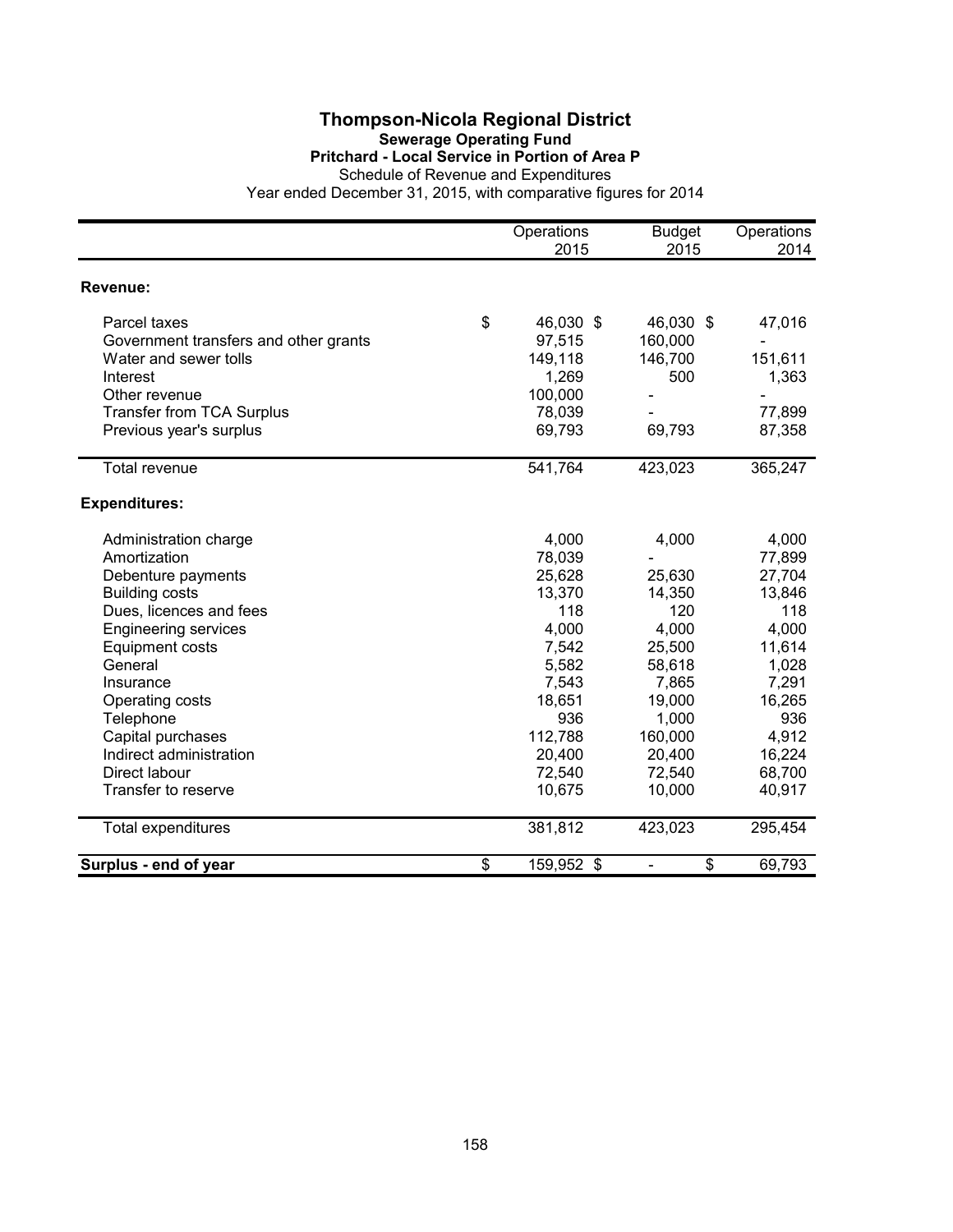## **Thompson-Nicola Regional District Sewerage Operating Fund Septage Disposal - Local Service within a Portion of Area A** Schedule of Revenue and Expenditures

|                                       | Operations<br>2015  | <b>Budget</b><br>2015 | Operations<br>2014 |
|---------------------------------------|---------------------|-----------------------|--------------------|
| Revenue:                              |                     |                       |                    |
| Tax requisition                       | \$<br>\$            | \$                    | 37,559             |
| Grants in lieu of taxes               | 16                  |                       | 35                 |
| Government transfers and other grants | 282,565             | 257,565               | 796,235            |
| Sale of services                      | 30,180              | 7,000                 | 31,440             |
| Interest                              | 545                 |                       |                    |
| Previous year's surplus               | 64,004              | 64,004                | 22,956             |
| Total revenue                         | 377,310             | 328,569               | 888,225            |
| <b>Expenditures:</b>                  |                     |                       |                    |
| Administration charge                 | 2,372               | 2,372                 | 1,565              |
| Development cost charges              | 261,726             | 278,765               | 796,235            |
| General                               |                     | 1,000                 |                    |
| Insurance                             | 591                 | 600                   | 534                |
| Operating costs                       | 24,700              | 45,832                | 25,481             |
| Travel, meals and accommodations      |                     |                       | 406                |
| Capital purchases                     | 50,000              |                       |                    |
| Total expenditures                    | 339,389             | 328,569               | 824,221            |
| Surplus - end of year                 | \$<br>37,921<br>-\$ | \$                    | 64,004             |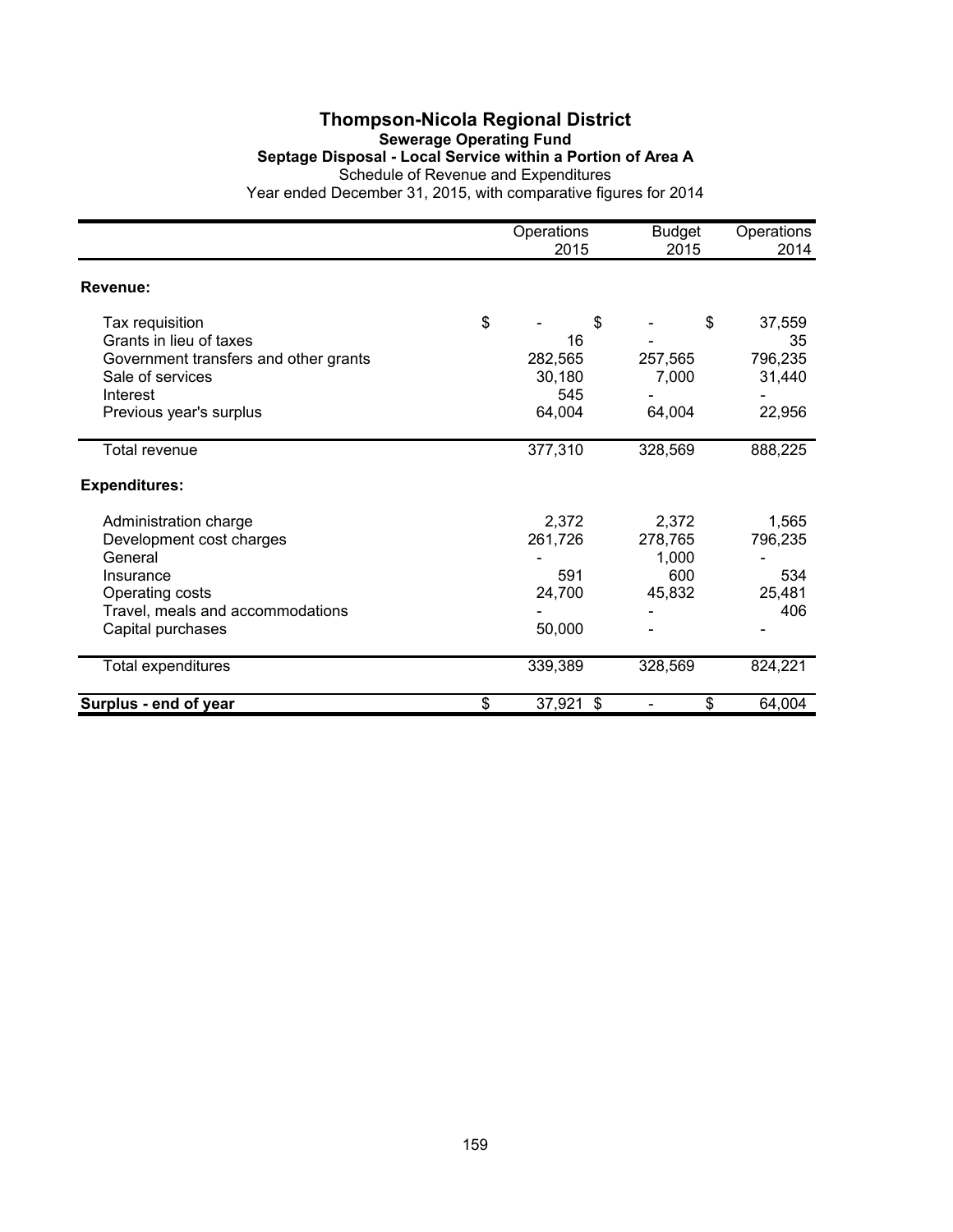# **Thompson-Nicola Regional District Sewerage Operating Fund Septage Disposal - Local Service of Area B**

|                         | Operations<br>2015 | <b>Budget</b><br>2015 | Operations<br>2014       |
|-------------------------|--------------------|-----------------------|--------------------------|
| Revenue:                |                    |                       |                          |
| Tax requisition         | \$<br>\$           | \$                    | 10,500                   |
| Sale of services        |                    |                       | 2,640                    |
| Previous year's surplus | 27,279             | 27,279                | 15,483                   |
| Total revenue           | 27,279             | 27,279                | 28,623                   |
| <b>Expenditures:</b>    |                    |                       |                          |
| Administration charge   | 1,299              | 1,299                 | 810                      |
| General                 |                    | 500                   |                          |
| Insurance               | 541                | 600                   | 534                      |
| Operating costs         |                    | 24,880                | $\overline{\phantom{a}}$ |
| Total expenditures      | 1,840              | 27,279                | 1,344                    |
| Surplus - end of year   | \$<br>25,439 \$    | \$                    | 27,279                   |